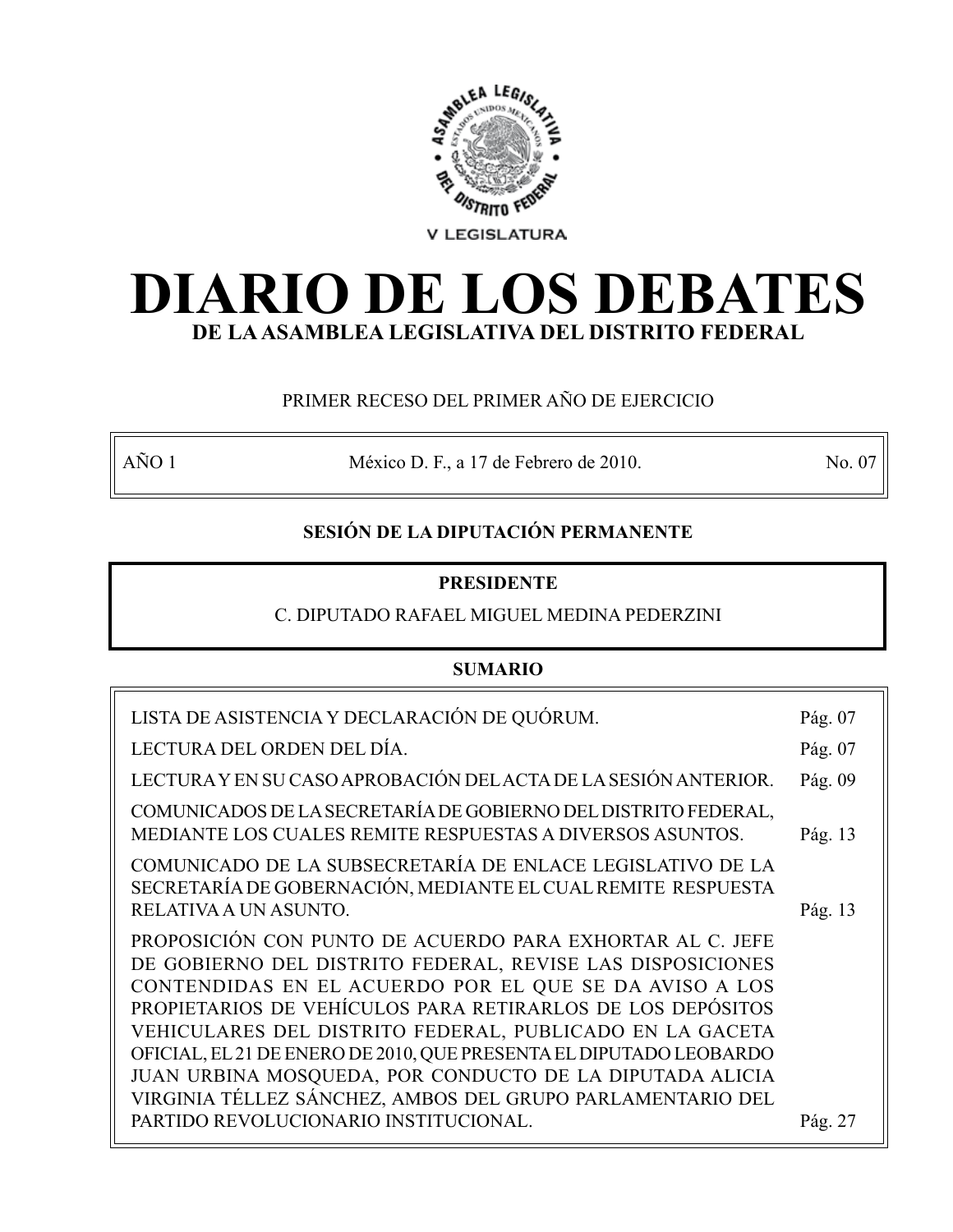PROPOSICIÓN CON PUNTO DE ACUERDO POR EL QUE SE SOLICITA A DIVERSAS AUTORIDADES FEDERALES Y LOCALES INFORMACIÓN RELATIVA AL TRANVÍA, QUE PRESENTA LA DIPUTADA ALICIA VIRGINIA TÉLLEZ SÁNCHEZ, DEL GRUPO PARLAMENTARIO DEL PARTIDO REVOLUCIONARIO INSTITUCIONAL.

PROPOSICIÓN CON PUNTO DE ACUERDO A EFECTO DE EXHORTAR AL EJECUTIVO FEDERAL A TRAVÉS DE LA SECRETARÍA DE GOBERNACIÓN DECLARE A LA DELEGACIÓN MILPA ALTA, ZONA DE DESASTRE NATURAL Y SE CANALICEN RECURSOS DEL FONDO DE DESATRES NATURALES (FONDEN) PARA RESARCIR LOS DAÑOS CAUSADOS POR LOS FUERTES VIENTOS Y LAS LLUVIAS TORRENCIALES QUE SUFRIERA LA CIUDAD DE MEXICO, LOS PASADOS 3 Y 4 DE FEBRERO DE 2010, MISMAS QUE DEJARON MILES DE DAMNIFICADOS POR INUNDACIONES ASÍ COMO CUANTIOSAS AFECTACIONES MATERIALES EN LA DELEGACIÓN MILPA ALTA, EN ESPECIFICO EN LAS ZONAS DE COMALERA, SAN BARTOLO, TEUZIHIO, MICAPA Y MIMINAXTO, QUE PRESENTA EL DIPUTADO ALEJANDRO SÁNCHEZ CAMACHO, DEL GRUPO PARLAMENTARIO DEL PARTIDO DE LA REVOLUCIÓN DEMOCRÁTICA.

PROPOSICIÓN CON PUNTO DE ACUERDO POR EL QUE SE SOLICITA DE MANERA RESPETUOSA A LA SECRETARÍA DE PROTECCIÓN CIVIL DEL GOBIERNO DEL DISTRITO FEDERAL Y A LA DELEGACIÓN IZTAPALAPA UN INFORME DETALLADO SOBRE EL IMPACTO DE GRIETAS Y HUNDIMIENTOS EN LA DEMARCACIÓN, ASÍ COMO LAS ACCIONES CONTEMPLADAS PARA ATENDER DICHA PROBLEMÁTICA, QUE PRESENTA LA DIPUTADA ABRIL JANNETTE TRUJILLO VÁZQUEZ, DEL GOBIERNO DEL DISTRITO FEDERAL DEL PARTIDO DE LA REVOLUCIÓN DEMOCRÁTICA.

PROPOSICIÓN CON PUNTO DE ACUERDO POR EL QUE SE SOLICITA DE MANERA RESPETUOSA A LA CÁMARA DE DIPUTADOS FEDERAL SE REALICE UNA REUNIÓN DE TRABAJO CON LA COMISIÓN DE DESARROLLO METROPOLITANO Y LA COMISIÓN PRESUPUESTO Y CUENTA PÚBLICA Y LA COMISIÓN DE DESARROLLO METROPOLITANO DE ESTA ASAMBLEA LEGISLATIVA CON EL OBJETIVO DE ANALIZAR LOS PROBLEMAS DE EJERCICIO PRESUPUESTAL DE LA LÍNEA 12 DEL METRO, QUE PRESENTA LA DIPUTADA ABRIL JANNETTE TRUJILLO VÁZQUEZ, DEL GOBIERNO DEL DISTRITO FEDERAL DEL PARTIDO DE LA REVOLUCIÓN DEMOCRÁTICA. PROPOSICIÓN CON PUNTO DE ACUERDO POR EL QUE ESTA V LEGISLATURA DE LA ASAMBLEA LEGISLATIVA DEL DISTRITO FEDERAL, EXHORTA ATENTAMENTE AL TITULAR DE LA SECRETARÍA DE GOBIERNO DEL DISTRITO FEDERAL, LIC. MIGUEL ÁNGEL ÁVILA PÉREZ, PARA QUE INFORME A ESTA SOBERANÍA SOBRE LOS AVANCES, METODOLOGÍA DE CAPACITACIÓN QUE SE IMPLEMENTARÁ AL PERSONAL DEL INSTITUTO DE VERIFICACIÓN ADMINISTRATIVA DEL DISTRITO FEDERAL, ESPECÍFICAMENTE A LOS VERIFICADORES EN MATERIA DE TRANSPARENCIA, CON EL FIN DE

PREVENIR ACTOS DE CORRUPCIÓN Y EN SU CASO, ESTA ASAMBLEA

Pág. 31

Pág. 33

Pág. 29

Pág. 34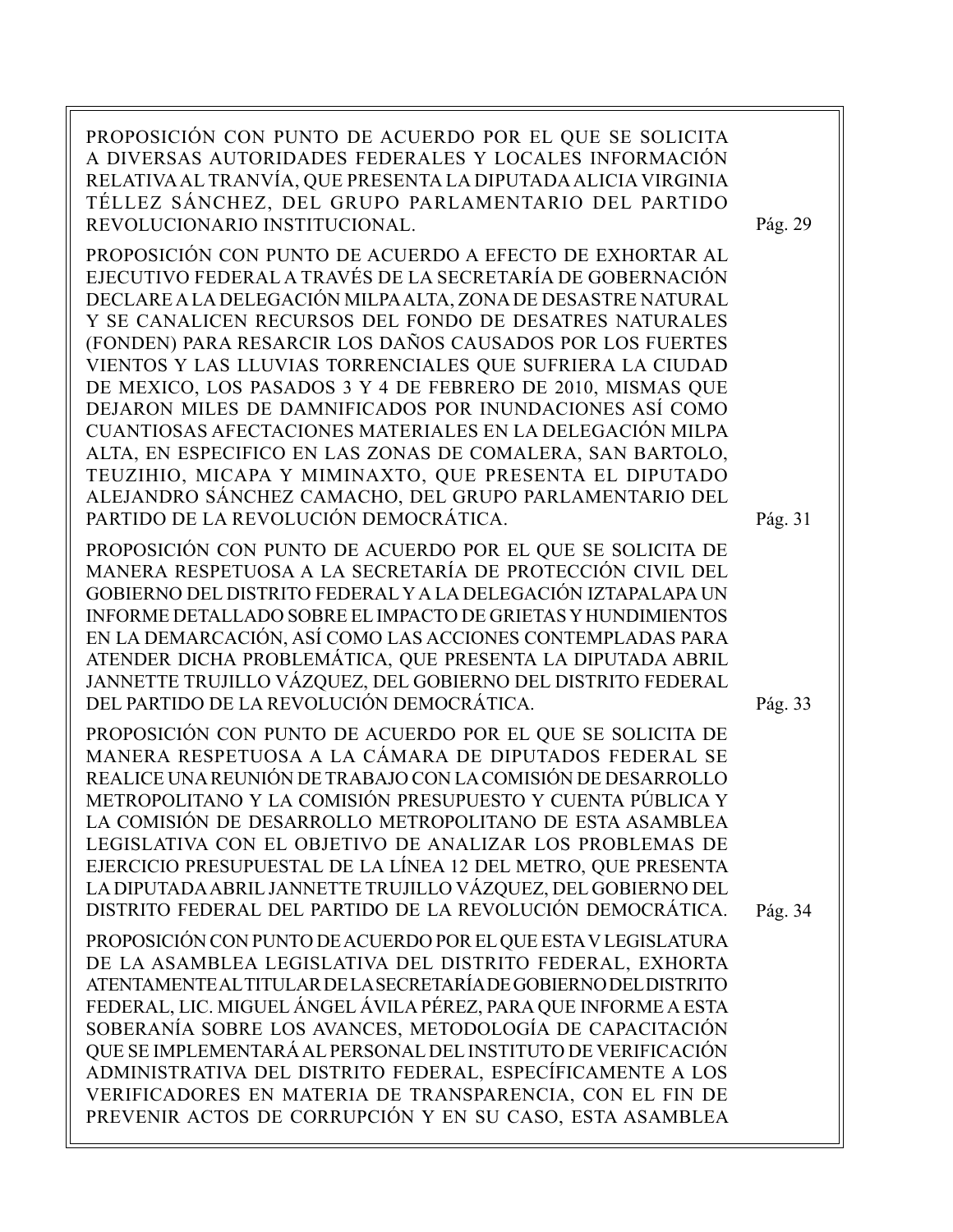| LEGISLATIVA IMPLEMENTE MECANISMOS ANTICORRUPCIÓN QUE<br>SE PUEDAN PRESENTAR EN ESE INSTITUTO DE NUEVA CREACIÓN,<br>QUE PRESENTA LA DIPUTADA ALICIA VIRGINIA TÉLLEZ, DEL GRUPO<br>PARLAMENTARIO DEL PARTIDO REVOLUCIONARIO INSTITUCIONAL.                                                                                                                                                                                                                                                                                                                                                                                                                                               | Pág. 35 |
|----------------------------------------------------------------------------------------------------------------------------------------------------------------------------------------------------------------------------------------------------------------------------------------------------------------------------------------------------------------------------------------------------------------------------------------------------------------------------------------------------------------------------------------------------------------------------------------------------------------------------------------------------------------------------------------|---------|
| PROPOSICIÓN CON PUNTO DE ACUERDO POR EL QUE SE EXHORTA A LAS<br>AUTORIDADES FEDERALES, DEL GOBIERNO DEL DISTRITO FEDERAL Y<br>DE LA DELEGACIÓN MILPA ALTA, LA COORDINACIÓN DE ACTIVIDADES Y<br>ACCIONES CONJUNTAS PARA DAR SOLUCIÓN AL PROBLEMA AMBIENTAL<br>GENERADO POR LA CAÍDA DE TREINTA MIL ÁRBOLES EN LOS BOSQUES<br>DE ESTA DEMARCACIÓN, QUE PRESENTA EL DIPUTADO JUAN CARLOS<br>ZÁRRAGA SARMIENTO, DEL GRUPO PARLAMENTARIO DEL PARTIDO<br><b>ACCIÓN NACIONAL.</b>                                                                                                                                                                                                             | Pág. 38 |
| PROPOSICIÓN CON PUNTO DE ACUERDO POR EL QUE SE SOLICITA UN<br>INFORME PORMENORIZADO Y DETALLADO AL DIRECTOR DEL PROYECTO<br>DE LA LÍNEA 12 DEL METRO, INGENIERO ENRIQUE HORCASITAS<br>MANJARREZ, QUE PRESENTA LA DIPUTADA LÍA LIMÓN GARCÍA POR<br>CONDUCTO DEL DIPUTADO RAFAEL MEDINA PEDERZINI, AMBOS DEL<br>GRUPO PARLAMENTARIO DEL PARTIDO ACCIÓN NACIONAL.                                                                                                                                                                                                                                                                                                                         | Pág. 41 |
| PROPOSICIÓN CON PUNTO DE ACUERDO POR EL QUE SE SOLICITA SOMETER<br>A CONSULTA CIUDADANA EL MECANISMO DE COBRO DEL AGUA EN EL<br>DISTRITO FEDERAL, EN LOS TERMINOS PRECISADOS EN EL CÓDIGO<br>FISCAL DEL DISTRITO FEDERAL, QUE PRESENTA EL DIPUTADO RAFAEL<br>MIGUEL MEDINA PEDERZINI, A NOMBRE DEL GRUPO PARLAMENTARIO<br>DEL PARTIDO ACCIÓN NACIONAL.                                                                                                                                                                                                                                                                                                                                 | Pág. 43 |
| PROPOSICIÓN CON PUNTO DE ACUERDO POR EL QUE SE SOLICITA<br>SOMETER A CONSULTA CIUDADANA, LOS LÍMITES DELEGACIONALES<br>DEL COMPLEJO SANTA FE, QUE PRESENTA EL DIPUTADO RAFAEL MIGUEL<br>MEDINA PEDERZINI, A NOMBRE DEL GRUPO PARLAMENTARIO DEL<br>PARTIDO ACCIÓN NACIONAL.                                                                                                                                                                                                                                                                                                                                                                                                             | Pág. 45 |
| PROPOSICIÓN CON PUNTO DE ACUERDO DE URGENTE Y OBVIA<br>RESOLUCIÓN A TRAVÉS DEL CUAL ÉSTA ASAMBLEA LEGISLATIVA<br>DEL DISTRITO FEDERAL EXHORTA A LA SECRETARÍA DE TRANSPORTE<br>Y VIALIDAD Y AL SISTEMA DE TRANSPORTE COLECTIVO METRO, A<br>CONSIDERAR LA AMPLIACIÓN DEL CRITERIO DE ACCESO A HOMBRES<br>DE LA 3ª EDAD, HOMBRES DISCAPACITADOS Y HOMBRES CON INFANTES<br>PEQUEÑOS O EN BRAZOS, TANTO AL SERVICIO DEL PROGRAMA ATENEA,<br>COMO AL DE LOS VAGONES DEL SISTEMA DE TRANSPORTE COLECTIVO<br>METRO, RESERVADO A MUJERES EN HORAS PICO, RESPECTIVAMENTE, QUE<br>PRESENTA LA DIPUTADA ANA ESTELA AGUIRRE Y JUÁREZ, A NOMBRE DEL<br>GRUPO PARLAMENTARIO DEL PARTIDO DEL TRABAJO. | Pág. 46 |
| PROPOSICIÓN CON PUNTO DE ACUERDO DE URGENTE Y OBVIA<br>RESOLUCIÓN PARA EXHORTAR AL SECRETARIO DE GOBIERNO DEL<br>DISTRITO FEDERAL PARA QUE A LA BREVEDAD ENVÍE A ESTA SOBERANÍA                                                                                                                                                                                                                                                                                                                                                                                                                                                                                                        |         |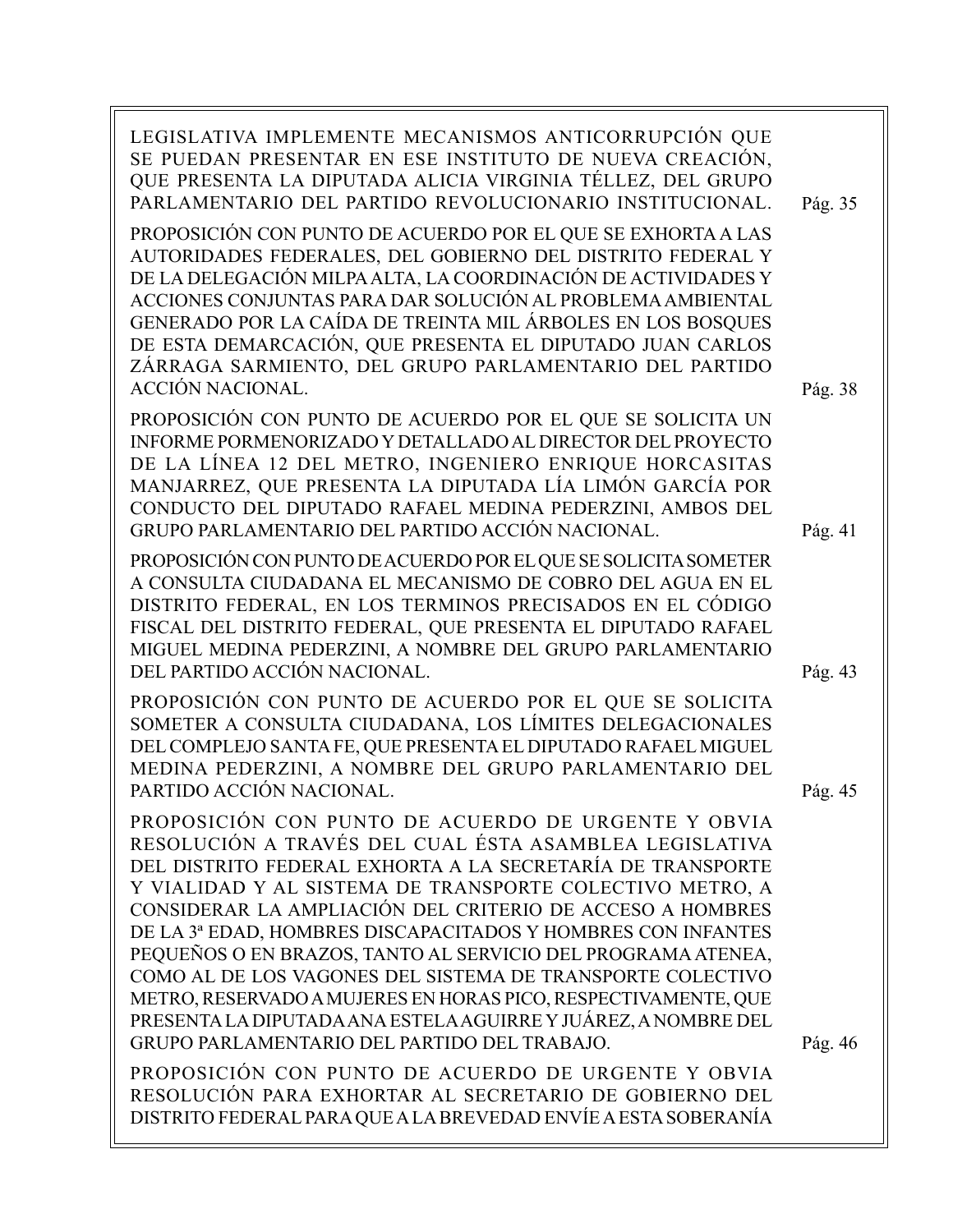UN PADRÓN DETALLADO DEL NÚMERO EXACTO DE PERSONAS CON DISCAPACIDAD, QUE SE ENCUENTRAN RECLUÍDAS EN LOS RECLUSORIOS VARONILES Y FEMENILES DEL DISTRITO FEDERAL INCLUYENDO LOS CENTROS DE EJECUSIÓN DE SANCIONES PENALES, EL CENTRO VARONIL DE REHABILITACIÓN PSICOSOCIAL (CEVAREPSI), EL CENTRO DE READAPTACIÓN SOCIAL VARONIL SANTA MARTHA ACATITLA (CERESOVA) Y LA PENITENCIARIA DEL DISTRITO FEDERAL. DICHO PADRÓN DEBERÁ CONTENER NÚMERO DE PERSONAS, TIPO DE DISCAPACIDAD, SITUACIÓN JURÍDICA Y EL CENTRO EN EL CUAL SE ENCUENTRA RECLUIDO, QUE PRESENTA LA DIPUTADA ANA ESTELA AGUIRRE Y JUÁREZ, A NOMBRE DEL GRUPO PARLAMENTARIO DEL PARTIDO DEL TRABAJO.

PROPOSICIÓN CON PUNTO DE ACUERDO DE URGENTE Y OBVIA RESOLUCIÓN PARA EXHORTAR AL JEFE DE GOBIERNO DEL DISTRITO FEDERAL LIC. MARCELO EBRARD CASAUBON, AL DIRECTOR GENERAL DEL SERVICIO DE TRANSPORTES ELÉCTRICOS DE LA CIUDAD DE MÉXICO LIC. RUFINO H. LEÓN TOVAR Y A LA DIRECTORA GENERAL DE LA RED DE TRANSPORTE DE PASAJEROS DEL DISTRITO FEDERAL C. ARIADNA MONTIEL REYES PARA QUE IMPLEMENTEN DE MANERA INMEDIATA UN SISTEMA DE COBRO EN TODAS SUS RUTAS POR MEDIO DEL CUAL SE DE CAMBIO A LOS PASAJEROS QUE UTILIZAN ESTOS SERVICIOS COMO MEDIO DE TRANSPORTE, QUE PRESENTA LA DIPUTADA ANA ESTELA AGUIRRE Y JUÁREZ, A NOMBRE DEL GRUPO PARLAMENTARIO DEL PARTIDO DEL TRABAJO.

PROPOSICIÓN CON PUNTO DE ACUERDO PARA SOLICITAR AL TITULAR DE LA DELEGACIÓN POLÍTICA EN COYOACÁN, LICENCIADO RAÚL FLORES GARCÍA, LLEVE A CABO LA CONSTRUCCIÓN DE UN PUENTE PEATONAL EN AVENIDA MIRAMONTES, ESQUINA RETORNO 20, COLONIA AVANTE, QUE PRESENTA EL DIPUTADO SERGIO EGUREN CORNEJO, DEL GRUPO PARLAMENTARIO DEL PARTIDO ACCIÓN NACIONAL.

PROPOSICIÓN CON PUNTO DE ACUERDO PARA EXHORTAR AL TITULAR DEL ÓRGANO POLÍTICO-ADMINISTRATIVO ADSCRITO EN LA DEMARCACIÓN DE ÁLVARO OBREGÓN, EL C. EDUARDO SANTILLÁN PÉREZ, SE SIRVA VERIFICAR LAS CONSTRUCCIONES QUE SE ESTÁN REALIZANDO Y SE ENCUENTRAN DENTRO DE SU DEMARCACIÓN, TODA VEZ QUE SE HAN DETECTADO POSIBLES IRREGULARIDADES EN DIVERSOS PREDIOS, QUE PRESENTA EL DIPUTADO RAFAEL MIGUEL MEDINA PEDERZINI, A NOMBRE DEL GRUPO PARLAMENTARIO DEL PARTIDO ACCIÓN NACIONAL.

PROPOSICIÓN CON PUNTO DE ACUERDO PARA EXHORTAR AL JEFE DE GOBIERNO DEL DISTRITO FEDERAL, LICENCIADO MARCELO LUIS EBRARD CASAUBON, QUE SE SIRVA EXPEDIR EL REGLAMENTO DE LA LEY DE ESTABLECIMIENTOS MERCANTILES DEL DISTRITO FEDERAL, PUBLICADA EL LUNES 26 DE ENERO DEL AÑO PROXIMO PASADO, QUE PRESENTA EL DIPUTADO RAFAEL MIGUEL MEDINA PEDERZINI, A NOMBRE DEL GRUPO PARLAMENTARIO DEL PARTIDO ACCIÓN NACIONAL.

Pág. 48

Pág. 50

Pág. 51

Pág. 53

Pág. 55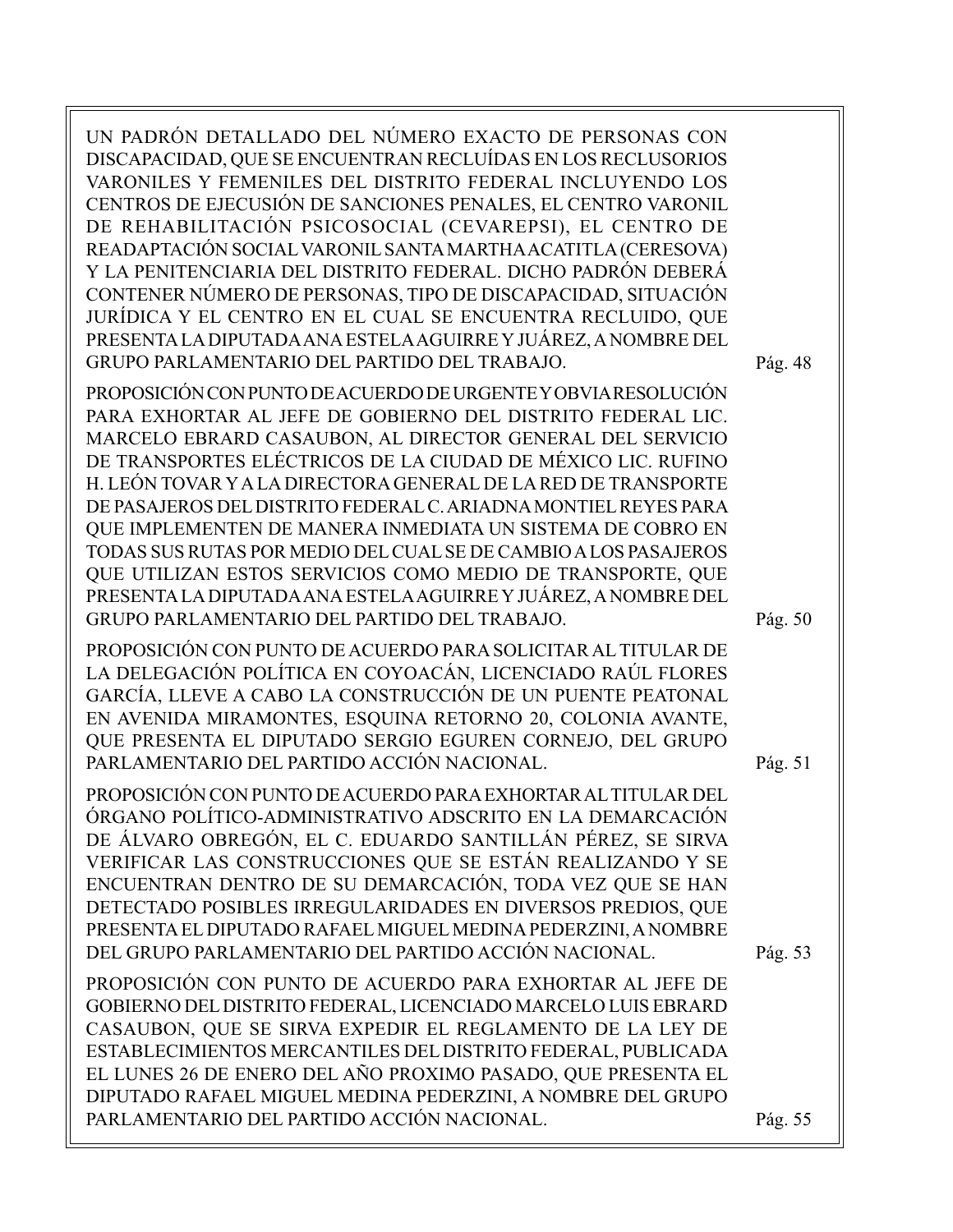PROPOSICIÓN CON PUNTO DE ACUERDO DE URGENTE Y OBVIA RESOLUCIÓN POR EL QUE ÉSTA H. ASAMBLEA LEGISLATIVA DEL DISTRITO FEDERAL EXHORTA AL GOBIERNO DEL DISTRITO FEDERAL PARA QUE, A TRAVÉS DE LA SECRETARÍA DE TRABAJO Y FOMENTO AL EMPLEO DEL GOBIERNO DEL DISTRITO FEDERAL, SE FOMENTE UNA CULTURA DE PROTECCIÓN AL EMPLEO PARA LAS TRABAJADORAS DOMÉSTICAS DEL DISTRITO FEDERAL ENCAMINADA A MEJORAR SUS CONDICIONES DE TRABAJO, ASIMISMO, SE EXHORTA A ÉSTA MISMA SECRETARÍA PARA CREAR UNA ÁREA ESPECIALIZADA PARA ATENDER LAS QUEJAS Y ORIENTAR A LAS TRABAJADORAS DOMÉSTICAS, QUE PRESENTA LA DIPUTADA ANA ESTELA AGUIRRE Y JUÁREZ, A NOMBRE DEL GRUPO PARLAMENTARIO DEL PARTIDO DEL TRABAJO.

PROPOSICIÓN CON PUNTO DE ACUERDO POR LA QUE SE EXHORTA AL TITULAR DE LA SECRETARÍA DE OBRAS Y SERVICIOS DEL GOBIERNO DEL DISTRITO FEDERAL, ASÍ COMO A LOS DIECISÉIS JEFES DELEGACIONALES, PARA QUE IMPLEMENTEN UN PLAN EMERGENTE QUE INTENSIFIQUE Y MEJORE LAS LABORES DE DESAZOLVE EN LAS AVENIDAS, EJES, Y CALLES DE LA CIUDAD DE MÉXICO, A FIN DE EVITAR LAS INUNDACIONES OCASIONADAS POR LAS LLUVIAS, QUE PRESENTA EL DIPUTADO JOSÉ GIOVANI GUTIÉRREZ AGUILAR, POR CONDUCTO DEL DIPUTADO JUAN CARLOS ZÁRRAGA SARMIENTO, AMBOS DEL GRUPO PARLAMENTARIO DEL PARTIDO ACCIÓN NACIONAL.

PROPOSICIÓN CON PUNTO DE ACUERDO POR LO QUE SE EXHORTA AL JEFE DELEGACIÓNAL EN COYOACÁN, PARA QUE EMPRENDA LOS ESFUERZOS PERTINENTES, EN CONJUNTO CON LA SECRETARÍA DE DESARROLLO URBANO Y VIVIENDA Y LA COMISIÓN DE NOMENCLATURA DEL DISTRITO FEDERAL, CON EL FIN DE QUE LAS PLACAS QUE INDICAN EL NOMBRE DE LAS CALLES DE LA DEMARCACIÓN A SU CARGO, SE ENCUENTREN EN CONDICIONES ÓPTIMAS, QUE PRESENTA EL DIPUTADO JOSÉ GIOVANI GUTIÉRREZ AGUILAR, POR CONDUCTO DEL DIPUTADO SERGIO EGUREN CORNEJO, AMBOS DEL GRUPO PARLAMENTARIO DEL PARTIDO ACCIÓN NACIONAL.

Pág. 60

Pág. 57

Pág. 58

PROPOSICIÓN CON PUNTO DE ACUERDO POR EL QUE SE EXHORTA RESPETUOSAMENTE A LA COMISIÓN NACIONAL DEL AGUA Y AL SECRETARÍA DE HACIENDA Y CRÉDITO PÚBLICO PARA QUE RESTITUYAN LOS RECURSOS ACORDADOS PARA LA REHABILITACIÓN DEL EMISOR CENTRAL Y SUS INTERCEPTORES DEL DRENAJE PROFUNDO DE LA CIUDAD DE MÉXICO 2009 Y PARA LAS ACCIONES DE MEJORAMIENTO DE LA EFICIENCIA Y DE INFRAESTRUCTURA DE AGUA POTABLE, ALCANTARILLADO Y TRATAMIENTO DE AGUAS RESIDUALES, QUE PRESENTA EL DIPUTADO VÍCTOR GABRIEL VARELA LÓPEZ, DEL GRUPO PARLAMENTARIO DEL PARTIDO DE LA REVOLUCIÓN DEMOCRÁTICA. Pág. 62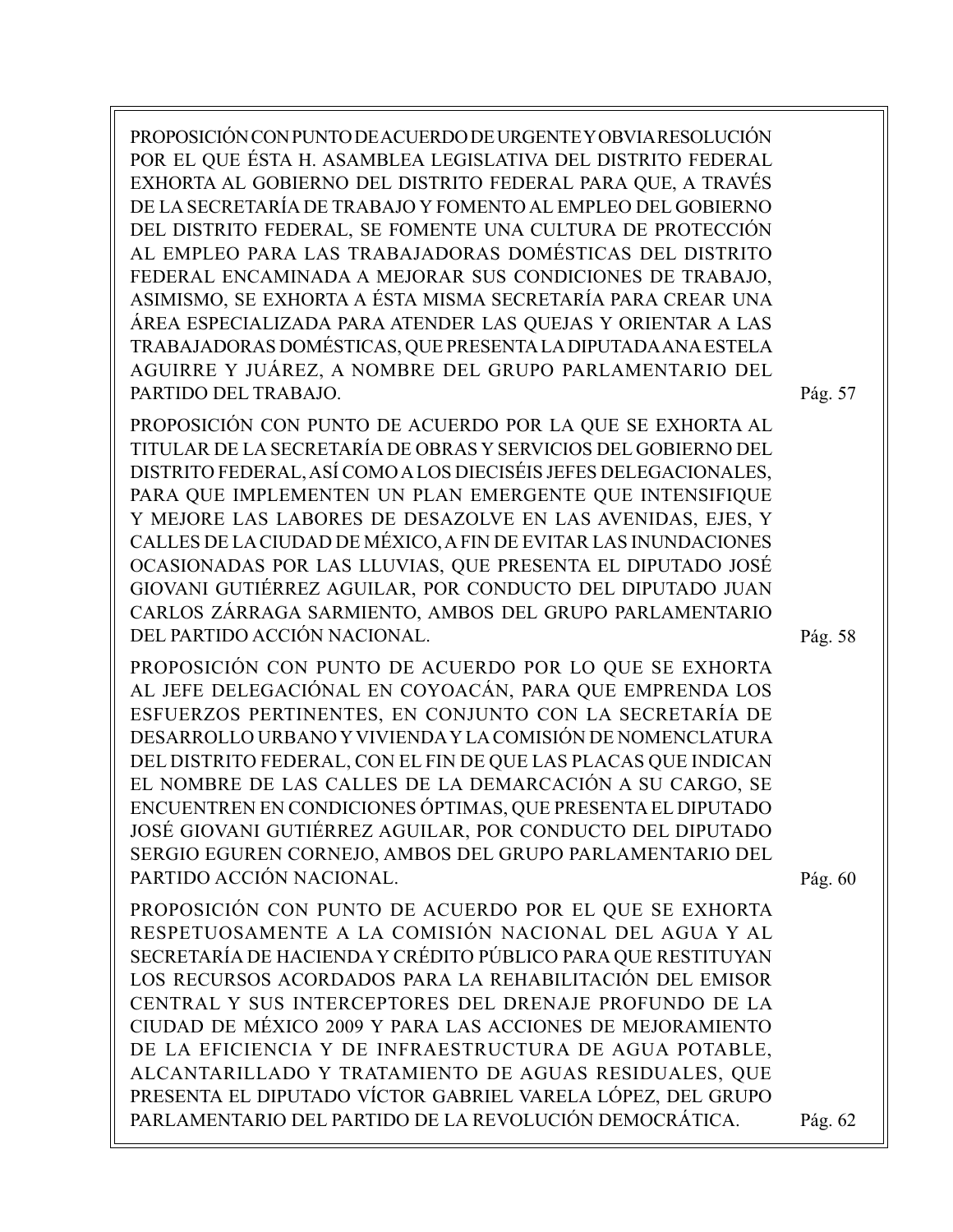PROPOSICIÓN CON PUNTO DE ACUERDO PARA EXHORTAR RESPETUOSAMENTE AL GOBIERNO FEDERAL PARA QUE CREE UN FONDO EMERGENTE POR 883 MILLONES DE PESOS EN COORDINACIÓN CON EL SISTEMA DE AGUAS DE LA CIUDAD DE MÉXICO, QUE SE DEBEN INVERTIR EN LA CONSTRUCCIÓN DE INFRAESTRUCTURA E INSTALACIONES DE DRENAJE Y EVITAR LAS INUNDACIONES EN LA CIUDAD DE MÉXICO, QUE PRESENTA EL DIPUTADO VÍCTOR GABRIEL VARELA LÓPEZ, DEL GRUPO PARLAMENTARIO DEL PARTIDO DE LA REVOLUCIÓN DEMOCRÁTICA.

PROPOSICIÓN CON PUNTO DE ACUERDO POR EL QUE SE SOLICITA AL JEFE DELEGACIONAL EN GUSTAVO A. MADERO INFORMACIÓN RELATIVA AL PROGRAMA DE REORDENAMIENTO DEL COMERCIO EN LA VÍA PÚBLICA, QUE PRESENTA EL DIPUTADO JUAN CARLOS ZÁRRAGA SARMIENTO, DEL GRUPO PARLAMENTARIO DEL PARTIDO DE ACCIÓN NACIONAL.

Pág. 66

Pág. 64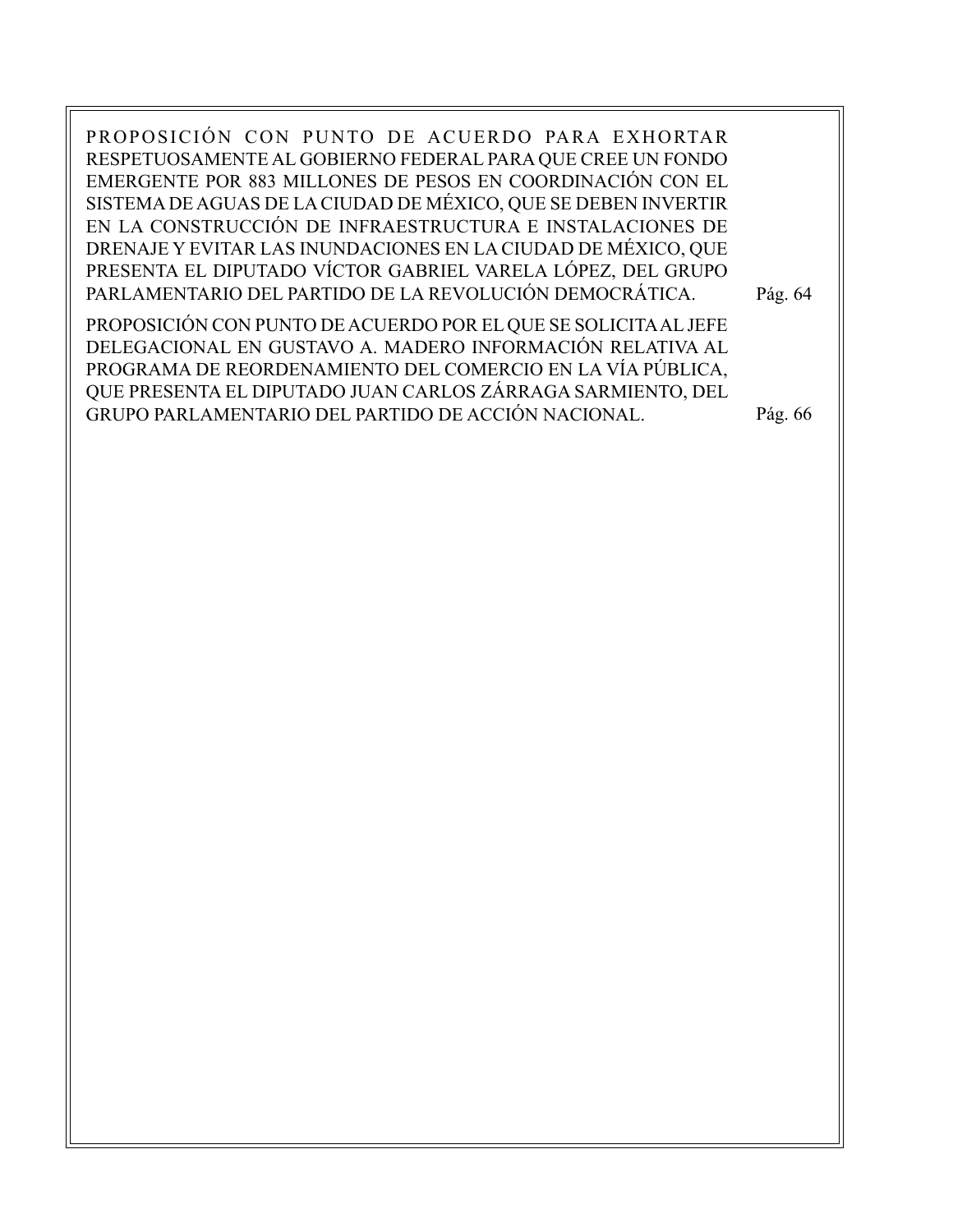#### **A las 11:20 horas.**

**EL C. PRESIDENTE DIPUTADO RAFAEL MIGUEL MEDINA PEDERZINI.-** Buenos días. Proceda la Secretaría a pasar lista de asistencia a las Diputadas y Diputados presentes, por favor.

**LA C. SECRETARIA DIPUTADA ALICIA VIRGINIA TÉLLEZ SÁNCHEZ.-** Por instrucciones de la Presidencia se va a proceder a pasar lista de asistencia:

*(Lista de asistencia)*

Diputado Presidente, hay una asistencia de 7 Diputados. Hay quórum.

**EL C. PRESIDENTE.-** Muchas gracias, Secretaria. Se abre la Sesión.

Proceda la Secretaría a preguntar a la Diputación Permanente en votación económica si es de dispensarse la lectura del Orden del Día, toda vez que ésta se encuentra en las pantallas táctiles de cada Diputado en el apartado de Gaceta Parlamentaria.

**LA C. SECRETARIA.-** Por instrucciones de la Presidencia se pregunta a la Asamblea si es de dispensarse la lectura del Orden del Día.

Los que estén por la afirmativa, sírvase manifestarlo levantando la mano.

Los que estén por la negativa, sírvanse manifestarlo levantando la mano.

Dispensada la lectura, Diputado Presidente.

#### **ORDEN DEL DÍA**

Diputación Permanente. 17 de febrero de 2010.

1.- Lista de asistencia.

2.- Lectura del Orden del Día.

3.- Lectura y en su caso aprobación del Acta de la Sesión Anterior.

#### *Comunicados*

4.- Diecinueve de la Secretaría de Gobierno del Distrito Federal, mediante los cuales remite respuestas a diversos asuntos.

5.- Uno de la Subsecretaría de Enlace Legislativo de la Secretaría de Gobernación, mediante el cual remite una respuesta relativa a un asunto.

#### *Proposiciones*

6.- Con punto de acuerdo para exhortar al Ciudadano Jefe de Gobierno del Distrito Federal a derogar o en su caso modificar las disposiciones contenidas en el acuerdo por el que se da aviso a los propietarios de vehículos para retirarlos de los depósitos vehiculares del Distrito Federal, publicado en la Gaceta Oficial el 21 de enero de 2010, que presenta la Diputada Alicia Virginia Téllez Sánchez, a nombre del

Diputado Leobardo Juan Urbina Mosqueda, del Grupo Parlamentario del Partido Revolucionario Institucional.

7.- Con punto de acuerdo mediante el cual se solicita la comparecencia de la Secretaria de Cultura del Gobierno del Distrito Federal, Ciudadana Elena Cepeda de León ante la Comisión de Cultura, a efecto de que informe sobre el programa de trabajo de la dependencia a su cargo para el año 2010, año del Bicentenario de la Independencia y Centenario de la Revolución Mexicana, que presenta la Diputada Edith Ruiz Mendicuti, del Grupo Parlamentario del Partido de la Revolución Democrática.

8.- Con punto de acuerdo por el que se solicita información a diversas autoridades federales y locales sobre el Tranvía, que presenta la Diputada Alicia Virginia Téllez Sánchez, del Grupo Parlamentario del Partido Revolucionario Institucional.

9.- Con punto de acuerdo relativo a los apagones en diversas colonias del Distrito Federal, que presenta el Grupo Parlamentario del Partido de la Revolución Democrática.

10.- Con punto de acuerdo por la cual se conmina a la Secretaría del Medio Ambiente del Distrito Federal y a la Secretaría del Medio Ambiente y Recursos Naturales, a donar 500 árboles tipo pino, a fin de iniciar una campaña de reforestación por el lamentable siniestro natural del pasado 3 de febrero en los pueblos San Bartolitos, Teusiquio y la Comalera, en el pueblo de San Pablo Oztotepec, donde se vislumbra un escenario de deforestación ocasionado por el fenómeno climatológico, que presenta el Diputado Alejandro Sánchez Camacho, del Grupo Parlamentario del Partido de la Revolución Democrática.

11.- Con punto de acuerdo para crear la Comisión Especial de Límites Territoriales del Distrito Federal, que presenta el Diputado Alejandro Sánchez Camacho a nombre del Diputado Leonel Luna Estrada, del Grupo Parlamentario del Partido de la Revolución Democrática.

12.- Con punto de acuerdo por el que se solicita de manera respetuosa a la Secretaría de Protección Civil del Gobierno del Distrito Federal y a la Delegación Iztapalapa un informe detallado sobre el impacto de grietas y hundimientos en la demarcación, así como las acciones contempladas para atender dicha problemática, que presenta la Diputada Abril Janette Trujillo Vázquez, del Grupo Parlamentario del Partido de la Revolución Democrática.

13.- Con punto de acuerdo por el que se solicita de manera respetuosa a la Cámara de Diputados Federal, se realice una reunión de trabajo con la Comisión de Desarrollo Metropolitano y la Comisión de Presupuesto y Cuenta Pública y las de esta Asamblea Legislativa, con el objetivo de analizar los problemas del ejercicio presupuestal de la Línea 12 del Metro, que presenta la Diputada Abril Janette Trujillo Vázquez, del Grupo Parlamentario del Partido de la Revolución Democrática.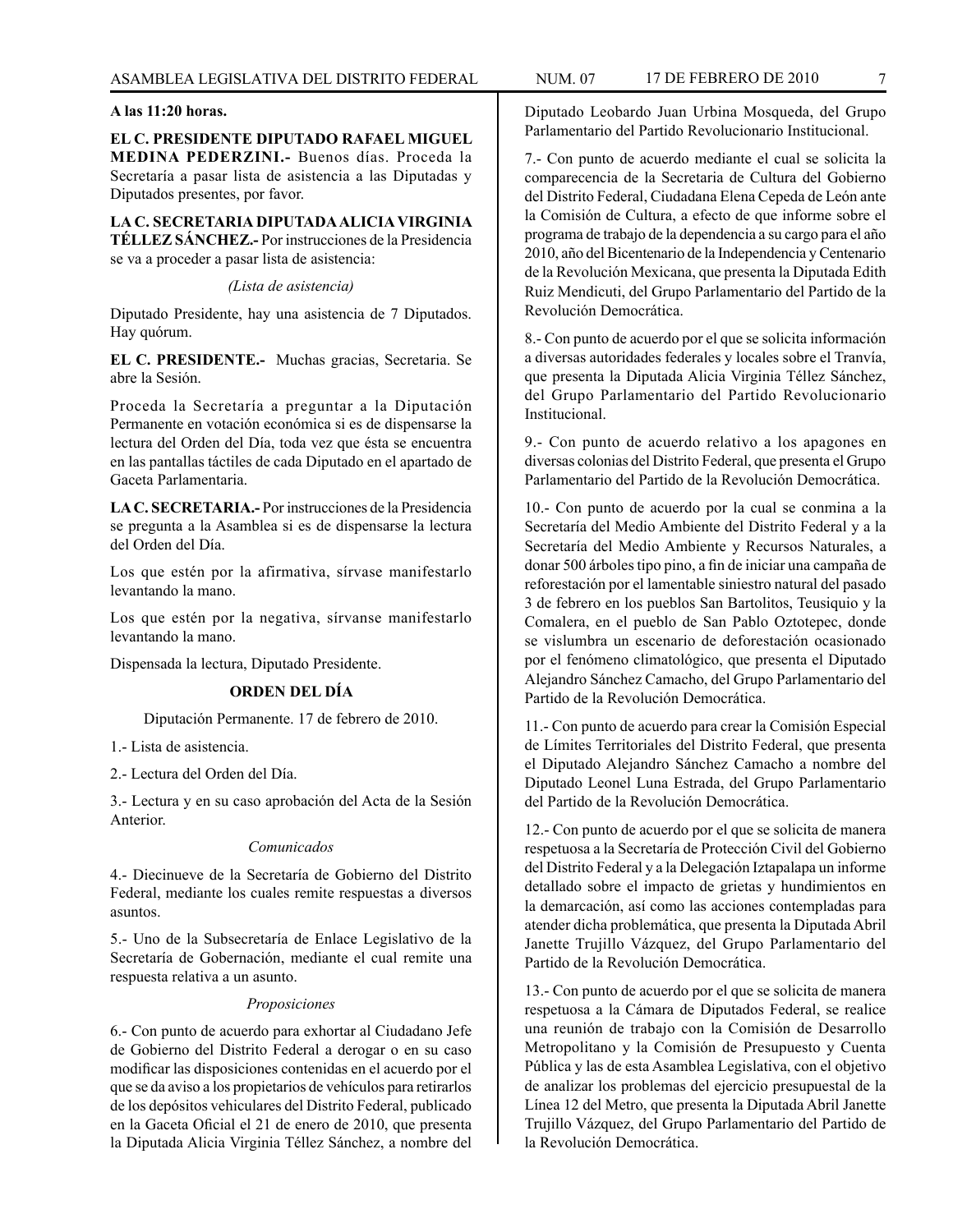14.- Con punto de acuerdo por la que se solicita información al Licenciado José Ángel Ávila Pérez, Titular de la Secretaría de Gobierno del Distrito Federal, relativa al Instituto de Verificación Administrativa del Distrito Federal, que presenta la Diputada Alicia Virginia Téllez Sánchez, del Grupo Parlamentario del Partido Revolucionario Institucional.

15.- Con punto de acuerdo por el que se exhorta a las autoridades federales del Gobierno del Distrito Federal y de la Delegación Milpa Alta, la coordinación de actividades y acciones conjuntas para dar solución al problema ambiental generado por la caída de treinta mil árboles en los bosques de esta demarcación, que presenta el Diputado Juan Carlos Zárraga Sarmiento del Grupo Parlamentario del Partido Acción Nacional.

16.- Con punto de acuerdo por el que se cita a comparecer ante la Comisión de Transparencia de la Gestión al Director del Proyecto de la Línea 12 del Metro, Ingeniero Enrique Horcasitas Manjarrez, que presenta el Diputado Rafael Miguel Medina Pederzini, a nombre de la Diputada Lía Limón García, del Grupo Parlamentario del Partido Acción Nacional.

17.- Con punto de acuerdo por el que se autoriza se realice una consulta ciudadana relativa al cobro del agua en el Distrito Federal, que presenta el Diputado Rafael Miguel Medina Pederzini a nombre del Grupo Parlamentario del Partido Acción Nacional.

18.- Con punto de acuerdo por el que se solicita someter a consulta pública los límites delegacionales del complejo Santa Fe, que presenta el Diputado Rafael Miguel Medina Pederzini a nombre del Grupo Parlamentario del Partido Acción Nacional.

19.- Con punto de acuerdo a través del cual esta Asamblea Legislativa del Distrito Federal exhorta a la Secretaría de Transportes y Vialidad y al Sistema de Transporte Colectivo Metro, a considerar la ampliación del criterio de acceso a hombres de la tercera edad, hombres discapacitados y hombres con infantes pequeños o en brazos, tanto al servicio del programa Atenea, como al de los vagones del Sistema de Transporte Colectivo Metro, reservado a mujeres en horas pico, respectivamente, que presenta el Diputado Juan Pablo Pérez Mejía a nombre del Grupo Parlamentario del Partido del Trabajo.

20.- Con punto de acuerdo para exhortar al Secretario de Gobierno del Distrito Federal, para que a la brevedad envíe a esta Soberanía un padrón detallado del número exacto de personas con discapacidad, que se encuentran recluidas en los reclusorios varoniles y femeniles del Distrito Federal, incluyendo los centros de ejecución de sanciones penales, el Centro Varonil de Rehabilitación Psicosocial (CEVAREPSI), el Centro de Readaptación Social Varonil Santa Martha Acatitla (CERESOVA) y la Penitenciaría del Distrito Federal. Dicho padrón deberá contener número de personas, tipo de discapacidad, situación jurídica y el centro en el cual se encuentra recluido, que presenta el Diputado Juan Pablo Pérez Mejía a nombre del Grupo Parlamentario del Partido del Trabajo.

21.- Con punto de acuerdo para exhortar al Jefe de Gobierno del Distrito Federal, Licenciado Marcelo Ebrard Casaubon, al Director General del Servicio de Transportes Eléctricos de la Ciudad de México, Licenciado Rufino H. León Tovar y a la Directora General de la Red de Transporte de Pasajeros del Distrito Federal, Ciudadana Ariadna Montiel Reyes para que implementen de manera inmediata un sistema de cobro en todas sus rutas por medio del cual se dé cambio a los pasajeros que utilizan estos servicios como medio de transporte, que presenta el Diputado Juan Pablo Pérez Mejía a nombre del Grupo Parlamentario del Partido del Trabajo.

22.- Con punto de acuerdo para solicitar al Titular de la Delegación Política en Coyoacán, Licenciado Raúl Flores García, lleve a cabo la construcción de un puente peatonal en Avenida Miramontes esquina retorno 20 colonia Avante, que presenta el Diputado Sergio Eguren Cornejo, del Grupo Parlamentario del Partido Acción Nacional.

23.- Con punto de acuerdo por el que se solicita a esta Asamblea Legislativa del Distrito Federal, establezca, en un marco de igualdad y respeto de los derechos de las personas sordas, un curso básico de lenguaje de señas mexicanas para secretarios técnicos, asesores y personal de resguardo que integra la V Legislatura y así brindar una mejor atención a este sector de la población, que presenta la Diputada Edith Ruiz Mendicuti, del Grupo Parlamentario del Partido de la Revolución Democrática.

24.- Con punto de acuerdo para exhortar al Titular del Órgano Político-Administrativo adscrito en la demarcación de Álvaro Obregón, el Ciudadano Eduardo Santillán Pérez, se sirva verificar las construcciones que se están realizando y se encuentran dentro de su demarcación, toda vez que se han detectado posibles irregularidades en diversos predios, que presenta el Diputado Rafael Miguel Medina Pederzini, del Grupo Parlamentario del Partido Acción Nacional.

25.- Con punto de acuerdo para exhortar al Jefe de Gobierno del Distrito Federal, Marcelo Luis Ebrard Casaubon, que se sirva expedir el Reglamento de la Ley de Establecimientos Mercantiles del Distrito Federal, publicada el lunes 26 de enero del año en curso, en el plazo legal establecido en la propia Ley en comento, que presenta el Diputado Rafael Miguel Medina Pederzini, del Grupo Parlamentario del Partido Acción Nacional.

26.- Con punto de acuerdo por el que esta Honorable Asamblea Legislativa del Distrito Federal exhorta al Gobierno del Distrito Federal para que, a través de la Secretaría de Trabajo y Fomento al Empleo del Gobierno del Distrito Federal, se fomente una cultura de protección al empleo para las trabajadoras domésticas del Distrito Federal encaminada a mejorar sus condiciones de trabajo, asimismo, se exhorta a esta misma Secretaría para crear una área especializada para atender las quejas y orientar a las trabajadoras domésticas, que presenta la Diputada Ana Estela Aguirre y Juárez a nombre propio y de los Diputados José Arturo López Cándido y Juan Pablo Pérez Mejía, del Grupo Parlamentario del Partido del Trabajo.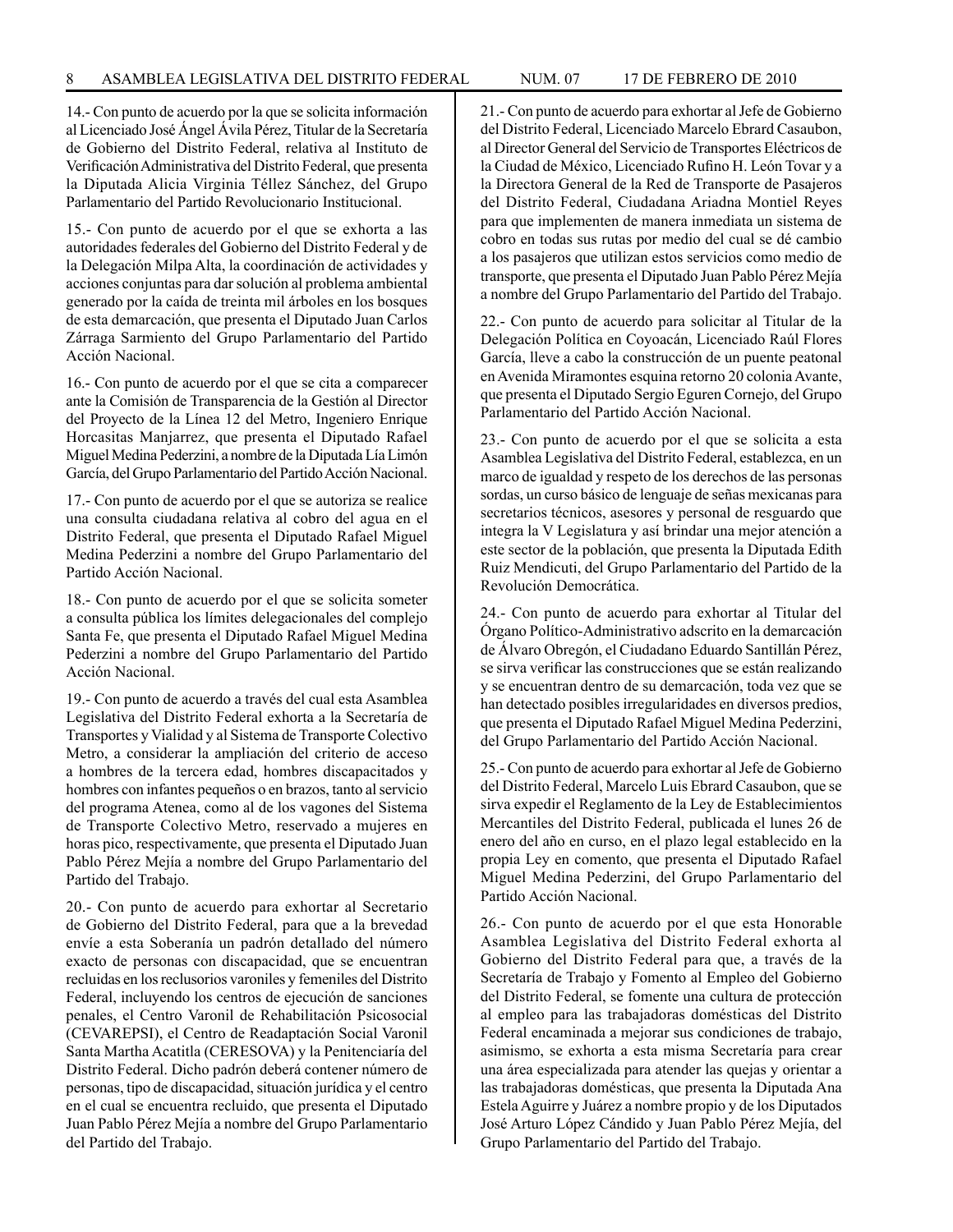27.- Con punto de acuerdo por el que se exhorta al Titular de la Secretaría de Obras y Servicios Urbanos del Gobierno del Distrito Federal, así como a los 16 Jefes Delegacionales para que implementen un Plan Emergente que intensifique y mejore las labores de desazolve en las avenidas, ejes y calles de la Ciudad de México, a fin de evitar las inundaciones ocasionadas por las lluvias, que presenta el Diputado Juan Carlos Zárraga Sarmiento a nombre del Diputado José Giovanni Gutiérrez Aguilar, del Grupo Parlamentario del Partido Acción Nacional.

28.- Con punto de acuerdo por el que se exhorta al Jefe Delegacional en Coyoacán para que emprenda los esfuerzos pertinentes en conjunto con la Secretaría de Desarrollo Urbano y la Comisión de Nomenclatura del Distrito Federal, a fin de que la enumeración de las calles de la demarcación de Coyoacán se encuentren en condiciones óptimas que permitan orientar de manera adecuada a los habitantes de las diferentes colonias que la componen, así como a los habitantes de una de las delegaciones más emblemáticas del Distrito Federal, que presenta el Diputado Sergio Eguren Cornejo a nombre del Diputado José Giovanni Gutiérrez Aguilar, del Grupo Parlamentario del Partido Acción Nacional.

29.- Con punto de acuerdo para exhortar respetuosamente a la Comisión Nacional del Agua y a la Secretaría de Hacienda y Crédito Público, para que ministre los recursos acordados para la rehabilitación del emisor central y sus interceptores del drenaje profundo de la Ciudad de México para 2009 y para las acciones de mejoramiento de la eficiencia y de infraestructura de agua potable, alcantarillado y tratamiento de aguas residuales, que presenta el Diputado Víctor Gabriel Varela López, del Grupo Parlamentario del Partido de la Revolución Democrática.

30.- Con punto de acuerdo para exhortar respetuosamente al Gobierno Federal para que cree un Fondo Emergente por 883 millones de pesos en coordinación con el Sistema de Aguas de la Ciudad de México, que se debe invertir en la construcción de infraestructura e instalaciones de drenaje y evitar las inundaciones en la Ciudad de México, que presenta el Diputado Víctor Gabriel Varela López, del Grupo Parlamentario del Partido de la Revolución Democrática.

31.- Con punto de acuerdo por el que se solicita al Jefe Delegacional en Gustavo A. Madero información relativa al Programa de Reordenamiento del Comercio en la Vía Pública, que presenta el Diputado Juan Carlos Zárraga Sarmiento, del Grupo Parlamentario del Partido Acción Nacional.

**EL C. PRESIDENTE.-** Muchas gracias, Diputada Secretaria. En consecuencia, esta Presidencia deja constancia que el Orden del Día cuenta con 31 puntos.

Se solicita a la Secretaría dar cuenta a la Asamblea con el Acta de la Sesión Anterior.

**LA C. SECRETARIA.-** Diputado Presidente, esta Secretaría le informa que ha sido distribuida el acta de la sesión anterior a los integrantes de la mesa directiva, por lo que se solicita su autorización para preguntar a la Diputación Permanente si es de aprobarse.

**EL C. PRESIDENTE.-** Adelante, Diputada Secretaria.

**LA C. SECRETARIA.-** Está a consideración el Acta.

No habiendo quien haga uso de la palabra, en votación económica se pregunta a la Diputación Permanente si es de aprobarse el Acta de referencia.

Los que estén por la afirmativa, sírvanse manifestarlo levantando la mano.

Los que estén por la negativa, sírvanse manifestarlo levantando la mano.

Aprobada el Acta, Diputado Presidente.

*ACTA DE LA SESIÓN DEL 10 DE FEBRERO DE 2010*

# *PRESIDENCIA DEL DIPUTADO RAFAEL MIGUEL MEDINA PEDERZINI*

*En la Ciudad de México Distrito Federal, siendo las once horas con veinticinco minutos del día miércoles 10 de febrero del año dos mil diez, con una asistencia de 8 Diputados y Diputadas. La Presidencia declaró abierta la Sesión; en votación económica se dispensó la lectura del orden del día toda vez que ésta se encontraba en las pantallas táctiles de los Diputados; dejando constancia que estuvo compuesto por 36 puntos, asimismo se aprobó el Acta de la Sesión Anterior.*

*Posteriormente, la Presidencia informó que se recibió un comunicado del Diputado Alejandro Sánchez Camacho, a nombre del Grupo Parlamentario del Partido de la Revolución Democrática mediante el cual extendió la más atenta de las felicitaciones y pleno reconocimiento a la Ciudadana Laura Chinchilla, Presidenta Constitucional electa de la República de Costa Rica, asimismo, instruyó a la Secretaría darle lectura; la Diputación Permanente quedó debidamente enterada.*

*Acto seguido, la Presidencia hizo del conocimiento de la Diputación Permanente que se recibieron veintisiete comunicados de la Secretaría de Gobierno del Distrito Federal y uno de la Subsecretaría de Enlace Legislativo de la Secretaría de Gobernación, por el que emitieron de manera respectiva respuestas a diversos asuntos aprobados por esta Soberanía; por economía procesal parlamentaria se instruyó hacerlo del conocimiento de los Diputados promoventes.*

*A continuación, la Presidencia solicitó a la Secretaría dar cuenta a la Diputación Permanente con el acuerdo de la Comisión de Gobierno por medio del cual se propone al Pleno la modificación e integración de las Comisiones de Participación Ciudadana, y de Cultura; en votación económica se aprobó y se instruyó hacerlo del conocimiento de las Presidencias de las Comisiones aludidas para los efectos correspondientes.*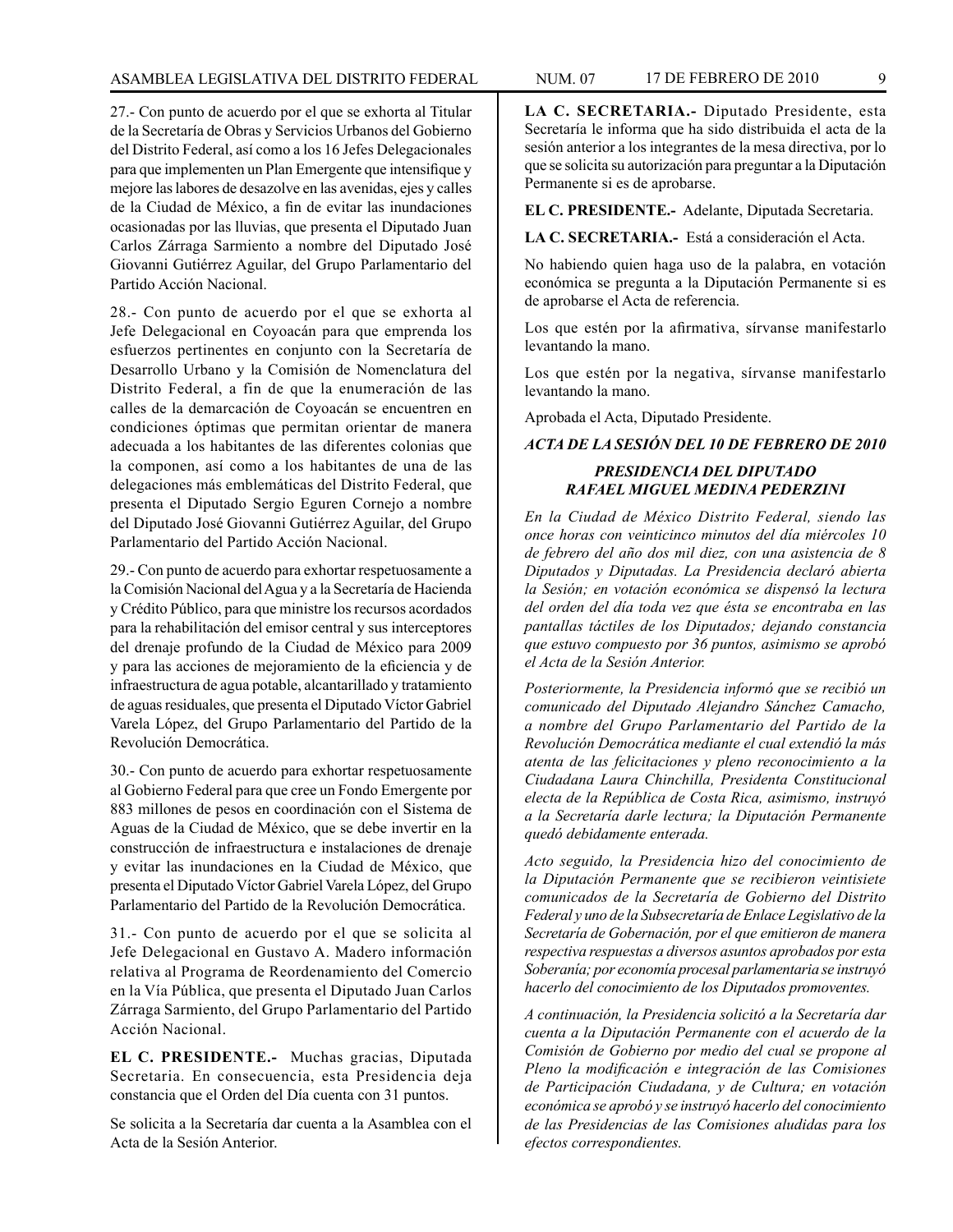*Posteriormente, la Presidencia informó que se recibió un comunicado del Diputado Alejandro Sánchez Camacho, a nombre del Grupo Parlamentario del Partido de la Revolución Democrática mediante el cual extendió la más atenta de las felicitaciones y pleno reconocimiento a la Ciudadana Laura Chinchilla, Presidenta Constitucional electa de la República de Costa Rica, asimismo, instruyó a la Secretaría darle lectura; la Diputación Permanente quedó debidamente enterada* 

*Para presentar una propuesta con punto de acuerdo por el que se solicita al Jefe Delegacional en Coyoacán, Licenciado Raúl Flores García, informe a esta Soberanía la denominación, característica, beneficiarios, asignación de recursos, modalidades, convocatorias, requisitos, vigencia y difusión de los programas sociales de la Delegación a su cargo; se concedió el uso de la Tribuna al Diputado José Valentín Maldonado Salgado, a nombre propio y del Diputado Armando Jiménez Hernández, ambos del Grupo Parlamentario del Partido de la Revolución Democrática; en votación económica se consideró de urgente y obvia resolución, asimismo, se aprobó y se ordenó remitirla a las autoridades correspondientes para los efectos legales a que hubiese lugar.*

*La Presidencia informó a la Asamblea que los puntos enlistados en los numerales 10 y 33 del Orden del Día, se trasladaban para la siguiente Sesión.*

*De la misma manera, para presentar una propuesta con punto de acuerdo para solicitar al Jefe de Gobierno del Distrito Federal que aplique los beneficios del seguro de riesgos a los habitantes afectados por las inundaciones en la zona de Los Culhuacanes de la Delegación Coyoacán, causadas por el fenómeno hidrometeorológico que afectó a la Ciudad de México el pasado 3 de febrero; se concedió el uso de la Tribuna al Diputado José Valentín Maldonado Salgado, a nombre propio y del Diputado Armando Jiménez Hernández, ambos del Grupo Parlamentario del Partido de la Revolución Democrática; en votación económica se consideró de urgente y obvia resolución. Asimismo, se aprobó y se ordenó remitirla a las autoridades correspondientes para los efectos legales a que hubiese lugar.*

*Del mismo modo, para presentar una propuesta con punto de acuerdo por el que se exhorta a la Contraloría General del Distrito Federal para que en el marco de sus facultades y atribuciones vigile la correcta aplicación de recursos asignados a la Secretaría de Desarrollo Social del Distrito Federal y a la Dirección General del Servicio Público de Localización Telefónica, LOCATEL; se concedió el uso de la Tribuna al Diputado José Valentín Maldonado Salgado, a nombre propio y del Diputado Armando Jiménez Hernández, ambos del Grupo Parlamentario del Partido de la Revolución Democrática: en votación económica se consideró de urgente y obvia resolución. Asimismo, se aprobó y se ordenó remitirla a las autoridades correspondientes para los efectos legales a que hubiese lugar.*

*Inmediatamente, para presentar una propuesta con punto de acuerdo para exhortar al Jefe de Gobierno del Distrito Federal, Licenciado Marcelo Luis Ebrard Casaubon, y al Director General del Metrobús, Ingeniero Guillermo Calderón Aguilera, para que a la brevedad informen a esta Soberanía si las 45 estaciones de la Línea 1 y las 36 estaciones de la Línea 2 cuentan con las características que permitan la plena accesibilidad a las personas con alguna discapacidad, con lo cual el Metrobús pueda ser considerado un medio de transporte incluyente. Pensado para la población en general de la Ciudad de México; se concedió el uso de la Tribuna al Diputado Juan Pablo Pérez Mejía, a nombre del Grupo Parlamentario del Partido del Trabajo; en votación económica se consideró de urgente y obvia resolución, asimismo, se aprobó y se ordenó remitirla a las autoridades correspondientes para los efectos legales a que hubiese lugar.*

*Acto continuo, para presentar una propuesta con punto de acuerdo para exhortar al Secretario de Educación del Distrito Federal, Doctor Mario Carrillo Huerta, para que a la brevedad informe a esta Soberanía cuántos programas se han implementado en la población estudiantil del Distrito Federal, cuyo eje central sea el combate a la desnutrición y a la obesidad; se concedió el uso de la Tribuna al Diputado Juan Pablo Pérez Mejía, a nombre del Grupo Parlamentario del Partido del Trabajo; en votación económica se consideró de urgente y obvia resolución, asimismo, se aprobó y se ordenó enviarla a las autoridades correspondientes para los efectos legales a que hubiese lugar.*

*Subsecuentemente, para presentar una propuesta con punto de acuerdo a través de la cual esta Asamblea Legislativa del Distrito Federal exhorta a la Secretaría de Desarrollo Rural y Equidad para las Comunidades del Distrito Federal, en particular a la Titular de la Dirección General de Desarrollo Rural, Ciudadana Guadalupe González Rivas, para que a la brevedad instrumente las políticas públicas de protección necesarias con las cuales se libere el riesgo de patentar un producto netamente nativo del Distrito Federal en coordinación con los productores del nopal de las Delegaciones Milpa Alta y Tláhuac: se concedió el uso de la Tribuna al Diputado Juan Pablo Pérez Mejía, a nombre del Grupo Parlamentario del Partido del Trabajo; desde su curul se sumó a la propuesta el Diputado Alejandro Sánchez Camacho, del Grupo Parlamentario del Partido de la Revolución Democrática: en votación económica se consideró de urgente y obvia resolución, asimismo, se aprobó y se ordenó remitirla a las autoridades correspondientes para los efectos legales a que hubiese lugar.*

*La Presidencia informó a la Asamblea que los puntos enlistados en los numerales 7, 8 y 9 del Orden del Día, se trasladaban para la siguiente Sesión.*

*Consecutivamente, para presentar una propuesta con punto de acuerdo a través del cual esta Asamblea Legislativa del Distrito Federal exhorta al Jefe de Gobierno del Distrito Federal, a las 16 Delegaciones Políticas y a los*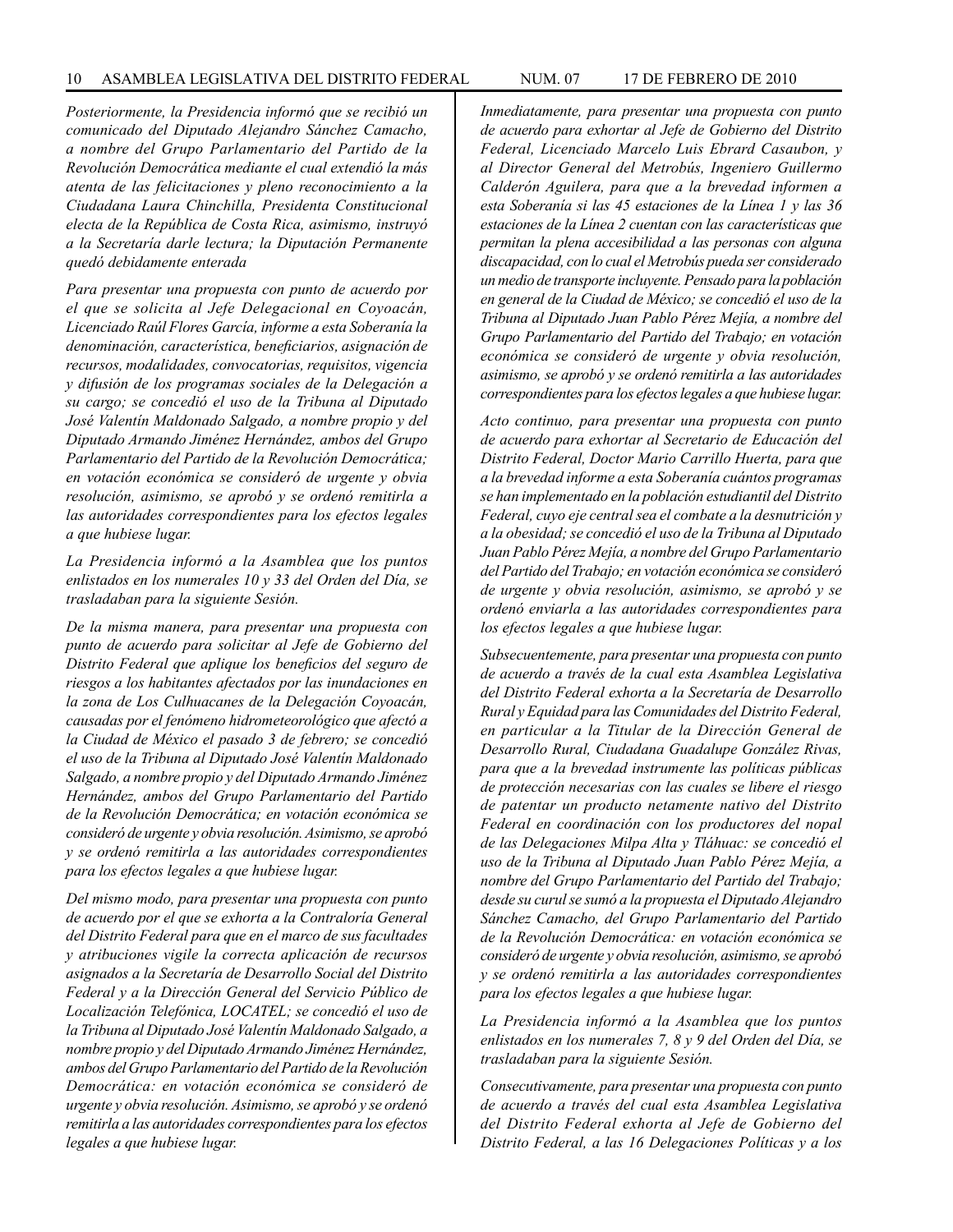*Órganos Autónomos del Distrito Federal a publicar en sus páginas de internet el listado de servidoras y servidores públicos que no hayan entregado su declaración inicial, su declaración anual de modificación patrimonial y la declaración de conclusión del cargo, con el fin de contribuir a la transparencia administrativa que una institución democrática debe poseer; se concedió el uso de la Tribuna al Diputado Juan Pablo Pérez Mejía, a nombre del Grupo Parlamentario del Partido del Trabajo; la Presidencia ordenó se turnara para su análisis y dictamen a la Comisión de Transparencia de la Gestión.*

*Después, para presentar una propuesta con punto de acuerdo para solicitar al Gobierno del Distrito Federal para que por conducto de la Procuraduría General de Justicia del Distrito Federal, la Secretaría de Desarrollo Social del Distrito Federal y el Sistema para el Desarrollo Integral de la Familia del Distrito Federal, informen sobre el paradero y condición legal, física y psicológica de los 126 niños rescatados el 29 de enero del 2009 de los albergues denominados Casitas del Sur, en la Delegación Tlalpan; se concedió el uso de la Tribuna al Diputado Sergio Israel Eguren Cornejo, del Grupo Parlamentario del Partido Acción Nacional; en votación económica se consideró de urgente y obvia resolución, asimismo, se aprobó y se ordenó remitirla a las autoridades correspondientes para los efectos legales a que hubiese lugar.*

*Posteriormente, para presentar una propuesta con punto de acuerdo por el que se exhorta a la Secretaría de Desarrollo Social del Distrito Federal a publicar de inmediato las reglas de operación para el año 2010 de los programas sociales del Gobierno del Distrito Federal que a la fecha no han sido publicadas; se concedió el uso de la Tribuna al Diputado Juan Carlos Zárraga Sarmiento a nombre del Diputado Federico Manzo Sarquis, ambos del Grupo Parlamentario del Partido Acción Nacional; en votación económica, no se consideró de urgente y obvia resolución, por lo que, la Presidencia ordenó se turnara para su análisis y dictamen a la Comisión de Desarrollo Social.*

# *PRESIDENCIA DEL DIPUTADO GUILLERMO OROZCO LORETO*

*Seguidamente, para presentar una propuesta con punto de acuerdo para exhortar al Titular del Órgano Político-Administrativo, adscrito en la Demarcación de Álvaro Obregón, el Ciudadano Eduardo Santillán Pérez, se sirva expedir copia del expediente administrativo que ampare la legalidad de los permisos para la construcción existente en el predio ubicado en la calle Boulevard de la Luz No. 721 y toda la documentación que obre en su poder en relación al predio en comento; se concedió el uso de la Tribuna al Diputado Rafael Miguel Medina Pederzini, del Grupo Parlamentario del Partido Acción Nacional; en votación económica se consideró de urgente y obvia resolución, asimismo, se aprobó y se ordenó remitirla a las autoridades correspondientes para los efectos legales a que hubiese lugar.*

*Acto continuo, para presentar una propuesta con punto de acuerdo para exhortar al Jefe Delegacional en Coyoacán para que emprenda el Programa de Restauración, Mejora y Mantenimiento de los Parques y Jardines de la Demarcación a su cargo; se concedió el uso de la Tribuna al Diputado Sergio Israel Eguren Cornejo, a nombre del Diputado José Giovanni Gutiérrez Aguilar, ambos del Grupo Parlamentario del Partido Acción Nacional; en votación económica se consideró de urgente y obvia resolución, asimismo, se aprobó y se ordenó remitirla a las autoridades correspondientes para los efectos legales a que hubiese lugar.*

*Después, para presentar una propuesta con punto de acuerdo para solicitar a diversas autoridades del Gobierno del Distrito Federal realicen acciones urgentes a efecto de brindar apoyo y ayuda inmediata a los afectados por las inundaciones en el Distrito Federal; se concedió el uso de la Tribuna al Diputado Rafael Miguel Medina Pederzini, a nombre de la Diputada Lía Limón García, ambos del Grupo Parlamentario del Partido Acción Nacional; en votación económica se consideró de urgente y obvia resolución, asimismo, se aprobó y se ordenó remitirla a las autoridades correspondientes para los efectos legales a que hubiese lugar.*

*Inmediatamente. para presentar una propuesta con punto de acuerdo por el que se exhorta a la Oficialía Mayor del Gobierno del Distrito Federal a que cumpla con la resolución emitida por el Instituto de Acceso a la Información Pública del Distrito Federal y a los organismos, empresas y fideicomisos del Gobierno del Distrito Federal a que cumplan con las obligaciones de transparencia previstas en la Ley de la Materia; se concedió el uso de la Tribuna al Diputado Rafael Miguel Medina Pederzini, a nombre de la Diputada Lía Limón García, ambos del Grupo Parlamentario del Partido Acción Nacional; en votación económica se consideró de urgente y obvia resolución, asimismo, se aprobó y se ordenó remitirla a las autoridades correspondientes para los efectos legales a que hubiese lugar.*

# *PRESIDENCIA DEL DIPUTADO RAFAEL MIGUEL MEDINA PEDERZINI*

*Acto continuo, para presentar una propuesta con punto de acuerdo para integrar una Comisión que dé seguimiento a los recursos del Fondo de Desastres Naturales, FONDEN, destinados a atender la contingencia por los daños sufridos por las lluvias severas en las Delegaciones Gustavo A. Madero, Iztacalco, Venustiano Carranza e Iztapalapa; se concedió el uso de la Tribuna al Diputado Alejandro Sánchez Camacho a nombre del Diputado Leonel Luna Estrada, ambos del Grupo Parlamentario del Partido de la Revolución Democrática; en votación económica se consideró de urgente y obvia resolución, asimismo, se aprobó y se ordenó remitirla a las autoridades correspondientes para los efectos legales a que hubiese lugar.*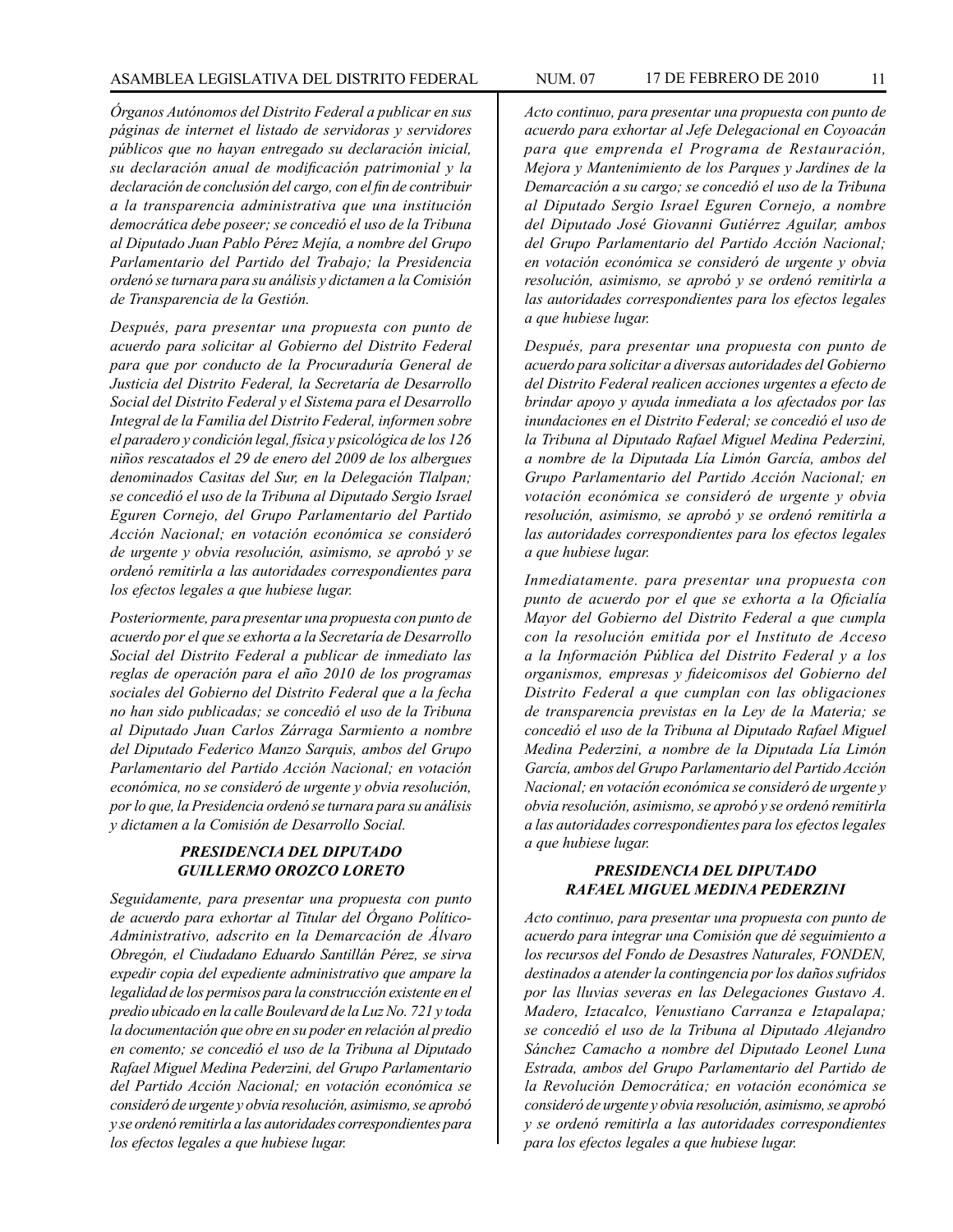*Después, para presentar una propuesta con punto de acuerdo para solicitar al Ingeniero Víctor Hugo Lobo Román, Jefe Delegacional en Gustavo A. Madero que aplique el presupuesto destinado para la colocación de juegos infantiles de nueva generación en 16 plazas o jardines recreativos en el Distrito VIII Local de San Juan de Aragón, para lo cual se han etiquetado 17.5 millones de pesos; se concedió el uso de la Tribuna al Diputado Alejandro Sánchez Camacho a nombre de la Diputada Claudia Elena Águila Torres, ambos del Grupo Parlamentario del Partido de la Revolución Democrática; en votación económica se consideró de urgente y obvia resolución, asimismo, se aprobó y se ordenó remitirla a las autoridades correspondientes para los efectos legales a que hubiese lugar.*

*Acto seguido, para presentar una propuesta con punto de acuerdo para solicitar al Ingeniero Ramón Aguirre Díaz, Director General del Sistema de Aguas de la Ciudad de México, rinda informe de las acciones que ha implementado el Sistema de Aguas antes, durante y después de las recientes inundaciones de la zona oriente de la Ciudad de México, específicamente en las colonias Moctezuma y Los Arenales; se concedió el uso de la Tribuna al Diputado Maximiliano Reyes Zúñiga, a nombre de la Diputada Rocío Barrera Badillo, ambos del Grupo Parlamentario del Partido de la Revolución Democrática; en votación económica se consideró de urgente y obvia resolución, asimismo, se aprobó y se ordenó remitirla a las autoridades correspondientes para los efectos legales a que hubiese lugar.*

*Acto continuo, para presentar una propuesta con punto de acuerdo para exhortar respetuosamente a las autoridades correspondientes para que se atienda de manera integral los problemas de inundaciones en la Ciudad de México; se concedió el uso de la Tribuna al Diputado Víctor Gabriel Varela López, del Grupo Parlamentario del Partido de la Revolución Democrática; en votación económica se consideró de urgente y obvia resolución, asimismo, se aprobó y se ordenó remitirla a las autoridades correspondientes para los efectos legales a que hubiese lugar.*

*Subsecuentemente, para presentar una propuesta con punto de acuerdo para que la Asamblea Legislativa intervenga en la atención de los damnificados por las inundaciones en las colonias del Distrito Federal; se concedió el uso de la Tribuna al Diputado Víctor Gabriel Varela López, del Grupo Parlamentario del Partido de la Revolución Democrática; en votación económica se consideró de urgente y obvia resolución, asimismo, se aprobó y se ordenó remitirla a las autoridades correspondientes para los efectos legales a que hubiese lugar.*

*Inmediatamente, para presentar una propuesta con punto de acuerdo para que esta Honorable Asamblea Legislativa solicite al Sistema de Aguas realizar las obras programadas para reparar, ampliar o mejorar el drenaje y los colectores* 

*en las colonias y vialidades que tuvieron afectaciones en el Distrito VIII en la Delegación Gustavo A. Madero; se concedió el uso de la Tribuna al Diputado Alejandro Sánchez Camacho a nombre de la Diputada Claudia Elena Águila Torres, ambos del Grupo Parlamentario del Partido de la Revolución Democrática; en votación económica se consideró de urgente y obvia resolución, asimismo, se aprobó y se ordenó remitirla a las autoridades correspondientes para los efectos legales a que hubiese lugar.* 

*Acto continuo, para presentar una propuesta con punto de acuerdo por el que se solicita a la Mesa Directiva de esta H. Diputación Permanente otorgar un reconocimiento a la Brigada de Rescate Topos Tlatelolco, A.C. por su apoyo en materia de primeros auxilios, demolición, atención médica prehospitalaria, restablecimiento y ayuda a los damnificados de la República de Haiti; se concedió el uso de la Tribuna al Diputado Juan Carlos Zárraga Sarmiento, a nombre del Diputado José Manuel Rendón Oberhauser, ambos del Grupo Parlamentario del Partido Acción Nacional; en votación económica se consideró de urgente y obvia resolución, asimismo, se aprobó y se ordenó remitirla a las autoridades correspondientes para los efectos legales a que hubiese lugar.*

*Después, para presentar una propuesta con punto de acuerdo por el que se exhorta al Gobierno del Distrito Federal y de las Delegaciones afectadas por las recientes inundaciones a intensificar las labores de apoyo a la población; se concedió el uso de la Tribuna al Diputado Juan Carlos Zárraga Sarmiento, del Grupo Parlamentario del Partido Acción Nacional; en votación económica se consideró de urgente y obvia resolución, asimismo, se aprobó y se ordenó remitirla a las autoridades correspondientes para los efectos legales a que hubiese lugar.*

*Del mismo modo, para presentar una propuesta con punto de acuerdo por el que se solicita a la Comisión de Preservación del Medio Ambiente y Protección Ecológica de la Asamblea Legislativa del Distrito Federal constituya la Subcomisión sobre el Cambio Climático; se concedió el uso de la Tribuna al Diputado Alejandro Sánchez Camacho a nombre de la Diputada Aleida Alavez Ruiz, ambos del Grupo Parlamentario del Partido de la Revolución Democrática; para hablar en contra se concedió el uso de la palabra hasta por diez minutos al Diputado Juan Carlos Zárraga Sarmiento, del Grupo Parlamentario del Partido Acción Nacional; para hablar en pro hasta por diez minutos al Diputado Alejandro Sánchez Camacho; para rectificación de hechos, hasta por cinco minutos, se concedió el uso de la palabra al Diputado Juan Carlos Zárraga Sarmiento; por Artículo 121 se concedió el uso de la Tribuna al Diputado Alejandro Sánchez Camacho; en votación económica se consideró de urgente y obvia resolución, asimismo, se aprobó y se ordenó remitirla a las autoridades correspondientes para los efectos legales a que hubiese lugar.*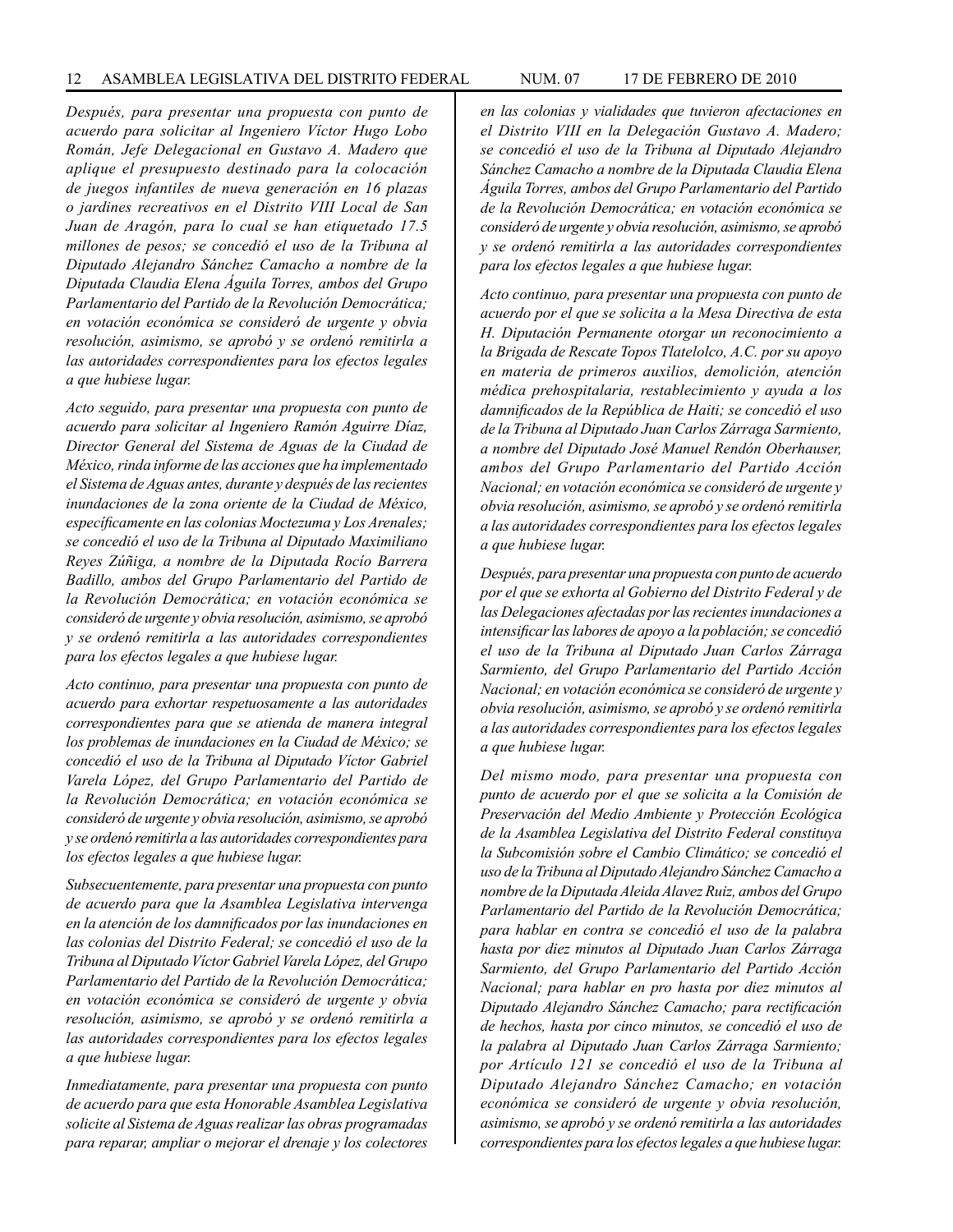# *PRESIDENCIA DEL DIPUTADO GUILLERMO OROZCO LORETO*

*Seguidamente, para presentar una propuesta con punto de acuerdo por el cual se conmina a la Honorable Cámara de Diputados a solicitar un informe pormenorizado, asimismo la comparecencia del Titular de la Comisión Nacional del Agua por la omisión y mala previsión de los recursos asignados a dicha dependencia, lo que provocó un subejercicio de más del 70% en esta institución, dejando en estado de indefensión a la Ciudad Capital, Estado de México y Michoacán en el reciente acecho de lluvias provocadas por el frente frío número 31 y la masa de humedad del Océano Pacífico; se concedió el uso de la Tribuna al Diputado Alejandro Sánchez Camacho, del Grupo Parlamentario del Partido de la Revolución Democrática; para hablar en contra se concedió el uso de la Tribuna hasta por diez minutos al Diputado Juan Carlos Zárraga Sarmiento, del Grupo Parlamentario del Partido Acción Nacional; para hablar en pro hasta por diez minutos al Diputado Alejandro Sánchez Camacho; por alusiones se concedió el uso de la Tribuna hasta por cinco minutos al Diputado Juan Carlos Zárraga Sarmiento; por alusiones personales se concedió el uso de la Tribuna hasta por cinco minutos al Diputado Alejandro Sánchez Camacho; por alusiones de Partido se concedió el uso de la Tribuna hasta por cinco minutos al Diputado Sergio Israel Eguren Cornejo, del Grupo Parlamentario del Partido Acción Nacional; por Artículo 121 se concedió el uso de la Tribuna al Diputado Víctor Gabriel Varela López, del Grupo Parlamentario del Partido de la Revolución Democrática; en votación económica se consideró de urgente y obvia resolución, asimismo, se aprobó y se ordenó remitirla a las autoridades correspondientes para los efectos legales a que hubiese lugar.*

*La Presidencia informó a la Asamblea que el punto enlistado en el numeral 35 del Orden del Día, se trasladaban para la siguiente Sesión.* 

*Inmediatamente la Presidencia informó a la Asamblea que recibió un efeméride relativa al día 5 de febrero, conmemoración del 93 aniversario de la promulgación de la Constitución Política de los Estados Unidos Mexicanos, del Diputado Leobardo Juan Urbina Mosqueda, del Grupo Parlamentario del Partido Revolucionario Institucional e instruyó su inserción Integra en el Diario de los Debates.*

*Siendo las catorce horas con treinta y cinco minutos se levantó la Sesión, citando para la que tendría lugar el día miércoles 17 de febrero de dos mil diez a las once horas, rogando a todos su puntual asistencia.*

**EL C. PRESIDENTE.-** Muchas gracias, Secretaria. Esta Presidencia hace del conocimiento de la Diputación Permanente que se recibieron 19 comunicados de la Secretaría de Gobierno y uno de la Subsecretaría de Enlace Legislativo de la Secretaría de Gobernación. Asimismo, se informa a esta Diputación Permanente que toda vez que los

comunicados a los que se ha hecho referencia contienen respuestas relativas a asuntos aprobados por este Órgano Legislativo, por economía procesal parlamentaria se toma la siguiente determinación:

Hágase del conocimiento de los Diputados promoventes y tome nota la Secretaría.

# *SECRETARÍA DE GOBIERNO COORDINACIÓN DE ENLACE DELEGACIONAL*

*"2008-2010, Bicentenario de la Independencia y Centenario de la Revolución, en la Ciudad de México" México, D.F., 08 de febrero de 2010. SG/CED/0114/2010*

*DIP. RAFAEL MIGUEL MEDINA PEDERZINI PRESIDENTE DE LA MESA DIRECTIVA DIPUTACIÓN PERMANENTE ASAMBLEA LEGISLATIVA DEL DISTRITO FEDERAL PRESENTE*

*Distinguido Presidente de la Mesa Directiva:*

*En atención al oficio MDPPPA/CSP/93612009 enviado al Lic. José Ángel Ávila Pérez, Secretario de Gobierno del Distrito Federal, me permito remitirle copia de la respuesta enviada a esta Coordinación por el Lic. Luis Vizcaíno Carmona, Director General Jurídico y de Gobierno en la Delegación Benito Juárez, relativa al punto de acuerdo aprobado por el Pleno de la Asamblea Legislativa del Distrito Federal el 12 de noviembre próximo pasado, respecto a las visitas de verificación en establecimientos mercantiles a efecto de evitar prácticas como la prostitución, lenocinio, trata de personas o explotación sexual infantil.*

*Sin otro particular, reciba un cordial saludo.*

#### *ATENTAMENTE*

*Lic. Eliseo Moyao Morales Coordinador*

*\_\_\_\_\_ O \_\_\_\_\_*

# *SECRETARÍA DE GOBIERNO COORDINACIÓN DE ENLACE DELEGACIONAL*

*"2008-2010.Bicentenario de la Independencia y Centenario de la Revolución, en la Ciudad de México" México, D.F., 05 de febrero de 2010. SG/CED/0117/2010*

*DIP. RAFAEL MIGUEL MEDINA PEDERZINI PRESIDENTE DE LA MESA DIRECTIVA DIPUTACIÓN PERMANENTE ASAMBLEA LEGISLATIVA DEL DISTRITO FEDERAL PRESENTE*

*Distinguido Presidente de la Mesa Directiva:*

*En atención al oficio MDPPPA/CSP/S70/2009 enviado al Lic. José Ángel Ávila Pérez, Secretario de Gobierno del Distrito Federal, me permito remitir copia de la respuesta enviada a esta Coordinación por el C. Jorge Romero*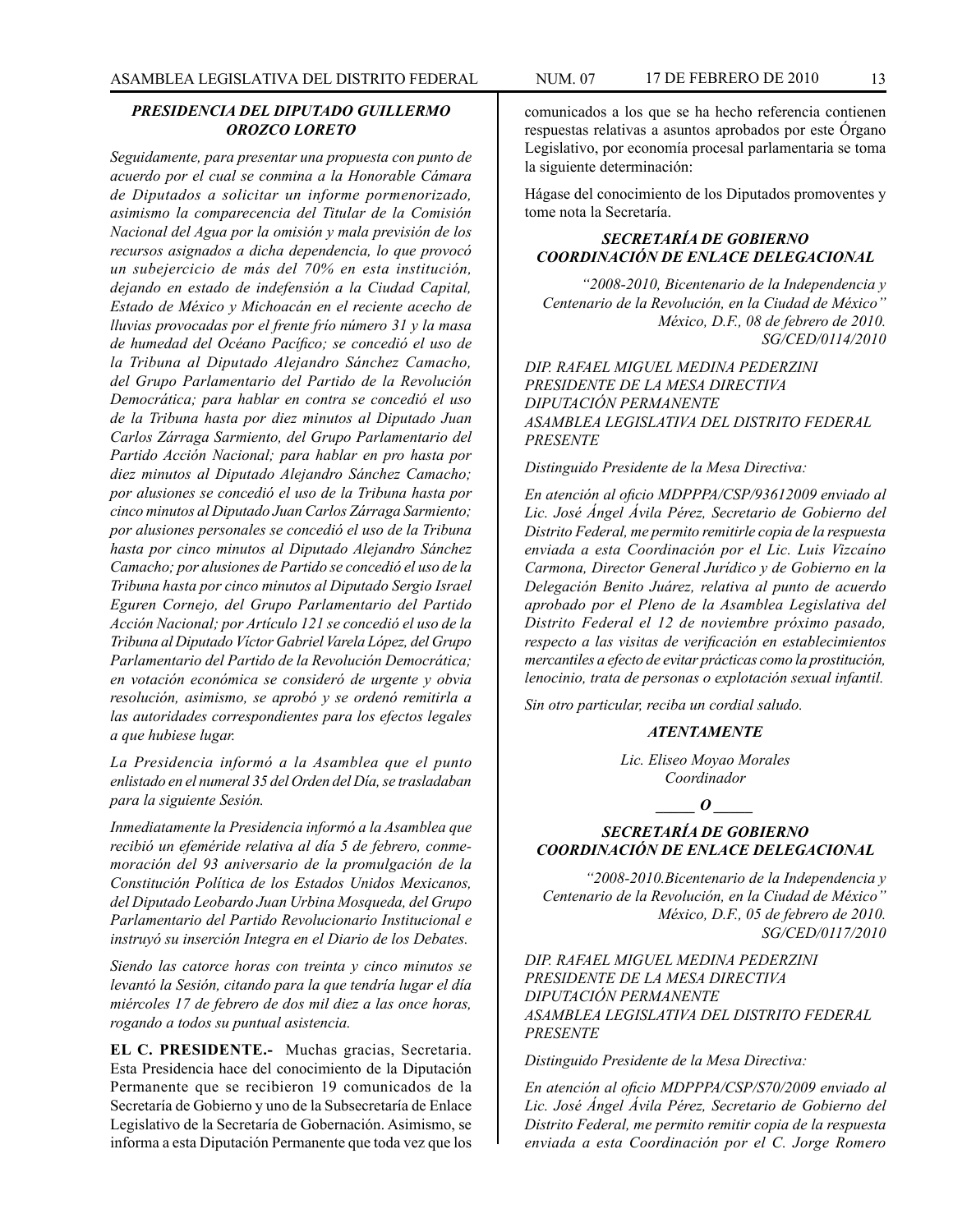*Herrera, Director General de Coordinación de Gabinete y Proyectos Especiales en la Delegación Benito Juárez, relativa al punto de acuerdo aprobado por el Pleno de la Asamblea Legislativa del Distrito Federal el pasado 10 de noviembre, sobre la detección oportuna de cáncer de mama.*

*Sin otro particular, reciba un cordial saludo.*

#### *ATENTAMENTE*

*Lic. Eliseo Moyao Morales Coordinador*

# *\_\_\_\_\_ O \_\_\_\_\_*

# *DIRECCIÓN GENERAL DE COORDINACIÓN DE GABINETE Y PROYECTOS ESPECIALES*

*Oficio: DGCGPE/017/10 Asunto: Respuesta Oficio SCMEG/CGPS/033/2010 México D.F. a 22 de enero de 2010.*

#### *LIC. SATURNINO AURELIO NAVA NAVARRETE SUBDIRECTOR DE PLANEACIÓN PRESENTE*

*En atención al Oficio SCMEG/CGPS/033/2009 de fecha 11 de Noviembre del 2009, mediante el cual informa el contenido del Punto de Acuerdo aprobado por la Asamblea Legislativa del Distrito Federal, en el cual informa el contenido del Punto de Acuerdo aprobado por la Asamblea Legislativa del Distrito Federal, mediante el cual se exhorta a incorporar al proyecto de presupuesto de egresos para el ejercicio fiscal 2010, recursos para implementar campañas de difusión de la detección oportuna del cáncer de mama.*

*Al respecto le informo que se tomó conocimiento para realizar las modificaciones necesarias en el Programa Operativo Anual 2010, correspondiente al Programa de "Brigadas Comunitarias-Unidad Médica Móvil de la Mujer: Prevención y Diagnóstico" y de esta forma estar en condiciones de atender a la mayor población femenil posible, concientizándola a través de dípticos, trípticos, pláticas preventivas, exploración de mama y mastografía que la Detección Oportuna del Cáncer de Mama es la diferencia entre la vida y la muerte.*

*Sin más por el momento, le envío un cordial saludo.*

# *ATENTAMENTE*

*Jorge Romero Herrera Director General de Coordinación de Gabinete y Proyectos Especiales*

# *\_\_\_\_\_ O \_\_\_\_\_*

# *SECRETARÍA DE GOBIERNO COORDINACIÓN DE ENLACE DELEGACIONAL*

*"2008-2010 Bicentenario de la Independencia y Centenario de la Revolución, en la Ciudad de México" México, D.F., 08 de febrero de 2010. SG/CED/0116/2010*

*DIP. RAFAEL MIGUEL MEDINA PEDERZINI PRESIDENTE DE LA MESA DIRECTIVA* 

*DIPUTACIÓN PERMANENTE ASAMBLEA LEGISLATIVA DEL DISTRITO FEDERAL PRESENTE*

*Distinguido Presidente de la Mesa Directiva:*

*En atención al oficio MDPPPA/CSP/1714/2009 enviado al Lic. José Ángel Ávila Pérez, Secretario de Gobierno del Distrito Federal, me permito remitirle copia de la respuesta enviada a esta Coordinación por el C. Jorge Romero Herrera, Director General de Coordinación de Gabinete y Proyectos Especiales en la Delegación Benito Juárez, relativa al punto de acuerdo aprobado por el Pleno de la Asamblea Legislativa del Distrito Federal el 10 de diciembre próximo pasado, respecto al número de personas con discapacidad integradas a la plantilla laboral.* 

*Anexo sírvase encontrar la información en comento*

*Sin otro particular, reciba un cordial saludo.* 

#### *ATENTAMENTE*

*Lic. Eliseo Moyao Morales Coordirnador*

# *\_\_\_\_\_ O \_\_\_\_\_*

# *DIRECCIÓN GENERAL DE COORDINACIÓN DE GABINETE Y PROYECTOS ESPECIALES*

*Oficio: DGCGPE/027/10* 

*Asunto: Se envía informe especto del número de personas con discapacidad integradas a la plantilla laboral México D.F. a 28 de enero de 2010*

*LIC. SATURNINO AURELIO NAVA NAVARRETE SUBDIRECTOR DE PLANEACIÓN PRESENTE*

*En cumplimiento al oficio SCMEG/CGPS/SP/225/2010 de fecha 18 de enero del actual, mediante el cual se informa el contenido del Punto de Acuerdo aprobado por la Asamblea Legislativa del Distrito Federal, mediante el cual se solicita a las autoridades de la Administración Pública Local en sus diferentes áreas y competencias, hagan llegar el documento donde se rinda informe detallado respecto del número de personas con discapacidad, integradas a su plantilla laboral en las instancias bajo su responsabilidad.*

*Por lo anterior, se anexan las relaciones del personal con discapacidad de base, eventual y prestadores de servicios que se encuentran integrados a la plantilla laboral en esta Delegación.* 

*Asimismo reiterar que esta Delegación está comprometida con hacer efectivas y plenas las diversas disposiciones y ordenamientos internacionales y locales para la integración al desarrollo de las personas con discapacidad en la vida diaria.*

*Sin más por el momento, le envío un cordial saludo.*

#### *ATENTAMENTE*

*Jorge Romero Herrera Director General de Coordinación de Gabinete y Proyectos Especiales*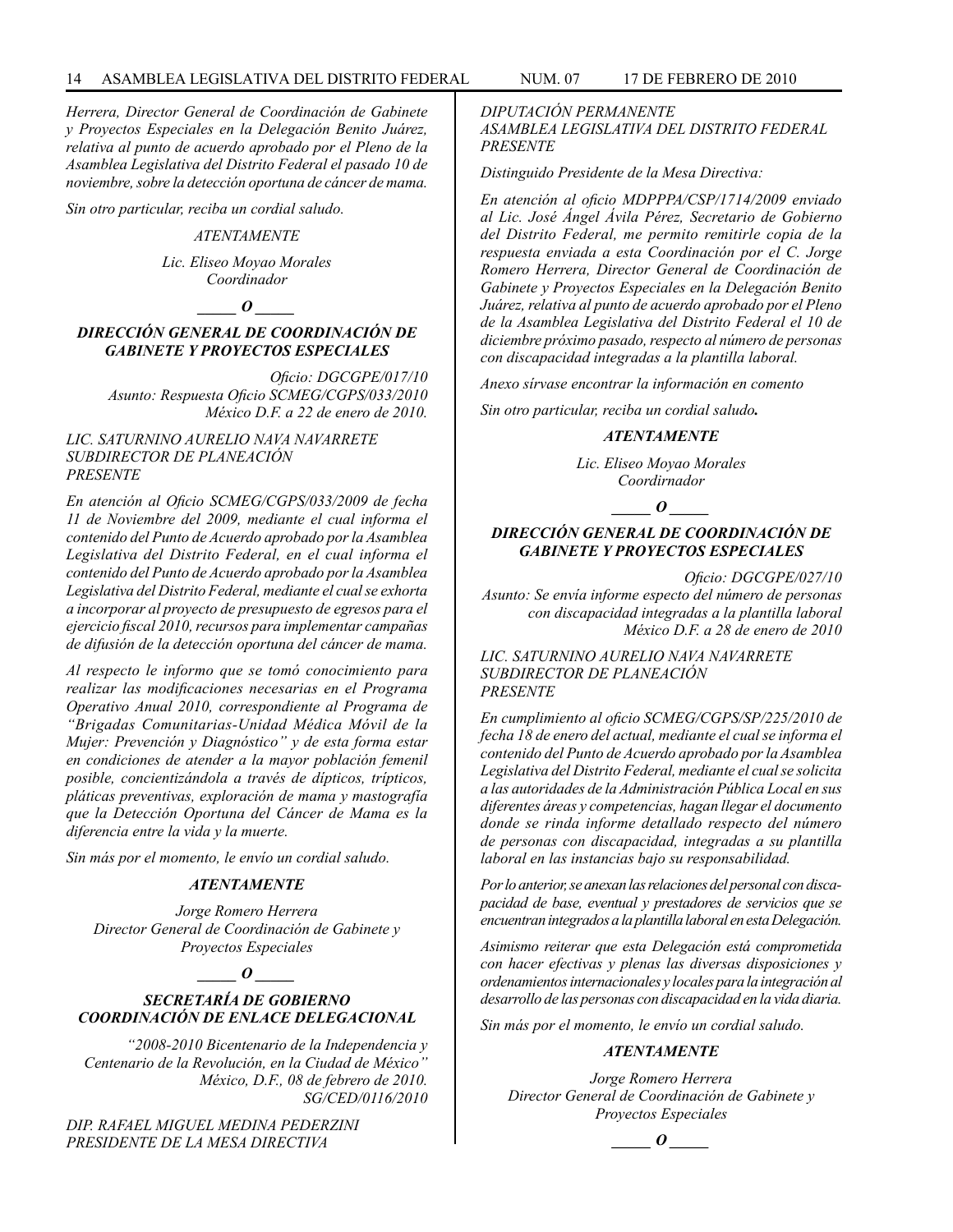#### *SECRETARÍA DE GOBIERNO COORDINACIÓN DE ENLACE DELEGACIONAL*

*"2008-2010. Bicentenario de la Independencia y Centenario de la Revolución, en la Ciudad de México" México, D.F., 08 de febrero de 2010 SG/CED/0115/2010*

*DIP. RAFAEL MIGUEL MEDINA PEDERZINI PRESIDENTE DE LA MESA DIRECTIVA DIPUTACIÓN PERMANENTE ASAMBLEA LEGISLATIVA DEL DISTRITO FEDERAL PRESENTE*

#### *Distinguido Presidente de la Mesa Directiva:*

*En atención al oficio MDPPPA/CSP/1819/2009 enviado al Lic. José Ángel Ávila Pérez, Secretario de Gobierno del Distrito Federal, me permito remitirle copia de la respuesta enviada a esta Coordinación por el C. Emilio Javier Martínez Morales, Director General de Desarrollo Social en la Delegación Benito Juárez, relativa al punto de acuerdo aprobado por el Pleno de la Asamblea Legislativa del Distrito Federal el 17 de diciembre próximo pasado, sobre el listado de los lugares destinados a fungir como albergues temporales en caso de que se presente una emergencia o desastre.*

*Sin otro particular, reciba un cordial saludo.*

#### *ATENTAMENTE*

*Lic. Eliseo Moyao Morales Coordinador*

# *\_\_\_\_\_ O \_\_\_\_\_*

# *DIRECCIÓN GENERAL DE DESARROLLO SOCIAL*

*Oficio No. DGDS/086/2010 Asunto: El que se indica México, D.F. febrero 3 de 2009*

*LIC. ELISEO MOYAO MORALES COORDINADOR GENERAL DE PLANEACIÓN Y SEGUIMIENTO DE LA SECRETARÍA DE GOBIERNO EN EL DISTRITO FEDERAL PRESENTE*

*Por medio del presente y en atención al oficio SCMEG/ CGPS/314/2009, de la Coordinación General de Planeación y Seguimiento de la Secretaría de Gobierno del Distrito Federal, en el que solicita información referente al Punto de Acuerdo aprobado por el Pleno de la Asamblea Legislativa del Distrito Federal; y su vez requiere "listado de los lugares destinados a fungir como Albergues Temporales en caso de que se presente una emergencia o desastre que impida a la población habitar sus viviendas", me permito informar a Ud. que para tal fin esta Delegación cuenta con dos Albergues que a continuación describo:*

# *ALBERGUE BENITO JUÁREZ*

*Responsable: Francisco Pioquinto Ocampo. Domicilio: Cerrada de Miguel Ángel S/N, Col. Mixcoac.*

# *Teléfonos: 55 98 13 27*

*Personas que prestan el servicio: 24 empleados, para cubrir las 24 hrs. los 365 días del año.*

*Actividades planificadas: Albergue de transición para personas adultas en situación de calle, riesgo o indigencia.*

# *Dimensiones del Inmueble: 1,100 m2.*

*Capacidad: 40 beneficiarios en condiciones normales, 150 en condiciones de emergencia, habilitando otras áreas.* 

*Distribución de áreas: 4 dormitorios, 1 taller de terapia ocupacional, 2 bodegas, 4 baños, 2 patios, 1 estacionamiento, comedor, cocina y áreas de oficinas.* 

*Condiciones que guarda: En buen estado.*

# *ALBERGUE HOGAR PARA JÓVENES EN PROCESO DE REINSERCIÓN SOCIAL*

*Responsable: María del Carmen Tuxpan García.* 

*Domicilio: Guipuzcoa No. 56, Col. Josefa Ortiz de Domínguez. Teléfonos: 55 79 58 97 y 91 80 39 65*

*Personas que prestan el servicio: 13 empleados, para cubrir las 24 hrs los 365 días del año.* 

*Actividades planificadas: Hogar para jóvenes en situación de calle o riesgo.* 

*Dimensiones del Inmueble: 390 m2* 

*Capacidad:30 beneficiarios en condiciones normales. 100 en condiciones de mergencia, habitando otras áreas.* 

*Distribución de áreas: 3 dormitorios con baño c/u, 1 aula, 1 taller, 1 laboratorio de computo, 1 bodega, patio, sala/ comedor, patio y áreas de oficinas.* 

*Condiciones que guarda: En buen estado.* 

*Así mismo le comento que adicionalmente a los descritos, se tiene contemplado habilitar en caso de contingencia los 6 siguientes:*

#### *CENDI ÁLAMOS*

*Responsable: Maria Anselma Ortiz Castelán. Domicilio: Bolivar y Galicia, Col. Álamos. Teléfonos: 55 19 61 95 y 54 40 06 38*

# *CENDI VALLE*

*Responsable: María de Lourdes López Pereyra. Domicilio: Romero de Terreros y Av. Coyoacán, Col. Valle Norte. Teléfonos: 55 23 61 89 y 56 82 36 52*

#### *CENDI SAN PEDRO DE LOS PINOS*

*Responsable: Verónica Patricia López Trinidad. Domicilio: Av. 2 y Calle 9, Col. San Pedro de los Pinos . Teléfonos: 52 71 40 53 y 52 76 32 24*

# *CENTRO DE ARTES DECORATIVAS "LA CABAÑA"*

*Responsable: Rosa María Fajardo Vargas. Domicilio: Heriberto Frías, interior del Parque de las Arboledas, Col. Del Valle.*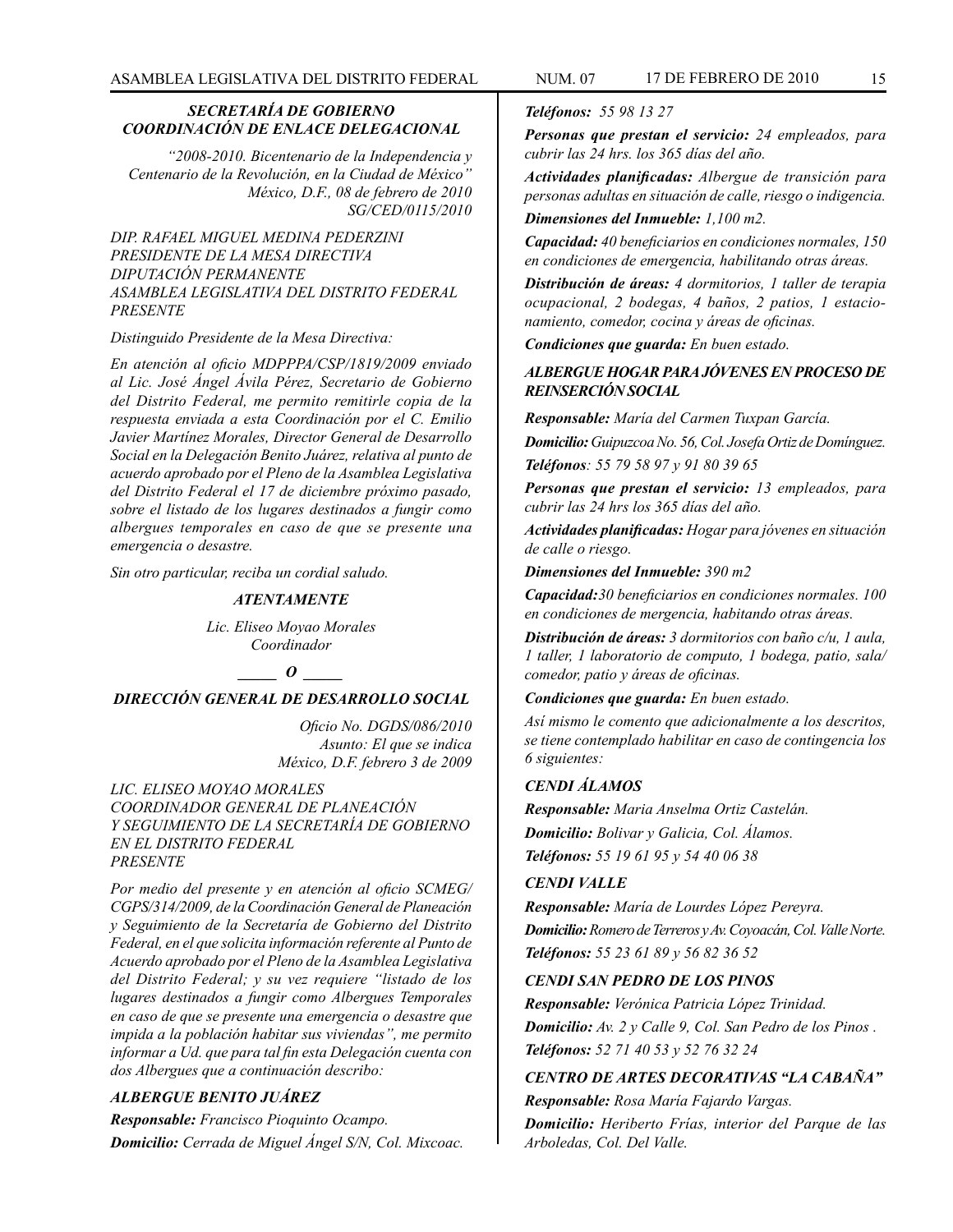# *CENTRO DE ATENCIÓN A PERSONAS DE LA TERCERA EDAD "NATIVITAS"*

*Responsable: Araceli Ángeles García.* 

*Domicilio: Eje Central Lázaro Cárdenas esquina Torres Adalid, Col. Nativitas.* 

# *CENTRO DE ATENCIÓN A PERSONAS DE LA TERCERA EDAD "EUGUERIO GUERRERO"*

*Responsable: Ruth Mendoza Hernández.* 

*Domicilio: Av. Cuauhtémoc 1242, Col. Santa Cruz Atoyac Sin otro particular; reciba un afectuoso saludo y quedo de usted para cualquier duda o aclaración.*

#### *ATENTAMENTE*

*Emilio Javier Martínez Morales Director General*

# *\_\_\_\_\_ O \_\_\_\_\_*

# *SECRETARÍA DE GOBIERNO COORDINACIÓN DE ENLACE DELEGACIONAL*

*"2008-2010 Bicentenario de la Independencia y Centenario de la Revolución, en la Ciudad de México". México, D. F., 05 de febrero de 2010 SG/CED/0030/2010*

*DIP. RAFAEL MIGUEL MEDINA PEDERZINI PRESIDENTE DE LA MESA DIRECTIVA DIPUTACIÓN PERMANENTE ASAMBLEA LEGISLATIVA DEL DISTRITO FEDERAL PRESENTE*

#### *Distinguido Presidente de la Mesa Directiva:*

*En atención al oficio MDPPPA/CSP/0405/2010 enviado al Lic. José Ángel Ávila Pérez, Secretario de Gobierno del Distrito Federar, me permito remitir copia de la respuesta enviada a esta Coordinación por el Lic. Luis Vizcaíno Carmona, Director General Jurídico y de Gobierno en la Delegación Benito Juárez, relativa al Punto de Acuerdo aprobado por el Pleno de la Diputación Permanente de la Asamblea Legislativa del Distrito Federal, en Sesión celebrada el día 27 de enero del presente, sobre los establecimientos mercantiles que han clausurado por funcionar después del horario establecido en la Ley de Establecimientos Mercantiles del Distrito Federal, cuántos están en procedimiento y lista pormenorizada de licencias especiales, ordinarias y de clubes privados, que se encuentran en sus archivos y que están funcionando.*

*Anexo sírvase encontrar oficio y CD con la información en comento.*

*Sin otro particular, reciba un cordial saludo.*

#### *ATENTAMENTE*

*Lic. Eliseo Moyao Morales Coordinador*

*\_\_\_\_\_ O \_\_\_\_\_*

#### *DIRECCIÓN GENERAL JURÍDICA Y DE GOBIERNO*

*Oficio: DGJG/01561/2010 Asunto: Se contesta oficio SCMEG/CGPS/0135/2010 México, D. F., a 2 de febrero de 2010.*

*LIC. ELISEO MOYAO MORALES COORDINADOR GENERAL DE PLANEACIÓN Y SEGUIMIENTO DE LA SECRETARÍA DE GOBIERNO EN EL DISTRITO FEDERAL PRESENTE*

*Por instrucciones del Lic. Mario Alberto Palacios Acosta Jefe Delegacional en esta demarcación territorial y en atención a su oficio SCMEG/CGPS/0135/2010, recibido en la Oficina Delegacional el veintiocho de enero del año dos mil nueve, mediante el cual solicita se le informe lo siguiente:*

*"… los establecimientos mercantiles que han clausurado por funcionar después del horario establecido en la Ley de Establecimientos Mercantiles del Distrito Federal, cuántos están en procedimiento y lista pormenorizada de licencias especiales, ordinarias y de clubes privados, que se encuentran en sus archivos y que están funcionando..."* 

*Al respecto me permito informar a Usted lo siguiente:*

*1. De la búsqueda en los archivos de esta Dirección General Jurídica y de Gobierno de esta Delegación, no se encontró antecedente de establecimiento mercantil que se haya clausurado por realizar actividades comerciales fuera del horario establecido en la Ley de Establecimientos Mercantiles.*

*No obstante, me permito informarle que de la búsqueda realizada a los archivos de la Subdirección Calificadora de Infracciones, sí se encontró el expediente administrativo número DV/EM/265/2005, en el cual en fecha cinco de septiembre del año dos mil nueve, se emitió resolución administrativa con clausura y sanción económica equivalente a la cantidad de \$38,750.40.00 (treinta y ocho mil setecientos cincuenta pesos 00/100 M.N.), por las siguientes irregularidades:*

*1. Realizar actividades diversas a las autorizadas en la licencia de funcionamiento tipo "A".*

*2. No contar con el número mínimo de cajones de estacionamiento; y*

*3. No acatar el horario autorizado para la venta de bebidas alcohólicas, mismo que a la fecha se encuentra concluido. (No así por funcionar después del horario estipulado)*

*Asimismo, me permito hacer de su conocimiento, que desde el primero de octubre del año dos mil nueve a la fecha, se han realizado un total de 52 verificaciones administrativas dando origen a diversos procedimientos administrativos, de los cuales se deriva que 10 establecimientos mercantiles verificados requieren de licencia de funcionamiento para su legal operación, encontrándose de la siguiente manera:*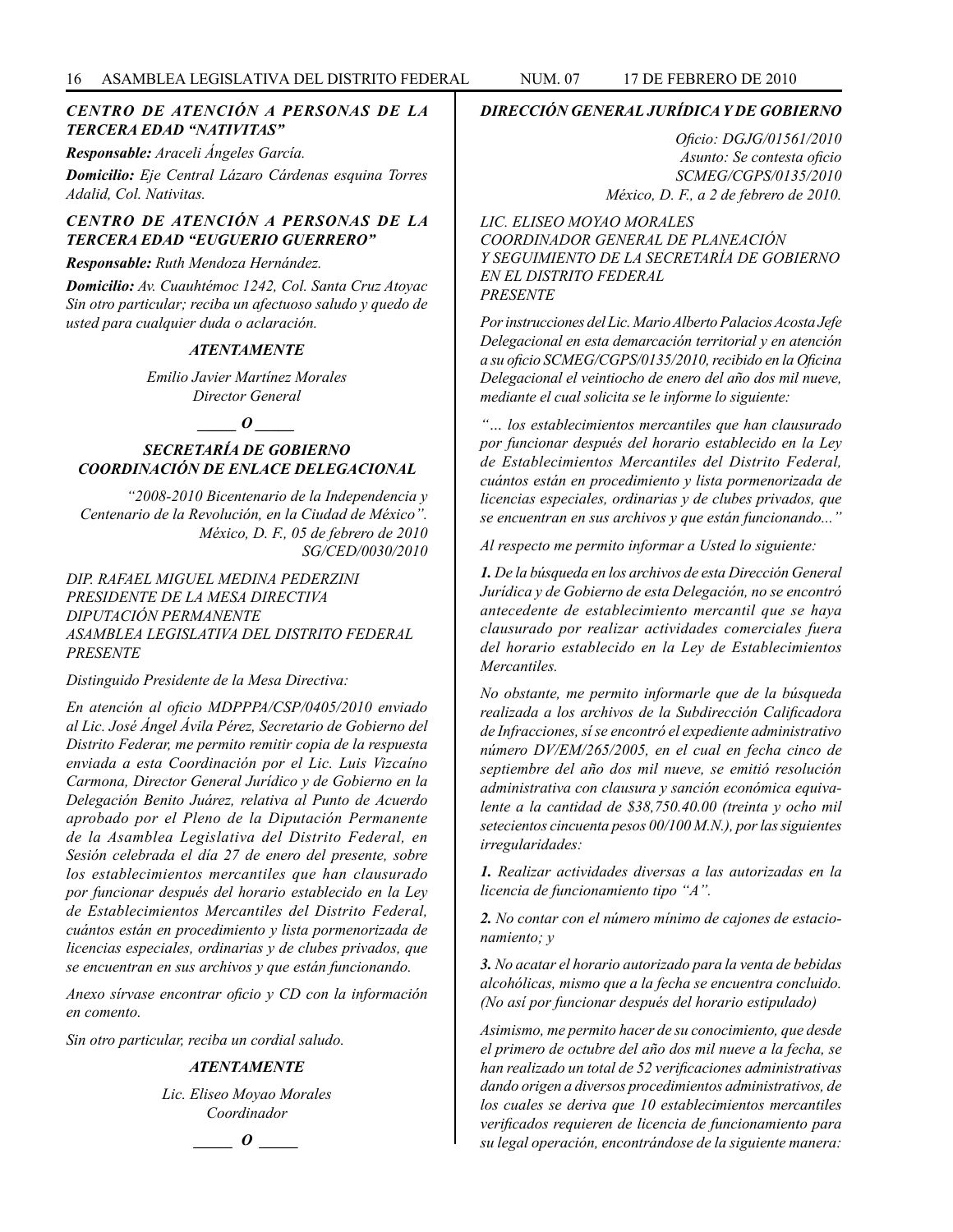# ASAMBLEA LEGISLATIVA DEL DISTRITO FEDERAL NUM. 07 17 de FEBRERO de 2010 17

*Giro Mercantil: Restaurantes Visitas de verificación practicadas: 9 Giro Mercantil: Bares Visitas de verificación practicadas: 1 Total: 10*

*Sírvase encontrar de manera adjunta el listado de los 10 procedimientos citados en líneas que anteceden, señalándose número de procedimiento, denominación del establecimiento mercantil, giro, ubicación y estado procesal que guarda. (TABLA 1)*

*2. Sírvase encontrar adjunto el soporte documental conducente relativo a las licencias especiales, ordinarias y de clubes privados, que se encuentran autorizadas por este Órgano Político Administrativo. C.D. (DISCO COMPACTO)*

*Sin más por el momento, reciba un cordial saludo.*

#### *ATENTAMENTE*

*Lic. Luis Vizcaino Carmona Director General Jurídico y de Gobierno*

### *\_\_\_\_\_ O \_\_\_\_\_*

# *SECRETARÍA DE GOBIERNO COORDINACIÓN DE ENLACE DELEGACIONAL*

*"2008-2010 Bicentenario de la Independencia y Centenario de la Revolución, en la Ciudad de México". México, D. F., 08 de febrero de 2010 SG/CED/0118/2010*

*DIP. RAFAEL MIGUEL MEDINA PEDERZINI PRESIDENTE DE LA MESA DIRECTIVA DIPUTACIÓN PERMANENTE ASAMBLEA LEGISLATIVA DEL DISTRITO FEDERAL PRESENTE*

#### *Distinguido Presidente de la Mesa Directiva:*

*En atención al oficio MDPPPA/CSP/1263/2009 enviado al Lic. José Ángel Ávila Pérez, Secretario de Gobierno del Distrito Federal, me permito remitir copia de la respuesta enviada a esta Coordinación por el C. Jorge Romero Herrera, Director General de Coordinación de Gabinete y Proyectos Especiales en la Delegación Benito Juárez, relativa al punto de acuerdo aprobado por el Pleno de la Asamblea Legislativa del Distrito Federal el pasado 24 de-noviembre, sobre la detección de venta de árboles de navidad de procedencia ilegal.* 

*Sin otro particular, reciba un cordial saludo.*

#### *ATENTAMENTE*

*Lic. Eliseo Moyao Morales Coordinador*

# *\_\_\_\_\_ O \_\_\_\_\_*

# *DIRECCIÓN GENERAL. DE COORDINACIÓN DE GABINETE Y PROYECTOS ESPECIALES*

*Oficio: DGCGPE/029/10 Asunto: Respuesta al oficio SCMEG/CGPS/169/2009 México D.F. a 28 de enero de 2010.*

*LIC. SATURNINO AURELIO NAVA NAVARRETE SUBDIRECTOR DE PLANEACIÓN PRESENTE*

*En cumplimiento al oficio SCMEG/CGPS/169/2010, mediante el cual se informa el contenido del Punto de Acuerdo aprobado por la Asamblea Legislativa del Distrito Federal, mediante el cual se exhorta a la Secretaría del Medio Ambiente, Procuraduría Ambiental y del Ordenamiento Territorial y a las dieciséis delegaciones políticas, todas del Distrito Federal, a coadyuvar con autoridades federales, en la detección de venta de árboles navideños naturales de procedencia ilegal y los árboles talados de forma legal, para que se lleven a cabo las acciones necesarias para garantizar que los árboles de navidad naturales que ingresen al Distrito Federal, cumplan con la normatividad correspondiente en materia de sanidad forestal y agropecuaria.*

*Por lo anterior, me permito informarle que las áreas competentes de la Dirección General Jurídica y de Gobierno instrumentaron las acciones necesarias en el ámbito de sus atribuciones a fin de salvaguardar la venta legal de árboles dentro del perímetro delegacional en esta época navideña, particularmente en los parques, jardines, mercados públicos y romerías instaladas en este periodo.* 

*Con lo cual se evitó que se violentaran las disposiciones legales en materia de sanidad forestal y agropecuaria.*

*Sin más por el momento, le envío un cordial saludo.*

#### *ATENTAMENTE*

*Jorge Romero Herrera Director General de Coordinación de Gabinete y Proyectos Especiales*

# *\_\_\_\_\_ O \_\_\_\_\_*

# *SECRETARÍA DE GOBIERNO*

*"2008-2010 Bicentenario de la Independencia y Centenario de la Revolución, en la Ciudad de México" SG/LVH/089/2010 México, Distrito Federal, 05 de febrero de 2010.*

*DIP. MARÍA ALEJANDRA BARRALES MAGDALENO PRESIDENTA DE LA COMISIÓN DE GOBIERNO DE LA ASAMBLEA LEGISLATIVA DEL DISTRITO FEDERAL PRESENTE*

*Por instrucciones del Secretario de Gobierno, Lic. José Ángel Ávila Pérez, adjunto oficio CG/086/2009, de fecha 27 de enero de 2010 y anexos del mismo, mediante el cual*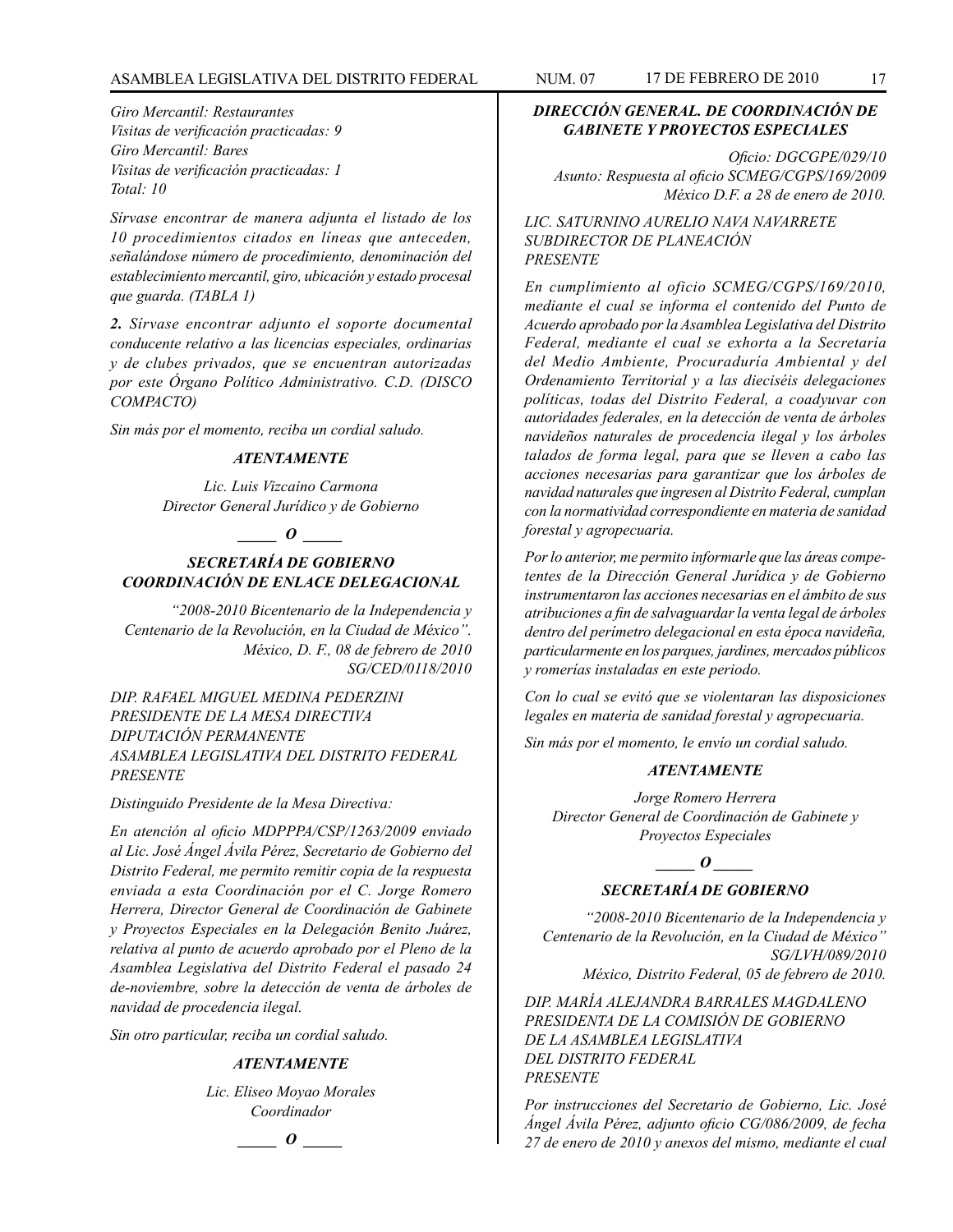#### 18 ASAMBLEA LEGISLATIVA DEL DISTRITO FEDERAL NUM. 07 17 DE FEBRERO de 2010

*el Contralor General del Distrito Federal, informa aspectos relativos a las revisiones y auditorias practicadas a la Delegación Miguel Hidalgo en los años 2006, 2007, 2008 y 2009, destacando que la información proporcionada debe ser guardada con la debida secrecía, y considerarse de acceso restringido en modalidad de reservada y confidencial, de conformidad por el Artículo 37, fracciones VIII, IX y XII de la Ley de Transparencia y Acceso a la Información Pública del Distrito Federal.*

*Lo anterior, en relación con el oficio MDPPPA/CSP/0198/ 2010, en donde se comunicó por parte del Presidente de la Mesa Directiva de la Diputación Permanente de ese Órgano Legislativo, la aprobación de un Punto de Acuerdo relacionado con el asunto antes citado.* 

*Aprovecho la oportunidad para enviarle un cordial saludo.*

#### *ATENTAMENTE*

*"Sufragio Efectivo, No Reelección"*

*Lic. Luis Villanueva Herrera Asesor Jurídico del Secretario de Gobierno* 

*\_\_\_\_\_ O \_\_\_\_\_*

### *CONTRALORÍA GENERAL DEL DISTRITO FEDERAL*

*"2008-2010.Bicentenario de la Independencia y Centenario de la Revolución, en la Ciudad de México" OFICIO No. CG/086/2009 México, D.F., a 27 de enero de 2010*

*LIC. JOSÉ ÁNGEL ÁVILA PÉREZ SECRETARIO DE GOBIERNO DEL DISTRITO FEDERAL PRESENTE*

*Me refiero al oficio SG/LVH/038/2010, signado por el Lic. Luis Villanueva Herrera, Asesor Jurídico de esa Secretaría, por medio del cual hace del conocimiento el punto de acuerdo del 20 de enero de 2010, aprobado por el Pleno de la Asamblea Legislativa del Distrito Federal, a efecto de que la Contraloría General del Distrito Federal, de las atenciones al mismo; al respecto manifiesto lo siguiente:*

*A efecto de atender el apartado "PRIMERO" del punto de acuerdo en mención, el Director General de Asuntos Jurídicos y Responsabilidades de la Contraloría General del Distrito Federal, giró el oficio CG/DGAJR/0017/2010, al titular de la Contraloría Interna en la Delegación Miguel Hidalgo, haciendo de su conocimiento dicho acuerdo y solicitándole la información relativa.*

*En respuesta, la Contraloría interna en la Delegación Miguel Hidalgo, remitió el documento denominado "Deficiencias y Observaciones Derivadas de Seguimiento de Implantación de Control interno y Auditorias del Periodo del mes de octubre de 2006 al mes de diciembre de 2009", en donde señaló el tipo de control que se ejerció, el año revisado, el estado de las revisiones y auditorias practicadas, resultados y observaciones y estados de los* 

*procedimientos administrativos disciplinarios derivados de las irregularidades detectadas por esa Contraloría Interna; así también, en relación a las auditorias practicadas, la Dirección General de Contralorías Internas en Dependencias y Órganos Desconcentrados, mediante nota informativa, señaló que se encuentra en desahogo la revisión número AE/DGCIDOD/18B/2009, a las Obras Públicas por Administración y por Contrato, practicada a la Delegación Miguel Hidalgo, la cual inició el 29 de octubre de 2009, comprendiendo los contratos referentes al Distribuidor Vial (Proyecto Supervisión y Obra), Reglamentación Urbana, Drenaje, Agua Potable y Encarpetado), Brigadas Urbanas (Mejora y Supervisión de Áreas Verdes) y otros servicios (Servicios de Apoyo y Guarniciones y Banquetas).*

*Por otra parte, a efecto de atender el punto "SEGUNDO" del acuerdo en mención, mediante oficio CG/085/2010, se reiteró al Contralor Interno en la Delegación Miguel Hidalgo, que continúe con los trabajos de auditorias y revisiones que en forma ordinaria viene realizando, y de manera específica, en el rubro "obra pública", respecto del ejercicio 2006-2009.*

*Lo anterior, se acredita con la copia certificada de los acuses de recibido de los oficios CG/DGAJR/0017/2010 y CG/085/2010.*

*Toda vez que la información que se proporciona a través de los anexos al presente oficio, tiene el carácter de acceso restringido, en sus modalidades de reservada y confidencial, en términos de lo establecido por el Artículo 37, fracciones VIII, IX y XII, de la Ley de Transparencia y Acceso a la Información Pública del Distrito Federal, no pueden ser divulgada bajo ninguna circunstancia, por lo que se solicita sea resguardada bajo las reservas de Ley y con la secrecia correspondiente.*

*Se anexa detalle de 25 revisiones, denominadas "Seguimiento a Controles Internos" y 12 auditorias, practicadas a la Delegación Miguel Hidalgo por la Contraloría Interna en dicha Delegación, que contiene el concentrado de los 172 resultados y observaciones, así como de los procedimientos administrativos disciplinarios, derivados de los mismos.*

*Sin más por el momento, aprovecho la ocasión para enviarle un cordial saludo.*

#### *ATENTAMENTE*

*Lic. Ricardo García Sáinz Lavista Contralor General del Distrito Federal*

*\_\_\_\_\_ O \_\_\_\_\_*

# *SECRETARÍA DE GOBIERNO COORDINACIÓN DE ENLACE DELEGACIONAL*

*"2008-2010 Bicentenario de la Independencia y Centenario de la Revolución, en la Ciudad de México" México, D.F., 08 de febrero de 2010 SG/CED/0113/2010*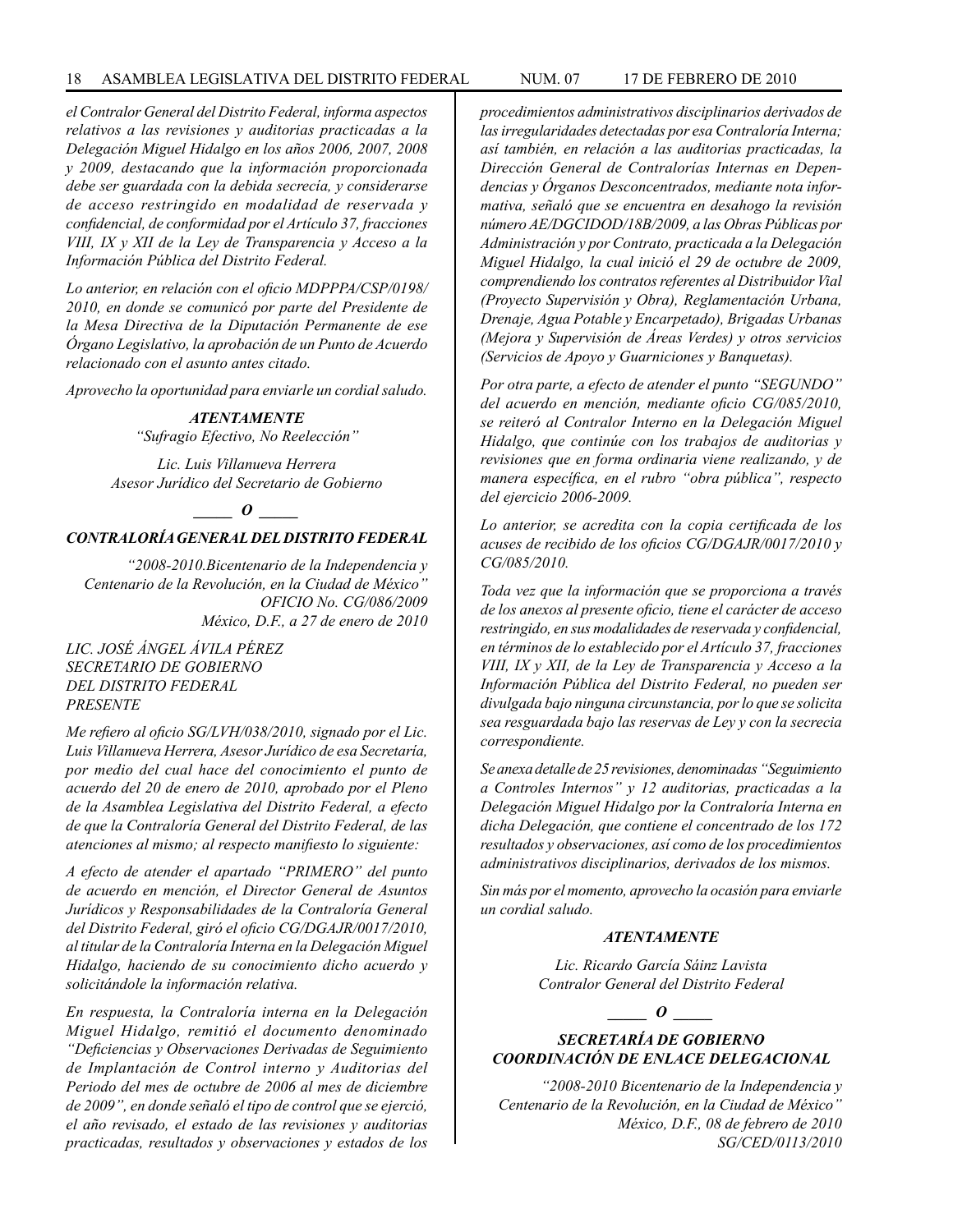#### *DIP. RAFAEL MIGUEL MEDINA PEDERZINI PRESIDENTE DE LA MESA DIRECTIVA DIPUTACIÓN PERMANENTE ASAMBLEA LEGISLATIVA DEL DISTRITO FEDERAL PRESENTE*

*Distinguido Presidente de la Mesa Directiva:*

*En atención al oficio MDPPPA/CSP/1715/2009 enviado al Lic. José Ángel Ávila Pérez, Secretario de Gobierno del Distrito Federal, me permito remitirle copia de la respuesta enviada a esta Coordinación por el Lic. Carlos Loza Aillaud, Director General de Administración en la Delegación Coyoacán, relativa al punto de acuerdo aprobado por el Pleno de la Asamblea Legislativa del Distrito Federal el 10 de diciembre próximo pasado, respecto al número de personas con discapacidad integradas a la plantilla laboral.*

*Anexo sírvase encontrar la información en comento.*

*Sin otro particular, reciba un cordial saludo.*

#### *ATENTAMENTE*

*Lic. Eliseo Moyao Morales Coordinador*

#### *\_\_\_\_\_ O \_\_\_\_\_*

# *DELEGACIÓN COYOACÁN DIRECCIÓN GENERAL DE ADMINISTRACIÓN*

*"2010·2010 Bicentenario de la Independencia y Centenario de la Revolución, en la Ciudad de México" México D. F., a 26 de enero del 2010 Oficio: DGA/0057/10*

*LIC. JUSTO FEDERICO ESCOSEDO MIRAMONTES DIRECTOR GENERAL DE ADMINISTRACIÓN Y DESARROLLO DE PERSONAL PRESENTE*

*En respuesta a la Circular DGADP/000007/2010 de fecha 13 de enero del presente año, y con fundamento en lo establecido en los artículos 87 y 89 del Estatuto de Gobierno; artículos 1, 2, 15 fracción IV, 33 fracción XXV de la Ley Orgánica de la Administración Pública del Distrito Federal, 1, 2, 7 fracción XIII numeral I, 27 fracción I y I Bis del Reglamento Interior de la Administración Pública del Distrito Federal, me permito enviar la información solicitada relacionada con el Personal Discapacitado que labora en este Órgano Político-Administrativo en Coyoacán.*

*Derivado de lo anterior, respecto al tipo de discapacidad que presenta cada uno de ellos, le informo que por el momento no se cuenta con dicha información, por lo que ésta Dirección General a mi cargo recabar la información solicitada para estar en condiciones de dar la respuesta requerida.*

*Sin otro particular y en espera de dicha información le sea de utilidad, me es grato enviarle un cordial saludo.*

# *ATENTAMENTE*

*Lic. Carlos Loza Aillaud Director General de Administración*

# *SECRETARÍA DE GOBIERNO COORDINACIÓN DE ENLACE DELEGACIONAL*

*"2008-2010 Bicentenario de la Independencia v Centenario de la Revolución, en la Ciudad de México" México, D.F., 11 de febrero de 2010 SG/CED/0128/2010*

*DIP. RAFAEL MIGUEL MEDINA PEDERZINI PRESIDENTE DE LA MESA DIRECTIVA DIPUTACIÓN PERMANENTE ASAMBLEA LEGISLATIVA DEL DISTRITO FEDERAL PRESENTE*

*En atención al oficio MDPPPA/CSP/1822/2009 enviado al Lic. José Ángel Ávila Pérez, Secretario de Gobierno del Distrito Federal, me permito remitir copia oficio número DGJYG/1326/ 2010 signado por el C. Arturo Pradel García, Director General Jurídico y de Gobierno en la Delegación Cuauhtémoc, por el que envía relación de Albergues temporales en caso de siniestro en esa demarcación, y responde al punto de acuerdo aprobado por el Pleno de la Asamblea Legislativa del Distrito Federal el 17 de diciembre próximo pasado, sobre el listado de los lugares destinados a fungir como albergues temporales en caso de que se presente una emergencia o desastre.*

*Sin otro particular, reciba un cordial saludo.*

#### *ATENTAMENTE*

*Lic. Eliseo Moyao Morales Coordinador*

# *DELEGACIÓN CUAUHTÉMOC DIRECCIÓN GENERAL JURÍDICA Y DE GOBIERNO*

*\_\_\_\_\_ O \_\_\_\_\_*

*"2008-2010 Bicentenario de la Independencia y Centenario de la Revolución, en la Ciudad de México" OFICIO: DGJYG/1326/2010 Cuauhtémoc, D.F., a 09 de febrero de 2010.*

*LIC. ELISEO MOYAO MORALES COORDINADOR GENERAL DE PLANEACIÓN Y SEGUIMIENTO DE LA SECRETARÍA DE GOBIERNO EN EL DISTRITO FEDERAL PRESENTE*

*En atención a su similar número SCMEG/CGPS/318/2009 de fecha 18 de diciembre del año en curso, por medio del cual solicita a través de un punto de acuerdo, un listado de los lugares destinados a fungir como albergues temporales en caso de que se presente una emergencia o desastre que impida a la población habitar sus viviendas.*

*Al respecto, anexo al presente, la información de los lugares acondicionados como refugios en caso de algún siniestro, con los datos requeridos.*

*Sin otro particular, aprovecho la ocasión para enviarle un afectuoso saludo.*

#### *ATENTAMENTE*

*Arturo Pradel García Director General Jurídico y de Gobierno en Cuauhtémoc*

 $\bm{o}$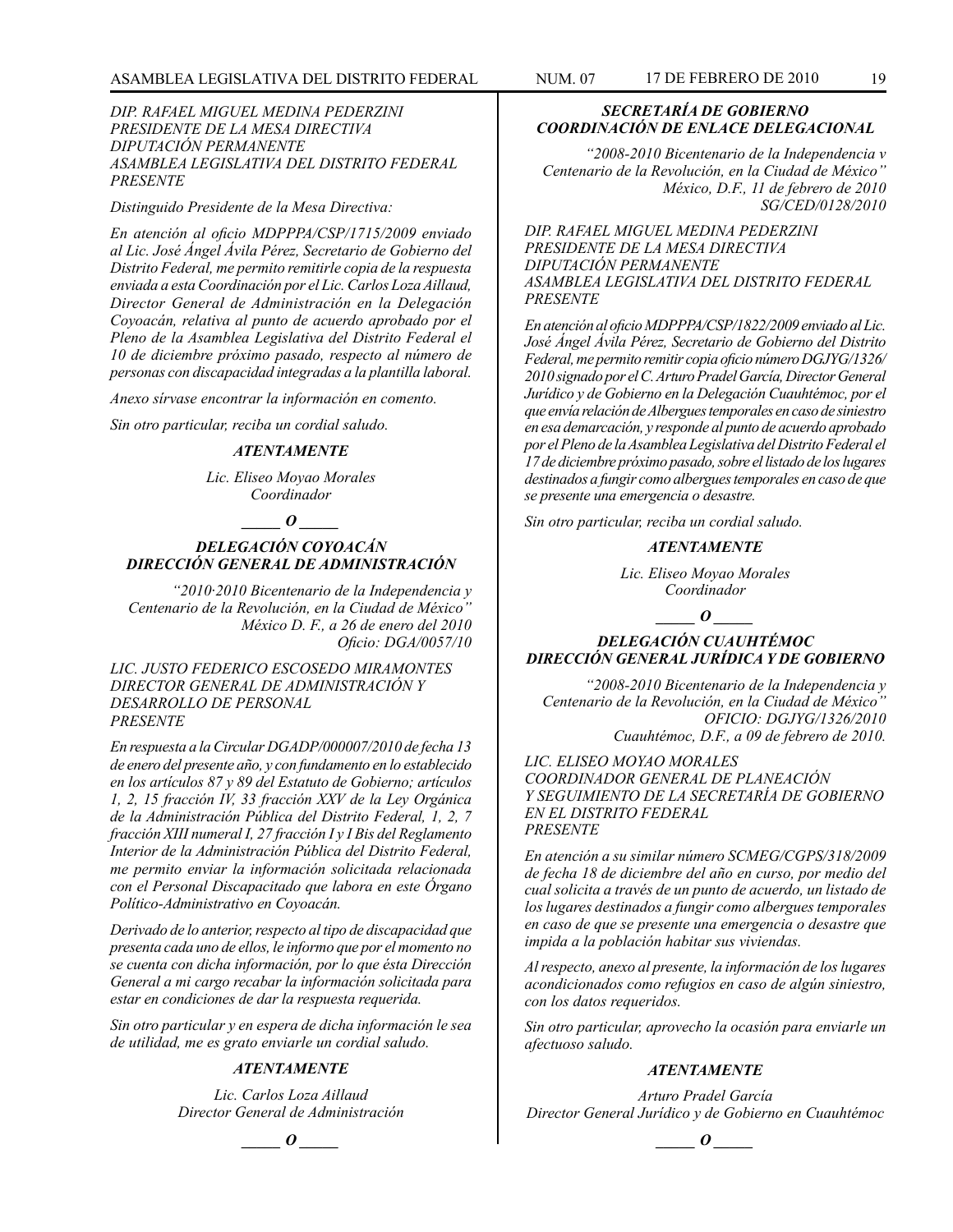# *SECRETARÍA DE GOBIERNO COORDINACIÓN DE ENLACE DELEGACIONAL*

*"2008-2010 Bicentenario de la Independencia y Centenario de la Revolución, en la Ciudad de México" México, D.F., 11 de febrero de 2010. SG/CED/0129/2010*

# *DIP. RAFAEL MIGUEL MEDINA PEDERZINI PRESIDENTE DE LA MESA DIRECTIVA ASAMBLEA LEGISLATIVA DEL DISTRITO FEDERAL PRESENTE*

*En atención al oficio MDPPPA/CSP/1717/2009 enviado al Lic. José Ángel Ávila Pérez, Secretario de Gobierno del Distrito Federal, me permito remitirle copia del oficio número DGDS/244/2010 signado por el C. Alejandro Fernández Ramírez, Director General de Desarrollo Social en la Delegación Cuauhtémoc, por el que envía Relación de personas con discapacidad integradas a la plantilla laboral en esa demarcación, y responde al punto de acuerdo aprobado por el Pleno de la Asamblea Legislativa del Distrito Federal el 10 de diciembre próximo pasado, respecto al número de personas con discapacidad integradas a la plantilla laboral.*

*Anexo sírvase encontrar la información en comento.*

*Sin otro particular, reciba un cordial saludo.*

#### *ATENTAMENTE*

*Lic. Eliseo Moyao Morales Coordinador*

*\_\_\_\_\_ O \_\_\_\_\_*

# *DELEGACIÓN CUAUHTÉMOC DIRECCIÓN GENERAL DE DESARROLLO SOCIAL SUBDIRECCIÓN ADMINISTRATIVA*

*"2008-2010 Bicentenario de la Independencia y Centenario de la Revolución, en la Ciudad de México" Oficio No. DGDS/244/2010 México, D. F, a 28 de enero de/2010.*

# *LIC. ELISEO MOYOA MORALES COORDINADOR GENERAL DE PLANEACIÓN Y SEGUIMIENTO SECRETARIA DE GOBIERNO PRESENTE*

*En contestación a su oficio SCMEG/CGPS/258/2009 con folio 9667/J.S.T.12009 de fecha 16 de Diciembre 2009, donde solicita a las autoridades de la administración Pública Local en sus diferentes áreas y competencias, hagan llegar a esta Asamblea, el documento en donde se rinda informe detallado respecto del número de personas con discapacidad integradas a su plantilla laboral en las instancias bajo su responsabilidad.*

*Al respecto envió lista de las personas con discapacidad integradas a la plantilla laboral de las Diferentes Subdirecciones a mi digno cargo.*

*Sin otro particular, me es grato enviarle un cordial saludo.*

#### *ATENTAMENTE*

*Alejandro Fernández Ramírez Director General de Desarrollo Social*

| <b>NOMBRE</b>                  | <b>TIPO DE NÓMINA</b> | <b>AREA DE TRABAJO</b>                                    | <b>TIPO DE DISCAPACIDAD</b>                    |
|--------------------------------|-----------------------|-----------------------------------------------------------|------------------------------------------------|
| Aldana Fragozo Raúl            | Base                  | Actividades Deportivas                                    | Invidente                                      |
| Bahena Reza Heriberto          | Base                  | Actividades Deportivas                                    | Invidente                                      |
| Bernal Gómez Victor            | Base                  | Centro Comunitario Abelardo<br>Rodríguez (Cultura)        | Invidente                                      |
| Camacho Pérez Raúl             | Base                  | Casa de Cultura Alfonso<br>Reves                          | Atrofia muscular en<br>extremidades inferiores |
| Cuevas Lozano Fernando         | Eventual              | Casa del sordo                                            | Auditiva                                       |
| De la Peña García Angelina     | Base                  | Atención a la Infancia                                    | <i>Motora</i>                                  |
| Gaspar García Silvia Lucía     | Eventual              | Servicios Educativos                                      | Parálisis cerebral y motora                    |
| García Vicente Blanca          | Eventual              | Casa del Sordo                                            | Auditiva                                       |
| Hernández Cruz Patricio        | Base                  | Centro Comentario Abelardo<br>Rodríguez (Cultura)         | Invidente                                      |
| Martínez Ponce Ignacio         | Base                  | Actividades Deportivas                                    | invidente                                      |
| Mejía Oropeza Eustolia         | Base                  | Centro Comunitario Felipe<br>Pescador (Cultura)           | Débil visual                                   |
| Noriega Trinidad Celiflora     | Eventual              | Subdirección de<br>Administración de Desarrollo<br>Social | Secuelas Poliomelitis                          |
| Palacios Martínez Paloma       | Eventual              | Casa del Sordo                                            | Auditiva                                       |
| Parra Jiménez Yolanda          | Base                  | Atención a la Infancia                                    | Infarto cerebral secuela                       |
| Reyes Razo María Isabel        | Base                  | Orquesta Sinfónica de Aliento<br>(cultura)                | Atrofia muscular extremidades<br>inferiores    |
| Rodríguez Guzmán Patricia      | Base                  | Centro comunitario Lagunilla<br>(cultura)                 | Invidente                                      |
| Sánchez Monroy Ma. Beatriz     | Eventual              | Casa del Sordo                                            | Motora                                         |
| Sánchez Núñez Sofía            | Base                  | Actividades Deportivas                                    | Invidente                                      |
| Velázquez Miranda José Agustín | Base                  | <b>Actividades Deportivas</b>                             | Invidente                                      |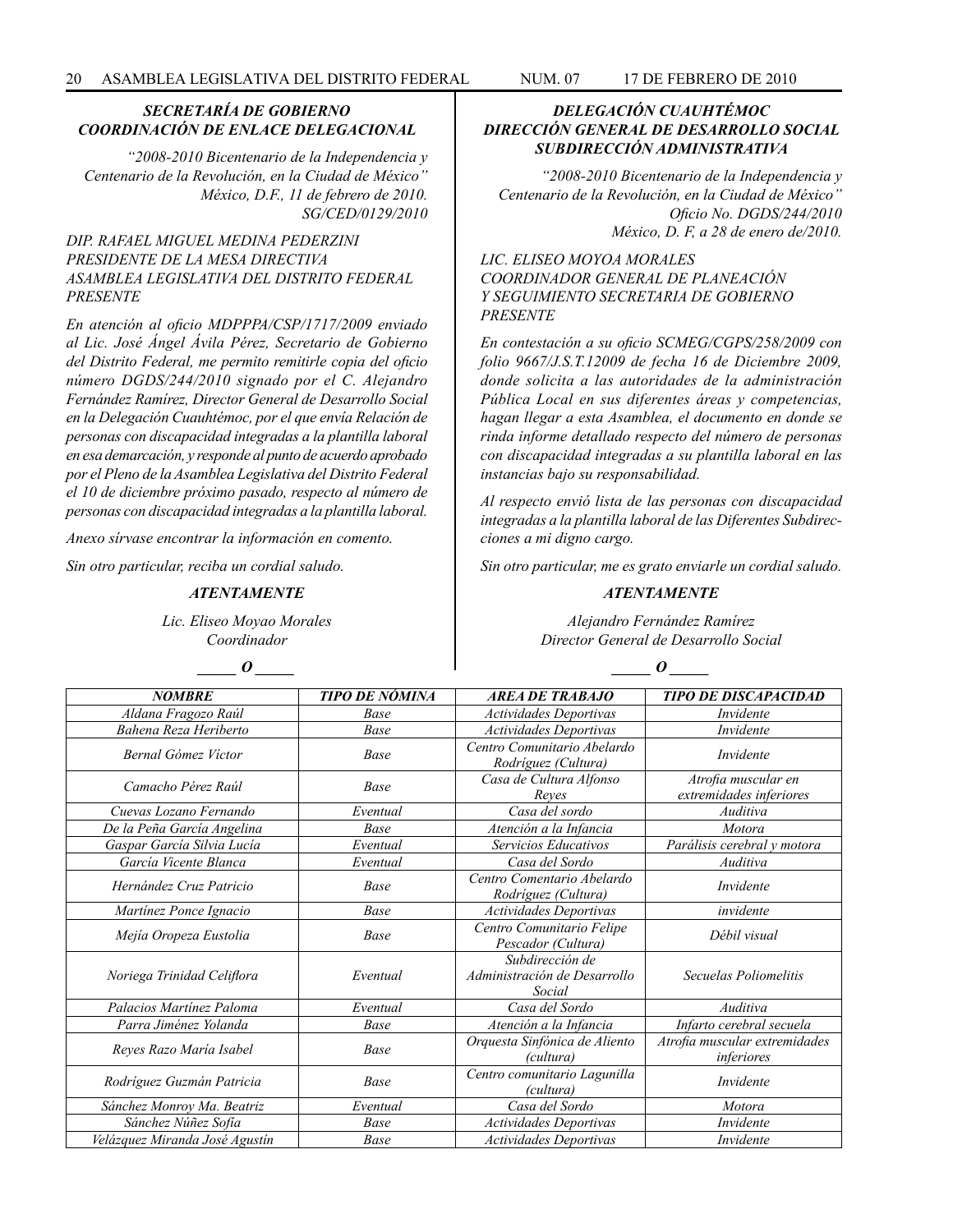# *SECRETARÍA DE GOBIERNO*

*"2008-2010 Bicentenario de la Independencia y Centenario de la Revolución, en la Ciudad de México" SG/LVH/089/2010 México, Distrito Federal, 05 de febrero de 2010.*

*DIP. MARÍA ALEJANDRA BARRALES MAGDALENO PRESIDENTA DE LA COMISIÓN DE GOBIERNO ASAMBLEA LEGISLATIVA DEL DISTRITO FEDERAL PRESENTE*

*Por instrucciones del Secretario de Gobierno, Lic. José Ángel Ávila Pérez, adjunto oficio GDF-SACM-DG-DEO-DAPP-10, mediante el cual el Director General del Sistema de Aguas de la Ciudad de México, da respuesta al Punto de Acuerdo, por el que se exhorta a tomar las medidas necesarias para regularizar el servicio de agua en la Delegación Gustavo A. Madero.*

*Lo anterior, en relación con el oficio MDPPPA/CSP/916/ 2009, en donde se comunicó por parte del Presidente de la Mesa Directiva de ese Órgano Legislativo, la aprobación de un Punto de Acuerdo relacionado con el asunto antes citado.*

*Aprovecho la oportunidad para enviarle un cordial saludo.*

*ATENTAMENTE "Sufragio Efectivo, No Reelección"*

*Lic. Luis Villanueva Herrera Asesor Jurídico del Secretario de Gobierno* 

*\_\_\_\_\_ O \_\_\_\_\_*

# *SECRETARÍA DEL MEDIO AMBIENTE SISTEMA DE AGUAS DE LA CIUDAD DE MÉXICO*

*OFICIO NÚMERO: GDF-SACM-DG-DEO-DAPP-10 ASUNTO: Se remite información. "2008-2010 Bicentenario de la Independencia y Centenario de la Revolución, en la Ciudad de México" México Distrito Federal, a 21 de enero de 2010.*

*LIC. JOSÉ ÁNGEL ÁVILA PÉREZ SECRETARIO DE GOBIERNO DEL DISTRITO FEDERAL PRESENTE*

*En atención al oficio No. SG/LVH/937/2009, en el cual exhorta a este Sistema de Aguas a tomar las medidas necesarias para regularizar el servicio de agua potable en la Delegación Gustavo A. Madero, o en su caso, lo relativo a las acciones que al respecto se estime procedente realizar, comunico a usted que la citada Delegación es abastecida por el caudal de agua en bloque que entrega la Comisión Nacional del Agua proveniente del ramal Los Reyes Ecatepec, así como del agua proveniente de la batería de pozos que opera este Sistema de Aguas, perforados en la zona Chiconautla.* 

*La problemática que se ha tenido es la oposición social del lugar, que no ha permitido la reperforación y/o rehabilitación de los mismos, lo que se ha traducido en una baja de caudal, no obstante, en el año próximo pasado, se tuvieron reuniones y acuerdos con ejidatarios,*

*representantes vecinales y autoridades de los Municipios de Ecatepec y Tecámac, por lo que se inició la reperforación de los pozos Venta Ojo de Agua No. 8, 9, 10, 13, 14 y Venta de Charco No. 1, todos en la zona Chiconautla, así como en el perímetro de la citada Delegación la perforación de los pozos Nápoles, Mayorazgo, Jardín del Pedregal No. 4 y 5, La Libertad y Avenida del Castillo, lo que reforzará el suministro de agua potable en la zona Nor-Oriente de la Delegación. No omito comentarle, que la zona en comento esta sujeta a la operación de los Tanques Santa Isabel y por ende se reflejan bajas presiones en la tarde-noche, por la recuperación de los mismo.*

> *ATENTAMENTE "Sufragio Efectivo, No Reelección"*

> > *Ing. Ramón Aguirre Díaz Director General*

> > > *\_\_\_\_\_ O \_\_\_\_\_*

# *SECRETARÍA DE GOBIERNO COORDINACIÓN DE ENLACE DELEGACIONAL*

*"2008-2010 Bicentenario de la Independencia y Centenario de la Revolución, en la Ciudad de México" México, D.F., 10 de febrero de 2010 SG/CED/0126/2010*

*DIP. RAFAEL MIGUEL MEDINA PEDERZINI PRESIDENTE DE LA MESA DIRECTIVA DIPUTACIÓN PERMANENTE ASAMBLEA LEGISLATIVA DEL DISTRITO FEDERAL PRESENTE*

*Distinguido Presidente de la Mesa Directiva:*

*En atención al oficio MDPPPA/CSP/0409/2010 enviado al Lic. José Ángel Ávila Pérez, Secretario de Gobierno del Distrito Federal, me permito anexar copia del oficio número DGAMIDGJG/0156/2010 signado por el Lic. José Augusto Velázquez Ibarra, Director General Jurídico y de Gobierno en la Delegación Gustavo A. Madero, por el que remite información sobre Establecimientos mercantiles de alto impacto sujetos a procedimiento en esa demarcación así como Padrón de licencias de funcionamiento de tipo ordinaria y especial, para dar respuesta al Punto de Acuerdo aprobado por el Pleno de la Diputación Permanente de la Asamblea Legislativa del Distrito Federal, en Sesión celebrada el día 27 de enero del presente, sobre los establecimientos mercantiles que han clausurado por funcionar después del horario establecido en la Ley de Establecimientos Mercantiles del Distrito Federal, cuántos están en procedimiento y lista pormenorizada de licencias especiales, ordinarias y de clubes privados, que se encuentran en sus archivos y que están funcionando.*

*Anexo sírvase encontrar la información en comento.*

*Sin otro particular, reciba un cordial saludo.* 

#### *ATENTAMENTE*

*Lic. Eliseo Moyao Morales Coordinador*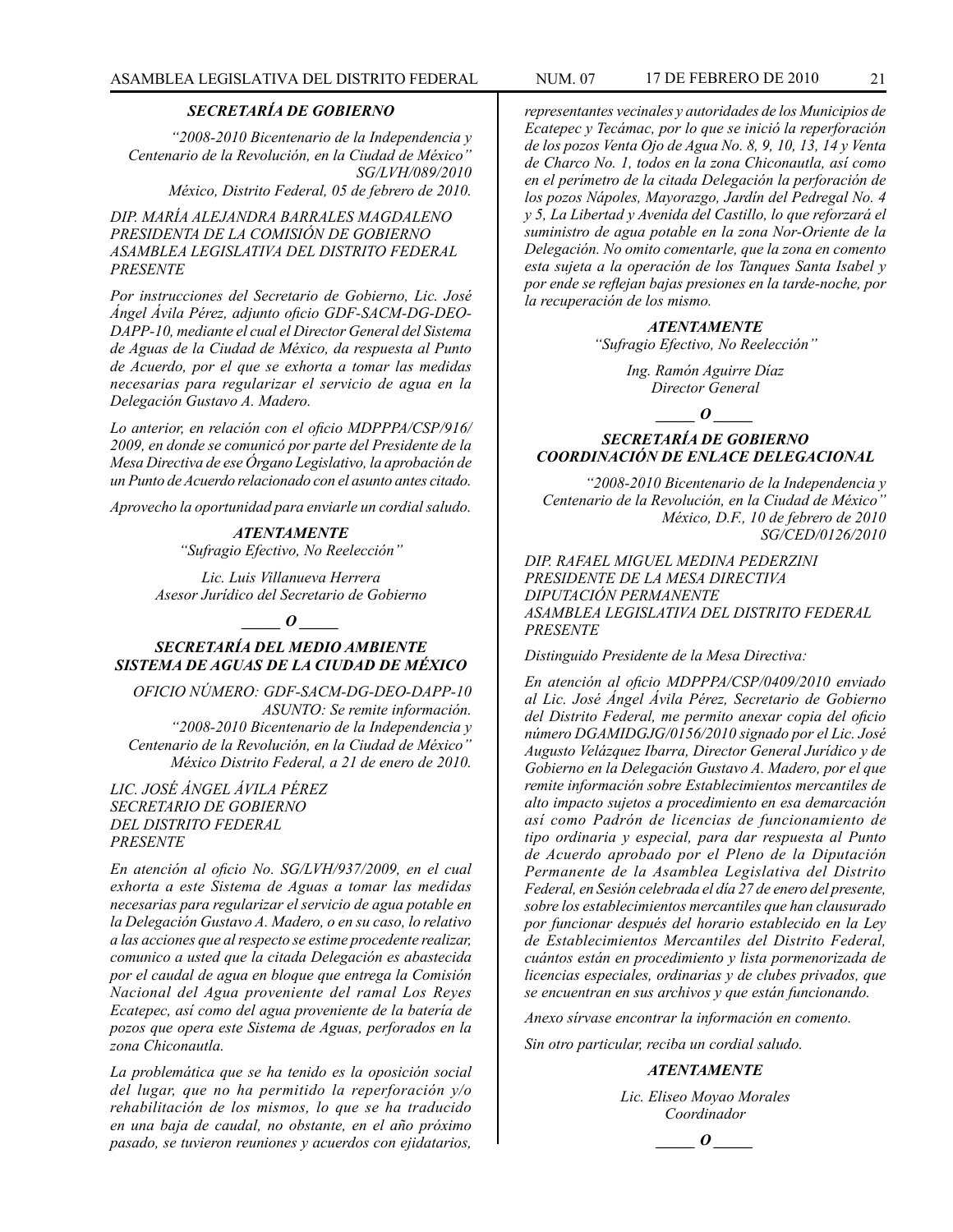# *DELEGACIÓN GUSTAVO A. MADERO DIRECCIÓN GENERAL JURÍDICA Y DE GOBIERNO*

*"2008-2010 Bicentenario de la Independencia y Centenario de la Revolución, en la Ciudad de México" México, D. F., 08 de febrero de 2010. DGAM/DGJG/0156/2010*

# *LIC. ELISEO MOYAO MORALES COORDINADOR GENERAL DE PLANEACIÓN Y SEGUIMIENTO EN LA SECRETARÍA DE GOBIERNO PRESENTE*

*En atención a su oficio SCMEG/CGPS/0139/2010, a través del cual informa el contenido del Punto de Acuerdo aprobado por el Pleno de la Diputación Permanente de la Asamblea Legislativa que a la letra dice:* 

*ÚNICO.- El Pleno de esta Soberanía solicita al Jefe Delegacional en Álvaro Obregón Lic. Eduardo Santillán Pérez un informe pormenorizado del establecimiento mercantil denominada "BAR-BAR" ubicado en Insurgentes Sur 1854 y/o 1860, entre las calles de Juventino Rosas y Olivo, Colonia Florida, Delegación Álvaro Obregón, asimismo que informe los 16 Jefes Delegacionales respecto de los establecimientos mercantiles que han clausurado por funcionar después del horario establecido en la Ley de Establecimientos Mercantiles del Distrito Federal, cuántos están en procedimientos y lista pormenorizada de licencias especiales, ordinarias y de clubes privados, que se encuentran en sus archivos que están funcionado..."*

*Sobre el particular, le remito en forma impresa la información solicitada, no sin antes precisar que las verificaciones que realiza esta Delegación y por ende, las suspensiones y clausuras impuestas se relaciona con el cumplimiento de las medidas de seguridad de los establecimientos mercantiles, de conformidad con lo previsto por el Artículo 91, fracción IV de la Ley de Establecimientos Mercantiles del Distrito Federal. Lo anterior, adicionalmente tiene como sustento el Acuerdo publicado el 08 de abril de 2009 en la Gaceta Oficial del Distrito Federal emitido por el Jefe de Gobierno mediante el cual se establece el Programa específico de verificación administrativa a las micro, pequeñas y medianas empresas del Distrito Federal.*

*Sin otro particular, le envío un cordial saludo.*

# *ATENTAMENTE*

*Lic. José Augusto Velázquez Ibarra Director General*

*\_\_\_\_\_ O \_\_\_\_\_*

# *SECRETARÍA DE GOBIERNO COORDINACIÓN DE ENLACE DELEGACIONAL*

*"2008-2010 Bicentenario de la Independencia y Centenario de la Revolución, en la Ciudad de México" México, D.F., 09 de febrero de 2010. SG/CED/0121/2010* *DIP. RAFAEL MIGUEL MEDINA PEDERZINI PRESIDENTE DE LA MESA DIRECTIVA DIPUTACIÓN PERMANENTE ASAMBLEA LEGISLATIVA DEL DISTRITO FEDERAL PRESENTE*

*Distinguido Presidente de la Mesa Directiva:*

*En alcance al similar SG/CEO/0023/2010 y en atención al oficio MDPPPA/CSP/0412/2010 enviado al Lic. José Ángel Ávila Pérez, Secretario de Gobierno del Distrito Federal, me permito anexar oficio enviado a esta Coordinación por el Lic. Ignacio Germán Reyes Quiróz, Director General de Jurídico y Gobierno en la Delegación La Magdalena Contreras, mediante el cual envía listado de establecimientos mercantiles que cuentan con licencia de funcionamiento ordinaria y/o especial así como nota informativa del operativo nocturno que implementó esa Desconcentrada.*

*Anexo sírvase encontrar información en comento.*

*Sin otro particular, reciba un cordial saludo.*

# *ATENTAMENTE*

*Lic. Eliseo Moyao Morales Coordinador*

 $\bm{o}$ 

# *DELEGACIÓN LA MAGDALENA CONTRERAS, DIRECCIÓN GENERAL JURÍDICO Y DE GOBIERNO, DIRECCIÓN DE JURÍDICA, SUBDIRECCIÓN JURÍDICA, UNIDAD DEPARTAMENTAL DE CALIFICACIÓN DE INFRACCIONES*

*OFICIO NUM BD10.1.1.2.2.3.1 387 12010. La Magdalena Contreras, D.F., a 05 de Febrero de 2010.*

# *LIC. ELISEO MOYAO MORALES COORDINADOR GENERAL DE PLANEACIÓN Y SEGUIMIENTO PRESENTE*

*En alcance al oficio número BD10.1.1.2.2.3.1 387 12010 anexo al presente sírvase encontrar listado de establecimientos mercantiles que cuentan con Licencia de Funcionamiento Ordinaria y/o Especial los cuales tienen venta de bebidas alcohólicas, así mismo Nota Informativa del Operativo Nocturno que implemento en esta desconcentrada en conjunto con la Contraloría Interna de la misma.* 

*Sin más por el momento, aprovecho la ocasión para enviarle un cordial saludo.*

### *ATENTAMENTE*

*Lic. Ignacio Germán Reyes Quiroz Director General Jurídico y De Gobierno.*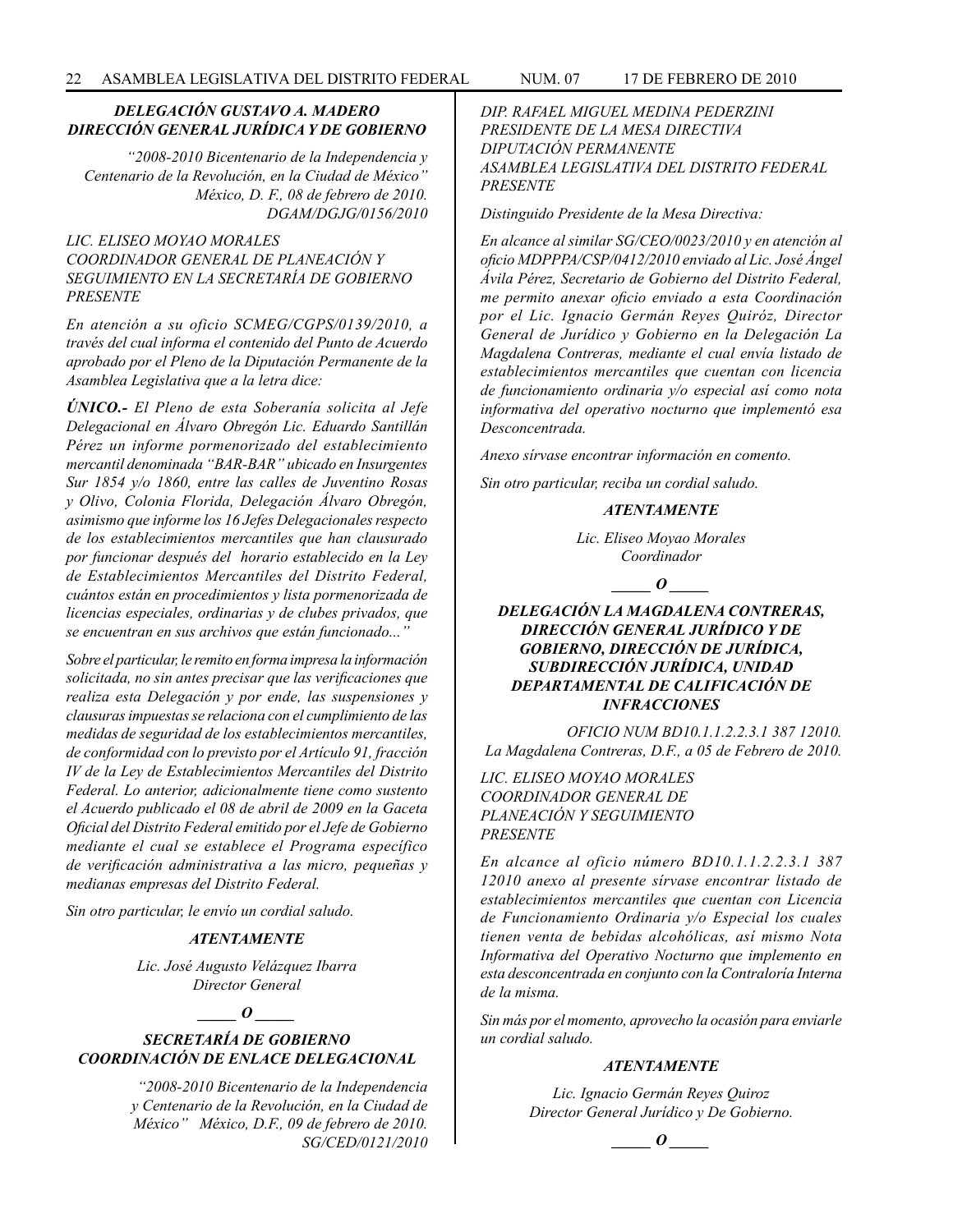# *SECRETARÍA DE GOBIERNO COORDINACIÓN DE ENLACE DELEGACIONAL*

*"2008-2010 Bicentenario de la Independencia y Centenario de la Revolución, en la Ciudad de México" México, D.F., 05 de febrero de 2010 SG/CED/012012010*

*DIP. RAFAEL MIGUEL MEDINA PEDERZINI PRESIDENTE DE LA MESA DIRECTIVA DIPUTACIÓN PERMANENTE ASAMBLEA LEGISLATIVA DEL DISTRITO FEDERAL PRESENTE*

*Distinguido Presidente de la Mesa Directiva:*

*En atención al oficio MDPPPA/CSP/1826/200S enviado al Lic. José Ángel Ávila Pérez, Secretario de Gobierno del Distrito Federal, me permito remitir copia de la respuesta enviada a esta Coordinación por el Lic. Ignacio Germán Reyes Quiróz, Director General Jurídico y de Gobierno en la Delegación La Magdalena Contreras, relativa al punto de acuerdo aprobado por el Pleno de la Asamblea Legislativa del Distrito Federal el 17 de diciembre próximo pasado, sobre el listado de los lugares destinados a fungir como albergues temporales.*

*Anexo sírvase encontrar la información en comento.*

*Sin otro particular, reciba un cordial saludo.*

#### *ATENTAMENTE*

*Lic. Eliseo Moyao Morales Coordinador*

*\_\_\_\_\_ O \_\_\_\_\_*

# *DELEGACIÓN LA MAGDALENA CONTRERAS DIRECCIÓN GENERAL JURÍDICA Y DE GOBIERNO DIRECCIÓN DE GOBIERNO, SUBDIRECCIÓN DE PROTECCIÓN CIVIL*

*No. de Oficio BD10.1.1.3.1/364/2010 La Magdalena Contreras. D. F., a 2 de febrero de 2010*

*LIC. ELISEO MOYAO MORALES COORDINADOR GENERAL PRESENTE*

*En atención a su oficio No. SCMEG/CGPS/321/2009 de fecha 18 de diciembre del 2009, mediante el cual solicita el listado de los lugares destinados a fungir como albergues temporales para ser habilitados en caso de una emergencia o desastre, al respecto me permito anexar la información requerida.*

*Sin más por el momento, aprovecho la ocasión para enviarle un cordial saludo.*

#### *ATENTAMENTE*

*Lic. Ignacio Germán Reyes Quiroz Director General Jurídico y de Gobierno*

*\_\_\_\_\_ O \_\_\_\_\_*

# *SECRETARÍA DE GOBIERNO COORDINACIÓN DE ENLACE DELEGACIONAL*

*"2008·2010 Bicentenario de la Independencia y Centenario de la Revolución, en la Ciudad de México" México, D.F., 09 de febrero de 2010 SG/CED/0119/2010*

*DIP. RAFAEL MIGUEL MEDINA PEDERZINI PRESIDENTE DE LA MESA DIRECTIVA DIPUTACIÓN PERMANENTE ASAMBLEA LEGISLATIVA DEL DISTRITO FEDERAL PRESENTE*

*Distinguido Presidente de la Mesa Directiva:*

*En atención al oficio MDPPPA/CSP/1204/2009 enviado al Lic. José Ángel Ávila Pérez, Secretario de Gobierno del Distrito Federal, me permito remitir copia de la respuesta enviada a esta Coordinación por el Lic. Eduardo Hernández Rojas, Jefe Delegacional en La Magdalena Contreras, relativa al punto de acuerdo aprobado por el Pleno de la Asamblea Legislativa del Distrito Federal el 19 de noviembre próximo pasado, sobre la publicación de información de mercados en la página de internet en el apartado de transparencia.*

*Sin otro particular, reciba un cordial saludo.*

#### *ATENTAMENTE*

*Lic. Eliseo Moyao Morales Coordinador*

*\_\_\_\_\_ O \_\_\_\_\_*

# *DELEGACIÓN LA MAGDALENA CONTRERAS JEFATURA DELEGACIONAL*

*Oficio No. BD10- 1.2./045/2010 La Magdalena Contreras, D. F., a 2 de febrero del 2010.*

*LIC. ELISEO MOYAO MORALES COORDINADOR GENERAL PRESENTE*

*En atención a su amable oficio SCMEG/CGPS/128/2009 de fecha 25 de noviembre del 2009, en donde hace mención al contenido del Punto de Acuerdo aprobado en el Pleno de la Asamblea Legislativa del Distrito Federal el día 19 de noviembre del 2009, mismo que a la letra dice en su parte resolutiva:*

#### *PUNTO DE ACUERDO*

*PRIMERO.- Se exhorta a los 16 Jefes Delegacionales del Distrito Federal, a que se publique en su página de Internet, en el apartado de transparencia, la información desagregada sobre el presupuesto ejercido en el rubro de mercados.*

*SEGUNDO.- Se exhorta a los 16 Jefes Delegacionales del Distrito Federal a que publiquen en su página de Internet en el apartado de transparencia, la ubicación de los mercados y la información relacionada con los mismos, incluyendo los niveles de ocupación*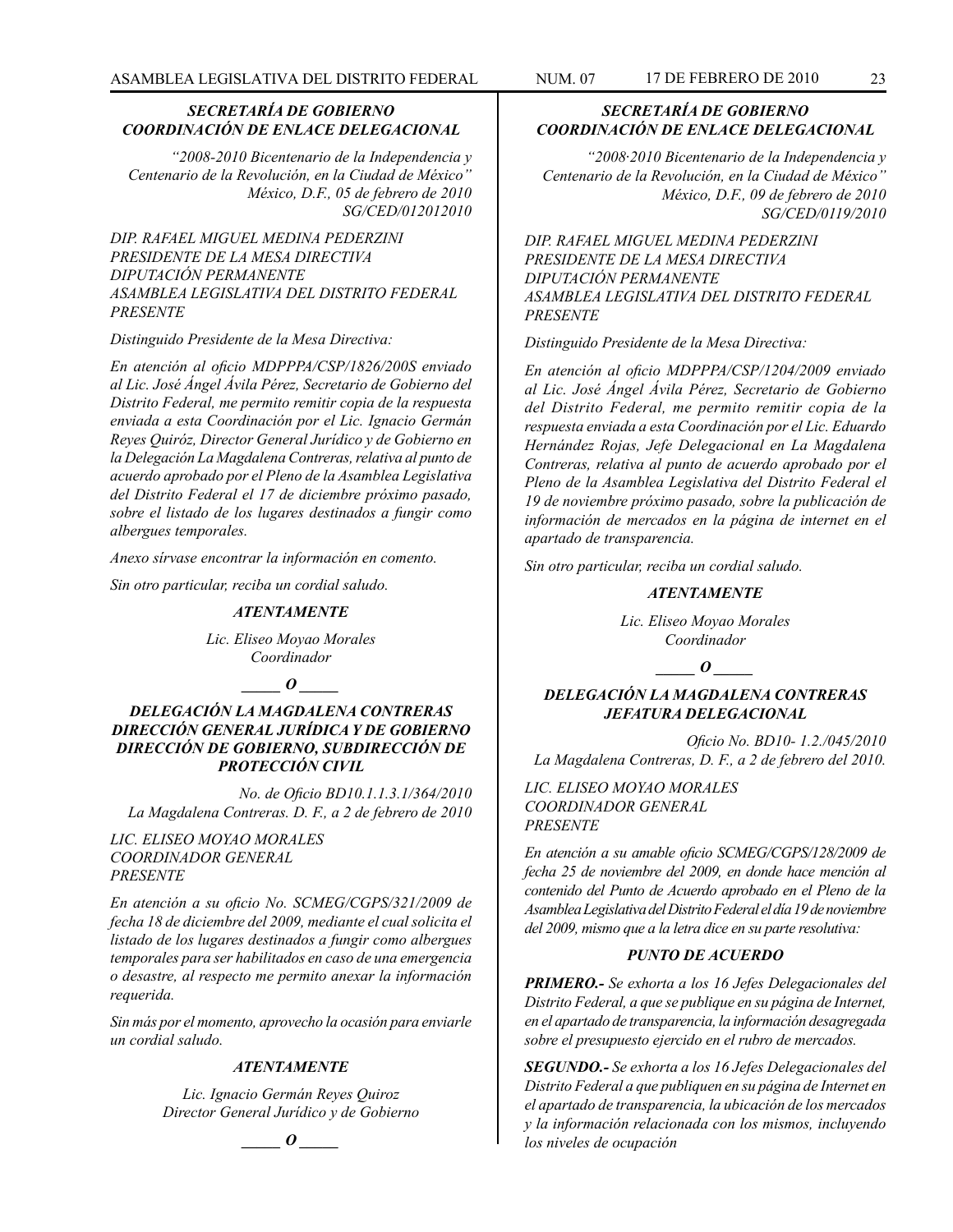*TERCERO.- Se exhorta a los 16 Jefes Delegacionales del Distrito Federal a que publiquen en su página de Internet en el apartado de transparencia, exista más amplia en el rubro de mercados.*

*Le informo a Usted, que dicha información se encuentra en el portal de Internet de este Órgano Político- Administrativo, en el siguiente apartado de transparencia Artículo 18, Fracción VI, misma que ya fue actualizada, la cual será actualizada trimestralmente, conforme a los lineamientos y criterios que el INFODF señale.*

*Sin más por el momento, reciba un cordial saludo.*

#### *ATENTAMENTE*

*Lic. Eduardo Hernández Rojas Jefe Delegacional en La Magdalena Contreras*

# *\_\_\_\_\_ O \_\_\_\_\_*

# *SECRETARÍA DE GOBIERNO COORDINACIÓN DE ENLACE DELEGACIONAL*

*"2008·2010 Bicentenario de la Independencia y Centenario de la Revolución, en la Ciudad de México" México, D.F., 15 de febrero de 2010 SG/CED/0136/2010*

*DIP. RAFAEL MIGUEL MEDINA PEDERZINI PRESIDENTE DE LA MESA DIRECTIVA DIPUTACIÓN PERMANENTE ASAMBLEA LEGISLATIVA DEL DISTRITO FEDERAL PRESENTE*

*Distinguido Presidente de la Mesa Directiva:*

*En atención al oficio MDPPPA/CSP/1723/2009 enviado al Lic. José Ángel Ávila Pérez, Secretario de Gobierno del Distrito Federal, me permito remitirle copia del oficio número CA/053/10 signado por el Lic. Marcial Meza Villanueva, Coordinador de Asesores en la Delegación Milpa Alta, por el que responde al punto de acuerdo aprobado por el Pleno de la Asamblea Legislativa del Distrito Federal el 10 de diciembre próximo pasado, respecto al número de personas con discapacidad integradas a la plantilla laboral.*

*Sin otro particular, reciba un cordial saludo.*

# *ATENTAMENTE*

*Lic. Eliseo Moyao Morales Coordinador*

*\_\_\_\_\_ O \_\_\_\_\_*

# *DELEGACIÓN MILPA ALTA COORDINACIÓN DE ASESORES*

*"2008-2010 Bicentenario de la Independencia y Centenario de la Revolución, en la Ciudad de México" Milpa Alta D.F., a 9 de Febrero de 2010. OFICIO No. CA/053/10.*

*LIC. ELISEO MOYAO MORALES COORDINADOR GENERAL DE PLANEACIÓN Y SEGUIMIENTO DE LA SECRETARÍA DE* 

# *GOBIERNO DEL DISTRITO FEDERAL PRESENTE*

*Me refiero a su similar de fecha 16 de diciembre de 2009, con número de referencia SCMEG/CGPS/264/2009, mediante el cual solicita, se envíe información relacionada con el Punto de Acuerdo aprobado por el Pleno de la Asamblea Legislativa del Distrito Federal el día 10 de diciembre del presente, mismo que en su parte resolutiva que corresponde a este Órgano Político-Administrativo, a la letra dice:*

### *PUNTO DE ACUERDO*

*PRIMERO.- Se solicita a las autoridades de la Administración Pública Local en sus diferentes áreas y competencias, hagan llegar a la brevedad a esta Asamblea, el documento en donde se rinda informe detallado respecto del número de personas con discapacidad integradas a su plantilla laboral en las instancias bajo su responsabilidad.*

*Al respecto; se informa que en esta Delegación, se procura el cumplimiento al principio de equidad y género que deben de regir a todos los centros de trabajo, oficiales o privados que existen en nuestro país. De un total de 2,163 trabajadores de base y 780 eventuales el 38.3% corresponde al porcentaje de mujeres, el resto hombres, y el 12.9% corresponde a personal de base, honorarios y eventuales con algún tipo de discapacidad y que realizan labores cotidianas en esta dependencia.*

*Sin más por el momento, en espera de que esta información le sea de utilidad, reciba un cordial saludo.*

#### *ATENTAMENTE*

*Lic. Marcial Meza Villanueva Coordinador de Asesores*

*\_\_\_\_\_ O \_\_\_\_\_*

# *SECRETARÍA DE GOBIERNO COORDINACIÓN DE ENLACE DELEGACIONAL*

*"2008-2010 Bicentenario de la Independencia y Centenario de la Revolución, en la Ciudad de México" México, D. F., 11 de febrero de 2010 SG/CED/0127/2010*

*DIP. RAFAEL MIGUEL MEDINA PEDERZINI PRESIDENTE DE LA MESA DIRECTIVA DIPUTACIÓN PERMANENTE ASAMBLEA LEGISLATIVA DEL DISTRITO FEDERAL PRESENTE*

*Distinguido Presidente de la Mesa Directiva:*

*En atención al oficio MDPPPA/CSP/0414/2010 enviado al Lic. José Ángel Ávila Pérez, Secretario de Gobierno del Distrito Federal, me permito anexar copia del oficio número DGJG/0304/2010 signado por el Lic. Francisco Pastrana Basurto, Director General Jurídico y de Gobierno en la Delegación Milpa Alta, por el que remite dos oficios y Padrón de licencias de funcionamiento en esa demarcación, para dar respuesta al Punto de Acuerdo aprobado por el Pleno de la Diputación Permanente de la Asamblea Legislativa*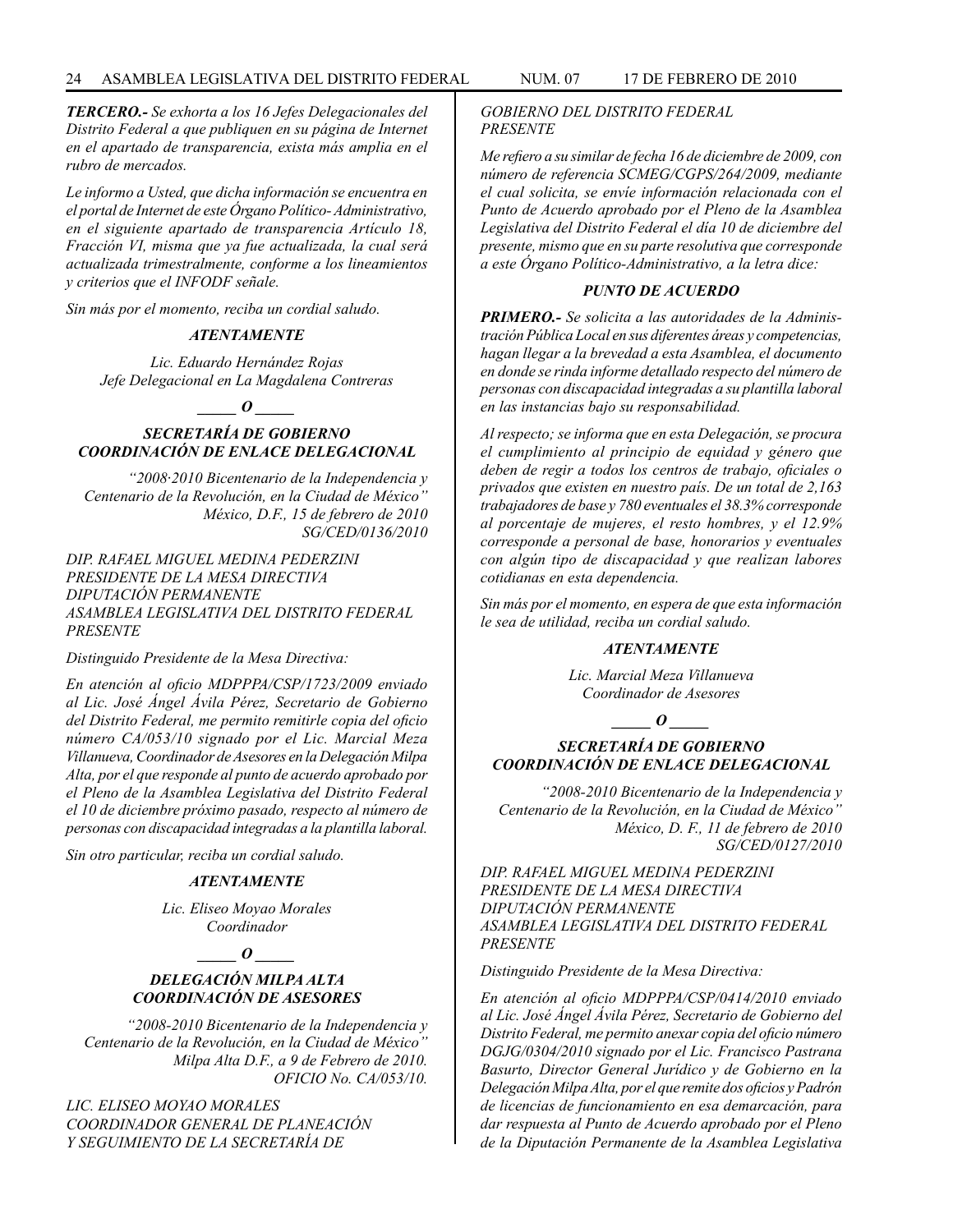# ASAMBLEA LEGISLATIVA DEL DISTRITO FEDERAL NUM. 07 17 de FEBRERO de 2010 25

*del Distrito Federal, en Sesión celebrada el día 27 de enero del presente, sobre los establecimientos mercantiles que han clausurado por funcionar después del horario establecido en la Ley de Establecimientos Mercantiles del Distrito Federal, cuántos están en procedimiento y lista pormenorizada de licencias especiales, ordinarias y de clubes privados, que se encuentran en sus archivos y que están funcionando.*

*Anexo sírvase encontrar información en comento.*

*Sin otro particular, reciba un cordial saludo.*

#### *ATENTAMENTE*

*Lic. Eliseo Moyao Morales Coordinador*

*\_\_\_\_\_ O \_\_\_\_\_*

# *DELEGACIÓN MILPA ALTA DIRECCIÓN GENERAL JURÍDICO Y DE GOBIERNO*

*"2008-2010 Bicentenario de la Independencia y Centenario de la Revolución, en la Ciudad de México" Milpa Alta D.F., a 08 de febrero de 2010. Oficio No. DGJG/0304/2010 Asunto: Se remite información*

# *LIC. ELISEO MOYAO MORALES COORDINADOR GENERAL DE PLANEACIÓN Y SEGUIMIENTO DE LA SECRETARÍA DE GOBIERNO PRESENTE*

*Por instrucciones del C. Jefe Delegacional en Milpa Alta, Francisco García Flores y en atención a su atento oficio SCMEG/CGPS/144/2010, así como al Punto de Acuerdo aprobado por el Pleno de la Diputación Permanente de la Asamblea Legislativa del Distrito Federal, en su Sesión celebrada el día 27 de enero del presente año, por este conducto remito a Usted copia simple de los oficios SVR/084/2010, suscrito Lic. Maricela Mendoza León, Subdirectora de Verificación y Reglamentos, remitiendo en el mismo la información referente a los establecimientos que han sido clausurados por estar funcionando fuera del horario permitido por la Ley de Establecimientos Mercantiles para el Distrito Federal; y GMEP/0105/2010, signados por el C.P. José Luis García Hernández, JUD de Giros Mercantiles y Espectáculos Públicos, en el cual informa que 29 Establecimientos Mercantiles, cuentan con Licencia Ordinaria de Funcionamiento y que en base a la Tabla de Usos de Suelo, publicada en la Gaceta Oficial del Distrito Federal el día 27 de agosto de 2002, no es procedente expedir Licencias Especiales o de Clubes Privados en esta Delegación, motivo por el cual no existen Establecimientos funcionando bajo estos dos últimos tipos de Licencia de Funcionamiento.*

*Sin más por el momento, reciba un cordial saludo.*

#### *ATENTAMENTE*

*Lic. Francisco Pastrana Basurto Director General Jurídico y de Gobierno.*

*\_\_\_\_\_ O \_\_\_\_\_*

#### *SECRETARÍA DE GOBIERNO*

*"2008·2010 Bicentenario de la Independencia y Centenario de la Revolución, en la Ciudad de México" SG/LVH/099/2010* 

 *México, Distrito Federal, 10 de febrero de 2010.*

*DIP. MARÍA ALEJANDRA BARRALES MAGDALENO PRESIDENTA DE LA COMISIÓN DE GOBIERNO ASAMBLEA LEGISLATIVA DEL DISTRITO FEDERAL PRESENTE*

*Por instrucciones del Secretario de Gobierno, Lic. José Ángel Ávila Pérez, adjunto oficio SAPD/300/012/2010- 01, mediante el cual el Subprocurador de Averiguaciones Previas de la Procuraduría General de Justicia del Distrito Federal, da respuesta a un Punto de Acuerdo, por el que se exhorta a suscribir un convenio con ese Órgano Legislativo, a efecto de establecer en los 66 Módulos de Atención, Orientación y Quejas Ciudadanas de los Diputados unidades de recepción por Internet de actas especiales y averiguaciones previas de delitos perseguibles por querella a través del sistema ministerio público virtual.*

*Lo anterior, en relación con el oficio MDPPPA/CSP/1410/ 2009, en donde se comunicó por parte de la Vicepresidenta de la Mesa Directiva de ese Órgano Legislativo, la aprobación de un Punto de Acuerdo relacionado con el asunto antes citado.*

*Aprovecho la oportunidad para enviarle un cordial saludo.*

### *ATENTAMENTE*

*"Sufragio Efectivo, No Reelección"*

*Lic. Luis Villanueva Herrera Asesor Jurídico del Secretario de Gobierno* 

*\_\_\_\_\_\_ O \_\_\_\_\_*

#### *PROCURADURÍA GENERAL DE JUSTICIA DEL DISTRITO FEDERAL, SUBPROCURADURÍA DE AVERIGUACIONES PREVIAS DESCONCENTRADAS*

*"2008-2010 Bicentenario de la Independencia y Centenario de la Revolución, en la Ciudad de México" OFICIO NÚM. SAPD/300/012/201 0-01 México. D. F., a 5 de febrero de 2010.*

*LIC. JOSÉ ÁNGEL ÁVILA PÉREZ SECRETARIO DE GOBIERNO DEL DISTRITO FEDERAL PRESENTE*

*Por instrucciones del Dr. Miguel Ángel Mancera Espinosa. Procurador General de Justicia del Distrito Federal, y en atención al oficio MDPPPA/CSP/1410/2009. de fecha 26 de noviembre del año en curso, suscrito por la Vicepresidenta de la Mesa Directiva de la Asamblea Legislativa del Distrito Federal, mediante el cual se hace del conocimiento que en esa misma fecha fue aprobado un Punto de Acuerdo, por el que se exhorta a suscribir un convenio con ese Órgano Legislativo, a efecto de establecer en los 66 Módulos de Atención, Orientación y Quejas Ciudadanas de los*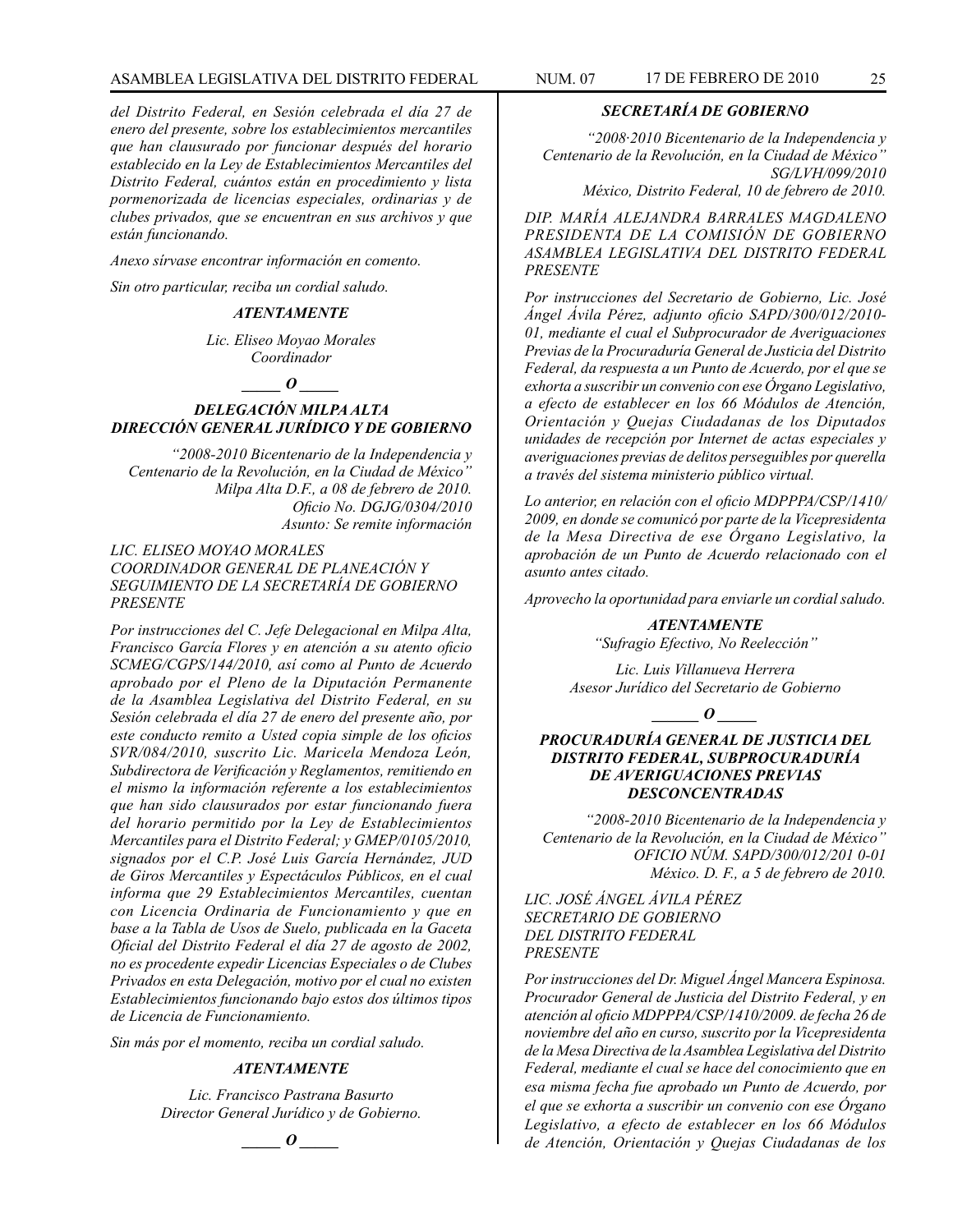*Diputados Unidades de Recepción por Internet de actas especiales y averiguaciones previas de delitos perseguibles por querella a través del sistema Ministerio Público Virtual.*

*Al respecto me permito informarle que nuestra propuesta es la actualización del Convenio de Colaboración celebrado con la IV Legislatura de la Asamblea Legislativa del Distrito Federal el 9 de octubre de 2008.*

*El objetivo es proporcionar capacitación y orientación o los encargados de los 66 Módulos de Atención, Orientación y Quejas Ciudadanas de los Diputados, sobre las funciones y utilización del sistema informático, el cual esta disponible en una liga del portal de la Procuraduría: www.pgjdf.gob. mx bajo la denominación MP VIRTU@L.* 

*Cabe señalar que las Unidades de Recepción por Internet se encuentran ubicadas en las sedes de las 16 Fiscalías Desconcentradas de Investigación, Coordinaciones Territoriales de Seguridad Pública y Procuración de Justicia IZP-3. IZP-9. BJ-3 y en las Agencias Especializadas en Atención al Turista y a usuarios del Aeropuerto Internacional de la Ciudad de México, por lo que, al tratarse de instancias que prestan servicios correlativos al ejercicio de la Representación Social del Ministerio Público sólo pueden situarse en oficinas de ésta Institución.*

*En breve, le haremos llegar el proyecto de Convenio de Colaboración a suscribir por parte de ésta Procuraduría con la V Legislatura de la Asamblea Legislativa del Distrito Federal, a fin de continuar acercando los servicios de la Procuraduría General de Justicia del Distrito Federal a la ciudadanía.*

*Sin más por el momento, reciba un cordial saludo.*

#### *ATENTAMENTE*

*Lic. Luis Genaro Vásquez Rodríguez Subprocurador*

*\_\_\_\_\_ O \_\_\_\_\_*

# *SECRETARÍA DE GOBIERNO*

*"2008-2010 Bicentenario de la Independencia y Centenario de la Revolución, en la Ciudad de México" SG/LVH/088/2010 México, Distrito Federal, 05 de febrero de 2010.*

*DIP. MARIA ALEJANDRA BARRALES MAGDALENO PRESIDENTA DE LA COMISIÓN DE GOBIERNO ASAMBLEA LEGISLATIVA DEL DISTRITO FEDERAL PRESENTE*

*Por instrucciones del Secretario de Gobierno, Lic. José Ángel Ávila Pérez, adjunto oficio SMA/MDP/28/09 y anexo del mismo, mediante el cual la Secretaria del Medio Ambiente del Distrito Federal, da respuesta a un Punto de Acuerdo, por el que se exhorta a incrementar la vigilancia en diversas zonas de protección ecológica y de suelo de conservación de la Delegación Xochimilco, proclives a incendios forestales.* 

*Lo anterior, en relación con el oficio MDPPPA/CSP/1643/ 2009, en donde se comunicó por parte de la Presidenta de la* 

*Mesa Directiva de ese Órgano Legislativo, la aprobación de un Punto de Acuerdo relacionado con el asunto antes citado.*

*Aprovecho la oportunidad para enviarle un cordial saludo.*

*ATENTAMENTE "Sufragio Efectivo, No Reelección"*

*Lic. Luis Villanueva Herrera Asesor Jurídico del Secretario de Gobierno \_\_\_\_\_\_ O \_\_\_\_\_*

# *SECRETARÍA DE GOBERNACIÓN, SUBSECRETARÍA DE ENLACE LEGISLATIVO, UNIDAD DE ENLACE LEGISLATIVO*

*Oficio No. SEL/UEL/311/376/10 México, D. F., a 8 de febrero de 2010.*

*SECRETARIOS DE LA H. ASAMBLEA LEGISLATIVA DEL DISTRITO FEDERAL PRESENTES*

*En respuesta al atento oficio MDPPP/CSP/0218/2009 signado por la Diputada María Alejandra Barrales Magdaleno, Presidenta de la Mesa Directiva de ese Cuerpo Colegiado, me permito remitir para los fines procedentes, copia del similar número SPEDT/200.043.2010 suscrito por el Lic. Mauro Díaz Domínguez, Coordinador de Asesores de la Secretaria de Energía, así como el anexo que en el mismo se menciona, mediante los cuales responde el Punto de Acuerdo relativo a las tarifas de energía eléctrica.*

#### *ATENTAMENTE*

*Lic. Gonzalo Altamirano Dimas Titular de la Unidad*

 $\bm{o}$ 

*SUBSECRETARÍA DE PLANEACIÓN ENERGÉTICA Y DESARROLLO TECNOLÓGICO*

> *OFICIO: SPEDT/200.043.2010 México, D.F., a 04 de febrero de 2010.*

*C. P. MANUEL MANJAREZ JIMÉNEZ SUBSECRETARIO DE ENLACE LEGISLATIVO DE LA SECRETARÍA DE GOBERNACIÓN*

*Me refiero al oficio SEL/UEL/311/1726/09, en donde la H. Asamblea Legislativa del Distrito Federal, manifiesta, entre otras cuestiones, que pugnará en conjunto con los distintos Grupos Parlamentarios pertenecientes a la Asamblea y con los existentes en la Cámara de Diputados del H. Congreso de la Unión, por la instrumentación de una tarifa social de consumo doméstico de energía eléctrica.* 

*Al respecto, adjunto al presente sírvase encontrar la información que contiene la opinión de la Secretaría de Energía con relación a dicho Punto de Acuerdo.*

*Sin más por el momento, reciba un cordial saludo.*

# *ATENTAMENTE*

*Lic. Mauro Díaz Domínguez Coordinador de Asesores de la C. Secretaría del Ramo*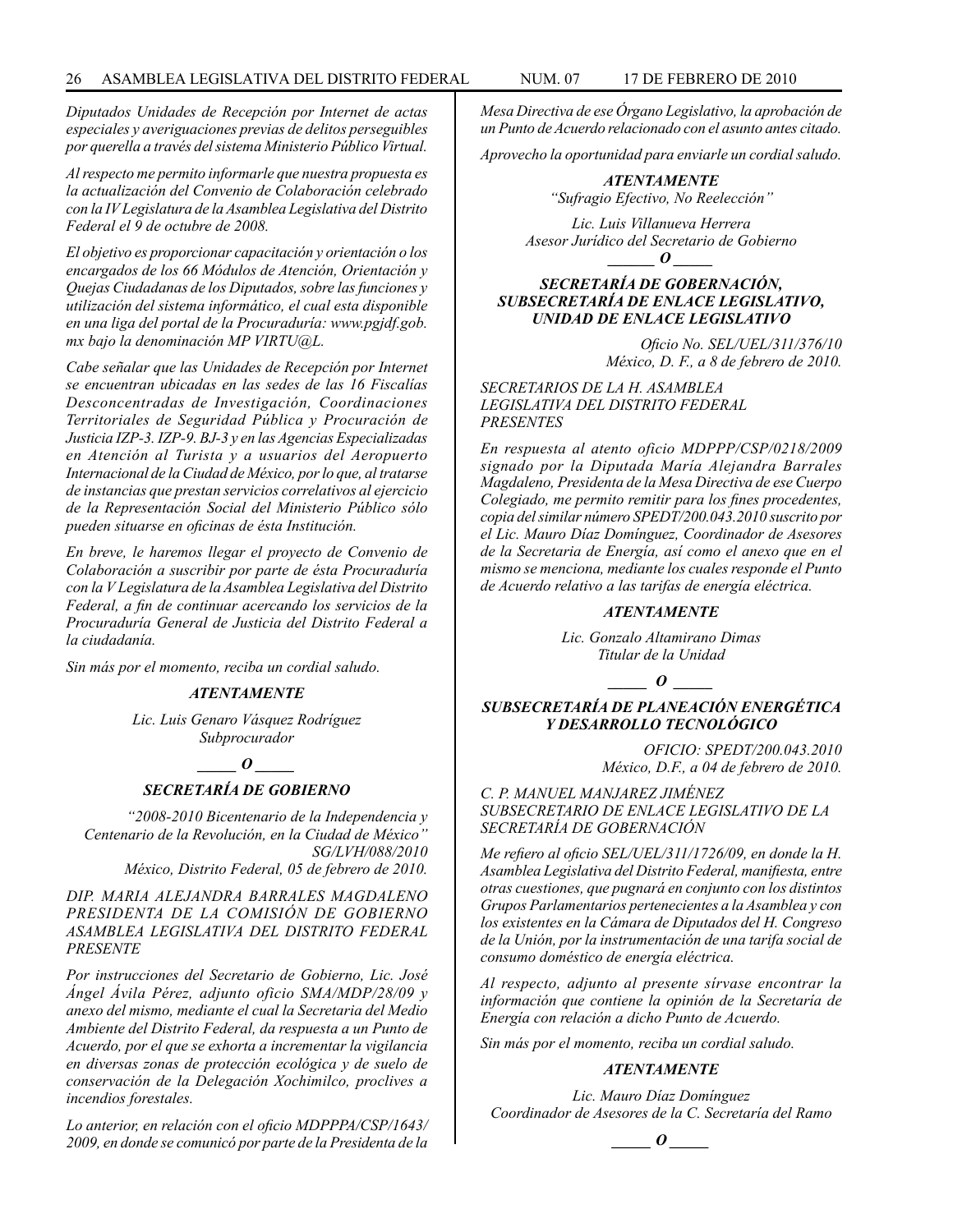# *SECRETARÍA DE ENERGÍA, SUBSECRETARÍA DE ELECTRICIDAD, COORDINACIÓN DE ASESORES*

*"2009. Año de La Reforma Liberal" Ofició No. 300.0.1.276/2009 México, D.F., a 17 de diciembre de 2009.*

*LIC. JOSÉ RUBÉN ROMERO CÉSAR COORDINADOR DE ENLACE SUBSECRETARÍA DE PLANEACIÓN ENERGÉTICA Y DESARROLLO TECNOLÓGICO SECRETARÍA DE ENERGÍA PRESENTE*

*Hago referencia al folio 20009-252 recibido en esta Subsecretaría el 28 de octubre por el que remite escrito de fecha 24 de septiembre de 2009 mediante el cual la Diputada María Alejandra Barrales Magdaleno, Presidenta de la Mesa Directiva en la Asamblea Legislativa del Distrito Federal, informa a esta dependencia que el Pleno de la V Legislatura de esa Asamblea Legislativa, en sesión celebrada el pasado 24 de septiembre, aprobó remitir a esta Secretaría el Punto de Acuerdo en el que manifiesta, entre otras cuestiones, que ese Órgano Legislativo pugnará en conjunto con los distintos Grupos Parlamentarios pertenecientes a esa Asamblea y con los existentes en la Cámara de Diputados del H. Congreso de la Unión, por la instrumentación de una tarifa social de consumo doméstico de energía eléctrica.*

*Al respecto, le comento que esta Subsecretaría está a favor de la implementación de apoyos a los usuarios del servicio público de energía eléctrica. Sin embargo, la implantación de esquemas vía tarifas eléctricas no se considera adecuado, ya que el objetivo de la política tarifaría del sector eléctrico es reflejar los costos en que incurre el organismo suministrador por la prestación del servicio público de energía eléctrica a sus usuarios, tal como lo establecen los artículos 3, 1 de la Ley del Servicio Público de Energía Eléctrica y 48 de su Reglamento:*

# *ARTÍCULO 31*

*La Secretaría de Hacienda y Crédito Público, con la participación de las Secretarías de Hacienda, Energía, Minas e Industria Paraestatal y de Comercio y Fomento Industrial ya propuesta de la Comisión Federal de Electricidad, fijará las tarifas, su ajuste o reestructuración, de manera que tienda a cubrir las necesidades financieras y las de ampliación del servicio público, y el racional consumo de energía.*

# *ARTÍCULO 48*

*La fijación de las tarifas tenderá a cubrir las necesidades financieras y las de ampliación del servicio público, propiciando a la vez el consumo racional de energía, para lo cual:*

*I. Reflejarán el costo económico de los rubros de generación, transmisión y distribución de la energía eléctrica suministrada, incluyendo en tal concepto tanto la que genera el propio suministrador como la que obtenga éste de los productores externos, y considerará los requerimientos de ampliación de infraestructura eléctrica, y* 

*II. Se ajustarán de acuerdo con la evolución de los costos económicos a través del tiempo, tomando en cuenta, separadamente, los rubros de generación, transmisión y distribución, así como las diferencias o variaciones relevantes por factores regionales o estacionales, los cambios en productividad o eficiencia y los derivados de condiciones de operación del sistema durante los periodos de demanda base, intermedia o pico.* 

*En la actualidad, diversas tarifas del servicio público de energía eléctrica son deficitarias ya que no cubren los costos de generación, transmisión y distribución, por 10 que están subsidiadas. Esto reduce los ingresos que el organismo suministrador podría destinar a la ampliación del servicio eléctrico y condiciona al Gobierno Federal a realizar importantes transferencias de recursos para cubrir los programas de operación y expansión eléctrica.*

*En atención a ello, se considera que el apoyo que pretende darse a los usuarios de más bajos recursos con la tarifa social se podría otorgar dentro de la política gubernamental a través de los conductos y medios implementados para tal fin, por ejemplo, mediante la incorporación de los apoyos explícitos y etiquetados para tal efecto (apoyo a grupos de especial vulnerabilidad) en el Presupuesto de Egresos de la Federación.*

*Sin más por el momento, reciba un cordial saludo.*

# *ATENTAMENTE,*

*Lic. Ana Cristina Sánchez Muro Coordinadora de Asesores*

**EL C. PRESDIENTE.-** Para presentar una propuesta con punto de acuerdo para exhortar al Ciudadano Jefe de Gobierno del Distrito Federal a derogar o en su caso modificar las disposiciones contenidas en el Acuerdo por el que se da aviso a los propietarios de vehículos para retirarlos de los depósitos vehiculares del Distrito Federal, publicado en la Gaceta Oficial el 21 de enero del 2010, se concede el uso de la Tribuna a la Diputada Alicia Virginia Téllez Sánchez a nombre del Diputado Leobardo Juan Urbina Mosqueda, del Grupo Parlamentario del Partido Revolucionario Institucional.

**LA C. DIPUTADA ALICIA VIRGINIA TÉLLEZ SÁNCHEZ.-** Proposición con punto de acuerdo que presento a nombre del Diputado Leobardo Juan Urbina Mosqueda.

*PROPOSICIÓN CON PUNTO DE ACUERDO, PARA EXHORTAR AL C. JEFE DE GOBIERNO DEL DISTRITO FEDERAL, REVISE LAS DISPOSICIONES CONTENDIDAS EN EL ACUERDO POR EL QUE SE DA AVISO A LOS PROPIETARIOS DE VEHÍCULOS PARA RETIRARLOS DE LOS DEPÓSITOS VEHICULARES DEL DISTRITO FEDERAL, PUBLICADO EN LA GACETA OFICIAL, EL 21 DE ENERO DE 2010.*

*HONORABLE ASAMBLEA:*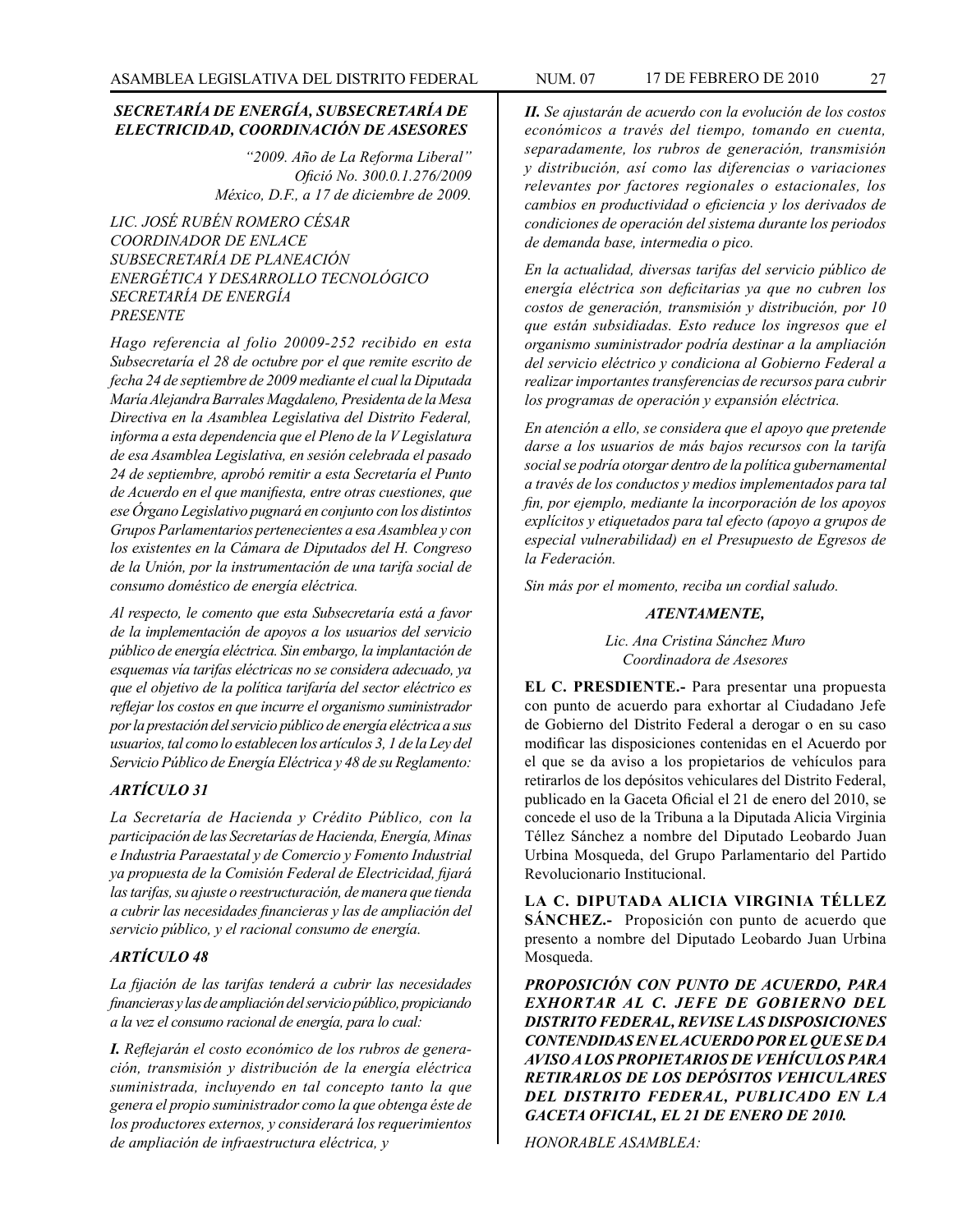*Con fundamento en lo dispuesto por los Artículos 122, base primera de la Constitución Política de los Estados Unidos Mexicanos, 17, fracción VI de la Ley Orgánica, y de los Artículos 93 y 133 del Reglamento para el Gobierno Interior, ambos de la Asamblea Legislativa del Distrito Federal, el suscrito Diputado Leobardo Juan Urbina Mosqueda, somete a consideración de este H. Órgano Legislativo, la siguiente proposición con Punto de Acuerdo al tenor de los siguientes:*

#### *CONSIDERANDOS*

*En fecha 21 de marzo del 2007, la Secretaría de Transportes y Vialidad instrumentó y puso en marcha un programa denominado "Programa integral para la atención y mejoramiento del servicio de transporte público individual de pasajeros en el Distrito Federal", cuyo propósito fue el de reordenar el servicio público de transporte individual de pasajeros. No obstante, en los últimos años un número considerable de personas, sin la autorización correspondiente, se dedicó a esta actividad en vehículos de su propiedad con la cromática oficial, anterior a la actualmente autorizada y por esa razón dichas unidades fueron remitidas a los diversos depósitos vehiculares, sin que a la fecha hayan cubierto sus sanciones, ni pagado el derecho de almacenaje que se ha generado, y;*

*PRIMERO.- Que el pasado 21 de enero de 2010, la Secretaría de Transportes y Vialidad publicó a través de la Gaceta Oficial del Distrito Federal, un Acuerdo a fin de que los titulares de los derechos de propiedad o posesión de los "vehículos chatarra" que se encuentran detenidos en los diversos depósitos vehiculares realicen sus trámites administrativos para liberar sus unidades mediante el procedimiento de acreditación de documentales, calificación de sanción y pago correspondiente que se señala en el citado Acuerdo, en un plazo perentorio de un mes a partir del día siguiente en que surta efectos la publicación, enlistándose una relación descriptiva de los vehículos y sus placas, Acuerdo que también se dio a conocer en un diario de circulación en el territorio del Distrito Federal.*

*SEGUNDO.- Que la Secretaría de Transportes y Vialidad en su oportunidad, llevó a cabo el procedimiento administrativo para determinar la calidad jurídica de "vehículos chatarra" de las unidades relacionadas en el aviso de referencia y que, consecuentemente, se pone a disposición de sus propietarios o poseedores la tramitación del procedimiento correspondiente para su liberación.*

*TERCERO.- Que en virtud de los montos económicos que implican, por una parte el pago de la multa correspondiente a la infracción por prestar un servicio público de transporte individual de pasajeros sin la concesión correspondiente; como el pago de derechos por concepto de almacenaje diario de los vehículos en cuestión, resulta sumamente elevado, harían prácticamente imposible que sus legítimos propietarios o poseedores, estén en condiciones de cubrir los pagos correspondientes para recuperar sus vehículos, particularmente* 

*en aquellos casos de muchos automóviles que pudiesen todavía tener una vida útil y ser rescatados como vehículos particulares, no obstante que su valor comercial pudiese ser inclusive menor al del monto de las multas y derechos.*

*CUARTO.- Que, para el Gobierno de la Ciudad, resulta prioritario contar con los espacios en los depósitos vehiculares que hoy están siendo ocupados por un gran número de estos vehículos y que, por ello, es necesario que se liberen previo el pago especifico de cada uno o en su caso se chatarricen.*

*QUINTO.- De igual forma, para el gobierno de la Ciudad, resulta prioritario allegarse de recursos económicos por concepto del pago de multas y el cobro de derechos. Sin embargo, la casi totalidad de los titulares de los derechos de propiedad o posesión no podrían pagar ni las multas, ni los derechos en su totalidad, lo que daría lugar a la chatarrización correspondiente, por virtud de la cual el gobierno recibirla cantidades mínimas de dinero por cada vehículo.*

*SEXTO.- Que son facultades y atribuciones del Jefe de Gobierno, el autorizar programas de condonación de multas y de pago de derechos y que correspondería su instrumentación tanto a la Secretaría de Finanzas como a la Secretaría de Transportes y Vialidad, como lo señalan los artículos 44 y 53 del Código Fiscal del Distrito Federal 2010.*

*SÉPTIMO.- Que existen antecedentes presentados durante las Legislaturas III y IV. La primera de ellas durante la Sesión del 23 febrero de 2005, donde los Diputados Víctor Gabriel Varela López y Alfredo Carrasco Baza, presentaron un Punto de Acuerdo para solicitar disposiciones fiscales consistentes en el descuento de intereses moratorios y del cincuenta por ciento en multas a los dueños de vehículos transporte individual de pasajeros.*

*En el segundo caso, el documento aprobado por la Diputación Permanente de la IV Legislatura, propuesta del Diputado Antonio Lima Barrios, en el sentido de exhortar al Jefe de Gobierno a implementar un programa de exención de pago de derechos de piso y multas para la liberación de vehículos utilizados para transporte individual de pasajeros, durante la Sesión del día 21 de mayo de 2008.*

*En merito de lo anterior, se solicita respetuosamente a ésta Asamblea se autorice con el carácter de urgente y obvia resolución el siguiente:*

#### *PUNTO DE ACUERDO*

*PRIMERO.- La Asamblea Legislativa exhorta al C. Jefe de Gobierno del Distrito Federal, revise las disposiciones contendidas en el Acuerdo por el que se da aviso a los propietarios de vehículos para retirarlos de los depósitos vehiculares del Distrito Federal, publicado en la Gaceta Oficial, el 21 de enero de 2010.*

*SEGUNDO.- Se constituya una Mesa de Trabajo, entre la Secretaría de Gobierno, la Secretaría de Finanzas, la Secretaría de Transporte y Vialidad con la Asamblea*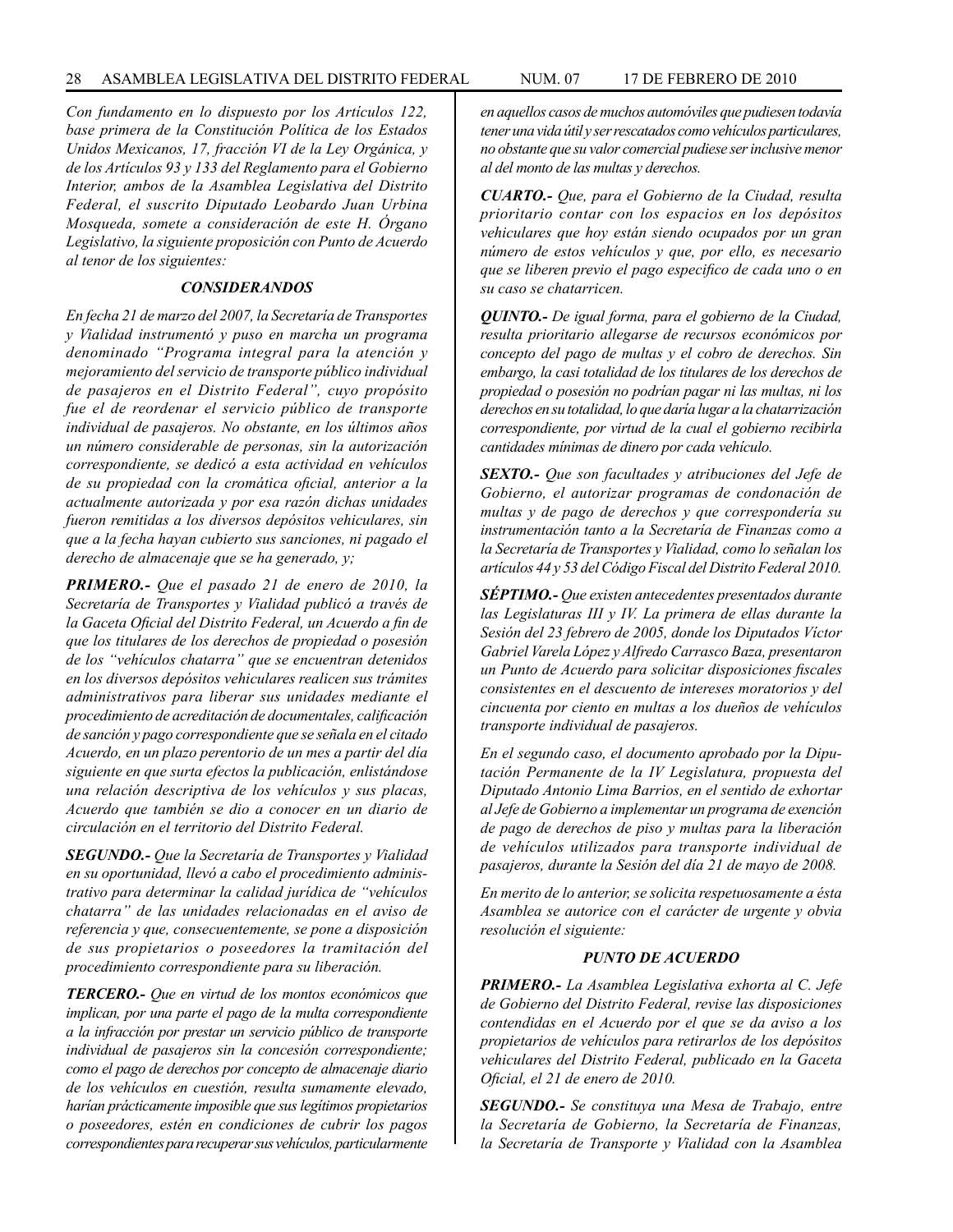# ASAMBLEA LEGISLATIVA DEL DISTRITO FEDERAL NUM. 07 17 de FEBRERO de 2010 29

*Legislativa; para diseñar, acordar e instrumentar medidas fiscales que permitan la recuperación de los vehículos chatarra que se encuentran detenidos en los diversos depósitos vehiculares y que están relacionados en la publicación emitida por el Secretario de Transportes y Vialidad, publicada en la Gaceta Oficial del Distrito Federal el día 21 de enero de 2010,*

*Dado en la Ciudad de México, en el Recinto Legislativo de Donceles de la Asamblea Legislativa del Distrito Federal a los diecisiete días del mes de febrero del año dos mil diez.*

# *ATENTAMENTE*

*Dip. Leobardo Juan Urbina Mosqueda*

Es cuanto.

**EL C. PRESIDENTE.-** Muchas gracias Diputada. En término de lo dispuesto por el Artículo 133 del Reglamento para el Gobierno Interior de la Asamblea Legislativa del Distrito Federal, consulte la Secretaría a la Diputación Permanente en votación económica si la propuesta presentada por la Diputada Alicia Virginia Téllez Sánchez, se considera de urgente y obvia resolución.

**LA C. SECRETARIA.-** Por instrucciones de la Presidencia y en votación económica se consulta a la Diputación Permanente si la propuesta de referencia se considera de urgente y obvia resolución.

Los que estén por la afirmativa, sírvanse manifestarlo levantando la mano.

Los que estén por la negativa, sírvanse manifestarlo levantando la mano.

Se considera de urgente y obvia resolución, Diputado Presidente.

**EL C. PRESIDENTE.-** Está a discusión la propuesta. ¿Existen oradores en contra?

Proceda la Secretaría a la votación si es de aprobarse la propuesta a discusión.

**LA C. SECRETARIA.-** Por instrucciones de la Presidencia y en votación económica se pregunta a la Diputación Permanente si está a favor o e contra de la propuesta sometida a su consideración.

Los que estén por la afirmativa, sírvanse manifestarlo levantando la mano.

Los que estén por la negativa, sírvanse manifestarlo levantando la mano.

Aprobada la propuesta Diputado Presidente.

**EL C. PRESIDENTE.-** Muchas gracias Secretaria. Remítase a las autoridades correspondientes para los efectos legales a que haya lugar.

Para presentar una propuesta con punto de acuerdo por el que se solicita información a diversas autoridades federales y locales y sobre el tranvía, se concede el uso de la Tribuna a la Diputada Alicia Virginia Téllez Sánchez, del Grupo Parlamentario del Partido Revolucionario Institucional.

**LA C. DIPUTADA ALICIA VIRGINIA TÉLLEZ SÁNCHEZ.-** Con su permiso Diputado Presidente.

*PROPOSICIÓN CON PUNTO DE ACUERDO POR EL QUE SE SOLICITA A DIVERSAS AUTORIDADES FEDERALES Y LOCALES INFORMACIÓN RELATIVA AL TRANVÍA.*

*DIP. RAFAEL MIGUEL MEDINA PEDERZINI PRESIDENTE DE LA MESA DIRECTIVA DE LA DIPUTACIÓN PERMANENTE DE LA ASAMBLEA LEGISLATIVA DEL DISTRITO FEDERAL, V LEGISLATURA PRESENTE*

*La suscrita Diputada Alicia Téllez Sánchez, integrante del Grupo Parlamentario del Partido Revolucionario Institucional, con fundamento en lo dispuesto par los Artículos 13, fracción II; 17 fracción VI; 46, 50, fracciones IV y VIII; 58 fracciones I, II, X y XVII de la Ley Orgánica de la Asamblea Legislativa del Distrito Federal y 81, 82, 84 y 132 del Reglamento para el Gobierno Interior de la Asamblea Legislativa del Distrito Federal, someto a la consideración de este Honorable cuerpo legislativo la siguiente propuesta con Punto de Acuerdo, al tenor de los siguientes:*

# *ANTECEDENTES*

*En fechas recientes he realizado diversos recorridos en la zona de la Merced, San Pablo, Mixcalco que forman parte del perímetro B del Centro Histórico de la Ciudad de México. Durante dichos recorridos vecinos, comerciantes y locatarios de la zona me han manifestado su preocupación derivado de los anuncios que en los últimos días diversas autoridades del Gobierno de la Ciudad de México se han manifestado respecto a la construcción del Tranvía, el cual tendrá según lo dicho por estas autoridades un costo de 17 mil millones de pesos.*

*Lo anterior se robustece al tenor de las siguientes:*

#### *CONSIDERACIONES*

*PRIMERO.- Que durante el año 2008, el Jefe de Gobierno presentó durante varios días en la plancha del Zócalo capitalino el modelo de Tranvía que iba a funcionar en la Ciudad de México, mismo que formaría parte del sistema de transporte Público de la Ciudad.*

*Sin embargo, a raíz de la inconformidad que la población en su conjunto y la falta de planeación y justificación sobre la imperiosa necesidad de la construcción y traza del Tranvía en las calles de Centro Histórico por parte de las autoridades, se canceló el proyecto.*

*SEGUNDO.- Que durante el año 2009, el Jefe de Gobierno del Distrito Federal anunció nuevamente la construcción del tranvía en el Centro Histórico, obra que formaría parte de la*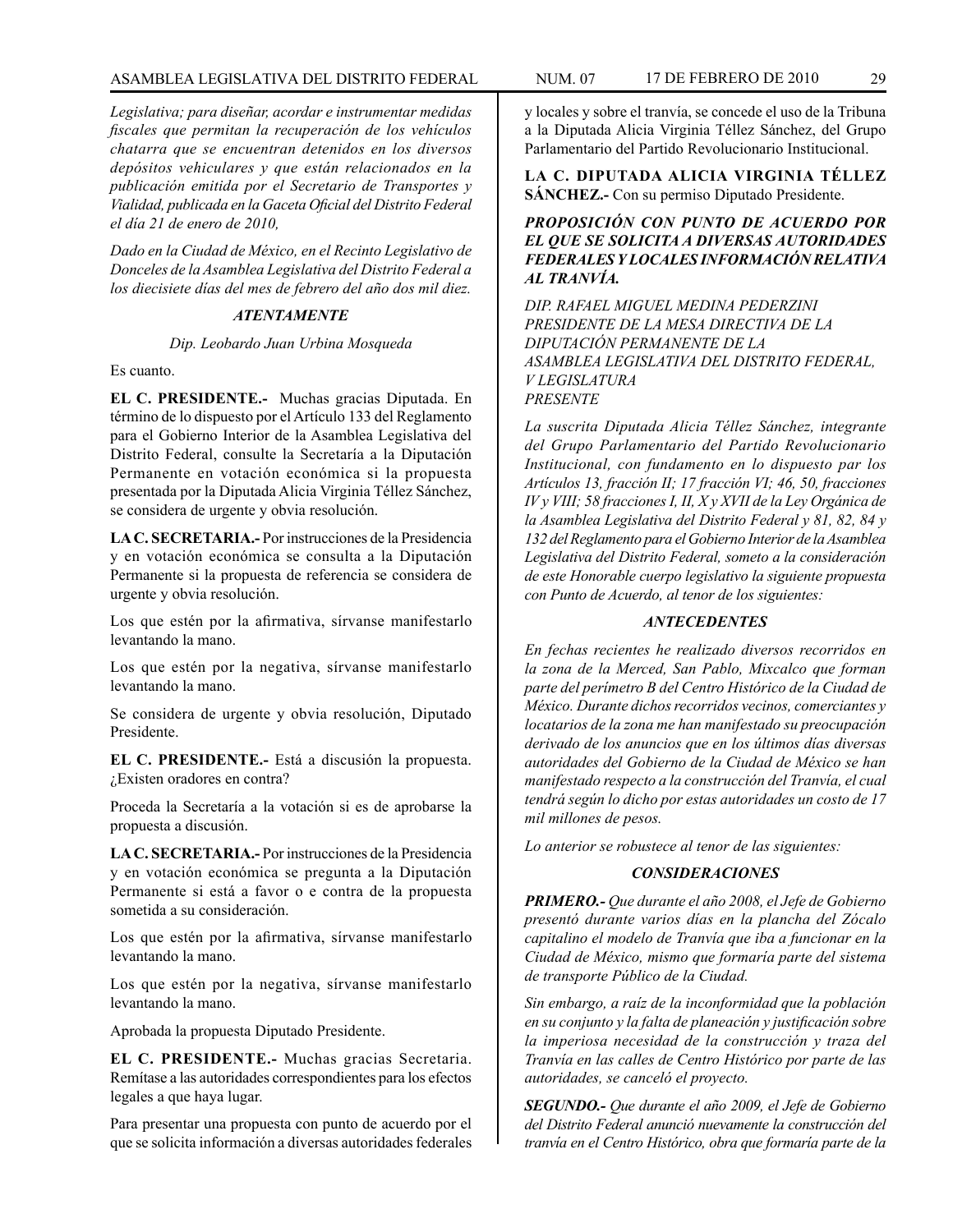*celebración del Bicentenario de la Independencia y Centenario de la Revolución mexicana, obra que traería una gran cantidad de beneficios económicos derivado de que el mismo se presentaría como un atractivo turístico del Centro Histórico.*

*TERCERO.- Que en el mes de octubre del año 2009, el Jefe de Gobierno anunció que la calle de Madero sería cerrada al tránsito vehicular para convertirla calle de circulación peatonal en una primera etapa durante los fines de semana y con posterioridad cerrarla de manera definitiva, argumentando que esta acción tenía como objetivo que las personas estuvieran en posibilidad de disfrutar y conocer las construcciones y edificios históricos que existen en la zona, además de reducir considerablemente las concentraciones de contaminantes emitidas por los vehículos automotores.*

*CUARTO.- Que a principios de este 2010, el Titular de la Secretaría de Finanzas del Distrito Federal y el Director del Sistema de Transporte Eléctrico anunciaron el inicio de los trabajos de la construcción del Tranvía por las calles del Centro Histórico del Distrito Federal, argumentando que este medio de transporte es necesario en la zona sin tomar en cuenta que en su traza este medio de transporte realizaría sus paradas en las afueras o alrededores de las estaciones del Sistema de Transporte Colectivo Metro.*

*QUINTO.- Que a la fecha el Jefe de Gobierno del Distrito Federal, el Secretario de Finanzas y el Director del Sistema de Transporte Eléctrico, no han informado a los vecinos de la zona por donde se pretende que circule dicho tranvía y a la sociedad en su conjunto sobre los beneficios o en su caso las afectaciones que ocasionaría en su patrimonio y en el patrimonio de la Ciudad de México la construcción de este medio de transporte, que más parecer una verdadera necesidad pareciera un capricho, ya que actualmente la Ciudad de México tiene otras prioridades y con la inversión que se pretende hacer de dicho Transporte se estaría realizando trabajos de mantenimiento al drenaje profundo, que de acuerdo al Secretario de Finanzas Maestro Mario Delgado Carrillo este año se invertiría en esta obra la cantidad de 141 millones de pesos, la búsqueda de un nuevo espacio para el relleno sanitario, estancias infantiles, escuelas básicas, por citar solo algunos ejemplos de obras que se están realizando y que verdaderamente son importantes para el funcionamiento y beneficio de la Ciudad.*

*La única información con que cuentan los vecinos de colonias como Buenavista, Tabacalera y Centro es que el costo del Tranvía será de 17 mil millones de pesos a gastarse en 25 años y que participara la iniciativa privada en dicho proyecto, es decir, que cada Kilómetro del Tranvía nos costará 1 mil 700 millones de pesos.*

*SEXTO.- Que en el mes de noviembre del 2009, la suscrita presentó diversos puntos de acuerdo solicitando a la Comisión de Presupuesto y Cuenta Pública de esta Soberanía considerara en la formulación del Decreto de Presupuesto de Egresos del Distrito Federal para el ejercicio fiscal de este 2010, recursos presupuestales por* 

*la cantidad de 411 millones 600 mil pesos bajo el rubro de construcción, conservación, mantenimiento, modernización, abasto y comercialización en los mercados públicos.* 

*De igual forma, solicité se destinara la cantidad de 180 millones de pesos bajo el rubro de conservación; mantenimiento, modernización y remodelación de los Centros de Transferencia Modal.*

*Es decir, solicité a esta Soberanía destinara poco más de 591 millones de pesos en el presupuesto de Egresos del 2010 para la rehabilitación de espacios públicos, que son el lugar de trabajo de alrededor de 2,5 millones de mexicanos que laboran de manera directa o indirecta en los mercados públicos y CETRAM'S de la Ciudad, es decir tan solo el 3% de lo que va a representar la inversión del Tranvía.*

*SÉPTIMO.- Que como ya lo he mencionado en diversas ocasiones y se acredita con la publicación en la Gaceta Oficial del Distrito Federal, sólo la Nave Menor del Mercado de Merced tiene un presupuesto asignado y etiquetado por la cantidad de 30 millones de pesos, pera el resto de los 317 mercados públicos y los 45 CETRAM'S, no se les asignó un sólo peso para su rehabilitación a pesar de ser la fuente de trabajo de millones de mexicanos.*

*OCTAVO.- Que es falso el discurso de preocupación por los que menos tienen como lo anunció el Jefe de Gobierno en su decálogo de apoyo a la economía familiar cuando quiere gastar 1 mil' 700 millones de pesos que es lo que va a costar cada kilómetro del tranvía y por otro lado argumente que no hay dinero, que las arcas de la Ciudad no tienen recursos.*

*Lo único que muestra con este dispendio de recursos es su incapacidad de invertir en mejorar las condiciones de vida y lugares de trabajo de mexicanos, que a lo sumo rebasa la cantidad de 600 millones de pesos que se solicitaron, que es el equivalente al 60% del costo de un kilómetro del tranvía. Incluso esa cantidad es el equivalente al presupuesto asignado este año a 14 delegaciones del Distrito Federal.*

*Diputadas y Diputados, bajo el argumento que hay que hacer obras por el Bicentenario y Centenario de nuestras fiestas nacionales, no podemos vulnerar y atropellar los derechos de terceros, al día de hoy el Jefe de Gobierno no ha informado que beneficios tendrá el Tranvía para la Ciudad y especialmente para el Centro Histórico, no puede argumentar el mejorar las vialidades, porque justamente lo que anuncio es que el Centro Histórico sería peatonal. Argumentar que se necesitan medios de transporte masivos en la zona es ofensivo cuando en la zona del Centro Histórico el Sistema de Transporte Colectivo Metro lo recorren 6 líneas de las 8 que existen, cuando tenemos un corredor Cero Emisiones que circula de manera continua las 24 horas.*

*De igual forma al día de hoy las autoridades de la Ciudad de México, se han abstenido de informar si ya cuentan con autorización de la UNESCO, pues desde la década de los años 80's del siglo pasado el Centro Histórico de la Ciudad de México fue Declarada como Patrimonio Cultural de la Humanidad junto con Xochimilco.*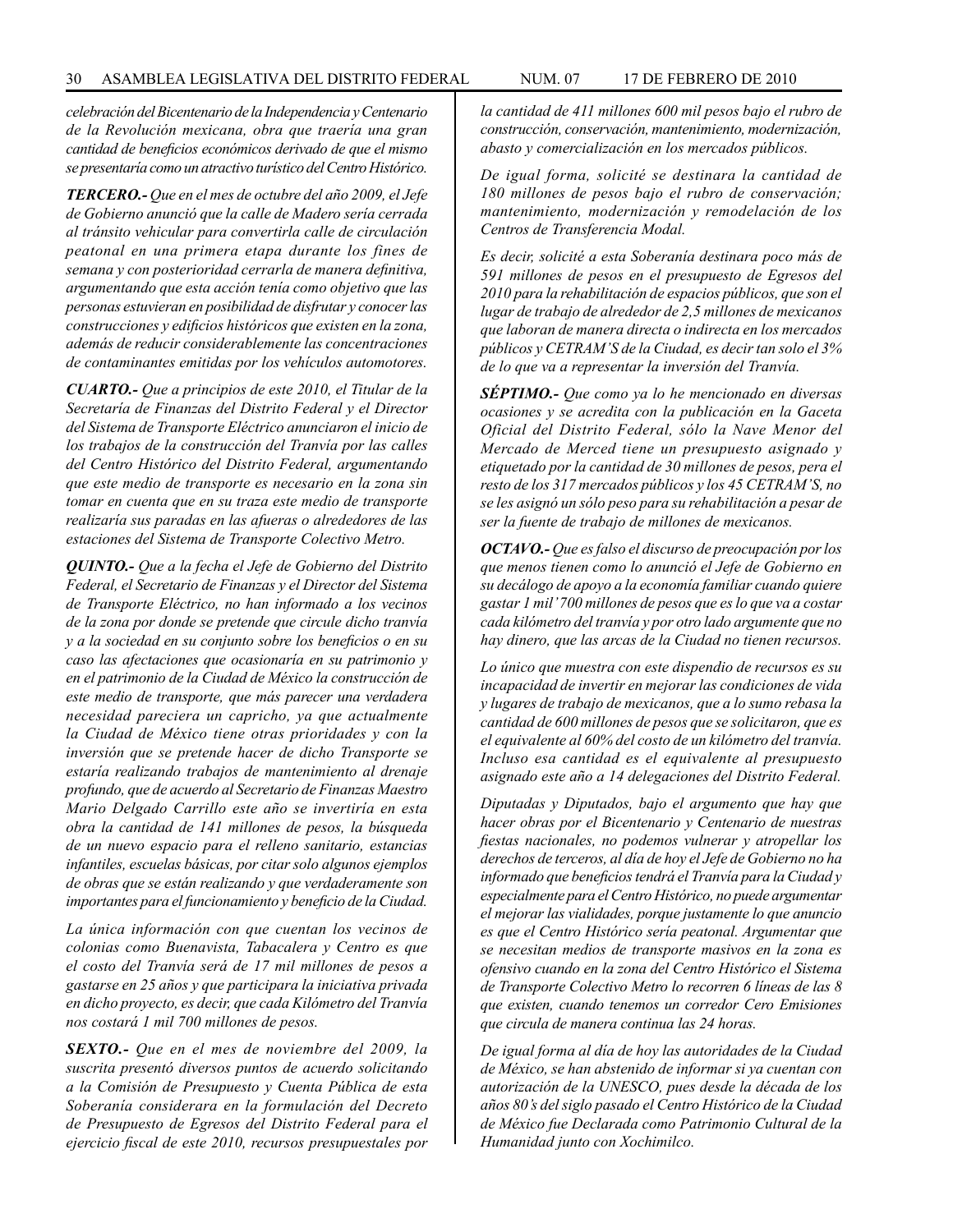#### ASAMBLEA LEGISLATIVA DEL DISTRITO FEDERAL NUM. 07 17 DE FEBRERO DE 2010 31

*Seria interesante preguntar a las autoridades Federal del Instituto Nacional de Antropología e Historia y del Instituto Nacional de Bellas Artes, las que de acuerdo a la Ley Federal sobre Monumentos y Zonas Arqueológicas, Artísticos e Históricos las que deben autorizar las modificaciones en la traza de calles, avenidas, callejones y edificios del Centro Histórico, tal y como lo establece el Artículo 2 fracción III de la Ley de Desarrollo Urbano del Distrito Federal.*

*NOVENO.- Que estamos a favor de los festejos, pero que estos sean obras que beneficien a todos, que la mejor manera de celebrar nuestra Independencia sea a través de más y mejores obras en espacios públicos como nuestros mercados públicos que son espacios ancestrales y que forman parte de nuestra cultura, el invertir en nuestro Sistema de Transporte Metro que es a pesar de sus deficiencias el cuarto a nivel mundial en calidad y eficiencia, en invertir en nuestra seguridad en los paraderos de transporte público, mejorar las calles, avenidas de nuestros barrios, pueblos y colonias, en desarrollo sustentable, mejorando la red secundaria y primaria de drenaje, el emisor central y oriente, en las escuelas de nuestros niños y jóvenes, en donde todos los habitantes de la Ciudad cuenten con trabajo, eso es festejar. Si las autoridades de la Ciudad quieren invitar a extranjeros a participar que los inviten pero en obras de beneficio a la comunidad no en obras improductivas y que únicamente servirán de relumbrón momentáneo.*

*Por lo anterior y toda vez que el presente ocurso cumple con los requisitos legales, de conformidad con el Artículo 132 del Reglamento para el Gobierno Interior de la Asamblea Legislativa del Distrito Federal, y toda vez que esta Soberanía está facultada a comunicarse con los Poderes de la Unión o las autoridades de la misma, en términos del artículo 10 fracción XXI, someto a la consideración de esta Honorable Asamblea Legislativa del Distrito Federal el siguiente:*

# *PUNTO DE ACUERDO*

*PRIMERO.- Esta V Legislatura de la Asamblea Legislativa del Distrito Federal, exhorta atentamente al Jefe de Gobierno del Distrito Federal. Lic. Marcelo Ebrard Casaubon, informe a esta Soberanía sobre los beneficios económicos, culturales y sociales traerá el recorrido del Tranvía que se tiene proyectado construir en el Centro Histórico de la Ciudad y de la Humanidad declarada por la UNESCO.*

*SEGUNDO.- Esta V Legislatura de la Asamblea Legislativa del Distrito Federal, solicita atentamente al Jefe de Gobierno del Distrito Federal. Lic. Marcelo Ebrard Casaubon, a que reconsidere la inversión que pretende hacer respecto del Tranvía y dicho recurso económico lo aplique a obras de mayor beneficio para los habitantes de esta Ciudad, como en incrementar la inversión del drenaje profundo y emisores central y oriente, la búsqueda de un nuevo espacio para el relleno sanitario, construcción de estancias infantiles, escuelas básicas, mercados públicos, parques, jardines, centros de transferencia modal, redes de agua potable, entre otros.*

*TERCERO.- Esta V Legislatura de la Asamblea Legislativa del Distrito Federal, exhorta atentamente al Titular de la Secretaría de Transporte y Vialidad, Lic. Armando Quintero Martínez informe a esta Soberanía sobre el recorrido que tendrá el Tranvía que circulará en las calles del Centro Histórico del Distrito Federal, así como sus beneficios en materia de Transporte Público.*

*CUARTO.- Esta V Legislatura de la Asamblea Legislativa del Distrito Federal, solicita a los Directores de los Institutos Nacional de Antropología e Historia, así como al de Bellas Artes informen a esta Soberanía si existe solicitud por parte de las autoridades del Gobierno del Distrito Federal para la construcción del Tranvía en el Centro Histórico de la Ciudad y en su caso informen sobre la autorización para realizar dicha obra.*

*Salón de Sesiones de la Diputación Permanente de esta Soberanía, a los diez días del mes de febrero de dos mil diez.*

# *ATENTAMENTE*

*Dip. Alicia Virginia Téllez Sánchez*

Es cuanto, Diputado Presidente.

**EL C. PRESIDENTE.-** Muchas gracias, Diputada. Con fundamento en lo dispuesto por los artículos 50 fracciones IV y V de la Ley Orgánica de la Asamblea Legislativa del Distrito Federal, 28 y 132 del Reglamento para su Gobierno Interior, se turna para su análisis y dictamen a la Comisión de Transportes y Vialidad.

Esta Presidencia hace de su conocimiento que el punto enlistado en el numeral 9 del orden del día ha sido retirado.

Para presentar una propuesta con punto de Acuerdo por la cual se conmina a la Secretaría del Medio Ambiente del Distrito Federal y a la Secretaría del Medio Ambiente y Recursos Naturales a donar 500 árboles tipo pino, a fin de iniciar una campaña de reforestación por el lamentable siniestro natural del pasado 3 de febrero en los pueblos San Bartolito, Teusiquio y la Comalera en el pueblo de San Pablo Oztotepec, donde se vislumbra un escenario de deforestación ocasionada por un fenómeno climático, se concede el uso de la Tribuna al Diputado Alejandro Sánchez Camacho, del Grupo Parlamentario del Partido de la Revolución Democrática.

# **EL C. DIPUTADO ALEJANDRO SÁNCHEZ CAMACHO.-** Con su permiso, señor Presidente.

*PROPUESTA CON PUNTO DE ACUERDO A EFECTO DE EXHORTAR AL EJECUTIVO FEDERAL A TRAVÉS DE LA SECRETARÍA DE GOBERNACIÓN SE DECLARE A LA DELEGACIÓN MILPA ALTA, ZONA DE DESASTRE NATURAL Y SE CANALICEN R E C U R S O S D E L F O N D O D E D E S AT R E S NATURALES (FONDEN) PARA RESARCIR LOS DAÑOS CAUSADOS POR LOS FUERTES VIENTOS Y LAS LLUVIAS TORRENCIALES QUE SUFRIERA*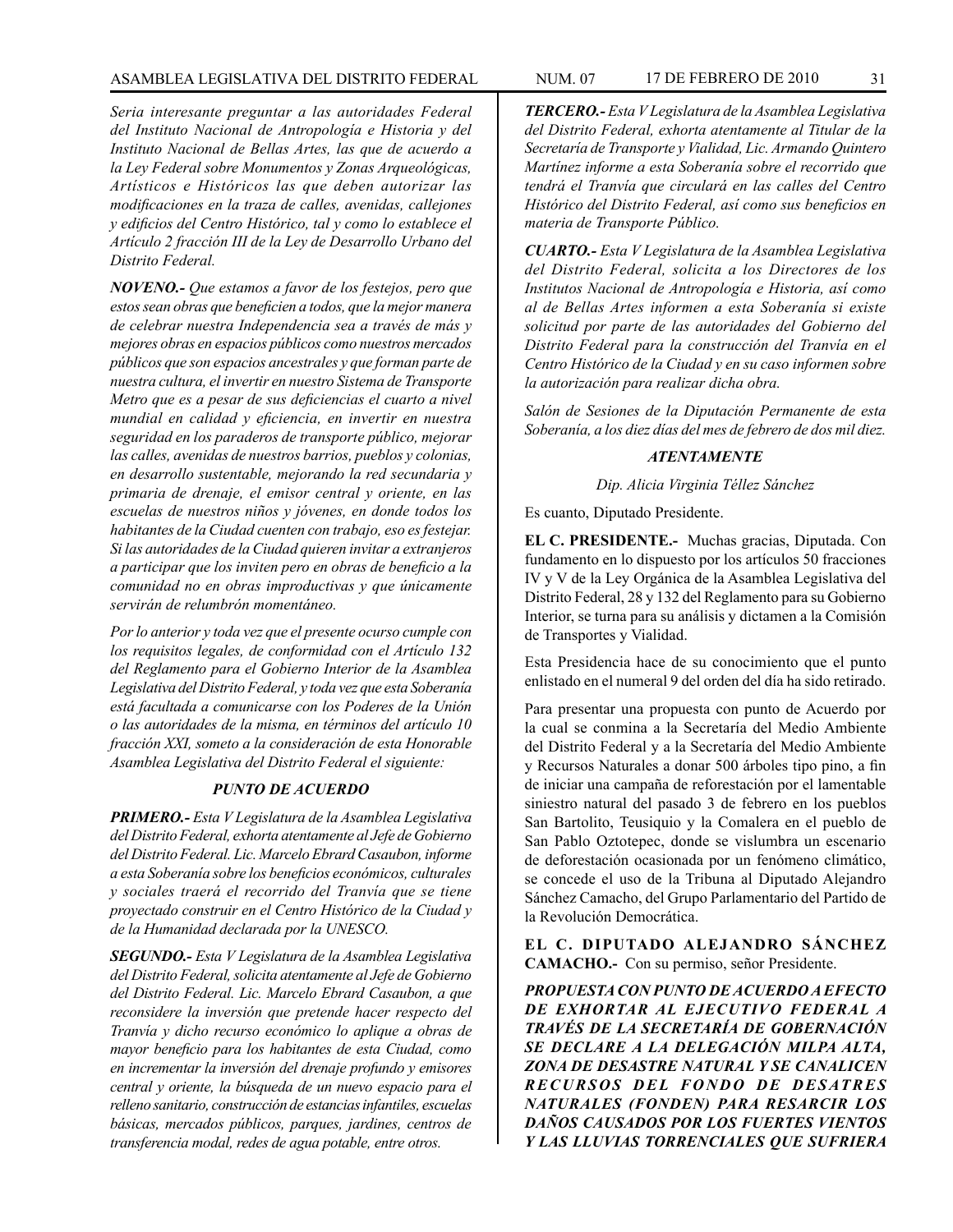# *LA CIUDAD DE MEXICO, LOS PASADOS 3 Y 4 DE FEBRERO DE 2010, MISMAS QUE DEJARON MILES DE DAMNIFICADOS POR INUNDACIONES ASÍ COMO CUANTIOSAS AFECTACIONES MATERIALES EN LA DELEGACION MILPA ALTA, EN ESPECIFICO EN LAS ZONAS DE COMALERA, SAN BARTOLO, TEUZIHIO, MICAPA Y MIMINAXTO.*

*Honorable Asamblea Legislativa del Distrito Federal:*

*El suscrito Diputado Alejandro Sánchez Camacho integrante de esta Quinta Legislatura, con fundamento en lo establecido en los Artículos 10 y 17 de la Ley Orgánica y 133 del Reglamento para el Gobierno Interior, ambos de la Asamblea Legislativa del Distrito Federal, en ésta, la máxima Tribuna de la Ciudad de México, propongo a este órgano colegiado aprobar la PROPUESTA CON PUNTO DE ACUERDO A EFECTO DE EXHORTAR AL EJECUTIVO FEDERAL A TRAVÉS DE LA SECRETARÍA DE GOBERNACIÓN SE DECLARE A LA DELEGACIÓN MILPA ALTA, ZONA DE DESASTRE NATURAL Y SE CANALICEN RECURSOS DEL FONDO DE DESATRES NATURALES (FONDEN) PARA RESARCIR LOS DAÑOS CAUSADOS POR LOS FUERTES VIENTOS Y LAS LLUVIAS TORRENCIALES QUE SUFRIERA LA CIUDAD DE MÉXICO, LOS PASADOS 3 Y 4 DE FEBRERO DE 2010, MISMAS QUE DEJARON MILES DE DAMNIFICADOS POR INUNDACIONES ASÍ COMO CUANTIOSAS AFECTACIONES MATERIALES EN LA DELEGACION MILPA ALTA, EN ESPECIFICO EN LAS ZONAS DE COMALERA, SAN BARTOLO, TEUZIHIO, MICAPA Y MIMINAXTO.*

*Fundan y motivan la presentación de esta propuesta, las siguientes:*

#### *CONSIDERACIONES:*

*PRIMERO.- Son por todos conocidos las graves afectaciones ocasionadas por las lluvias torrenciales de los días 3 y 4 de febrero, más de 30 mil personas fueron afectadas en la Ciudad de México y áreas conurbada, en esas fechas se generaron ráfagas de hasta noventa kilómetros por hora generaron severos daños a los bosques de la Delegación Milpa Alta, en las zonas de Comalera, San Bartolo, Teuzihio, Micapa y Miminaxto estimando la pérdida de 15 mil árboles y la afectación aproximadamente de dos hectáreas de suelo de conservación.*

*Este fenómeno climático ocasionó el derrumbe de árboles de diversas especies tales como Pinus montezumae, Pinus hartwegii y Alnus sp, en los parajes Comalera, San Bartola, Teuzihio, Micapa y Miminaxto.*

*SEGUNDO.- A causa de este desafortunado hecho diversas vías de comunicación permanecieron cerradas y con ayuda del personal de la Comisión de Recursos Naturales (Carena) del Gobierno local y la Procuraduría Federal de Protección al Ambiente (Profepa), se obtuvo un despeje de las rutas de acceso, desplegando también vigilancia en la zona para evitar el robo de madera.*

*En la Delegación Milpa Alta, los fuertes vientos y la lluvia torrencial provocaron que techos de lámina volaran por los aires.* 

*Los daños en la zona urbana de la Delegación fueron de decenas de árboles caídos, que tendrán que ser derribados o retirados de los caminos, así como banquetas y casas dañadas.*

*TERCERO.- El Fondo de Desastres Naturales (Fonden) tiene como objetivo atender los efectos de desastres naturales imprevisibles, cuya magnitud supere la capacidad financiera de respuesta de las dependencias y entidades federales, así como de las entidades federativas. En específico solicitamos del Fonden, que ejerza sus atribuciones.*

*Por lo anteriormente expuesto y con fundamento en lo establecido en el Artículo 133 del Reglamento para el Gobierno Interior de la Asamblea Legislativa del Distrito Federal, solicito a esta Honorable Asamblea, se sirva discutir y, en su caso aprobar, la presente propuesta.*

### *PUNTO DE ACUERDO*

*PRIMERO.- Se exhorta al Jefe de Gobierno del Distrito Federal, a efecto de que presente la solicitud de declaratoria de desastre natural para que se atienda la contingencia en la Delegación Milpa Alta, mediante los recursos disponibles en el FONDEN.*

*SEGUNDO.- Exhortamos a las autoridades en el ámbito Federal, a efecto de que actúen con la celeridad y sensibilidad que requiere la emergencia y autoricen y pongan a disposición los recursos con los que se cuenta para enfrentar los desastres como el que se está viviendo en la Delegación Milpa Alta.*

*TERCERO.- Solicitamos sean donados por la Secretaría de Medio Ambiente del Distrito Federal y la Comisión Nacional Forestal 5000 árboles originarios de la región afectada como son Pinus montezumae, Pinus hartwegii y Alnus sp, con el fin de iniciar una campaña de reforestación en la Delegación Milpa Alta.*

# *PONE A SU CONSIDERACIÓN ESTA PROPUESTA*

*Dip. Alejandro Sánchez Camacho*

Es cuanto, señor Presidente.

**EL C. PRESIDENTE.-** Muchas gracias, Diputado. En términos de lo dispuesto por el artículo 133 del Reglamento para el Gobierno Interior de la Asamblea Legislativa del Distrito Federal, consulte la Secretaría a la Diputación Permanente en votación económica si la propuesta presentada por el Diputado Alejandro Sánchez Camacho se considera de urgente y obvia resolución.

**LA C. SECRETARIA.-** Por instrucciones de la Presidencia y en votación económica, se consulta a la Diputación Permanente si la propuesta de referencia se considera de urgente y obvia resolución.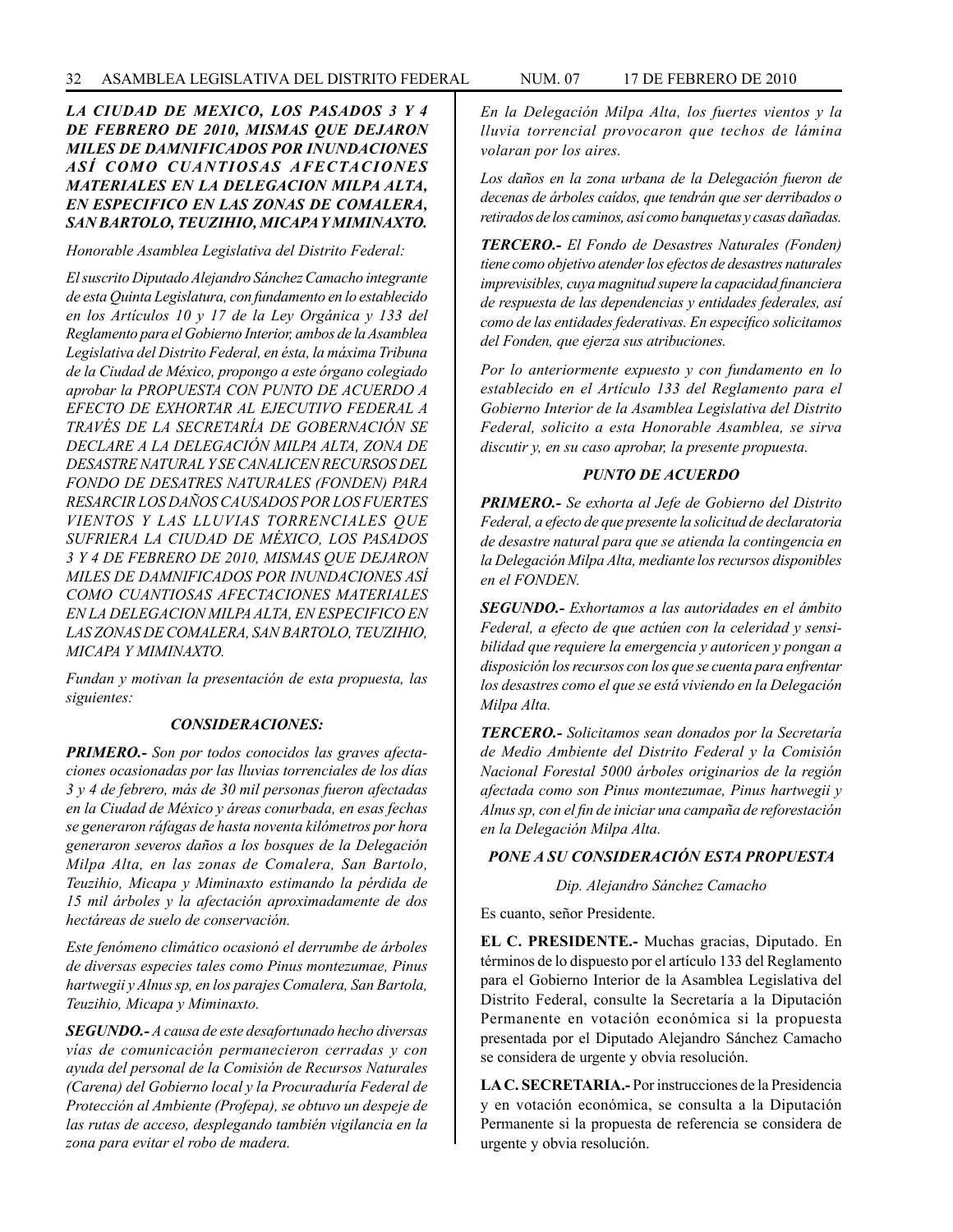Los que estén por la afirmativa, sírvanse manifestarlo levantando la mano.

Los que estén por la negativa, sírvanse manifestarlo levantando la mano.

Se considera de urgente y obvia resolución, Diputado Presidente.

**EL C. PRESIDENTE.-** Muchas gracias, Diputada. Está a discusión la propuesta. ¿Existen oradores en contra?

Proceda la Secretaría a preguntar a la Diputación Permanente en votación económica si es de aprobarse la propuesta a discusión.

**LA C. SECRETARIA.-** Por instrucciones de la Presidencia y en votación económica, se pregunta a la Diputación Permanente si está a favor o en contra de la propuesta sometida a su consideración.

Los que estén por la afirmativa, sírvanse manifestarlo levantando la mano.

Los que estén por la negativa, sírvanse manifestarlo levantando la mano.

Aprobada la propuesta, Diputado Presidente.

**EL C. PRESIDENTE.-** Muchas gracias, Secretaria. Remítase a las autoridades correspondientes para los efectos a que haya lugar.

Esta Presidencia informa que el punto enlistado en el numeral 11 del orden del día ha sido retirado.

Para presentar una propuesta con punto de acuerdo por el que se solicita de manera respetuosa a la Secretaría de Protección Civil del Gobierno del Distrito Federal y a la Delegación Iztapalapa un informe detallado sobre el impacto de grietas y hundimientos en la demarcación, así como las acciones contempladas para atender dicha problemática, se concede el uso de la Tribuna a la Diputada Abril Jannette Trujillo Vázquez, del Grupo Parlamentario del Partido de la Revolución Democrática.

**LA C. DIPUTADA ABRIL JANNETTE TRUJILLO VÁZQUEZ.-** Con su venia, Diputado Presidente.

*PROPOSICIÓN CON PUNTO DE ACUERDO POR EL QUE SE SOLICITA DE MANERA RESPETUOSA A LA SECRETARÍA DE PROTECCIÓN CIVIL DEL GOBIERNO DEL DISTRITO FEDERAL Y A LA DELEGACIÓN IZTAPALAPA UN INFORME DETALLADO SOBRE EL IMPACTO DE GRIETAS Y HUNDIMIENTOS EN LA DEMARCACIÓN, ASÍ COMO LAS ACCIONES CONTEMPLADAS PARA ATENDER DICHA PROBLEMÁTICA.*

*DIPUTADO RAFAEL MEDINA PEDERZINI PRESIDENTE DE MESA DIRECTIVA PRESENTE*

*Con fundamento en lo dispuesto en el Artículo 122, Apartado C, Base Primera, fracción V, inciso i) de la Constitución* 

*Política de los Estados Unidos Mexicanos, 42, fracción XIII y XXV del Estatuto de Gobierno del Distrito Federal; 10, fracción XXI, 13 fracción I, VI y VII, 17, fracción VI y VII de la Ley Orgánica de la Asamblea Legislativa; así como en el Artículo 133 del Reglamento para el Gobierno Interior de la Asamblea Legislativa; someto a la consideración de esta Soberanía el siguiente punto de acuerdo al tenor de los siguientes:*

#### *ANTECEDENTES*

*PRIMERO. Los acuíferos del Valle de México son las más sobreexplotados del mundo, se extraen 1,876 millones de metros cúbicos, mientras que la recarga anual es de 997 millones de metros cúbicos, esto significa que por cada dos litros de agua que extraemos de la cuenca solo son devueltos por agua de lluvia un litro, teniendo como consecuencia hundimientos diferenciados y grietas.* 

*SEGUNDO. Iztapalapa es una de las demarcaciones del Distrito Federal donde se realiza la mayor extracción de agua, y al mismo tiempo es donde se observan las consecuencias de esta acción, sobre todo en las colonias que están asentadas en lo que fuera el lago de Texcoco, como son la Zona Urbana Ejidal de Santa María Aztahucan, Santa Martha Acatitla, Ermita Zaragoza y Santa Cruz Meyehualco, otra muestra significativa son los niveles diferenciados de la línea A del metro que corre sobre la Calzada Ignacio Zaragoza.*

*TERCERO. La explotación de los cerros como bancos de materiales para la construcción ha contribuido a que la problemática de grietas y hundimientos se agudicen, como es el caso del Peñón del Márques, que muestra desplazamientos y compactación del suelo.*

#### *CONSIDERANDOS*

*PRIMERO.- Que para el Gobierno del Distrito Federal, así como para esta Asamblea Legislativa, el tema de protección civil es de primer orden, muestra de ello es la creación de la Secretaría de Protección Civil.*

*SEGUNDO.- Que Iztapalapa es la demarcación de la Ciudad de México más afectada por las grietas, los hundimientos y las inundaciones, así como la escasez de agua, tan solo en el año 2007 un joven de 19 años perdió la vida en la colonia Lomas de San Lorenzo al caer en una grieta que ase abrió, en el 2009 una piedra se desprendió matando a dos personas en la Colonia Citlali y en este año las Unidades Habitacionales de Cabeza de Juárez y Lienzo Charro, se inundaron afectando a cientos de familias.*

*TERCERO.- Día con día la aparición de grietas y hundimientos afectan a los ciudadanos de colonias, pueblos y barrios de Iztapalapa, el último suceso ocurrió en la Unidad Habitacional Ermita Zaragoza y Santa Cruz Meyehualco donde la aparición de grietas afectó a varias casas, poniendo en riesgo la integridad física de sus habitantes.*

*Por lo antes expuesto y fundamentado se propone al Pleno de esta Asamblea de urgente y obvia resolución, la siguiente:*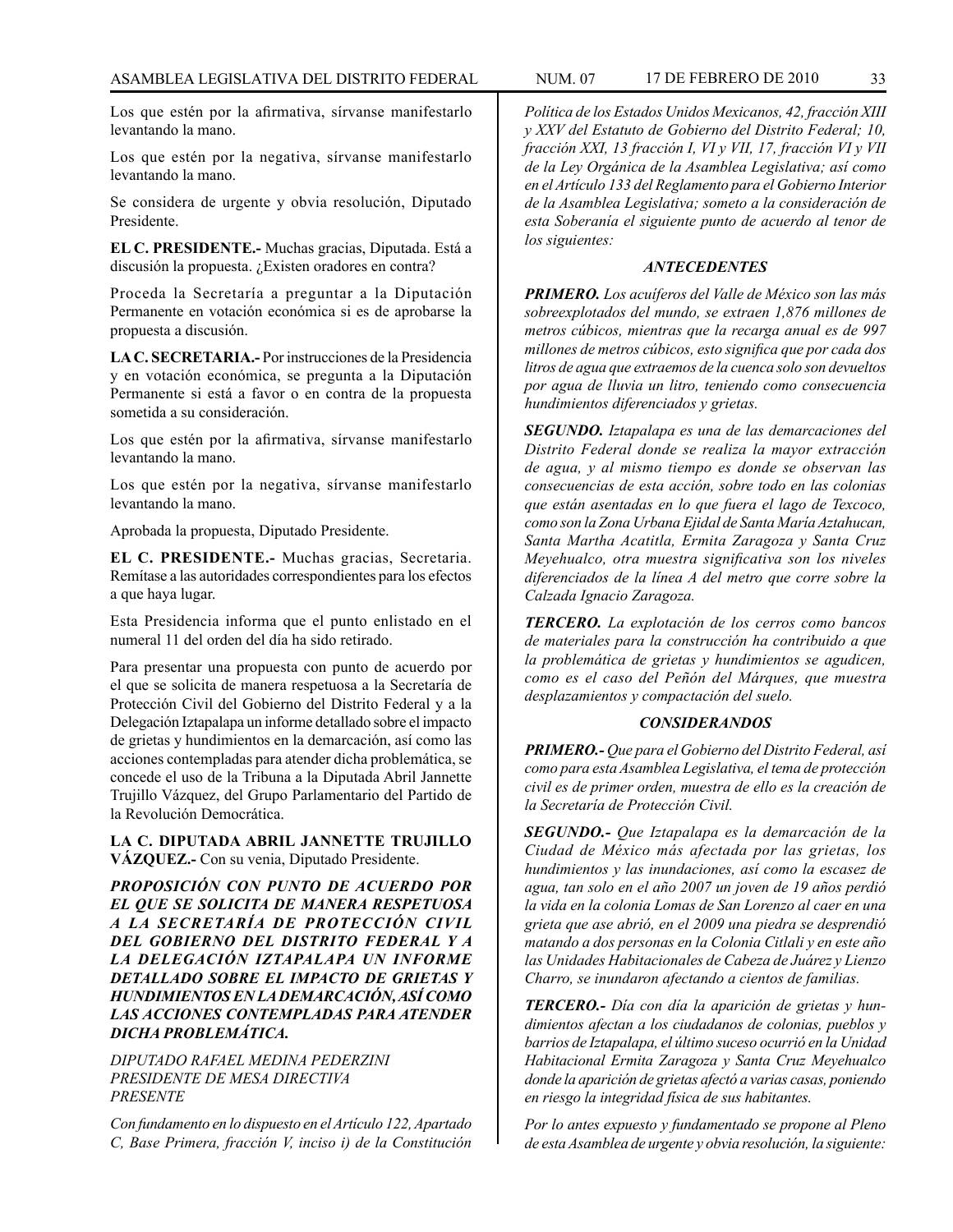# *PROPOSICIÓN CON PUNTO DE ACUERDO*

*ÚNICO.- Se solicita de manera respetuosa a la Secretaría de Protección Civil del Gobierno del Distrito Federal y a la Delegación Iztapalapa un informe detallado sobre el impacto de grietas y hundimientos en demarcación, así como las acciones contempladas para atender dicha problemática.*

### *ATENTAMENTE*

# *Dip. Abril Jannette Trujillo Vázquez*

Es cuanto, Diputado.

**EL C. PRESIDENTE.-** Muchas gracias Diputada. En términos de lo dispuesto por el Artículo 133 del Reglamento para el Gobierno Interior de la Asamblea Legislativa del Distrito Federal, consulte la Secretaría a la Diputación Permanente en votación económica si la propuesta presentada por la Diputada Abril Jannette Trujillo Vázquez, se considera de urgente y obvia resolución.

**LA C. SECRETARIA.-** Por instrucciones de la Presidencia y en votación económica se consulta a la Diputación Permanente si la propuesta de referencia se considera de urgente y obvia resolución.

Los que estén por la afirmativa, sírvanse manifestarlo levantando la mano.

Los que estén por la negativa, sírvanse manifestarlo levantando la mano.

Se considera de urgente y obvia resolución, Diputado Presidente.

**EL C. PRESIDENTE.-** Está a discusión la propuesta. ¿Existen oradores en contra?

Se solicita a la Secretaría que lleve a cabo la votación, por favor.

**LA C. SECRETARIA.-** Por instrucciones de la Presidencia y en votación económica se pregunta a la Diputación Permanente si está a favor o en contra de la propuesta sometida a su consideración.

Los que estén por la afirmativa, sírvanse manifestarlo levantando la mano.

Los que estén por la negativa, sírvanse manifestarlo levantando la mano.

Aprobada la propuesta, Diputado Presidente.

**EL C. PRESIDENTE.-** Remítase a las autoridades correspondientes para los efectos legales a que haya lugar.

Esta Presidencia hace de su conocimiento que el punto enlistado en el numeral 7 del orden del día, ha sido retirado.

Para presentar una propuesta con punto de acuerdo por el que se solicita de manera respetuosa a la Cámara de Diputados Federal se realice una reunión de trabajo con la Comisión de Desarrollo Metropolitano y la Comisión de Presupuesto y Cuenta Pública y la Comisión de Desarrollo Metropolitano de esta Asamblea Legislativa con el objetivo de analizar los problemas del ejercicio presupuestal de la Línea 12 del Metro, se concede el uso del a Tribuna a la Diputada Abril Jannette Trujillo Vázquez, del Grupo Parlamentario del Partido de la Revolución Democrática.

**LA C. DIPUTADA ABRIL JANNETTE TRUJILLO VÁZQUEZ.-** Con la venia, Diputada Presidente.

*PROPOSICIÓN CON PUNTO DE ACUERDO POR EL QUE SE SOLICITA DE MANERA RESPETUOSA A LA CÁMARA DE DIPUTADOS FEDERAL SE REALICE UNA REUNIÓN DE TRABAJO CON LA COMISIÓN DE DESARROLLO METROPOLITANO Y LA COMISIÓN PRESUPUESTO Y CUENTA PÚBLICA Y LA COMISIÓN DE DESARROLLO METROPOLITANO DE ESTA ASAMBLEA LEGISLATIVA CON EL OBJETIVO DE ANALIZAR LOS PROBLEMAS DE EJERCICIO PRESUPUESTAL DE LA LÍNEA 12 DEL METRO.*

*DIPUTADO RAFAEL MEDINA PEDERZINI PRESIDENTE DE MESA DIRECTIVA PRESENTE*

*Con fundamento en lo dispuesto en el Artículo 122, Apartado C, Base Primera, fracción V, inciso b y k de la Constitución Política de los Estados Unidos Mexicanos, 42, fracción XV y XXV del Estatuto de Gobierno del Distrito Federal; 10 fracción XXI, 13 fracción VI y VIII, 17 fracción VI de la Ley Orgánica de la Asamblea Legislativa; así como en el artículo 133 del Reglamento para el Gobierno Interior de la Asamblea Legislativa; someto a la consideración de esta Soberanía el siguiente punto de acuerdo al tenor de los siguientes:*

#### *ANTECEDENTES*

*PRIMERO.- El Sistema de Transporte Colectivo-Metro es la columna vertebral del transporte público del Distrito Federal, así como de los municipios conurbados del Estado de México, dicho sistema representa un medio de transporte para millones de habitantes de la Zona Metropolitana del Valle de México, es por ello que el buen funcionamiento del sistema de Transporte Colectivo-Metro es de carácter estratégico.*

*SEGUNDO.- El sistema de Transporte Colectivo-Metro enfrenta una serie de retos que tienen que ver con el volumen de personas que diariamente transporta, con la seguridad de sus instalaciones, con la problemática de mantenimiento a trenes y, en general al conjunto de equipos e instalaciones, con su sustentabilidad financiera y con la necesidad de nuevas inversiones tanto para actualizar la infraestructura operativa, así como su crecimiento, para extender el servicio.*

*TERCERO.- En el tema de expansión de la red del Metro se encuentra la Línea 12, "Dorada" que, con sus 24.2 kilómetros de longitud, dos terminales, 19 estaciones intermedias y correspondencias con las líneas 2, 3, 7 y 8 del mismo Metro, beneficiará a 400 mil personas y se generarán 15 mil empleos directos y 10 mil empleos indirectos, constituyéndose en la obra pública más importante del país en la última década.*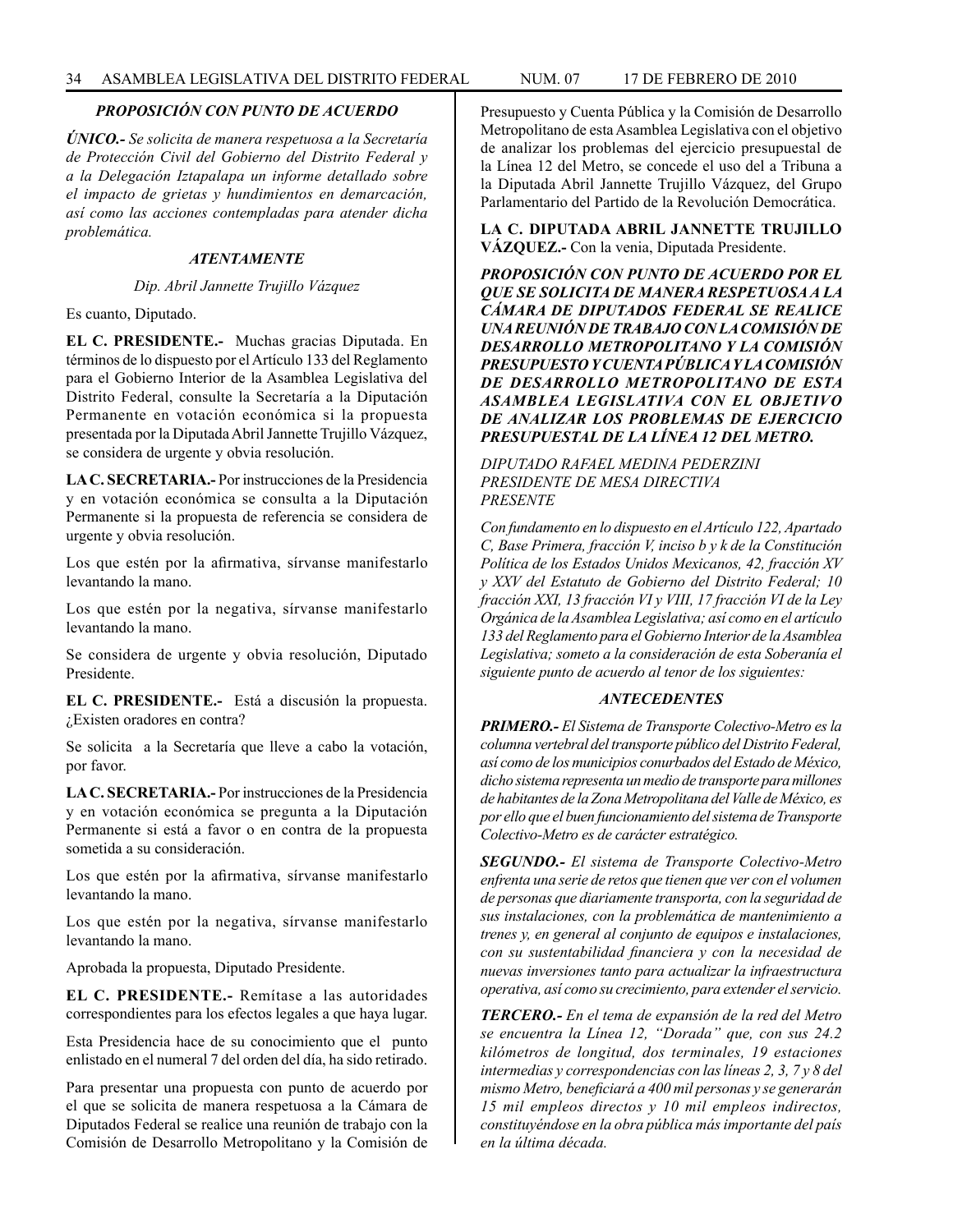*CUARTO.- Que los recursos financieros comprometidos por la Federación y asignados por el poder legislativo federal para la construcción de la Línea 12 del Metro no han fluido con la oportunidad necesaria para cumplir con el cronograma y la ruta crítica de dicha obra e incluso han generado una serie de problemas, de carácter financiero que han sido señalados en esta asamblea por parte del director ejecutivo de dicho proyecto en días pasado.*

#### *CONSIDERANDOS*

*PRIMERO.- En la discusión del paquete presupuestal del año 2010, los integrantes de la cámara federal, asignaron un presupuesto de mil millones para el proyecto de la línea 12, mismos que tendrán que llegar al Gobierno del Distrito Federal en los próximos meses y que por lo tanto es importante que en dicho Órgano Legislativo se de un puntual seguimiento de los recursos aprobados.*

*SEGUNDO.- Que es fundamental que se analicen las dificultades financieras que se han presentado en la construcción de la Línea 12 del Metro, a fin de que la Asamblea Legislativa contribuya a su desahogo en lo necesario y dentro del ámbito de sus atribuciones, dejando de lado de nuestras diferencias políticas y partidistas.* 

*TERCERO.- Que es indispensable la coordinación y la comunicación entre la Cámara de Diputados y esta Asamblea Legislativa para .atender los problemas del Distrito Federal y la Zona Metropolitana del Valle de México y en especial un tema tan importante como es la Línea 12.*

*Por lo antes expuesto y fundamentado se propone al Pleno de esta Asamblea de urgente y obvia resolución la siguiente:*

# *PROPOSICIÓN CON PUNTO DE ACUERDO*

*ÚNICO.- Se solicita de manera respetuosa a la Cámara de Diputados Federal se realice una reunión de trabajo con la Comisión de Desarrollo Metropolitano y Presupuesto y Cuenta Pública y la Comisión de Asuntos Metropolitanos de esta Asamblea Legislativa con el objetivo de analizar los problemas de ejercicio presupuestal de la Línea 12 del Metro.*

#### *ATENTAMENTE*

#### *Dip. Abril Jannette Trujillo Vázquez*

Es cuanto, Diputado Presidente.

**EL C. PRESIDENTE.-** En términos de lo dispuesto por el artículo 133 del Reglamento para el Gobierno Interior de la Asamblea Legislativa del Distrito Federal, consulte la Secretaría a la Diputación Permanente en votación económica si la propuesta presentada por la Diputada Abril Jannette Trujillo Vázquez, se considera de urgente y obvia resolución.

**LA C. SECRETARIA.-** Por instrucciones de la Presidencia y en votación económica, se consulta a la Diputación Permanente si la propuesta de referencia se considera de urgente y obvia resolución.

Los que estén por la afirmativa, sírvanse manifestarlo levantando la mano.

Los que estén por la negativa, sírvanse manifestarlo levantando la mano.

Se considera de urgente y obvia resolución, Diputado Presidente.

**EL C. PRESIDENTE.-** Muchas gracias, Secretaria. Está a discusión la propuesta. ¿Existen oradores en contra?

Proceda la Secretaría a preguntar en votación económica a la Diputación Permanente si es de aprobarse la propuesta a discusión.

**LA C. SECRETARIA.-** Por instrucciones de la Presidencia y en votación económica, se pregunta a la Diputación Permanente si está a favor o en contra de la propuesta sometida a su consideración.

Los que estén por la afirmativa, sírvanse manifestarlo levantando la mano.

Los que estén por la negativa, sírvanse manifestarlo levantando la mano.

Aprobada la propuesta, Diputado Presidente.

**EL C. PRESIDENTE.-** Remítase a las autoridades correspondientes para los efectos legales a que haya lugar.

Para presentar una propuesta con punto de acuerdo por la que se solicita información al Licenciado José Ángel Ávila Pérez, Titular de la Secretaría de Gobierno del Distrito Federal, relativo al Instituto de Verificación Administrativa del Distrito Federal, se concede el uso de la Tribuna a la Diputada Alicia Virginia Téllez, del Grupo Parlamentario del Partido Revolucionario Institucional.

**LA C. DIPUTADA ALICIA VIRGINIA TÉLLEZ SÁNCHEZ.-** Con su permiso, Diputado Presidente.

*PROPOSICIÓN CON PUNTO DE ACUERDO POR EL QUE ESTA V LEGISLATURA DE LA ASAMBLEA LEGISLATIVA DEL DISTRITO FEDERAL, EXHORTA ATENTAMENTE AL TITULAR DE LA SECRETARÍA DE GOBIERNO DEL DISTRITO FEDERAL, LIC. MIGUEL ÁNGEL ÁVILA PÉREZ, PARA QUE INFORME A ESTA SOBERANÍA SOBRE LOS AVANCES, METODOLOGÍA DE CAPACITACIÓN QUE SE IMPLEMENTARÁ AL PERSONAL DEL INSTITUTO DE VERIFICACIÓN ADMINISTRATIVA DEL DISTRITO FEDERAL, ESPECÍFICAMENTE A LOS VERIFICADORES EN MATERIA DE TRANSPARENCIA, CON EL FIN DE PREVENIR ACTOS DE CORRUPCIÓN Y EN SU CASO, ESTA ASAMBLEA LEGISLATIVA IMPLEMENTE MECANISMOS ANTICORRUPCIÓN QUE SE PUEDAN PRESENTAR EN ESE INSTITUTO DE NUEVA CREACIÓN.* 

*DIP. RAFAEL MIGUEL MEDINA PEDERZINI PRESIDENTE DE LA MESA DIRECTIVA DE LA*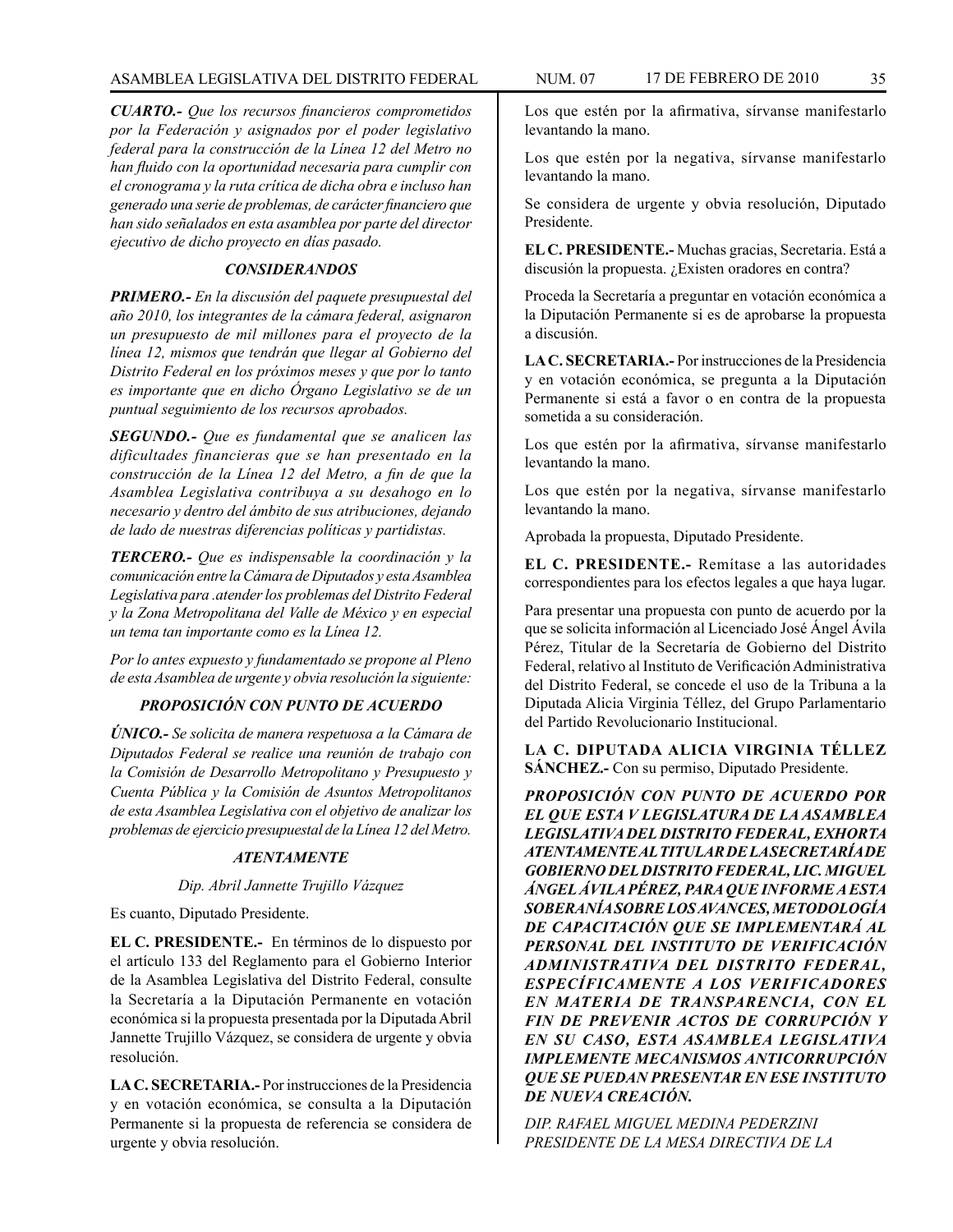# *DIPUTACIÓN PERMANENTE DE LA ASAMBLEA LEGISLATIVA DEL DISTRITO FEDERAL V LEGISLATURA PRESENTE*

*La suscrita Diputada Alicia Téllez Sánchez, integrante del Grupo Parlamentario del Partido Revolucionario Institucional, con fundamento en lo dispuesto por los Artículos 13, fracción II; 17, fracción VI; 46, 50 fracciones IV y VIII; 58, fracciones I, II, X y XVII de la Ley Orgánica de la Asamblea Legislativa del Distrito Federal y 81, 82, 84 y 133 del Reglamento para el Gobierno Interior de la Asamblea Legislativa del Distrito Federal, someto a la consideración de este Honorable cuerpo legislativo la siguiente propuesta con Punto de Acuerdo, al tenor de los siguientes:* 

# *ANTECEDENTES*

*El día 20 de junio del 2008, quedó evidenciado lo que la mayoría de los habitantes de la Ciudad suponíamos, creíamos o sabíamos por experiencia propia o de conocidos, la gran corrupción que existe en las áreas destinadas a realizar visitas de verificación de las delegaciones por lo que hace al funcionamiento de los establecimientos mercantiles del Distrito Federal, la falta de programa de protección civil, salubridad, la falta de permisos para la venta de alcohol o la operación de los mismos violando cualquier cantidad de leyes.* 

*Ese día quedó al descubierto la gran corrupción que imperaba en estas áreas, que derivaron en la muerte de jóvenes de la zona norte de la Ciudad y me refiero al operativo realizado en la discoteca "New's Divine", lo que derivo en la renuncia del entonces Procurador de Justicia y Secretario de Seguridad Pública ambos del Distrito Federal y la posterior licencia del entonces Jefe Delegacional, además de las severas recomendaciones de la Comisión de Derechos Humanos de esta Ciudad, por las violaciones a derechos humanos, mismas que a la fecha han sido inatendibles.* 

*La recomendación de referencia obligó al Jefe de Gobierno a plantear una serie de modificaciones y crear instrumentos legales para abatir el problema de corrupción, clientelismo y complicidad que se habían generado con el otorgamiento de los permisos a los establecimientos mercantiles del Distrito Federal.* 

*Lo anterior, se robustece al tenor de los siguientes:* 

# *CONSIDERANDOS*

*PRIMERO.- Con fecha 22 de diciembre del 2009, se presentó ante el Pleno de esta Asamblea Legislativa del Distrito Federal, la Iniciativa de Decreto por el que se expide la Ley del Instituto de Verificación Administrativa del Distrito Federal, que remitió el Jefe de Gobierno del Distrito Federal.* 

*SEGUNDO.- Que en la Exposición de Motivos de la iniciativa con proyecto de Decreto por el que se expide la Ley del Instituto de Verificación Administrativa del*  *Distrito Federal, argumentó que la misma tiene como objetivo el facilitar la apertura de negocios a través de la eliminación de trámites y simplificación de los que subsisten, reducción de los tiempos de respuesta de la autoridad y robustecimiento de régimen de responsabilidad administrativa para evitar dilaciones en la solución y creación de limitaciones artificiales para su emisión, lo que permitirá que quien decida invertir en proyectos productivos o de subsistencia familiar enfoque sus esfuerzos a ese fin y no a salvar escollos burocráticos.* 

*De igual forma reconoce en la exposición de motivos de la iniciativa que una de las cargas que cotidianamente soporta el inversionista es la multiplicidad de visitas de verificación de que puede ser objeto el lugar en que desarrollo su actividad productiva, siendo necesario otorgarle certidumbre al respecto, de manera que se propone concentrar la actividad verificadora en una solo instancia.* 

*TERCERO.- Que el Instituto de Verificación Administrativa contará con autonomía presupuestaria, además realizará visitas de verificación en las materias de protección civil, preservación del medio ambiente y protección ecológica, establecimientos mercantiles, estacionamientos públicos, construcciones y edificaciones, anuncios, mobiliario urbano, desarrollo urbano y uso de suelo, mercados, rastros y abasto, espectáculos públicos, salud, turismo y servicios de alojamiento, por lo que deberá velar por el cumplimiento de las leyes, reglamentos, decretos, acuerdos, circulares y demás disposiciones jurídicas y administrativas vinculadas con las materias citadas.* 

*Asimismo, se propuso que las funciones del Instituto sean las de practicar visitas domiciliarias, auditorias, revisión de dictámenes y declaraciones y visitas de inspección y verificación, para comprobar el cumplimiento de las obligaciones fiscales de los contribuyentes, responsables solidarios y demás obligados en materia fiscal.* 

*CUARTO.- Que para realizar las verificaciones se propone el Estatuto del personal especializado en las funciones de verificación y calificación, quienes tendrán la calidad de trabajadores de confianza y que la planilla de dicho personal especializado se integrará a partir de concursos de selección abiertos, para cuya calificación el Instituto podrá auxiliarse de cámaras, asociaciones y organizaciones profesionales y gremiales de las diferentes especialidades que le corresponda atender.* 

*QUINTO.- Que con la finalidad de que el Instituto cuente siempre con personal comprometido con el ejercicio puntual de las funciones de verificación, se establecen requisitos de ingreso y de permanencia, entre los cuales destacan la aprobación de exámenes de conocimientos y aptitudes que determine la Escuela de Administración Pública del Distrito Federal, a petición del Director General, la participación en programas de formación y actualización y la aprobación de evaluaciones del desempeño del personal.*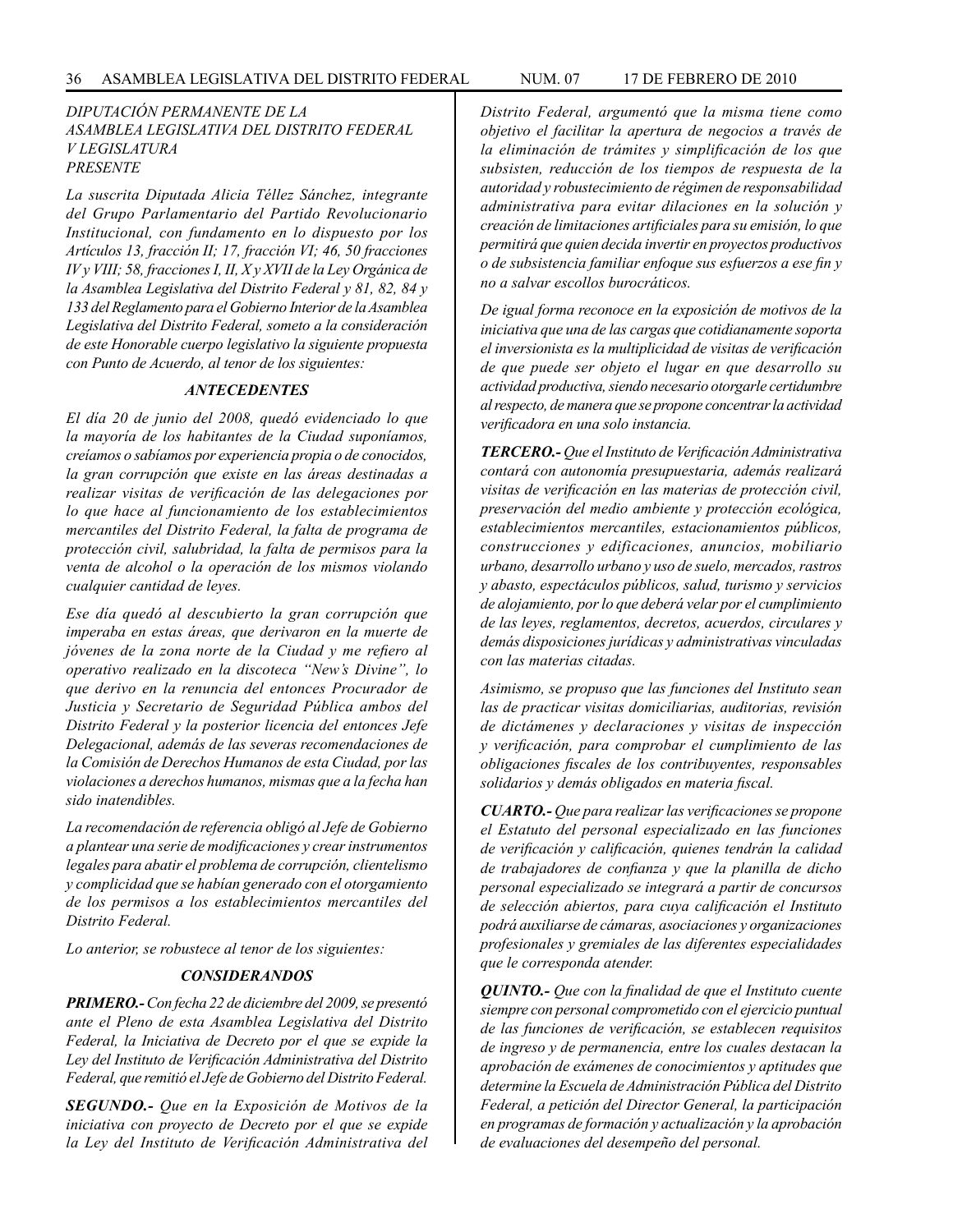*SEXTO.- Que con fecha 23 de diciembre del año 2009, el Pleno de esta Soberanía aprobó el Dictamen que presento la Comisión de Administración Pública Local por el que se creo el Instituto de Verificación del Distrito Federal.* 

*SÉPTIMO.- Que esta Soberanía debe coadyuvar con el fomento y reactivación de la economía de la Ciudad, a través de Proyectos viables que tengan como objeto el proteger las fuentes de empleo, autoempleo y generación de recursos económicos en las familias capitalinas.* 

*OCTAVO.- Que de conformidad con la Ley Orgánica de esta Soberanía, en su Artículo 13, fracción VII; esta Representación esta facultada para "Solicitar a la Administración Pública del Distrito Federal para el mejor desempeño de sus funciones, la información y documentación que considere necesaria".* 

*Asimismo, de conformidad con la Ley Orgánica de esta Soberanía, en su Artículo 13, fracciones II y VII; esta Representación esta facultada para "Dirigir, a través de la Mesa Directiva, por acuerdo del Pleno o por conducto de la Comisión de Gobierno peticiones y recomendaciones a las autoridades locales competentes tendientes a satisfacer los derechos e intereses legítimos de los habitantes del Distrito Federal.* 

*Por ello, Diputadas y Diputados a través de este Punto de Acuerdo lo que se está buscando es que el Secretario de Gobierno del Distrito Federal, informe a esta Soberanía sobre los trabajos de capacitación, el temario de los cursos que se están impartiendo, el número de personal de las delegaciones que están cursando y el balance que se tiene a la fecha que se está impartiendo a los verificadores del Instituto de Verificación del Distrito Federal en materia de transparencia y anticorrupción para que esta Asamblea Legislativa en su caso realice las adecuaciones necesarias al marco legal con el fin de mejorar el servicio de este Instituto en beneficio de los empresarios, comerciantes y en general de la población del Distrito Federal que asiste o tiene un negocio o pretende abrir un establecimiento mercantil o realizar alguna de las actividades a que se refiere la ley en cita.* 

*Por lo anterior y toda vez que el presente ocurso cumple con los requisitos legales, de conformidad con el Artículo 133 del Reglamento para el Gobierno Interior de la Asamblea Legislativa del Distrito Federal, someto a la consideración de esta Honorable Asamblea Legislativa del Distrito Federal el siguiente:* 

#### *PUNTO DE ACUERDO*

*ÚNICO.- Esta V Legislatura de la Asamblea Legislativa del Distrito Federal, exhorta atentamente al Titular de la Secretaría de Gobierno del Distrito Federal, Lic. Miguel Ángel Ávila Pérez, para que informe a esta Soberanía sobre los avances, metodología de capacitación que se implementará al personal del Instituto de Verificación Administrativa del Distrito Federal, específicamente a los verificadores en materia de transparencia, con el fin de prevenir actos de corrupción y en su caso, esta Asamblea* 

*Legislativa implemente mecanismos anticorrupción que se puedan presentar en ese Instituto de nueva creación.* 

*Salón de Sesiones de la Diputación Permanente de esta Soberanía, a los 17 días del mes de febrero de dos mil diez.* 

# *ATENTAMENTE*

*Dip. Alicia Virginia Téllez Sánchez*

Es cuanto, Diputado Presidente.

**EL C. PRESIDENTE.-** Muchas gracias, Diputada. En términos de lo dispuesto por el artículo 133 del Reglamento para el Gobierno Interior de la Asamblea Legislativa del Distrito Federal, consulte la Secretaría a la Diputación Permanente en votación económica si la propuesta presentada por la Diputada Alicia Virginia Téllez Sánchez se considera de urgente y obvia resolución.

**LA C. SECRETARIA.-** Por instrucciones de la Presidencia y en votación económica, se consulta a la Diputación Permanente si la propuesta de referencia se considera de urgente y obvia resolución.

Los que estén por la afirmativa, sírvanse manifestarlo levantando la mano.

Los que estén por la negativa, sírvanse manifestarlo levantando la mano.

Se considera de urgente y obvia resolución.

**EL C. PRESIDENTE.-** Muchas gracias, Secretaria. Proceda la Secretaría a preguntar a la Diputación Permanente en votación económica si es de aprobarse la propuesta a discusión.

**LA C. SECRETARIA.-** Por instrucciones de la Presidencia y en votación económica, se pregunta a la Diputación Permanente si está a favor o en contra de la propuesta sometida a su consideración.

Los que estén por la afirmativa, sírvanse manifestarlo levantando la mano.

Los que estén por la negativa, sírvanse manifestarlo levantando la mano.

No se aprueba la propuesta, Diputado Presidente.

**EL C. PRESIDENTE.-** En consecuencia, se desecha la propuesta. Hágase del conocimiento de la Diputada promovente.

Para presentar una propuesta con punto de acuerdo por el que se exhorta a las autoridades federales del Gobierno del Distrito Federal y de la Delegación Milpa Alta la coordinación de actividades y acciones conjuntas para dar solución al problema ambiental generado por la caída de 30 mil árboles en los bosques de esta demarcación, se concede el uso de la Tribuna al Diputado Juan Carlos Zárraga Sarmiento, del Grupo Parlamentario del Partido Acción Nacional.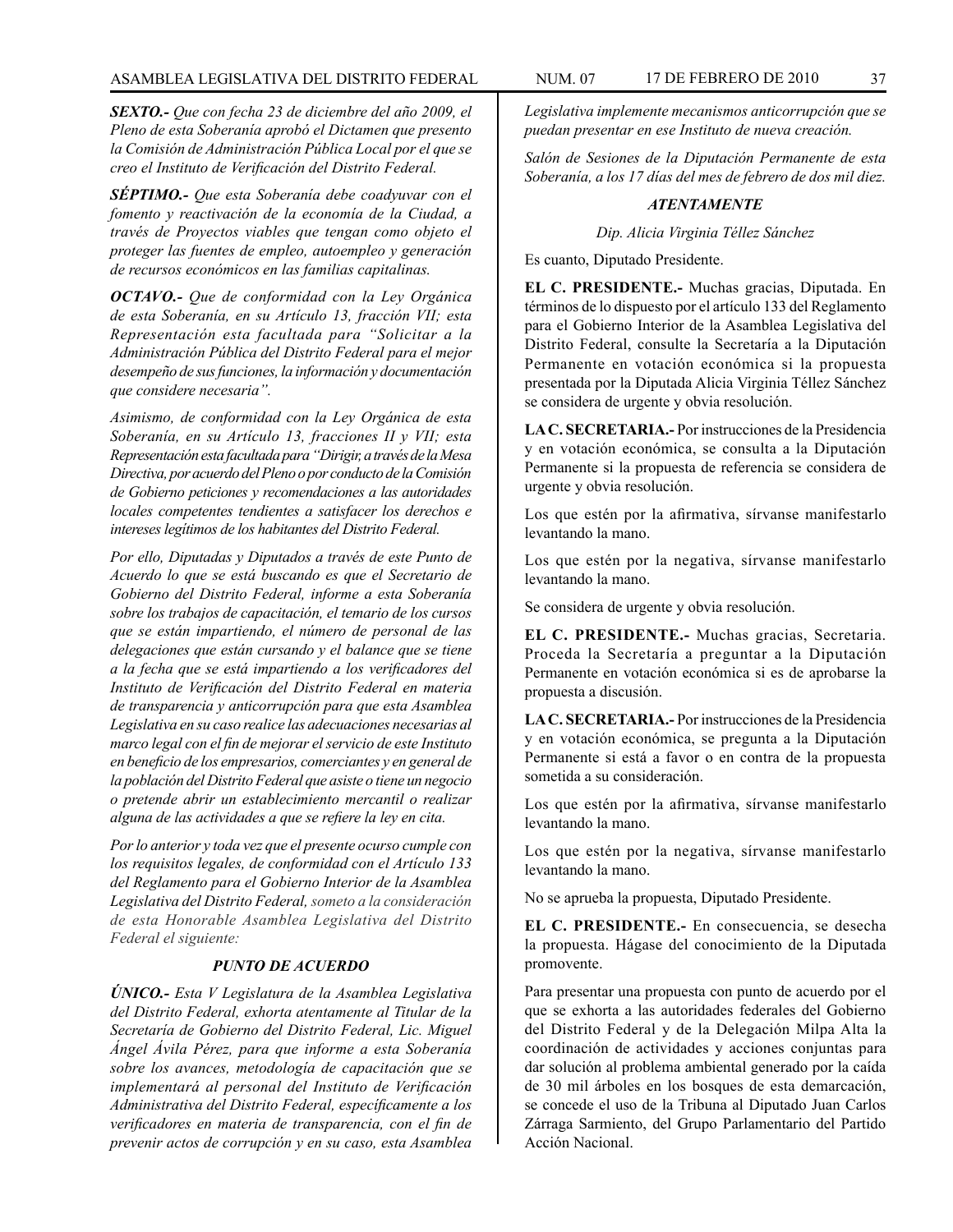# **EL C. DIPUTADO JUAN CARLOS ZÁRRAGA SARMIENTO.-** Con su venia, Diputado Presidente.

*PROPOSICIÓN CON PUNTO DE ACUERDO POR EL QUE SE EXHORTA A LAS AUTORIDADES FEDERALES, DEL GOBIERNO DEL DISTRITO FEDERAL Y DE LA DELEGACIÓN MILPA ALTA, LA COORDINACIÓN DE ACTIVIDADES Y ACCIONES CONJUNTAS PARA DAR SOLUCIÓN AL PROBLEMA AMBIENTAL GENERADO POR LA CAÍDA DE TREINTA MIL ÁRBOLES EN LOS BOSQUES DE ESTA DEMARCACIÓN.*

*DIP. RAFAEL MIGUEL MEDINA PEDERZINI PRESIDENTE DE LA MESA DIRECTIVA DE LA DIPUTACIÓN PERMANENTE ASAMBLEA LEGISLATIVA DEL DISTRITO FEDERAL*

*El suscrito, Diputado integrante del Grupo Parlamentario del Partido Acción Nacional en la Asamblea Legislativa, V Legislatura, con fundamento en lo dispuesto en los Artículos 17, fracción VI y 58, fracción X de la Ley Orgánica; y 93 y 133 del Reglamento para el Gobierno Interior, ambos de la Asamblea Legislativa del Distrito Federal, someto a la consideración del Pleno de esta Diputación Permanente la PRESENTE PROPOSICIÓN CON PUNTO DE ACUERDO POR EL QUE SE EXHORTA A LAS AUTORIDADES FEDERALES, DEL GOBIERNO DEL DISTRITO FEDERAL Y DE LA DELEGACIÓN MILPA ALTA, LA COORDINACIÓN DE ACTIVIDADES Y ACCIONES CONJUNTAS PARA DAR SOLUCIÓN AL PROBLEMA AMBIENTAL GENERADO POR LA CAÍDA DE TREINTA MIL ÁRBOLES EN LOS BOSQUES DE ESTA DEMARCACIÓN, conforme a los siguientes:*

#### *ANTECEDENTES*

*La Delegación Milpa Alta es la segunda demarcación más extensa de la Ciudad, superada sólo por Tlalpan. Su territorio lo conforman 228 kilómetros cuadrados que representan el 19% de la superficie del Distrito Federal, y en esta demarcación habitan, según el conteo de población 2005, poco más de ciento quince mil habitantes, radicados en alguno de los once pueblos y una villa.*

*De acuerdo con información del sitio oficial de Internet del gobierno delegacional, a medida que asciende la altitud, el clima de Milpa Alta se torna más frío y húmedo. La mayor parte de su territorio, es decir, en las laderas de la sierra, el clima es semifrío subhúmedo, con abundantes lluvias en verano (INEGI, 2002). Esta zona está prácticamente despoblada y cubierta por bosques de pinos y oyameles. Otra fracción de casi 30% del total del territorio presenta un clima templado, con lluvias en verano. Corresponde al Valle de Milpa Alta y las laderas bajas de la serrania. Es la zona donde se asienta la mayor parte de la población milpaneca y donde se practica la más importante actividad económica de la Delegación: la agricultura del nopal. En esta región, el INEGI distingue dos secciones por la cantidad de lluvia que reciben. El Valle de* 

*Milpa Alta es ligeramente más seco que las laderas serranas, pero de cualquier manera es de las más húmedas del valle de México. La región más húmeda y fría de Milpa Alta es la cumbre del volcán Chichinauhtzin y el volcán Tláloc. Las lluvias son muy abundantes y la temperatura promedio es de 8° C, en tanto que para Villa Milpa Alta es de 14° C.* 

*Toda la demarcación es zona de reserva ecológica, donde el 95.5% corresponde a superficie rural; el 3.5% a zonas para uso habitacional; el 0.5% a equipamiento urbano y rural y solo el 0.5% se considera mixta. La reforestación y cuidado de sus bosques está a cargo de las brigadas comunales desde 1991. Los trabajos que realizan es la apertura de brechas cortafuego, quema controlada y protección de parajes.* 

*Sin embargo, como consecuencia de las intensas y atípicas precipitaciones pluviales y fuertes ráfagas de viento que se presentaron en el Valle de México durante la primera semana del mes de febrero del año en curso, particularmente los días miércoles 3 y jueves 4, en la zona boscosa de la Delegación Milpa Alta, donde las corrientes de viento alcanzaron hasta 80 kilómetros por hora, el mal tiempo ocasionó la caída de al menos treinta mil árboles, cantidad que pudiera ser mayor, pues aún no se han contabilizado en su totalidad los árboles caídos. La mayoría de los árboles derribados corresponden a especies como acote, píno montezumate y oyamel. Más de 30 millones de pesos en recursos forestales, según cálculos de los comuneros. Tan lamentable situación no amerita otro calificativo que el de "desastre ambiental".*

*La caída de árboles y arbustos afectó fundamentalmente en la zona sur las dos mil hectáreas de la zona boscosa sur, en los parajes La Comalera, San Bartolo, Teuzihio, Micapa y Mininaxto, Tozoyehualco, San Juan de Dios, el Paraje Xochiac y San Bartolito, además de que en las zonas urbanas de las comunidades de San Salvador Cuauhtenco, San Pablo Oztotepec, Santa Ana Tlacotenco, San Bartolomé Xicomulco y San Pedro Atocpan, cayeron aproximadamente 170 árboles.* 

*A decir de algunos expertos ambientalistas y académicos de la Universidad Autónoma Metropolitana, la caída masiva de árboles podría deberse a la salud de los ejemplares y del suelo, pero sobre todo a la tala clandestina que se registra en el suroriente de la demarcación, donde, a través de su actividad ilícita y de manera clandestina, taladores provenientes del Estado de México están devastando el bosque. Antes de a catástrofe el bosque ya requería reforestación, pues cada vez había más claros, y entre más claros, más vulnerables eran los árboles, además de la existencia de muérdago, que, a decir de estos especialistas, mata a los árboles.*

*Además, consideraron los propios investigadores, gran parte de los bosques de la Ciudad está enferma, pues las raíces de sus árboles se han ido secando, fundamentalmente en el caso de pino y encinos, por lo que ya no tienen el mismo agarre en el suelo cuando se presentan fuertes ráfagas de viento.* 

*Pues bien, luego de estos lamentables acontecimientos suscitados en Milpa Alta, en este momento existen dos riegos*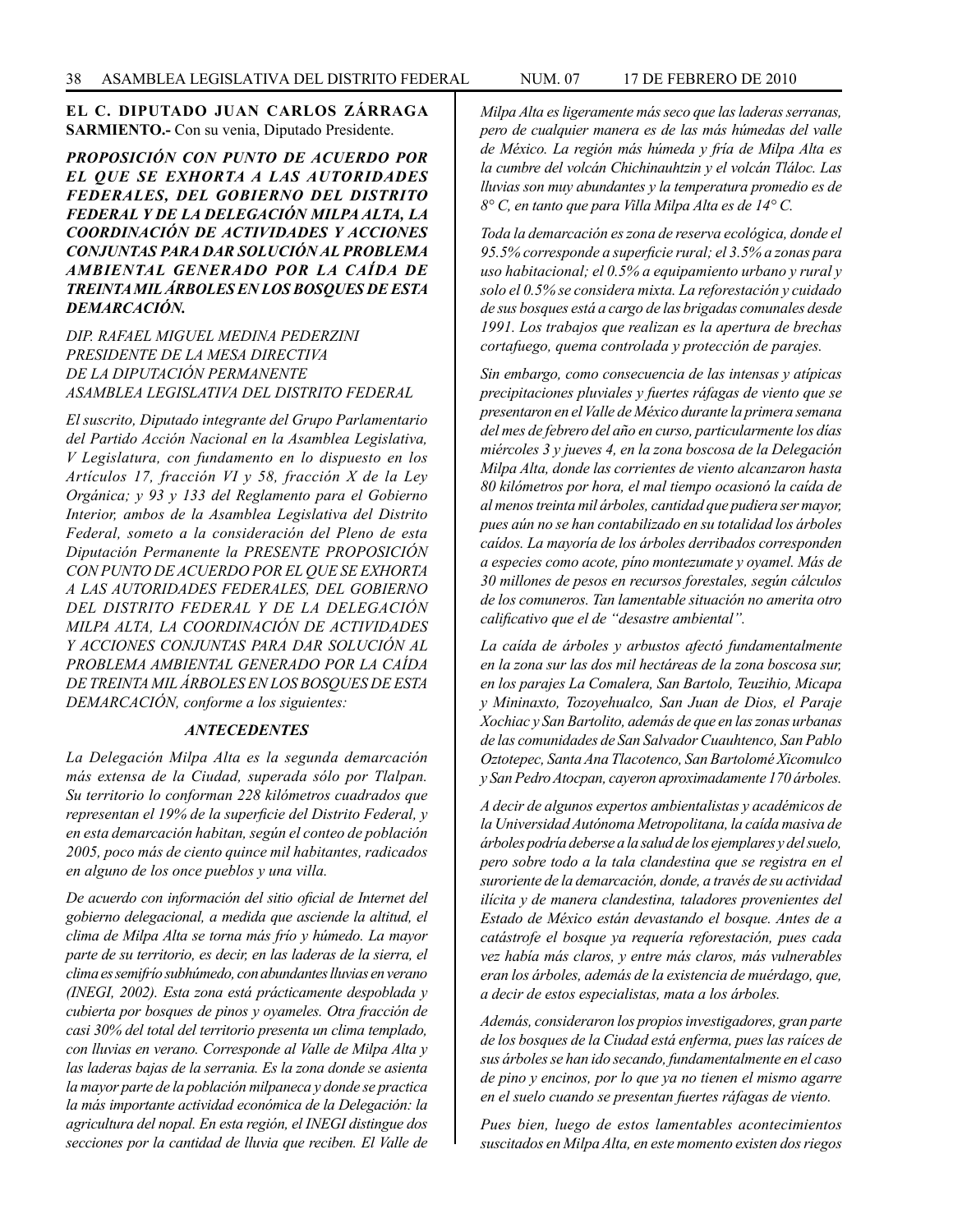*graves ante la situación que enfrentan los bosques de la demarcación: el saqueo de madera por parte de los taladores y la generación de incendios en la zona debido al secamiento del zacatón y los árboles derribados Ante esta situación, el Gobierno del Distrito Federal, a través de la Secretaría de Gobierno y la Secretaría del Medio Ambiente, han anunciado algunas medidas para hacer frente a esta tragedia ambiental, entre ellas, el diagnóstico y evaluación de las afectaciones totales, un plan emergente de reforestación para restaurar los bosques de la Delegación, la determinación del monto de recursos para el rescate del bosque, destinar recursos del Fondo Ambiental Público por cien millones de pesos. En cualquier caso, consideró la autoridad del Distrito Federal, la recuperación podría tardar varios años.*

*Por lo pronto, el trabajo que están realizando las brigadas comunales en coordinación con la autoridad delegacional son la liberalización de los caminos rurales a fin de evitar incendios forestales por los árboles caídos, además de que se pretende poner en marcha un operativo de vigilancia permanente y con ello evitar el saqueo de madera.* 

#### *CONSIDERACIONES*

*PRIMERO. Que la Dirección General de la Comisión de Recursos Naturales (CORENA), aplica programas dirigidos a regular, promover, fomentar, coordinar y ejecutar estudios y acciones en materia de protección, desarrollo, restauración y conservación de los ecosistemas, la vegetación natural o inducida, restauración y conservación del suelo, agua y otros recursos naturales en el suelo de conservación y áreas naturales protegidas del Distrito Federal.*

*SEGUNDO. Que con base en el decreto publicado el 4 de abril de 2001, la Comisión Nacional Forestal es un Organismo Público Descentralizado cuyo objetivo es desarrollar, favorecer e impulsar las actividades productivas, de conservación y restauración en materia forestal, así como participar en la formulación de los planes, programas, y en la aplicación de la política de desarrollo forestal sustentable.*

*TERCERO. Que de conformidad con lo establecido por el Artículo 3º de la Ley de Protección Civil para el Distrito Federal, un desastre es el evento súbito y nocivo que rebasa la capacidad de respuesta del sistema; en tanto que la misma disposición define a la prevención como las acciones dirigidas a mitigar los peligros, evitando o disminuyendo el impacto destructivo de los fenómenos perturbadores sobre la vida y bienes de la población, los servicios vitales y estratégicos, la planta productiva y el medio ambiente. Este mismo cuerpo normativo establece en su artículo 5 fracción I que corresponde al Jefe de Gobierno formular los principios, definir los programas y coordinar las políticas y acciones en materia de protección civil; en tanto que en su Artículo 7º, fracción la ley señala que corresponde a los Jefes Delegaciones, en materia de protección civil, formular y ejecutar el programa Delegacional de Protección Civil.*

*CUARTO. Que de conformidad con lo establecido por el Artículo 6ª en su fracción V de la Ley Ambiental del*  *Distrito Federal, se considera como área natural protegida las zonas sujetas a conservación ecológica, los parques locales y urbanos establecidos en el Distrito Federal para la preservación, restauración y mejoramiento ambiental.*

*QUINTO. Que de conformidad con lo establecido por el Artículo 9º de la Ley Ambiental del Distrito Federal, corresponde a la Secretaría aplicar los instrumentos de política ambiental para conservar y restaurar el equilibrio ecológico y proteger al ambiente en materias de su competencia.*

*SEXTO. Que de conformidad con lo establecido por el Artículo 70 Bis de la Ley Ambiental del Distrito Federal, el Presupuesto de Egresos del Distrito Federal establecerá los recursos del fondo ambiental y, entre otros, aquellos destinados específicamente para la vigilancia y conservación de los recursos naturales, así como la retribución por la conservación de los servicios ambientales en Áreas Comunitarias de Conservación Ecológica.*

*SÉPTIMO. Que de conformidad con lo establecido por el Artículo 225 de la Ley Ambiental del Distrito Federal, en aquellos casos en que, como resultado del ejercicio de sus atribuciones, la autoridad ambiental tenga conocimiento de actos u omisiones que pudieran constituir delitos conforme a lo previsto en la legislación penal aplicable, formulará ante el Ministerio Público la denuncia correspondiente.* 

*OCTAVO. Que el Bosque de Milpa Alta es un ecosistema natural, que incluye especies de flora y fauna, por lo tanto los árboles son parte predominante del ecosistema, debido a que previenen la erosión, constituyendo los elementos primordiales del paisaje, la agricultura, los llamados ecosistemas forestales, y sus bosques.*

*NOVENO. Que la pérdida de arbolado en los bosques que circundan el Distrito Federal genera un impacto ambiental negativo y muy grave para los habitantes del Valle de México, pues disminuye la cantidad y calidad de los servicios ambientales que permiten la subsistencia de la población, pero principalmente disminuye la capacidad de recarga de los acuíferos.*

*DÉCIMO. Que los árboles ayudan a mitigar el impacto de los vientos, contribuyen a la termorregulación, a la captura de partículas suspendidas, a la retención y formación de suelos, a la producción de oxígeno y a la captura de gases de efecto invernadero, principalmente el bióxido de carbono (C02).*

*UNDÉCIMO. Que en la actualidad, el estado crítico en el que se encuentra el bosque de Milpa Alta como consecuencia del derrumbe de más de treinta mil árboles, puede generar el saqueo, por parte de los talamontes, de la madera derrumbada para luego venderla ilícitamente, además de que, debido al secamiento de mucha materia orgánica en este momento en el bosque, existe el grave riesgo de que en cualquier momento un pequeño incendio se propague rápidamente y quedar fuera de control.* 

*DUODÉCIMO. Que ante el desastre ecológico en el que se encuentra en la actualidad el bosque de Milpa Alta,*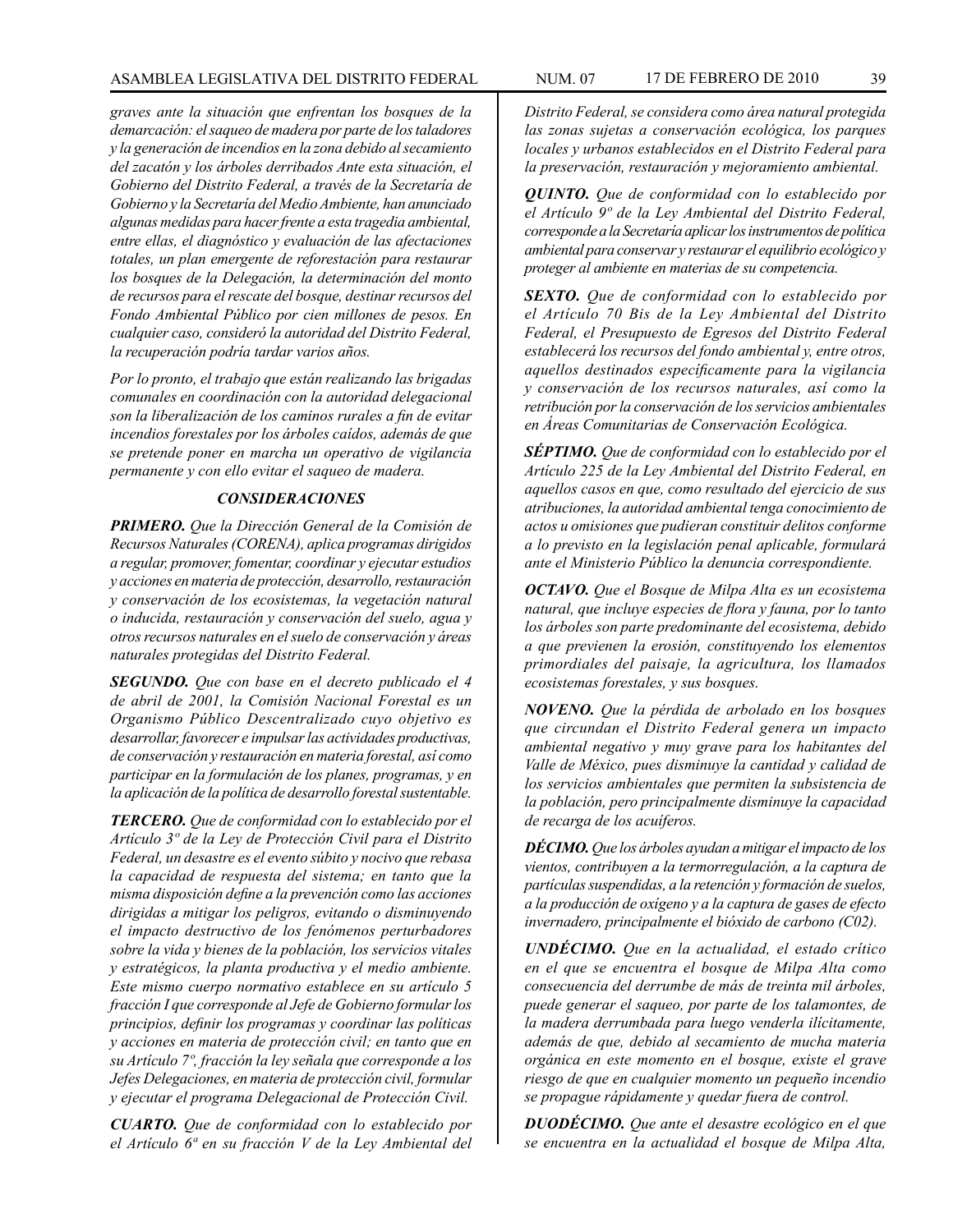*resulta indispensable que cada una de las instancias gubernamentales, en el ámbito de sus atribuciones, lleven a cabo las acciones necesarias para dar solución a los problemas antes descritos, por lo que se requiere de la colaboración y coordinación intergubernamental en el desastre ecológico que ha azotado al bosque de Milpa Alta.*

*En efecto, son distintas las instancias en los tres ámbitos de gobierno que deben involucrarse en la atención y resolución de la problemática suscitada por las lluvias atípicas y fuertes vientos en la zona boscosa de la Delegación Milpa Alta. Y sólo a través de la colaboración de cada una de estas instancias, y con la participación de los ciudadanos de la demarcación, se podrá hacer frente a esta lamentable emergencia ambiental.*

*Por todo lo anteriormente expuesto, someto a la consideración de esta Diputación Permanente la presente:*

# *PROPOSICIÓN CON PUNTO DE ACUERDO*

*PRIMERO. Se exhorta a la Secretaría del Medio Ambiente del Gobierno Federal y a la Secretaría del Medio Ambiente del Distrito Federal a que a la brevedad coordinen e implementen acciones de corto, mediano y largo plazo para el cuidado y la protección de los bosques de Milpa Alta.*

*SEGUNDO. Se exhorta a la Comisión Nacional Forestal y la Comisión de Recursos Naturales de la Secretaría del Medio Ambiente del Distrito Federal eficienten los programas de pagos por servicios ambientales de los que son beneficiaros los comuneros que habitan las zonas boscosas de Milpa Alta, a efecto de incentivar la participación ciudadana en la solución de la emergencia que enfrenta este bosque.* 

*TERCERO. Se exhorta al Jefe de Gobierno del Distrito Federal realice la petición por escrito a la Secretaría de Gobernación de Declaratoria de Desastre Natural, a efecto de atender los daños causados por las atípicas lluvias y fuertes vientos que derribaron alrededor de treinta mil árboles en Milpa Alta, conforme a lo establecido por las reglas de operación del Fondo de Desastres Naturales.*

*CUARTO. Se exhorta a la Secretaría de Protección Civil del Distrito Federal y a la Delegación Milpa Alta a que de manera coordinada diseñen e implementen a la brevedad un programa que prevenga la posibilidad de un incendio en la zona boscosa de esta demarcación.*

*QUINTO. Se exhorta la Procuraduría Federal de Protección al Ambiente, a la Procuraduría Ambiental y del Ordenamiento Territorial del Distrito Federal, y a la Fiscalía Especializada en Delitos Ambientales y Protección Urbana de la Procuraduría General del Justicia del Distrito Federal, a colaborar y coordinar las acciones necesarias a efecto de que las denuncias ciudadanas por la comisión de delitos o faltas administrativas en el bosque de Milpa Alta sean atendidas de forma expedita para evitar la tala ilegal o la comercialización de la madera de los árboles derribados.*

*SEXTO. Se exhorta a la Secretaría del Medio Ambiente del Distrito Federal informe a este Órgano Legislativo las erogaciones que se pretenden hacer de los cien millones de pesos del Fondo Ambiental Público para la atención de los daños causados en el bosque de Milpa Alta.*

*Recinto Legislativo, a los diecisiete días del mes de febrero de dos mil diez.*

#### *ATENTAMENTE*

*Dip. Juan Carlos Zárraga Sarmiento*

Es cuanto, Diputado Presidente.

**EL C. PRESIDENTE.-** Muchas gracias Diputado. Con fundamento en el artículo 37 de la Ley Orgánica de la Asamblea Legislativa del Distrito Federal, se faculta a la Diputada Alicia Téllez para que desempeñe las funciones de la Vicepresidencia y al Diputado Valentín Maldonado la de Secretario.

**LA C. PRESIDENTA DIPUTADA ALICIA VIRGINIA TÉLLEZ SÁNCHEZ.-** En términos de lo dispuesto por el artículo 133 del Reglamento para el Gobierno Interior de la Asamblea Legislativa del Distrito Federal, consulte la Secretaría a la Diputación Permanente en votación económica si la propuesta presentada por el Diputado Juan Carlos Zárraga Sarmiento, se considera de urgente y obvia resolución.

**EL C. SECRETARIO DIPUTADO JOSÉ VALENTÍN MALDONADO SALGADO.-** Por instrucciones de la Presidencia y en votación económica se consulta a la Diputación Permanente si la propuesta de referencia se considera de urgente y obvia resolución.

Los que estén por la afirmativa, sírvanse manifestarlo levantando la mano.

Los que estén por la negativa, sírvanse manifestarlo levantando la mano.

Se considera de urgente y obvia resolución, Diputada Presidenta.

**LA C. PRESIDENTA.-** Está a discusión la propuesta. ¿Existen oradores en contra?

Proceda la Secretaría a preguntar a la Diputación Permanente en votación económica si es de aprobarse la propuesta a discusión.

**EL C. SECRETARIO.-** Por instrucciones de la Presidencia y en votación económica, se pregunta a la Diputación Permanente si está a favor o en contra de la propuesta sometida a su consideración.

Los que estén por la afirmativa, sírvanse manifestarlo levantando la mano.

Los que estén por la negativa, sírvanse manifestarlo levantando la mano.

Aprobada la propuesta, Diputada Presidenta.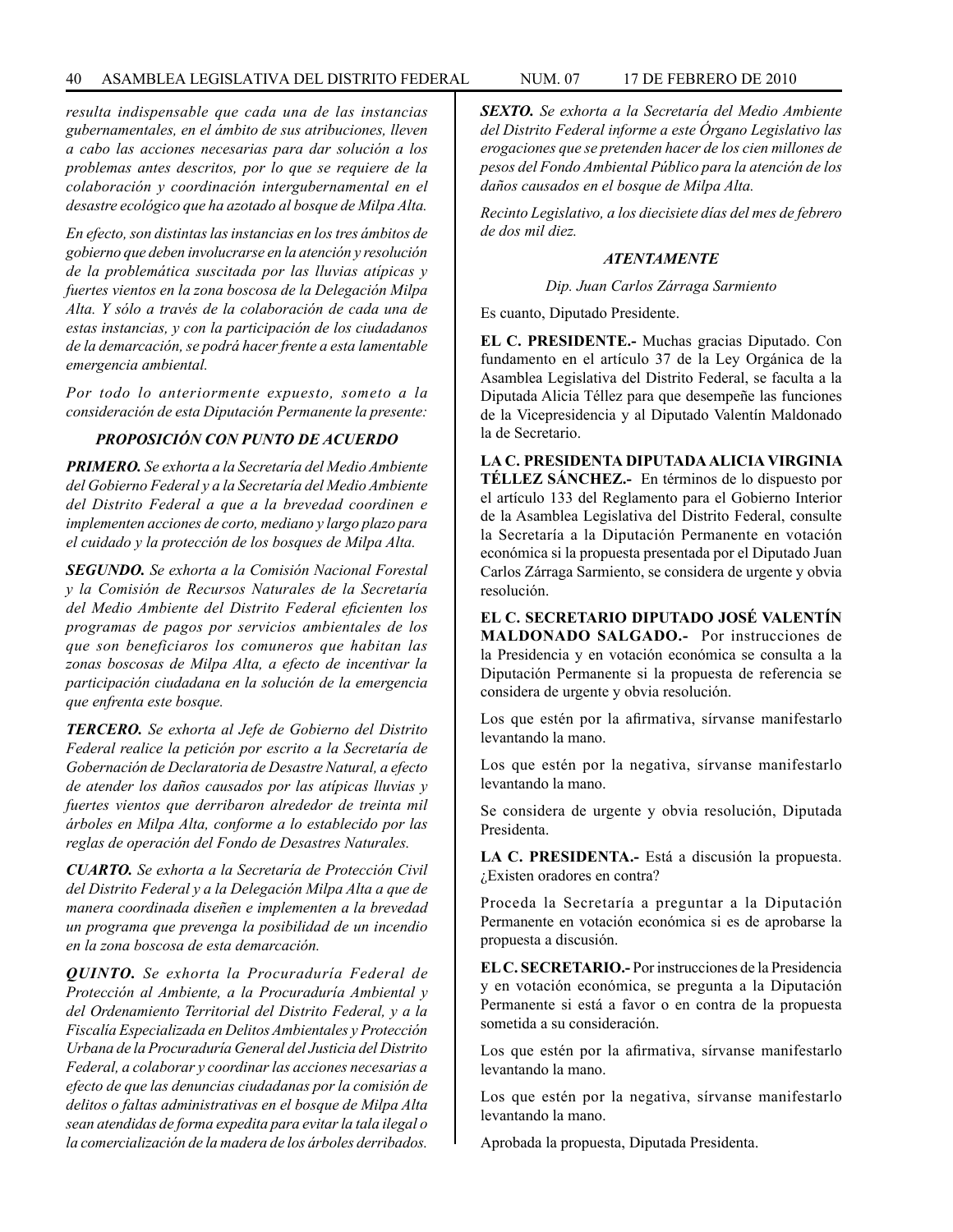**LA C. PRESIDENTA.-** Remítase a las autoridades correspondientes para los efectos legales a que haya lugar.

Para presentar una propuesta con punto de acuerdo por el que se cita a comparecer ante la Comisión de Transparencia de la Gestión al Director del Proyecto de la Línea 12 del Metro, Ingeniero Enrique Horcasitas Manjarrez, se concede el uso de la Tribuna al Diputado Rafael Medina Pederzini, a nombre de la Diputada Lía Limón García, del Grupo Parlamentario del Partido de Acción Nacional.

**EL C. DIPUTADO RAFAEL MIGUEL MEDINA PEDERZINI.-** Con su venia, Diputada Presidenta.

# *PROPOSICIÓN CON PUNTO DE ACUERDO POR EL QUE SE SOLICITA UN INFORME PORMENORIZADO Y DETALLADO AL DIRECTOR DEL PROYECTO DE LA LÍNEA 12 DEL METRO, INGENIERO ENRIQUE HORCASITAS MANJARREZ.*

*DIP. RAFAEL MEDINA PEDERZINI PRESIDENTE DE LA MESA DIRECTIVA DIPUTACIÓN PERMANENTE ASAMBLEA LEGISLATIVA DEL DISTRITO FEDERAL V LEGISLATURA PRESENTE*

*Los suscritos, Diputados integrantes del Grupo Parlamentario del Partido Acción Nacional, con fundamento en lo dispuesto por los Artículos 17, fracción VI de la Ley Orgánica y 133 del Reglamento para el Gobierno Interior, ambos de la Asamblea Legislativa del Distrito Federal, sometemos a consideración de esta Honorable Diputación Permanente la siguiente proposición con punto de acuerdo por el que SE SOLICITA UN INFORME PORMENORIZADO Y DETALLADO AL DIRECTOR DEL PROYECTO DE LA LÍNEA 12 DEL METRO, INGENIERO ENRIQUE HORCASITAS MANJARREZ, al tenor de los siguientes:*

# *ANTECEDENTES*

*Durante marzo del año 2007, el Jefe de Gobierno del Distrito Federal anunciaba la inversión para la construcción de la Línea 12 del Metro, obra que traería beneficios para el transporte público, la ecología y la ciudadanía en general, en ese entonces su costo era de aproximadamente nueve mil millones de pesos.* 

*Poco a poco y debido a la opacidad con la que el Gobierno capitalino se ha manejado con respecto a este tema, medios de comunicación, empresas, legisladores y ciudadanos han externado abiertamente su preocupación por las faltas graves en la planeación de esta obra que debería respaldarse de manera integral en estudios técnicos urbano ambientales y diagnósticos que la hagan viable en su ejecución.*

*Lo anterior se hace más visible cuando el proyecto Línea 12 del Metro aparenta tener procesos de licitación transparentes y costos plenamente planeados y programados, mismos que no concuerdan con la realidad ya que el costo de la línea por mucho ha sobrepasado el monto original proyectado.*

*Aunado a las faltas en la planeación y ejecución del proyecto, otra licitación importante fue la de los trenes, a la que según lo anunciado se pretende pagar a la empresa española CAF 8.1 millones de dólares mensuales por la renta de 30 trenes durante quince años, en este sentido el Gobierno de la Ciudad estaría pagando mil 500 millones de dólares. Para este caso sería importante conocer cuál fue el proceso de licitación de 105 trenes y qué justifica el pago tan elevado de 105 trenes.*

*Por otro lado, en estos días el Instituto de Acceso a la Información Pública del Distrito Federal, comunicó que en la Línea 12 del Metro intervienen diferentes autoridades, lo cual dificulta realizar una solicitud de información, por ejemplo, en noviembre del año pasado el INFODF ordenó a la Secretaría de Obras transparentar el estudio sobre cimentación requerida para la construcción de la Línea 12 del Metro, ya que no entregó la información alegando que se reservo porque genera una ventaja personal indebida en perjuicio de un tercero, sin embargo, ésta misma información se solicitó al Proyecto Metro del Distrito Federal y fue entregada sin mediar resolución alguna.*

*En este sentido, también es importante destacar que en torno a este tema solamente durante el año 2009 fueron recibidas por el Instituto de Transparencia de Acceso a la Información Pública (INFODF), 59 recursos de revisión interpuestos por ciudadanos inconformes que no encontraron satisfecha su necesidad de información o consideraron insuficientes los datos que les fueron proporcionados.*

*Podemos asimismo, mencionar la solicitud hecha por una servidora número 0325300000709, en la que se pedía el estudio sobre la cimentación requerida para la construcción de la Línea 12 del Metro, presupuesto usado y el nombre de la empresa que participó en dicho estudio, se obtuvo como respuesta y después de hacer un pago por los derechos correspondientes, dos planos que dicen ser estudios de cimentación, el nombre de la empresa ICA, y del presupuesto jamás se dio referencia.*

*Por lo anterior expuesto y toda vez que a la fecha el tema de la construcción de la Línea 12 del Metro, más que un tema de publicidad para el jefe de gobierno debe ser un tema de transparencia, se debe solicitar al Ingeniero Horcasitas a que informe a esta Asamblea Legislativa el proyecto Línea 12 del Metro, informando el presupuesto ejercido, nombre de las empresas contratistas, descripción de los servicios o bienes proveídos, fecha de la operación realizada, montos totales e informes de avances sobre las obras o servicios contratados.*

#### *CONSIDERANDOS*

*PRIMERO.- Que la transparencia debe ser un tema de observancia obligatoria por las autoridades capitalinas toda vez que implica que la ciudadanía conozca el uso y destino que se le da a los recursos públicos, y es responsabilidad de los Diputados integrantes de esta Asamblea Legislativa del Distrito Federal representar los intereses ciudadanos, y uno de estos intereses es el manejo racional y transparente del presupuesto que ejercen sus gobernantes;*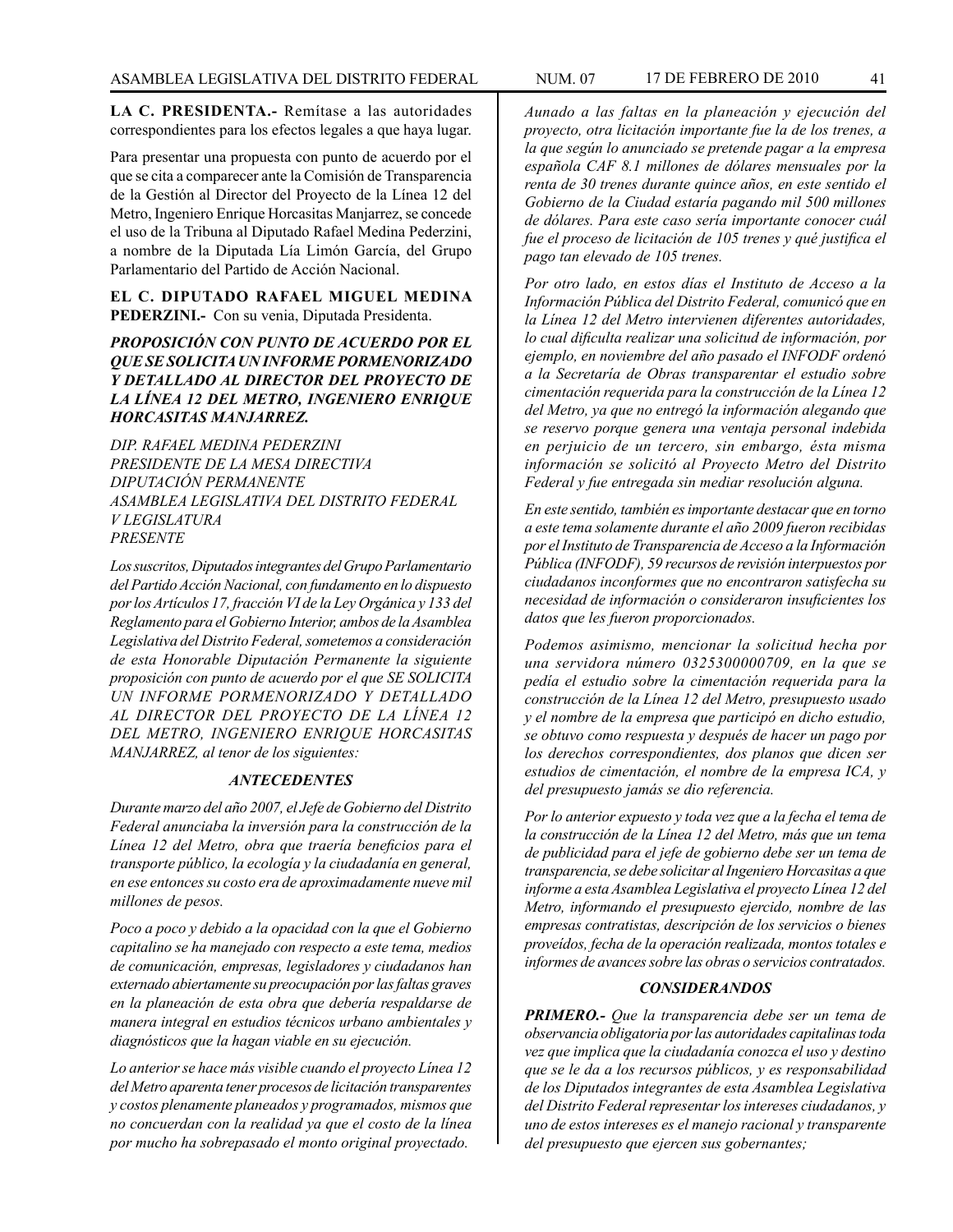*SEGUNDO.- Que debido a los más de 59 recursos de revisión interpuestos por el tema de la Línea 12 del Metro, es más que una llamada de atención a la Dirección del Proyecto Línea 12, toda vez que incumple con la Ley de Transparencia y Acceso a la Información Pública del Distrito Federal (LTAIP);*

*TERCERO.- Que debido a las irregularidades en el manejo de información pública y toda vez que el Metro por el proyecto de la Línea 12, ha sido el órgano que recibió durante el año pasado más reclamos por faltas a la LTAIP, solicitamos que el Director del Proyecto de la Línea 12, Enrique Horcasitas Manjarrez, rinda un informe pormenorizado y detallado a esta Asamblea, a efecto de que explique a detalle el proyecto, informando presupuesto ejercido, nombre de las empresas contratistas, descripción de los servicios o bienes proveídos, fecha de la operación realizada, montos totales e informes de avances sobre las obras o servicios contratados.*

*Por lo anteriormente expuesto, sometemos a la consideración de esta Diputación permanente, el siguiente:*

# *PUNTO DE ACUERDO*

*PRIMERO.- Se solicita al Director de la Línea 12 del Metro, Ingeniero Enrique Horcasitas Manjarrez a que envíe a esta Soberanía en un plazo no mayor a quince días a partir de la aprobación del presente punto de acuerdo, un informe pormenorizado y detallado respecto al presupuesto ejercido, nombre de las empresas contratistas, descripción de los servicios o bienes proveídos, fecha de la operación realizada, montos totales e informes de avances sobre las obras o servicios contratados relativos al Proyecto Línea 12 del Metro.*

*SEGUNDO.- Se exhorta al Instituto de Acceso a la Información Pública, a resolver los recursos de revisión que por el tema de la Línea 12 del Metro hayan sido interpuestos y requerir a los entes públicos la información que se hayan negado a entregar.* 

*TERCERO.- Se exhorta a la Oficina de Información Pública del Proyecto Metro del Distrito Federal, a dar cumplimiento integral a la solicitud de información número 0325300000709, 0325300005010, 0325300005810 relativa al estudio de cimentación requerido para construir la línea 12 del metro, presupuesto usado y el nombre de la empresa que participó en dicho estudio.*

# *ATENTAMENTE*

# *Dip. Lía Limón García*

Es cuanto, Diputada Presidenta.

**LA C. PRESIDENTA.-** Gracias, Diputado. En términos de lo dispuesto por el artículo 133 del Reglamento para el Gobierno Interior de la Asamblea Legislativa del Distrito Federal, consulte la Secretaría a la Diputación Permanente en votación económica si la propuesta presentada por el Diputado Rafael Medina Pederzini se considera de urgente y obvia resolución.

**EL C. SECRETARIO.-** Por instrucciones de la Presidencia y en votación económica, se consulta a la Diputación Permanente si la propuesta de referencia se considera de urgente y obvia resolución.

Los que estén por la afirmativa, sírvanse manifestarlo levantando la mano.

Los que estén por la negativa, sírvanse manifestarlo levantando la mano.

Se considera de urgente y obvia resolución, Diputada Presidenta.

**LA C. PRESIDENTA.-** Está a discusión la propuesta. ¿Existen oradores en contra?

El Diputado José Luis Muñoz Soria, hasta por 10 minutos.

¿Oradores en pro?

Adelante, Diputado Muñoz Soria.

**EL C. DIPUTADO JOSÉ LUIS MUÑOZ SORIA.-** Con su permiso, Diputada Presidenta.

Quisiera hacer el planteamiento a nuestros compañeros Diputados Pederzini y Lía Limón, de modificar el primer inciso del punto de acuerdo y eliminar el punto cuatro.

Propondría que el primero dijera lo siguiente: Se solicita al Ingeniero Enrique Horcasitas Manjarrez, Director del Proyecto de la Línea 12 del Metro, a efecto de que en un plazo no mayor de 15 días haga llegar a esta Soberanía el informe respecto al presupuesto ejercido, nombre de las empresas contratistas, descripción de los servicios o bienes proveídos, fecha de la operación realizada, montos totales e informes de avances sobre las obras o servicios contratados.

Sería la modificación en el primer inciso y plantearíamos mover, bajar el punto número 4.

Quedaría entonces nuestra propuesta, el punto uno con la modificación planteada, se mantiene el segundo y el tercero y eliminaríamos el punto número 4.

Ésa sería la propuesta.

**LA C. PRESIDENTA.-** Adelante, Diputado Medina Pederzini.

**EL C. DIPUTADO RAFAEL MIGUEL MEDINA PEDERZINI** *(Desde su curul).-* Estamos de acuerdo con la propuesta. Solicitamos que se agregue así.

**EL C. DIPUTADO JOSÉ LUIS MUÑOZ SORIA.-** Gracias, Diputado.

**LA C. PRESIDENTA.-** Proceda la Secretaría a preguntar a la Diputación Permanente en votación económica si es de aprobarse la propuesta a discusión, con las modificaciones que incluyó el Diputado Muñoz Soria.

**EL C. SECRETARIO.-** Por instrucciones de la Presidencia y en votación económica, se pregunta a la Diputación Permanente si está a favor o en contra de la propuesta sometida a su consideración.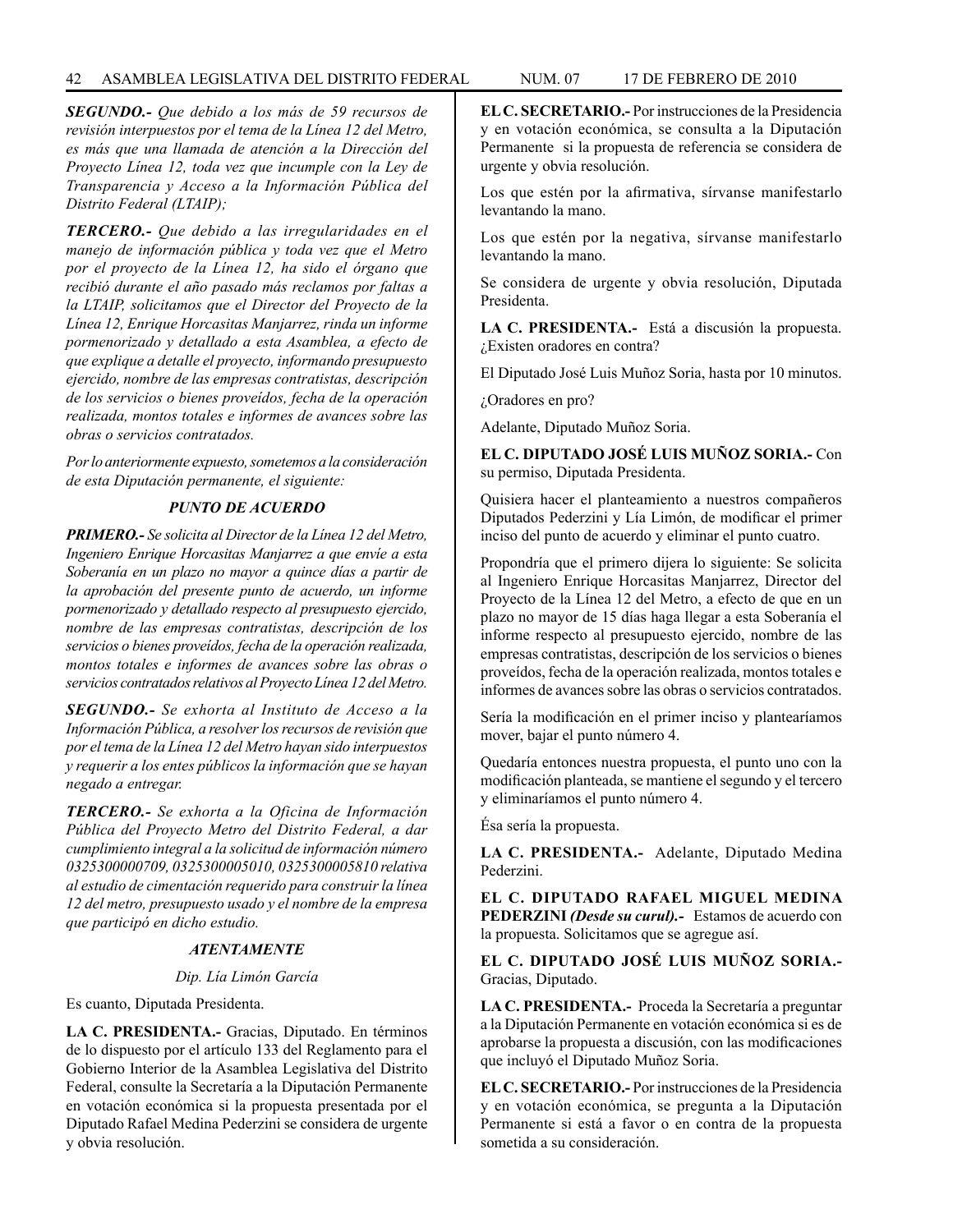Los que estén por la afirmativa, sírvanse manifestarlo levantando la mano.

Los que estén por la negativa, sírvanse manifestarlo levantando la mano.

Aprobada la propuesta, Diputada Presidenta.

**LA C. PRESIDENTA.-** Remítase a las autoridades correspondientes para los efectos legales a que haya lugar.

Para presentar una propuesta con punto de acuerdo por el que se autoriza se realice una consulta ciudadana relativa al cobro del agua en el Distrito Federal, se concede el uso de la Tribuna al Diputado Rafael Miguel Medina Pederzini, a nombre del Grupo Parlamentario del Partido Acción Nacional.

**EL C. DIPUTADO RAFAEL MIGUEL MEDINA PEDERZINI.-** Con su venia, Diputada Presidenta.

*PROPOSICIÓN CON PUNTO DE ACUERDO POR EL QUE SE SOLICITA SOMETER A CONSULTA CIUDADANA EL MECANISMO DE COBRO DEL AGUA EN EL DISTRITO FEDERAL, EN LOS TERMINOS PRECISADOS EN EL CÓDIGO FISCAL DEL DISTRITO FEDERAL.*

*DIP. RAFAEL MEDINA PEDERZINI. PRESIDENTE DE LA MESA DIRECTIVA DE LA DIPUTACIÓN PERMANENTE ASAMBLEA LEGISLATIVA DEL DISTRITO FEDERAL V LEGISLATURA PRESENTE*

*El suscrito, a nombre propio y de los integrantes del Grupo Parlamentario del Partido Acción Nacional, con fundamento en lo dispuesto por los Artículos 17, fracción VI de la Ley Orgánica y 133 del Reglamento para el Gobierno Interior, ambos de la Asamblea Legislativa del Distrito Federal, sometemos a la consideración del Pleno de esta Honorable Asamblea Legislativa, con el carácter de urgente y obvia resolución la presente PROPOSICIÓN CON PUNTO DE ACUERDO POR EL QUE SE SOLICITA SOMETER A CONSULTA CIUDADANA EL MECANISMO DE COBRO DEL AGUA EN EL DISTRITO FEDERAL, EN LOS TERMINOS PRECISADOS EN EL CÓDIGO FISCAL DEL DISTRITO FEDERAL, al tenor de los siguientes:*

#### *ANTECEDENTES*

*I.- De acuerdo con cifras proporcionadas por la Comisión Nacional del Agua, en 15 de las 32 principales ciudades del País se registraron incrementos a las tarifas del servicio de agua potable superiores al 6.5 por ciento de la inflación promedio de 2008 y 2009.*

*En otras 10 ciudades el incremento fue inferior a la tasa de inflación; en 6 las tarifas no se modificaron y en una (Ciudad Juárez) se registró una disminución en el nivel de cobro del servicio.*

*De acuerdo con este organismo federal, las entidades con mayor monto de recaudación por abasto domiciliario de agua potable, son:* 

*(Cifras en millones de pesos)*

- *1.- Estado de México 4,037.4*
- *2.- Distrito Federal 3,072.9*
- *3.- Nuevo León 2,620.5*
- *4.- Baja California 2,430.2*
- *5.- Jalisco 2,089.5*

*II.- El pasado 24 de diciembre, se aprobó la publicación del Código Fiscal para el Distrito Federal. En el mismo, se incluyó una propuesta de cobro de los derechos por el suministro de agua potable diferente a la que se había llevado hasta diciembre de 2009. El nuevo esquema de cobro define que habrá 4 tarifas para la Ciudad de México: popular, baja, media y alta.*

*III.- En repetidas ocasiones durante el mes de diciembre de 2009, se llevaron a cabo mesas de trabajo entre los Diputados integrantes de las Comisiones Unidas de Presupuesto y Cuenta Pública, y Hacienda, con el Tesorero y el Titular del Sistema de Aguas del Distrito Federal de la Ciudad de México. En dichas reuniones, se dio una explicación sobre las bondades que tenía la nueva propuesta de cobro enviada a través del Secretario de Finanzas el 30 de noviembre de 2009.*

*IV.- Entre las principales conclusiones que se obtuvieron de las reuniones con la Tesorería y el Sistema de Aguas del Distrito Federal, destacan los compromisos a instalar medidores de agua en todo el Distrito Federal, publicar indicadores de eficiencia en cobro y suministro del líquido, y la revisión exhaustiva de la catalogación de las manzanas de acuerdo al índice de desarrollo.*

*V.- La estructura tarifaría que fue aprobada el pasado 24 de diciembre, fue diferente a la propuesta de la Secretaría de Finanzas, a la que el Grupo Parlamentario del Partido Acción Nacional había públicamente declarado estar a favor. Al haber cambios de "última hora", y al no haber el compromiso por escrito dentro del Código Fiscal para la publicación de indicadores de eficiencia e instalación de medidores, el Grupo Parlamentario del Partido Acción Nacional se reservó, en lo particular, el Artículo 172 del Código y se votó en contra.*

*VI.- La necesidad de poder completar la discusión y de afinar los detalles necesarios que quedaron pendientes para el cobro de la tarifa del agua durante el mes de diciembre, culminó en la propuesta de convocar a un periodo extraordinario de sesiones para la última semana de febrero.*

*Por lo que de lo antes expresado, esta proposición se funda bajo los siguientes:*

#### *CONSIDERANDOS*

*PRIMERO.- Que de conformidad con la Ley Orgánica de la Asamblea Legislativa del Distrito Federal, es deber de los Diputados presentar proposiciones y denuncias, así como representar los intereses de los ciudadanos y promover y gestionar la solución de los problemas y necesidades colectivas ante las autoridades competentes.*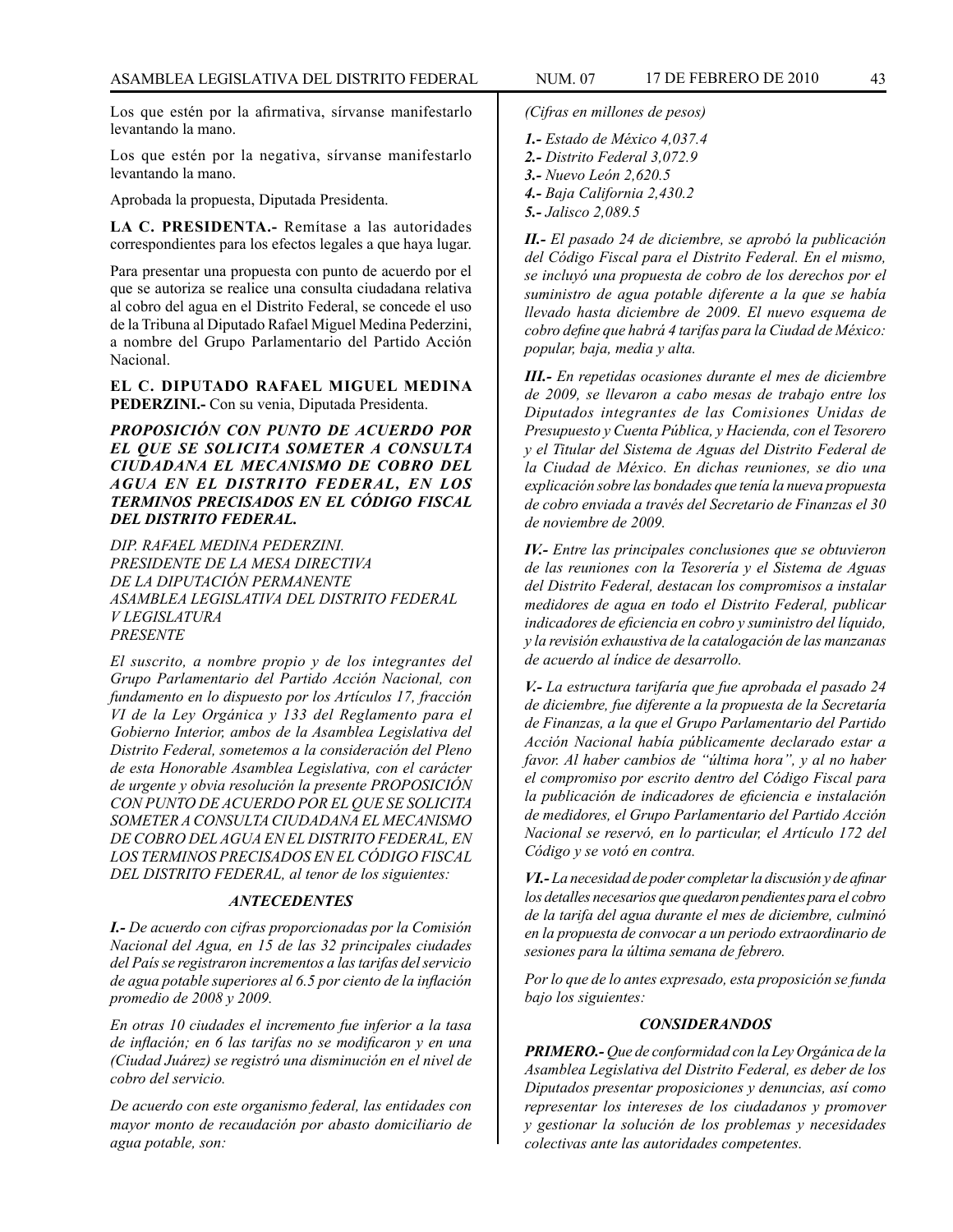*SEGUNDO.- Que en fecha 29 de diciembre del 2009, en la Gaceta Oficial del Distrito Federal, se publicó el Código Fiscal para el Distrito Federal, en el que se establecen los lineamientos y formas en que se cobrarán los derechos por el suministro de agua potable, estableciendo cuatro clasificaciones para las colonias del Distrito Federal, con tarifas identificadas como popular, baja, media y alta.* 

*TERCERO.- Que de conformidad con el Artículo 157 de la Ley Orgánica de la Asamblea Legislativa del Distrito Federal, la Asamblea Legislativa por acuerdo de la mayoría de sus miembros, podrá convocar a consulta pública sobre los asuntos de su competencia, cuando a juicio de ésta se requiera conocer la opinión de los habitantes del Distrito Federal sobre determinado asunto.*

*CUARTO.- Que de conformidad con el Artículo 158 del ordenamiento legal mencionado en el punto anterior, la consulta pública a que convoque la Asamblea podrá abarcar todo el Distrito Federal o una de sus demarcaciones, podrá comprender uno o varios sectores de la población y un o varias materias especificas que estén vinculadas, de acuerdo con los objetivos que la Asamblea haya fijado en la convocatoria.*

*QUINTO.- Que de conformidad con el Artículo 42 de la Ley de Participación Ciudadana del Distrito Federal, la consulta ciudadana es el instrumento a través del cual el Jefe de Gobierno, las instancias de la Administración Pública del Distrito Federal, la Asamblea Legislativa, la Asamblea Ciudadana y/o el Comité Ciudadano, por sí o en colaboración, someten a consideración de la ciudadanía por medio de preguntas directas, foros, o cualquier otro instrumento de consulta, cualquier tema que tenga impacto en los distintos ámbitos temáticos y territoriales en el Distrito Federal.*

*SEXTO.- Que con fundamento en el Artículo 43, fracciones I y II de la Ley de Participación Ciudadana la consulta podrá ser dirigida a las y los habitantes del Distrito Federal; las y los habitantes de una o varias demarcaciones territoriales.* 

*SÉPTIMO.- Que el Artículo 44 de la Ley de Participación Ciudadana dispone que la consulta ciudadana podrá ser convocada por el Jefe de Gobierno, la Asamblea Legislativa, y otros que señala la ley.* 

*OCTAVO.- Que el Artículo 45 de la ley mencionada dispone que los resultados de la Consulta Ciudadana serán elementos de juicio para el ejercicio de las funciones de la autoridad convocante.* 

*NOVENO.- Que la discusión sobre la tarifa del agua no fue suficientemente discutida en el periodo ordinario de sesiones pasado y la misma continuará por lo menos, hasta el periodo extraordinario de sesiones en puerta.*

*DÉCIMO.- Que en ningún momento fue tomada en cuenta la opinión del ciudadano para la discusión, tal como sucedió en temas similares como la renivelación de la tarifa del metro.*

*UNDÉCIMO.- Que al haber detalles por afinar en la discusión sobre la tarifa, y no haber incluido a* 

*la ciudadanía en la misma, existe confusión entre la población sobre la forma en la que se cobrará, la nueva clasificación de las zonas y el posible impactó que tendrá el incremento sobre su economía.*

*DUODÉCIMO.- Que es necesario incluir a la población en la discusión sobre si el óptimo es un sistema discriminatorio, principalmente en función del ingreso, o si el óptimo es un sistema en el que se premie a los ahorradores de agua y se castigue a los desperdiciadores, con subsidios y sobreprecios, respectivamente.*

*DÉCIMO TERCERO.- Que el pago de los impuestos debe ir conforme al ingreso o la capacidad contributiva y tributaria de las personas y no debe quedar al arbitrio exorbitante de la autoridad tal como lo establece la Constitución General de la República en el Artículo 31, fracción IV y no debe legislarse al vapor, debe hacerse tomando en cuenta a los ciudadanos.*

*DÉCIMO CUARTO.- Que es falso que exista una urgencia por presentar un dictamen debido a que se emitirán las nuevas boletas de cobro de derechos por suministro de agua, lo que el Gobierno del Distrito Federal debe hacer es congelar el pago de derechos por suministro de agua por cuatro meses en lo que se lleva acabo una consulta ciudadana, se obtienen los resultados y se reelabora la reclasificación de las zonas para el cobro de dicha carga tributaria.*

*Con base en los antecedentes y considerandos antes descritos, y con fundamento en lo dispuesto en el Artículo 17, fracción VI de la Ley Orgánica y 133 del Reglamento para el Gobierno Interior ambos ordenamientos de la Asamblea Legislativa del Distrito Federal, el que suscribe a nombre propio y del Grupo Parlamentario del Partido Acción Nacional somete a la consideración del Honorable Pleno de esta Asamblea, con el carácter "De urgente y obvia resolución" el presente:*

#### *PUNTO DE ACUERDO*

*Con las siguientes resoluciones:*

*PRIMERO.- La Asamblea Legislativa del Distrito Federal aprueba someter a consulta ciudadana, las tarifas, las clasificación de las zonas y los aumentos en el cobro del agua en el distrito federal, con la finalidad de que la ciudadanía emita su opinión respecto del tema planteado.* 

*SEGUNDO.- Esta Asamblea Legislativa instruya a la Comisión de Participación Ciudadana organice y lleve a cabo la Consulta Ciudadana precisada en el resolutivo anterior.*

*Dado en el Recinto Legislativo de Donceles de la Asamblea Legislativa del Distrito Federal a los 17 días del mes de febrero del año 2010.*

# *FIRMAN LOS DIPUTADOS*

*Dip. Rafael Miguel Medina Pederzini, Dip. Sergio Israel Eguren Cornejo y Dip. Juan Carlos Zárraga Sarmiento.*

Es cuanto, Diputada Presidenta.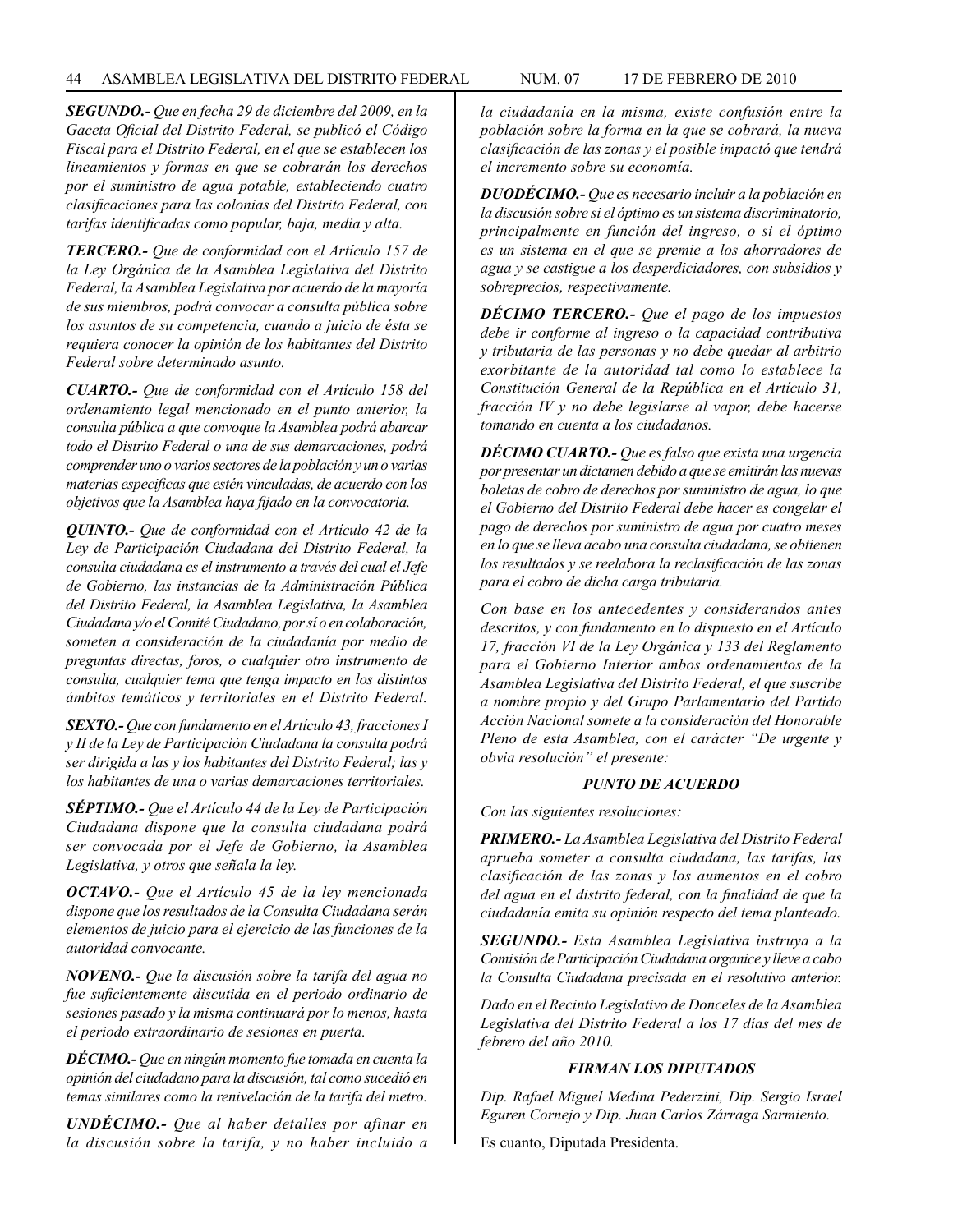*ANTECEDENTES*

**LA C. PRESIDENTA.-** Gracias Diputado. En términos de lo dispuesto por el Artículo 133 del Reglamento para el Gobierno Interior de la Asamblea Legislativa del Distrito Federal, consulte la Secretaría a la Diputación Permanente en votación económica si la propuesta presentada por el Diputado Rafael Miguel Medina Pederzini, se considera de urgente y obvia resolución.

**EL C. SECRETARIO.-** Por instrucciones de la Presidencia y en votación económica se consulta a la Diputación Permanente si la propuesta de referencia se considera de urgente y obvia resolución.

Los que estén por la afirmativa, sírvanse manifestarlo levantando la mano.

Los que estén por la negativa, sírvanse manifestarlo levantando la mano.

No se considera de urgente y obvia resolución, Diputada Presidenta.

**LA C. PRESIDENTA.-** Se turna para su análisis y dictamen a las Comisiones Unidas de Participación Ciudadana y de Gestión Integral del Agua.

Para presentar una propuesta con punto de acuerdo por la que se solicita someter a consulta pública los límites delegacionales del complejo Santa Fe, se concede el uso de la Tribuna al Diputado Rafael Miguel Medina Pederzini, a nombre del Grupo Parlamentario del Partido Acción Nacional.

**EL C. DIPUTADO RAFAEL MIGUEL MEDINA PEDERZINI.-** Con su venia, Diputada Presidenta.

# *PROPOSICIÓN CON PUNTO DE ACUERDO POR EL QUE SE SOLICITA SOMETER A CONSULTA CIUDADANA, LOS LIMITES DELEGACIONALES DEL COMPLEJO SANTA FE.*

*DIP. RAFAEL MEDINA PEDERZINI. PRESIDENTE DE LA MESA DIRECTIVA DE LA DIPUTACIÓN PERMANENTE ASAMBLEA LEGISLATIVA DEL DISTRITO FEDERAL V LEGISLATURA PRESENTE*

*El suscrito a nombre propio y en el de los integrantes del Grupo Parlamentario del Partido Acción Nacional, con fundamento en lo dispuesto por los Artículos 11, 17, fracción VI, 18, fracción VII, de la Ley Orgánica de la Asamblea Legislativa; 93, 98. 157, 158 y 133 del Reglamento para el Gobierno Interior, de la Asamblea Legislativa del Distrito Federal, sometemos a consideración de la Diputación Permanente de este Honorable Órgano de Gobierno, con carácter de urgente y obvia resolución la presente PROPOSICIÓN CON PUNTO DE ACUERDO POR EL QUE SE SOLICITA SOMETER A CONSULTA CIUDADANA, LOS LIMITES DELEGACIONALES DEL COMPLEJO SANTA FE, al tenor de los siguientes:*

*I.- El 9 de febrero del presente año compareció ante la Comisión de Desarrollo e Infraestructura Urbana, el Delegado en Álvaro Obregón Eduardo Santillán Pérez y su homólogo en la Delegación Cuajimalpa Carlos Orvañanos con la finalidad de analizar el crecimiento del complejo Santa Fe, así como para establecer las bases para el Plan de Desarrollo Urbano del mismo.* 

*Actualmente el complejo Santa Fe es administrado por un fideicomiso integrado por 6 colonos de ese lugar, 3 integrantes propuestos por el Gobierno del Distrito Federal, uno por parte de la Secretaría de Finanzas, uno por Oficialía Mayor, uno por la Secretaría de Obras, y fue hasta noviembre pasado cuando se acordó que los Jefes Delegacionales de Álvaro Obregón y Cuajimalpa formaran parte de dicho fideicomiso.*

*El complejo Santa Fe se encuentra integrado en su mayoría por edificios de oficinas, departamentos, centros comerciales, hoteles, entre otros de los que ninguno pertenece al gobierno y la falta de la intervención de las autoridades delegacionales correspondientes a las demarcaciones que comparten su ubicación, lo que ha ocasionado diversos problemas.*

*II.- Éste complejo, ha crecido drásticamente, lo que ha generado problemáticas en cuanto a los servicios públicos delegacionales, los cuales demandan soluciones prontas y efectivas, sin embargo la división gubernamental que existe en dicho complejo ha dificultado el avance en cuánto al desarrollo urbano que requiere dicha zona.*

*En este tenor existen problemáticas tales como el desabasto de agua, fugas de ésta, drenaje, recolección de basura, ambulantaje, falta de un sistema de transporte colectivo eficiente, bacheo, protección a las áreas verdes, por mencionar algunos de los retos con los que cuenta Santa Fe, y que requieren de absoluta atención y solución, pues a la larga los efectos pueden ser catastróficos y con mayores dificultades para resolverlos.*

*III.- Asimismo, y toda vez que en el fideicomiso se hacen aportaciones de recursos públicos se plantea que sea una de las dos delegaciones que comparten el territorio del complejo quien administre los recursos públicos que se destinan para la atención de servicios en la zona.*

*En ese orden de ideas Acción Nacional propone que sea la ciudadanía quien decida a que Órgano Político-Administrativo desean que pertenezca el complejo Santa Fe, pues tal decisión no puede ser tomada por unas cuantas personas, ya que son los habitantes a quienes repercutirá directamente y quienes mejor conocen las deficiencias y problemas de su zona, por lo que solicitamos se someta a consulta pública a qué Delegación deberá pertenecer el Complejo Santa Fe.*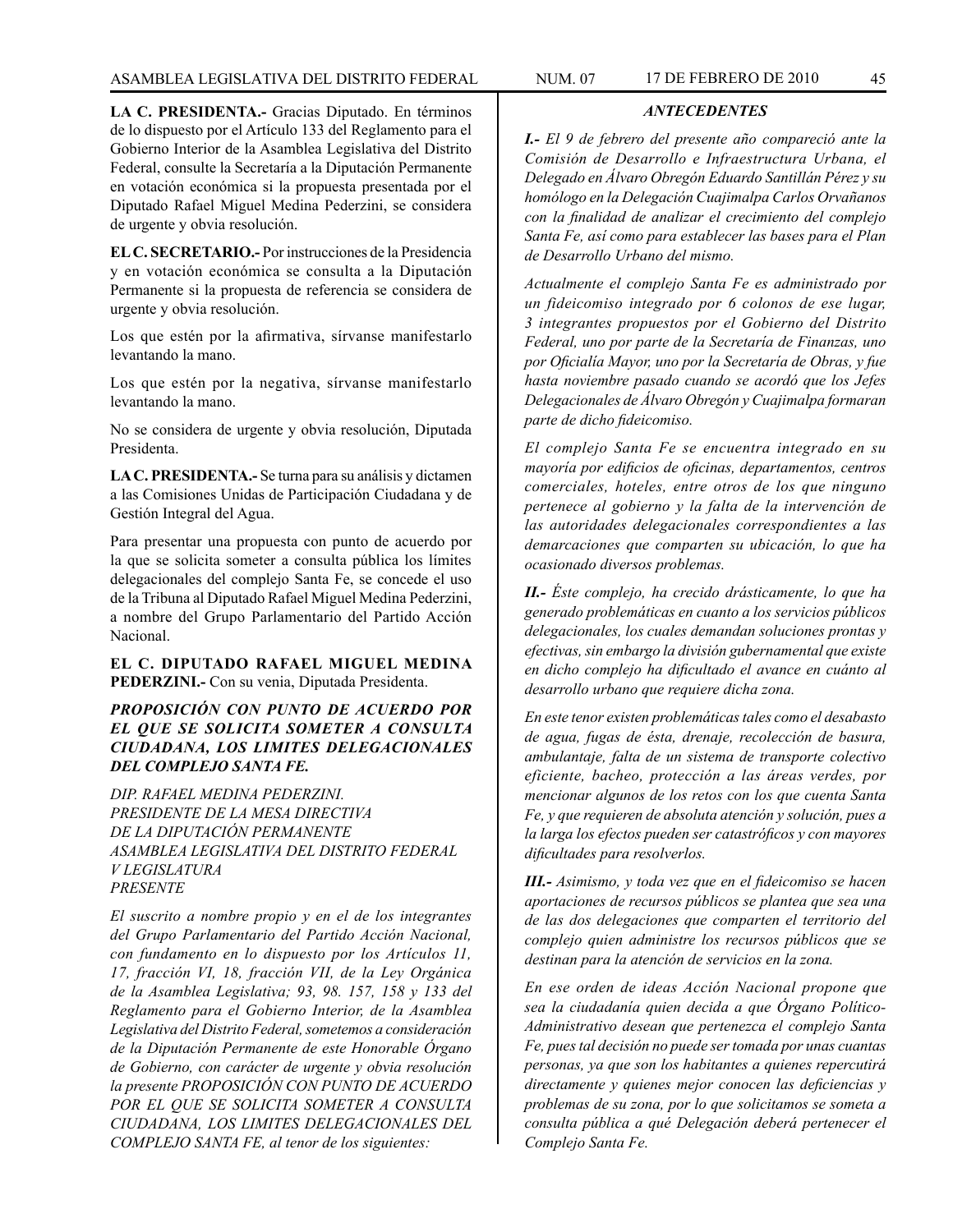#### *CONSIDERANDOS*

*PRIMERO.- Que de conformidad con la Ley Orgánica de la Asamblea Legislativa del Distrito Federal, es deber de los Diputados presentar proposiciones y denuncias, así como representar los intereses de los ciudadanos y promover y gestionar la solución de los problemas y necesidades colectivas ante las autoridades competentes.*

*SEGUNDO.- Que de conformidad con el Artículo 157 de la Ley Orgánica de la Asamblea Legislativa del Distrito Federal, la Asamblea Legislativa por acuerdo de la mayoría de sus miembros, podrá convocar a consulta pública sobre los asuntos de su competencia, cuando a juicio de ésta se requiera conocer la opinión de los habitantes del Distrito Federal sobre determinado asunto.*

*TERCERO.- Que de conformidad con el Artículo 158 del ordenamiento legal mencionado en el punto anterior, la consulta pública a que convoque la Asamblea podrá abarcar todo el Distrito Federal o una de sus demarcaciones, podrá comprender uno o varios sectores de la población y una o varias materias específicas que estén vinculadas, de acuerdo con los objetivos que la Asamblea fije en la convocatoria respectiva.*

*CUARTO.- Que de conformidad con el Artículo 42 de la Ley de Participación Ciudadana del Distrito Federal, la consulta ciudadana es el instrumento a través del cual el Jefe de Gobierno, las instancias de la Administración Pública del Distrito Federal, la Asamblea Legislativa, la Asamblea Ciudadana y/o el Comité Ciudadano, por sí o en colaboración, someten a consideración de la ciudadanía por medio de preguntas directas, foros, o cualquier otro instrumento de consulta, cualquier tema que tenga impacto en los distintos ámbitos temáticos y territoriales en el Distrito Federal.*

*QUINTO.- Que con fundamento en el Artículo, 43 fracciones II y III de la Ley de Participación Ciudadana la consulta podrá ser dirigida a las y los habitantes de una o varias demarcaciones territoriales; las y los habitantes de una o varias Unidades Territoriales.*

*SEXTO.- Que el Artículo 45 de la ley mencionada dispone que los resultados de la Consulta Ciudadana serán elementos de juicio para el ejercicio de las funciones de la autoridad convocante.* 

*Por lo anteriormente expuesto sometemos a consideración de este Pleno el siguiente:*

#### *PUNTO DE ACUERDO*

*Con las siguientes resoluciones:*

*PRIMERO.- La Asamblea Legislativa del Distrito Federal aprueba someter a consulta ciudadana, los límites delegacionales del Complejo Santa Fe, con la finalidad de que la ciudadanía emita su opinión respecto del tema planteado.*

*SEGUNDO.- Esta Asamblea Legislativa instruya a la Comisión de Participación Ciudadana organice y lleve a cabo la Consulta Ciudadana precisada en el resolutivo anterior.*

*Dado en el Recinto Legislativo de Donceles de la Asamblea Legislativa del Distrito Federal a los 17 días del mes de febrero del año 2010.*

#### *FIRMAN*

*Dip. Rafael Miguel Medina Pederzini, Dip. Sergio Israel Eguren Cornejo y Dip. Juan Carlos Zárraga Sarmiento.*

Es cuanto, Diputada Presidenta.

**LA C. PRESIDENTA.-** Gracias, Diputado. En términos de lo dispuesto por el Artículo 133 del Reglamento para el Gobierno Interior de la Asamblea Legislativa del Distrito Federal, consulte la Secretaría a la Diputación Permanente en votación económica si la propuesta presentada por el Diputado Rafael Miguel Medina Pederzini, se considera de urgente y obvia resolución.

**EL C. SECRETARIO.-** Por instrucciones de la Presidencia y en votación económica, se consulta a la Diputación Permanente si la propuesta de referencia se considera de urgente y obvia resolución.

Los que estén por la afirmativa, sírvanse manifestarlo levantando la mano.

Los que estén por la negativa, sírvanse manifestarlo levantando la mano.

No se considera de urgente y obvia resolución, Diputada Presidenta.

**LA C. PRESIDENTA.-** Se turna para su análisis y dictamen a las Comisiones Unidas de Participación Ciudadana y de Desarrollo e Infraestructura Urbana.

Para presentar una propuesta con punto de acuerdo a través del cual esta Asamblea Legislativa del Distrito Federal exhorta a la Comisión de Transporte y Vialidad y al Sistema de Transporte Colectivo Metro, a considerar la ampliación del criterio de acceso a hombres de la tercera edad, hombres discapacitados y hombres con infantes pequeños o en brazos, tanto al servicio del programa del Sistema de Transporte Colectivo Metro, reservado a mujeres en horas pico respectivamente, se concede el uso de la Tribuna a la Diputada Ana Estela Aguirre y Juárez, a nombre del Grupo Parlamentario del Partido del Trabajo.

**LA C. DIPUTADA ANA ESTELA AGUIRRE Y JUÁREZ.-** Con la venia de la Presidencia.

*PROPUESTA CON PUNTO DE ACUERDO DE URGENTE Y OBVIA RESOLUCIÓN A TRAVÉS DEL CUAL ÉSTA ASAMBLEA LEGISLATIVA DEL DISTRITO FEDERAL EXHORTA A LA SECRETARÍA DE TRANSPORTE Y VIALIDAD Y AL SISTEMA DE TRANSPORTE COLECTIVO METRO, A CONSIDERAR LA AMPLIACIÓN DEL CRITERIO DE ACCESO A HOMBRES DE LA 3ª EDAD, HOMBRES DISCAPACITADOS Y HOMBRES CON INFANTES PEQUEÑOS O EN BRAZOS, TANTO AL SERVICIO DEL*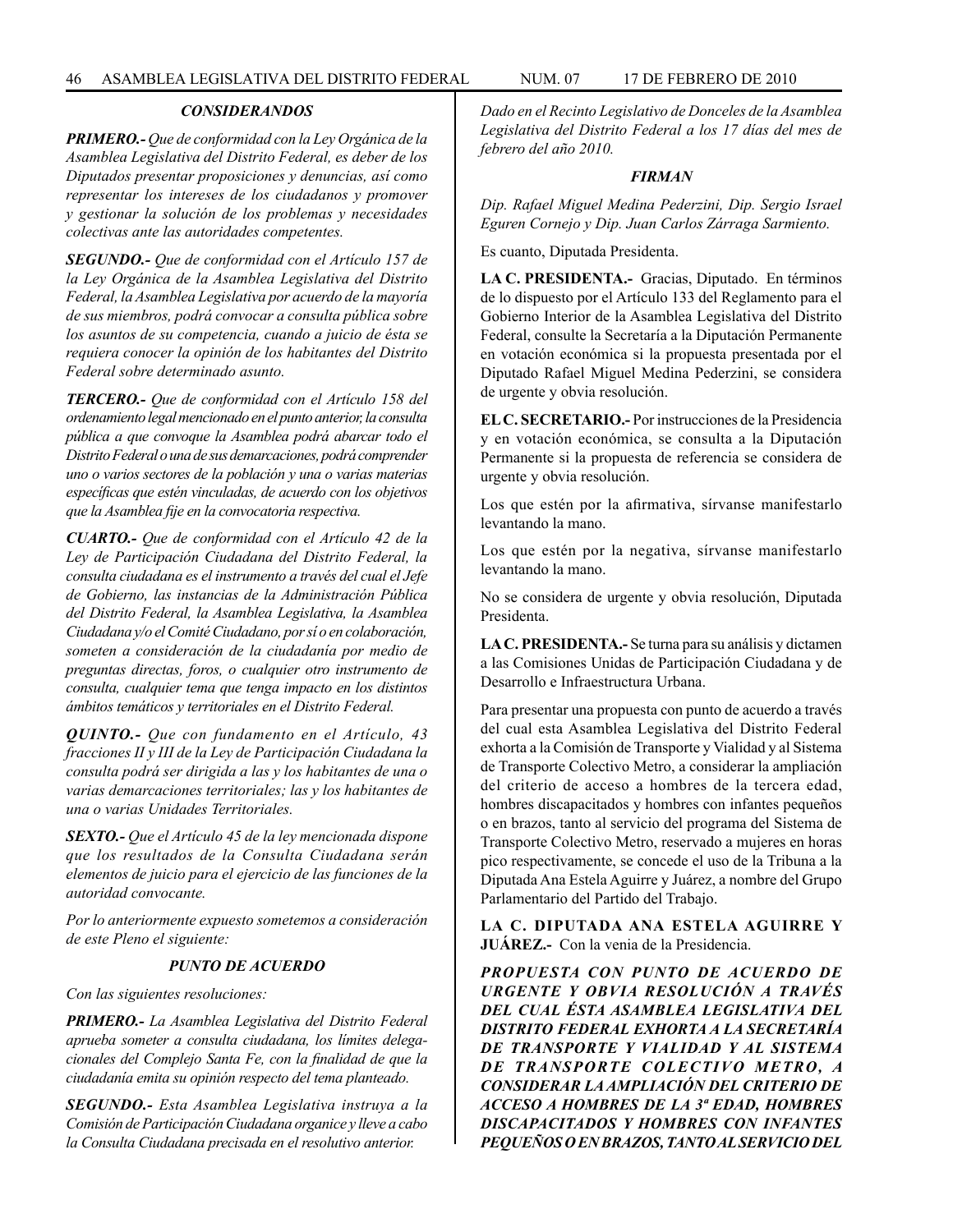# *PROGRAMA ATENEA, COMO AL DE LOS VAGONES DEL SISTEMA DE TRANSPORTE COLECTIVO METRO, RESERVADO A MUJERES EN HORAS PICO, RESPECTIVAMENTE*

*DIP. JUAN PABLO PÉREZ MEJÍA ASAMBLEA LEGISLATIVA DEL DISTRITO FEDERAL V LEGISLATURA PRESENTE*

*Los que suscriben Diputados Juan Pablo Pérez Mejía, José Arturo López Cándido, y Ana Estela Aguirre y Juárez integrantes del grupo parlamentario del Partido del Trabajo, de la V Legislatura de la Asamblea Legislativa del Distrito Federal, y con fundamento en lo dispuesto por los Artículos 122, Base Primera fracción V, de la Constitución Política de los Estados Unidos Mexicanos; 36 y 42 del Estatuto de Gobierno del Distrito Federal; 17, 46 y 58 de la Ley Orgánica de la Asamblea Legislativa Distrito Federal, 93 y 33 del Reglamento para el Gobierno Interior de la Asamblea Legislativa del Distrito Federal; sometemos a la consideración de los Diputados integrantes de la Diputación Permanente la propuesta con punto de acuerdo de urgente y obvia resolución a través del cual ESTA ASAMBLEA LEGISLATIVA DEL DISTRITO FEDERAL EXHORTA A LA SECRETARÍA DE TRANSPORTE Y VIALIDAD Y AL SISTEMA DE TRANSPORTE COLECTIVO METRO, A CONSIDERAR LA AMPLIACIÓN DEL CRITERIO DE ACCESO A HOMBRES DE LA 3ª EDAD, HOMBRES DISCAPACITADOS Y HOMBRES CON INFANTES PEQUEÑOS O EN BRAZOS, TANTO AL SERVICIO DEL PROGRAMA ATENEA, COMO AL DE LOS VAGONES DEL SISTEMA DE TRANSPORTE COLECTIVO METRO, RESERVADO A MUJERES EN HORAS PICO, RESPECTIVAMENTE, al tenor de los siguientes:* 

#### *CONSIDERANDOS*

*1.- Dentro de las acciones realizadas acertadamente por el Gobierno de la Ciudad por lograr la plena vigencia de la Ley de Acceso de las Mujeres a una Vida Libre de Violencia, se instauró la opción de la Operación de Unidades Exclusivas para Mujeres, implementada por la Red de Transporte de pasajeros (RTP), a través del Programa ATENEA que cuenta con un parque vehicular de 67 unidades exclusivas para mujeres que opera en 16 corredores de la Ciudad. A la fecha las unidades exclusivas para mujeres han atendido aproximadamente a 4 millones de pasajeras.*

*2.- Sin embargo, estamos enterados y hemos observado que muchos hombres de la 3ª edad, discapacitados o con infantes en brazos, también sufren de la violencia en transporte público al usar de rutas congestionadas en donde prácticamente se tiene que librar una batalla para subir al transporte colectivo y son víctimas de maltrato, empujones que los lastiman y los segregan, así como discapacitados que tienen problemas para un uso normal del transporte, sobre todo en horas pico, lluvias o rutas atestadas.*

*3.- El transporte ATENEA efectivamente, ha tenido éxito en su idea original, aunque es visible que muchas de las unidades tienen espacio de sobra para que hombres de la 3ª edad y discapacitados puedan tener acceso a tales unidades y brindar protección y atención a esta población. Sucede también en que hay casos especiales en que hay padres de familia que llevan a menores en brazos que se ponen en riesgo al subir en transporte normal, lo que también los hace vulnerables.*

*4.- La idea sustantiva del transporte ATENEA es ofrecer un margen de protección y seguridad a la vulnerabilidad humana que se expresa en las mujeres en el transporte colectivo, así como en hombres mayores, hombres discapacitados u hombres con infantes en brazos. Lo cierto es que es necesario ampliar el criterio hacia la vulnerabilidad y la protección que puede ofrecer el Gobierno de la Ciudad en una instancia como el transporte colectivo.*

*5.- Asimismo la medida del Sistema de Transporte Colectivo Metro de que en ciertas horas se dispongan de vagones para uso de mujeres también posee ese criterio. Pero se observa que hombres mayores, discapacitados o con niños en brazos se enfrentan a verdaderas odiseas de las cuales es susceptible salir lastimados o con los infantes en riesgo para subir al metro en horas pico por lo que es necesario considerar ampliar el criterio para que el personal de seguridad permita el acceso a esta población vulnerable.* 

*Por lo expuesto, sometemos a consideración de esta Diputación Permanente la aprobación de la siguiente:*

# *PROPOSICIÓN CON PUNTO DE ACUERDO*

*ÚNICO.- La Asamblea Legislativa del Distrito Federal exhorta a la Secretaría de Transporte y Vialidad y al Sistema de Transporte Colectivo Metro, a considerar la ampliación del criterio de acceso a hombres de la 3ª edad, hombres discapacitados y hombres con infantes pequeños o en brazos, tanto al servicio del programa.*

#### *ATENTAMENTE*

*Dip. Juan Pablo Pérez Mejía, Dip. José Arturo López Cándido y Dip. Ana Estela Aguirre y Juárez.*

Es cuanto, Diputada Presidenta.

**LA C. PRESIDENTA.-** Gracias, Diputada. En términos de lo dispuesto por el Artículo 133 del Reglamento para el Gobierno Interior de la Asamblea Legislativa del Distrito Federal, consulte la Secretaría a la Diputación Permanente en votación económica si la propuesta presentada por la Diputada Ana Estela Aguirre y Juárez se considera de urgente y obvia resolución.

**EL C. SECRETARIO.-** Por instrucciones de la Presidencia y en votación económica, se consulta a la Diputación Permanente si la propuesta de referencia se considera de urgente y obvia resolución.

Los que estén por la afirmativa, sírvanse manifestarlo levantando la mano.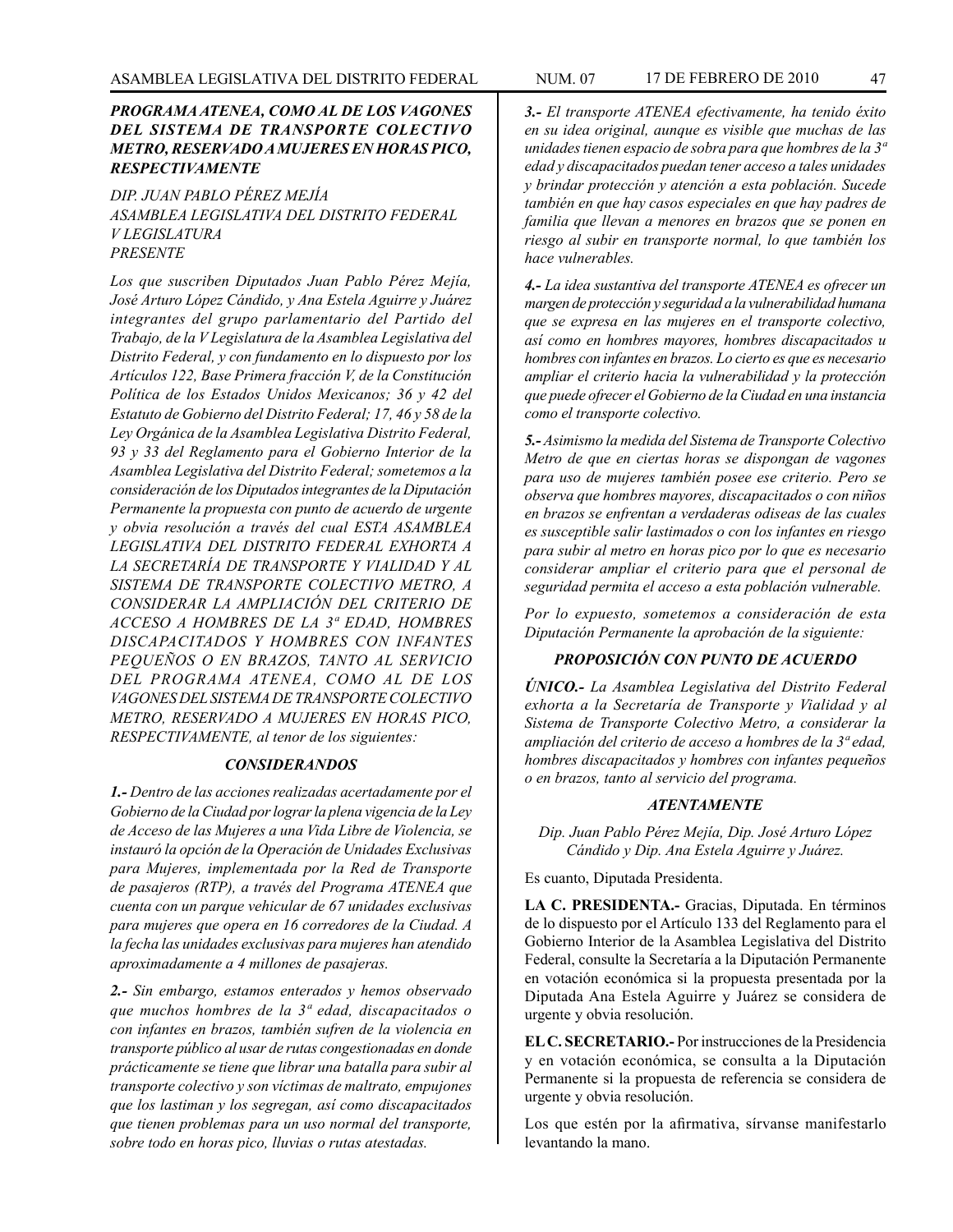Los que estén por la negativa, sírvanse manifestarlo levantando la mano.

Se considera de urgente y obvia resolución, Diputada Presidenta.

**LA C. PRESIDENTA.-** Está a discusión la propuesta. ¿Existen oradores en contra?

Proceda la Secretaría a preguntar a la Diputación Permanente en votación económica si es de aprobarse la propuesta a discusión.

**EL C. SECRETARIO.-** Por instrucciones de la Presidencia y en votación económica, se pregunta a la Diputación Permanente si está a favor o en contra de la propuesta sometida a su consideración.

Los que estén por la afirmativa, sírvanse manifestarlo levantando la mano.

Los que estén por la negativa, sírvanse manifestarlo levantando la mano.

Aprobada la propuesta, Diputada Presidenta.

**LA C. PRESIDENTA.-** Remítase a las autoridades correspondientes para los efectos legales a que haya lugar.

Para presentar una propuesta con punto de acuerdo para exhortar al Secretario de Gobierno del Distrito Federal para que a la brevedad envíe a esta Soberanía un padrón detallado del número exacto de personas con discapacidad que se encuentran recluidas en los reclusorios varoniles y femeniles del Distrito Federal, incluyendo los centros de ejecución de sanciones penales, el Centro Varonil de Rehabilitación Psicosocial (CEVAREPSI), el Centro de Readaptación Social Varonil Santa Martha Acatitla (CEROSOVA) y a la Penitenciaría del Distrito Federal, dicho padrón deberá contener número de personas, tipo de discapacidad, situación jurídica y el centro en el cual se encuentra recluido, se concede el uso de la Tribuna a la Diputada Ana Estela Aguirre y Juárez, a nombre del Grupo Parlamentario del Partido del Trabajo.

**LA C. DIPUTADA ANA ESTELA AGUIRRE Y JUÁREZ.-** Gracias, Diputada Presidenta.

*PROPUESTA CON PUNTO DE ACUERDO DE URGENTE Y OBVIA RESOLUCIÓN PARA EXHORTAR AL SECRETARIO DE GOBIERNO DEL DISTRITO FEDERAL PARA QUE A LA BREVEDAD ENVÍE A ESTA SOBERANÍA UN PADRÓN DETALLADO DEL NÚMERO EXACTO DE PERSONAS CON DISCAPACIDAD, QUE SE ENCUENTRAN RECLUIDAS EN LOS RECLUSORIOS VARONILES Y FEMENILES DEL DISTRITO FEDERAL INCLUYENDO LOS CENTROS DE EJECUSIÓN DE SANCIONES PENALES, EL CENTRO VARONIL DE REHABILITACIÓN PSICOSOCIAL (CEVAREPSI), EL CENTRO DE READAPTACIÓN SOCIAL VARONIL SANTA MARTHA ACATITLA (CERESOVA) Y LA PENITENCIARIA DEL*

# *DISTRITO FEDERAL. DICHO PADRÓN DEBERÁ CONTENER NÚMERO DE PERSONAS, TIPO DE DISCAPACIDAD, SITUACIÓN JURÍDICA Y EL CENTRO EN EL CUAL SE ENCUENTRA RECLUIDO.*

# *DIP. JUAN PABLO PÉREZ MEJÍA*

*ASAMBLEA LEGISLATIVA DEL DISTRITO FEDERAL V LEGISLATURA PRESENTE*

*Los que suscriben Diputados Juan Pablo Pérez Mejía, José Arturo López Cándido y Ana Estela Aguirre y Juárez, integrantes del grupo parlamentario del Partido del Trabajo, de la V Legislatura de la Asamblea Legislativa del Distrito Federal, y con fundamento en lo dispuesto por los Artículos 122, Base Primera fracción V, de la Constitución Política de los Estados Unidos Mexicanos; 36 y 42 del Estatuto de Gobierno del Distrito Federal; 17, 46 y 58 de la Ley Orgánica de la Asamblea Legislativa Distrito Federal, 93 y 133 del Reglamento para el Gobierno Interior de la Asamblea Legislativa del Distrito Federal; sometemos a la consideración de los Diputados integrantes de la Diputación Permanente la PROPUESTA CON PUNTO DE ACUERDO DE URGENTE Y OBVIA RESOLUCIÓN PARA EXHORTAR AL SECRETARIO DE GOBIERNO DEL DISTRITO FEDERAL PARA QUE A LA BREVEDAD ENVÍE A ESTA SOBERANÍA UN PADRÓN DETALLADO DEL NÚMERO EXACTO DE PERSONAS CON DISCAPACIDAD, QUE SE ENCUENTRAN RECLUIDAS EN LOS RECLUSORIOS VARONILES Y FEMENILES DEL DISTRITO FEDERAL INCLUYENDO LOS CENTROS DE EJECUSIÓN DE SANCIONES PENALES, EL CENTRO VARONIL DE REHABILITACIÓN PSICOSOCIAL (CEVAREPSI), EL CENTRO DE READAPTACIÓN SOCIAL VARONIL SANTA MARTHA ACATITLA (CERESOVA) Y LA PENITENCIARIA DEL DISTRITO FEDERAL. DICHO PADRÓN DEBERÁ CONTENER NÚMERO DE PERSONAS, TIPO DE DISCAPACIDAD, SITUACIÓN JURÍDICA Y EL CENTRO EN EL CUAL SE ENCUENTRA RECLUIDO; al tenor de los siguientes:*

#### *CONSIDERANDOS*

*Las personas con discapacidad gozan de los mismos derechos que cualquier persona, pero en razón de sus particularidades físicas o biológico-conductuales son objeto de exclusión y se ven obligadas a superar obstáculos impuestos y desventajas creadas por la sociedad para obtener un nivel de vida adecuado y lograr su plena integración al desarrollo. Por lo anterior, se requieren de ciertas condiciones que garanticen la igualdad de oportunidades.*

*La expresión personas con discapacidad es la que se considera más adecuada, tanto por los organismos internacionales, como por las organizaciones de personas con discapacidad, para designar con respeto y precisión a este núcleo de la población.*

*La propia Convención sobre los Derechos de las Personas con Discapacidad de la Organización de Naciones Unidas*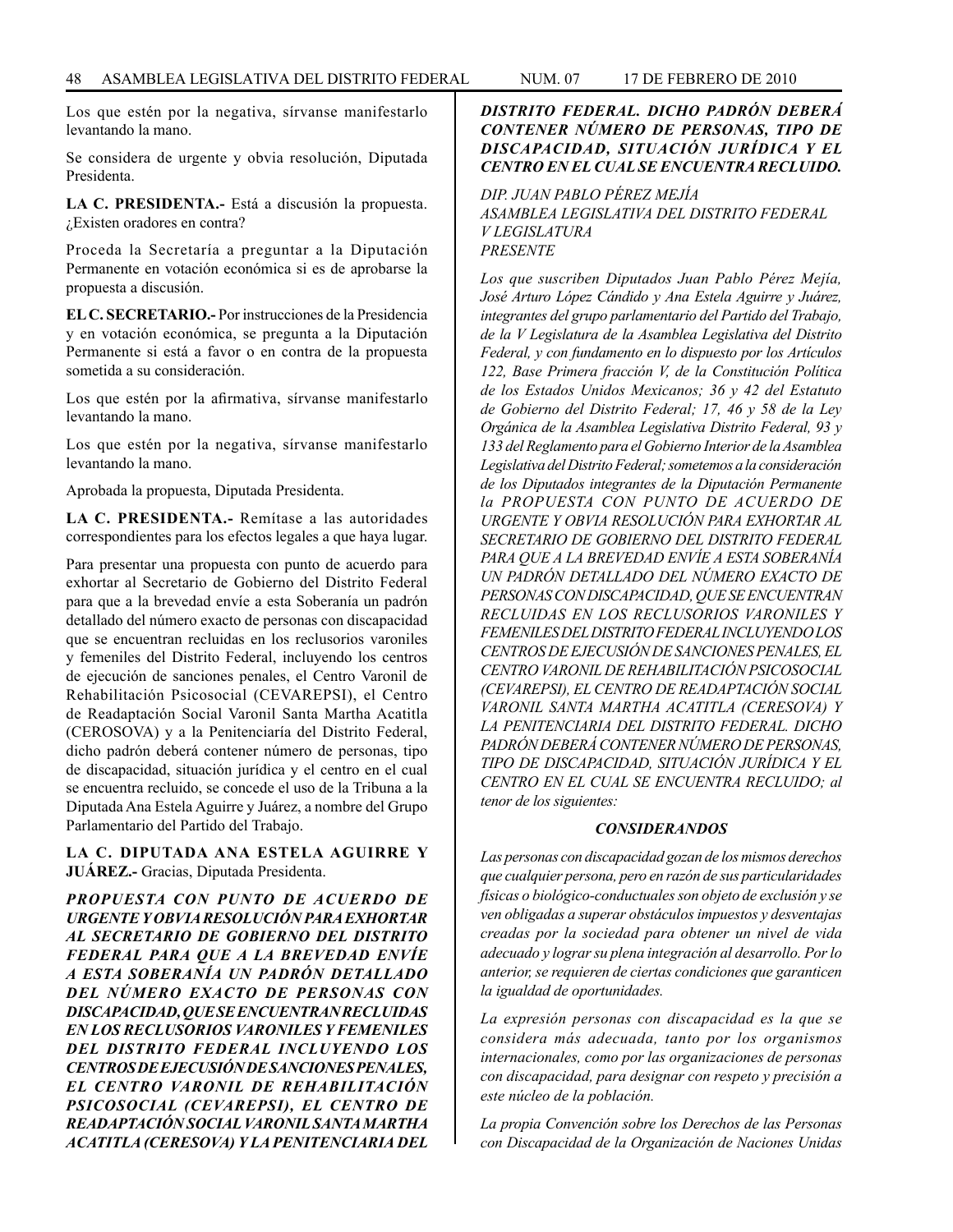*expresa que el término "personas con discapacidad" incluye a aquellas que tengan deficiencias físicas, mentales, intelectuales o sensoriales a largo plazo que, al interactuar con diversas barreras, impidan su participación plena y efectiva en la sociedad, en igualdad de condiciones con las demás personas. Complementariamente el concepto de "discapacidad" acuñado en la Convención reconoce que ésta no es una condición en sí misma, sino que se manifiesta en la interacción con obstáculos en el ejercicio de los derechos.* 

*Entonces, el primer término se refiere a la persona, y el segundo, al entorno físico, social, económico y cultural, a la salud, a la educación, a la información y a las comunicaciones que dificultan el ejercicio de todos los derechos humanos y las libertades fundamentales.*

*La situación que viven las personas con discapacidad en el país en general, y en el Distrito Federal en particular, es un tema que merece ser analizado, entre otras razones porque el reconocimiento de los derechos de las personas con discapacidad es apenas incipiente, así como por los retos que implica el respeto y garantía de tales derechos, y con el fin de que se identifiquen algunos problemas para hacer efectivos los derechos de este grupo social en el Distrito Federal.* 

*Los instrumentos internacionales y regionales más importantes aplicables a la materia son la ya mencionada Convención de los Derechos de las Personas con Discapacidad y la Convención lnteramericana para la Eliminación de Todas las Formas de Discriminación contra las Personas con Discapacidad. Además de estos instrumentos, la legislación federal y local específica en la materia, a saber: la Constitución Política de los Estados Unidos Mexicanos, la Ley Federal para Prevenir y Eliminar la Discriminación, la Ley General de las Personas con Discapacidad, la Ley para Prevenir y Erradicar la Discriminación en el Distrito Federal, la Ley para las Personas con Discapacidad del Distrito Federal y su Reglamento, así como otros ordenamientos jurídicos aplicables, para determinar el nivel de cumplimiento de las obligaciones del Estado.*

*Uno de los principales retos que se tienen que abordar de manera inmediata, con el fin de que se establezcan políticas públicas que garanticen de manera integral los derechos humanos a las personas con discapacidad, es contar con cifras concretas, actualizadas, desagregadas y confiables sobre este grupo social.* 

*De acuerdo con la Organización Mundial de la Salud (OMS), en el mundo hay alrededor de 600 millones de personas que tienen alguna discapacidad. Es decir, la OMS estima que la media de la población con algún tipo de discapacidad, a escala mundial, es de 10%. Por otro lado, según el Instituto Nacional de Estadística, Geografía e Informática (INEGI), en el año 2000 vivían en México 1'795,000 personas con discapacidad (es decir 1.84% de la población total del país en ese momento), de las cuales*

*159,754 viven en el Distrito Federal. El porcentaje nacional contra el porcentaje promedio mundial tiene una variación de más de cinco veces.*

*En virtud de lo anteriormente fundado y motivado, sometemos a la consideración de esta Diputación Permanente, la aprobación del siguiente:*

# *PUNTO DE ACUERDO DE URGENTE Y OBVIA RESOLUCIÓN*

*ÚNICO.- Se exhorta al Secretario de Gobierno del Distrito Federal para que a la brevedad envíe a esta Soberanía un informe que contenga un padrón detallado del número exacto de personas con discapacidad, que se encuentran recluidas en los reclusorios varoniles y femeniles del Distrito Federal incluyendo los centros de ejecución de rehabilitación psicosocial (CEVAPRESI), el centro de readaptación social varonil Santa Martha Acátitla (CERESOVA) y la penitenciaría del Distrito Federal. Dicho padrón deberá contener además el tipo de discapacidad, situación jurídica y el centro en el cual se encuentra recluido.*

#### *ATENTAMENTE*

*Dip. Juan Pablo Pérez Mejía, Dip. José Arturo López Cándido y Dip. Ana Estela Aguirre y Juárez.*

Es cuanto, Diputada Presidenta.

**LA C. PRESIDENTA.-** Gracias Diputada. En términos de lo dispuesto por el Artículo 133 del Reglamento para el Gobierno Interior de la Asamblea Legislativa del Distrito Federal, consulte la Secretaría a la Diputación Permanente en votación económica si la propuesta presentada por la Diputada Ana Estela Aguirre y Juárez, se considera de urgente y obvia resolución.

**EL C. SECRETARIO.-** Por instrucciones de la Presidencia y en votación económica, se consulta a la Diputación Permanente si la propuesta de referencia se considera de urgente y obvia resolución.

Los que estén por la afirmativa, sírvanse manifestarlo levantando la mano.

Los que estén por la negativa, sírvanse manifestarlo levantando la mano.

Se considera de urgente y obvia resolución, Diputada Presidenta.

**LA C. PRESIDENTA.-** Está a discusión la propuesta. ¿Existen oradores en contra?

Proceda la Secretaría a preguntar a la Diputación Permanente en votación económica si es de aprobarse la propuesta a discusión.

**EL C. SECRETARIO.-** Por instrucciones de la Presidencia y en votación económica, se pregunta a la Diputación Permanente si está a favor o en contra de la propuesta sometida a su consideración.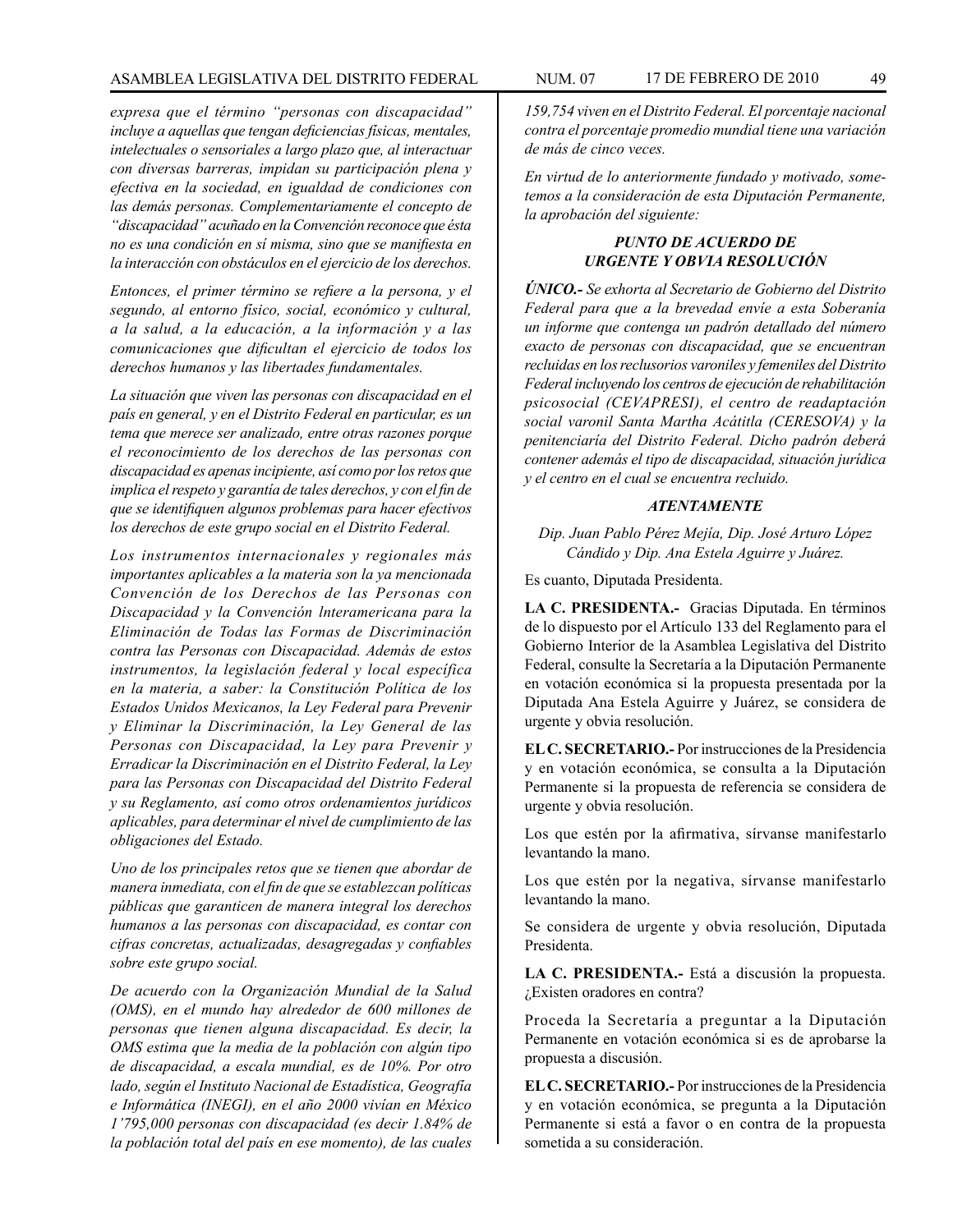Los que estén por la afirmativa, sírvanse manifestarlo levantando la mano.

Los que estén por la negativa, sírvanse manifestarlo levantando la mano.

Aprobada la propuesta, Diputada Presidenta.

**LA C. PRESIDENTA.-** Remítase a las autoridades correspondientes para los efectos legales a que haya lugar.

**EL C. PRESIDENTE DIPUTADO RAFAEL MIGUEL MEDINA PEDERZINI.-** Para presentar una propuesta con punto de acuerdo para exhortar al Jefe de Gobierno del Distrito Federal, Licenciado Marcelo Ebrard Casaubon, al Director General de Servicio de Transportes Eléctricos de la Ciudad de México, Licenciado Rufino H. León Tovar y a la Directora General de la Red de Transporte de Pasajeros del Distrito Federal, Ciudadana Ariadna Montiel Reyes, para que implementen de manera inmediata un sistema de cobro en todas sus rutas por medio del cual se dé cambio a los pasajeros que utilizan este servicio como medios de transporte, se concede el uso de la Tribuna a la Diputada Ana Estela Aguirre y Juárez, a nombre del Grupo Parlamentario del Partido del Trabajo.

**LA C. DIPUTADA ANA ESTELA AGUIRRE Y JUÁREZ.-** Con la venia de la Presidencia.

*PROPUESTA CON PUNTO DE ACUERDO DE URGENTE Y OBVIA RESOLUCIÓN PARA EXHORTAR AL JEFE DE GOBIERNO DEL DISTRITO FEDERAL LIC. MARCELO EBRARD CASAUBON, AL DIRECTOR GENERAL DEL SERVICIO DE TRANSPORTES ELÉCTRICOS DE LA CIUDAD DE MÉXICO LIC. RUFINO H. LEÓN TOVAR Y A LA DIRECTORA GENERAL DE LA RED DE TRANSPORTE DE PASAJEROS DEL DISTRITO FEDERAL C. ARIADNA MONTIEL REYES PARA QUE IMPLEMENTEN DE MANERA INMEDIATA UN SISTEMA DE COBRO EN TODAS SUS RUTAS POR MEDIO DEL CUAL SE DE CAMBIO A LOS PASAJEROS QUE UTILIZAN ESTOS SERVICIOS COMO MEDIO DE TRANSPORTE.*

*Los que suscriben Diputados Juan Pablo Pérez Mejía, José Arturo López Cándido y Ana Estela Aguirre y Juárez integrantes del grupo parlamentario del Partido del Trabajo, de la V Legislatura de la Asamblea Legislativa del Distrito Federal, y con fundamento en lo dispuesto por los Artículos 122, Base Primera fracción V, de la Constitución Política de los Estados Unidos Mexicanos; 36 y 42 del Estatuto de Gobierno del Distrito Federal; 17, 46 y 58 de la Ley Orgánica de la Asamblea Legislativa Distrito Federal, 93 y 133 del Reglamento para el Gobierno Interior de la Asamblea Legislativa del Distrito Federal; sometemos a la consideración de los Diputados integrantes de la Diputación Permanente la PROPUESTA CON PUNTO DE ACUERDO DE URGENTE Y OBVIA RESOLUCIÓN PARA EXHORTAR AL JEFE DE GOBIERNO DEL DISTRITO FEDERAL LIC. MARCELO EBRARD CASAUBON, AL*  *ELÉCTRICOS DE LA CIUDAD DE MÉXICO LIC. RUFINO H. LEÓN TOVAR Y A LA DIRECTORA GENERAL DE LA RED DE TRANSPORTE DE PASAJEROS DEL DISTRITO FEDERAL C. ARIADNA MONTIEL REYES PARA QUE IMPLEMENTEN DE MANERA INMEDIATA UN SISTEMA DE COBRO EN TODAS SUS RUTAS POR MEDIO DEL CUAL SE DE CAMBIO A LOS PASAJEROS QUE UTILIZAN ESTOS SERVICIOS COMO MEDIO DE TRANSPORTE; al tenor de los siguientes:*

#### *ANTECEDENTES*

*La prestación del servicio público de transportación de pasajeros en la Ciudad de México, corresponde de origen al Gobierno del Distrito Federal.*

*Dicho servicio se presta mediante actividades organizadas tendientes a satisfacer las necesidades de traslado de la población, en forma obligatoria, regular, continua y uniforme, para que los habitantes del Distrito Federal tengan acceso a los beneficios del desarrollo urbano.*

*Ante la necesidad de satisfacer el interés general en la materia, la Administración Pública del Distrito Federal estimó pertinente la creación de una red de transporte público de pasajeros en autobuses para las zonas periféricas de la Ciudad, con la finalidad de atender preferentemente a las clases populares, así como de articular su conexión con otros sistemas de transporte.* 

*Por tales motivos, con fecha 7 de enero del 2000 se publicó en la Gaceta Oficial del Distrito Federal el Decreto por el que se creó Red de Transporte de Pasajeros del Distrito Federal, (RTP) como un organismo público descentralizado de la Administración Pública del Distrito Federal, con personalidad jurídica y patrimonio propio, sectorizado a la Secretaría de Transportes y Vialidad.* 

*Asimismo y tras la creación del Servicio de Transportes Eléctricos (STE) en 1947 a raíz de la intervención del Gobierno Federal en la problemática laboral de los trabajadores tranviarios, el nuevo Organismo dependiente del Departamento del Distrito Federal, en un principio se encargó de la operación y administración de la red de tranvías existentes en esa época; posteriormente y debido al pésimo estado del parque vehicular heredado de las antiguas empresas operadoras de tranvías, que en su gran mayoría había superado su vida útil, se decidió que era necesario comprar nuevo material rodante para modernizar el transporte en la creciente Ciudad.*

#### *CONSIDERANDOS*

*Que el La Red de Trolebuses de la Ciudad de México es una línea de Trolebús que presta servicio en la Ciudad de México. Está interconectada con el metro de esta Ciudad en varias estaciones, y al igual que el Tren Ligero pertenece al Servicio de Transportes Eléctricos del Distrito Federal (STE) de la Ciudad de México.*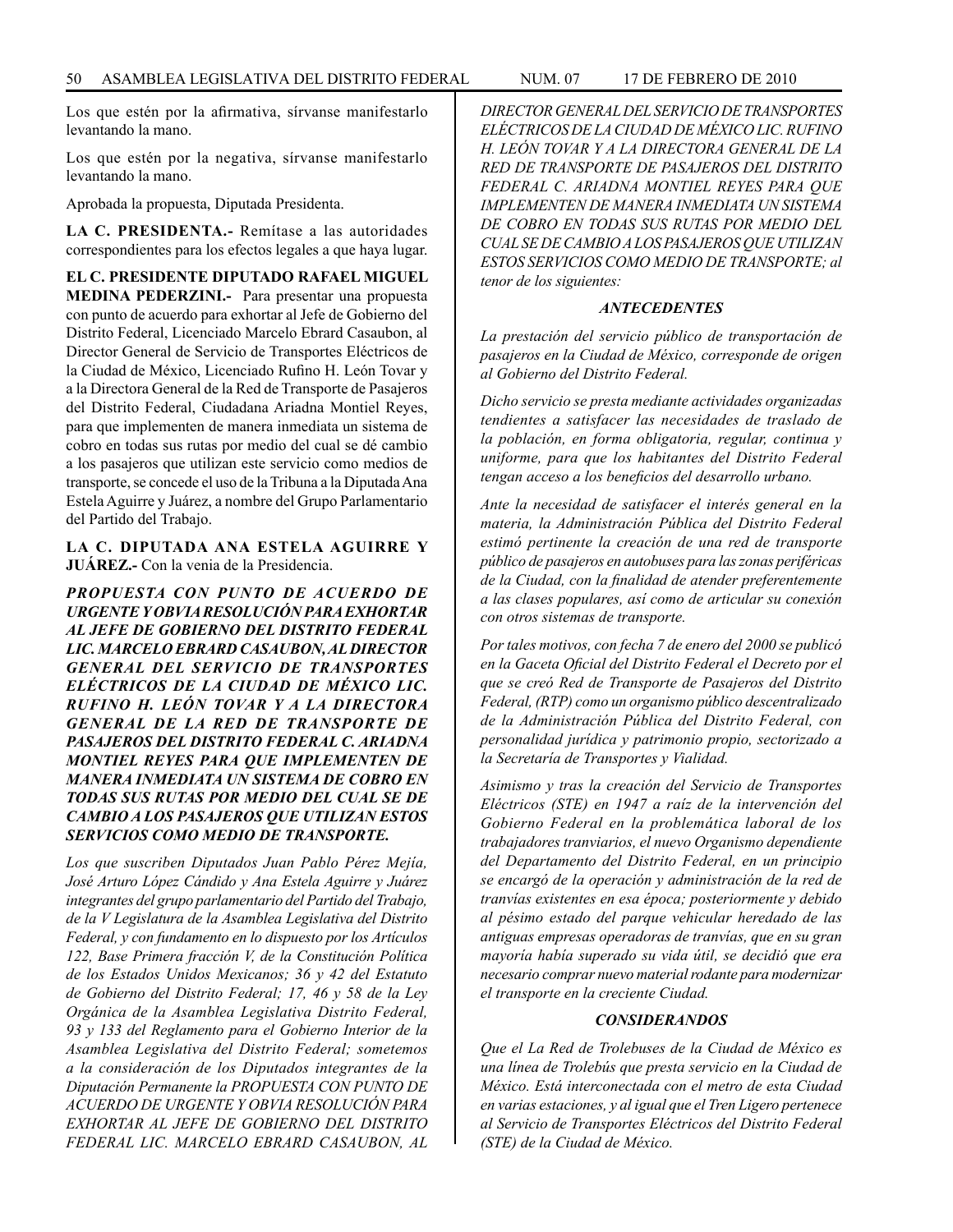*Que la Red de Transporte de Pasajeros tiene por objeto la prestación del servicio radial de transporte público de pasajeros con base en los principios de legalidad, honradez, lealtad y profesionalismo, preferentemente en zonas periféricas de escasos recursos en el Distrito Federal.*

*Que el costo de un viaje en el Trolebús y los autobuses de la RTP tiene valor de \$2.00 (dos pesos 00/100 M.N.), con excepción del Corredor Cero Emisiones del Eje Central el costo es de \$4.00 (cuatro pesos 00/100 M.N.). Para cubrir el costo de un viaje es necesario pagar con moneda fraccionaria desde \$0.50 hasta \$2 para recibir un boleto con el nombre de Trolebús o RTP y el logotipo correspondiente.* 

*Partiendo de lo anterior, la Red de Transporte de Pasajeros del Distrito Federal debe establecer un sistema por medio del cual se les pueda dar cambio a los usuarios de estos servicios, pues aún y cuando el servicio es muy barato el no dar cambio a los usuarios merma en su economía familiar.*

*Por lo anterior, y basándonos en que una política pública fundamental para el Gobierno del Distrito Federal es la encaminada a la solución de los problemas que impiden el buen funcionamiento del servicio público de transporte de pasajeros que realiza, es importante que implemente las medidas necesarias con las cuales pueda otorgar un servicio de calidad que apoye la economía de las familias del Distrito Federal y ayude a mitigar los efectos de la crisis en la economía local.* 

*En virtud de lo anteriormente fundado y motivado, sometemos a la consideración de esta Diputación Permanente, la aprobación del siguiente:*

# *PUNTO DE ACUERDO DE URGENTE Y OBVIA RESOLUCIÓN*

*ÚNICO.- Esta Asamblea Legislativa del Distrito Federal exhorta al Jefe de Gobierno del Distrito Federal Lic. Marcelo Ebrard Casaubon, al Director General del Servicio de Transportes Eléctricos de la Ciudad de México Lic. Rufino H. León Tovar y a la Directora General de la Red de Transporte de Pasajeros del Distrito Federal C. Ariadna Montiel Reyes para que implementen de manera inmediata un sistema de cobro en todas sus rutas por medio del cual se de cambio a los pasajeros que utilizan estos servicios como medio de transporte.*

### *ATENTAMENTE*

*Dip. Juan Pablo Pérez Mejía, Dip. José Arturo López Cándido y Dip. Ana Estela Aguirre y Juárez*

Es cuanto, Diputado Presidente.

**EL C. PRESIDENTE.-** Muchas gracias, Diputada. En términos de lo dispuesto el Artículo 133 del Reglamento para el Gobierno Interior de la Asamblea Legislativa del Distrito Federal, consulte la Secretaría a la Diputación Permanente en votación económica si la propuesta presentada por la Diputada Ana Estela Aguirre y Juárez se considera de urgente y obvia resolución.

**LA C. SECRETARIA DIPUTADA ALICIA VIRGINIA TÉLLEZ SÁNCHEZ.-** Por instrucciones de la Presidencia y en votación económica, se consulta a la Diputación Permanente si la propuesta de referencia se considera de urgente y obvia resolución.

Los que estén por la afirmativa, sírvanse manifestarlo levantando la mano.

Los que estén por la negativa, sírvanse manifestarlo levantando la mano.

Se considera de urgente y obvia resolución, Diputado Presidente.

**EL C. PRESIDENTE.-** Muchas gracias, Secretaria. Está a discusión la propuesta. ¿Existen oradores en contra?

Proceda la Secretaría a preguntar a la Diputación Permanente en votación económica si es de aprobarse la propuesta a discusión.

**LA C. SECRETARIA.-** Por instrucciones de la Presidencia y en votación económica, se pregunta a la Diputación Permanente si está a favor o en contra de la propuesta sometida a su consideración.

Los que estén por la afirmativa, sírvanse manifestarlo levantando la mano.

Los que estén por la negativa, sírvanse manifestarlo levantando la mano.

Aprobada la propuesta, Diputado Presidente.

**EL C. PRESIDENTE.-** Muchas gracias, Secretaria. Remítase a las autoridades correspondientes para los efectos legales a que haya lugar.

Para presentar una propuesta con punto de acuerdo para solicitar al Titular de la Delegación Política en Coyoacán, Licenciado Raúl Flores García, lleve a cabo la construcción de un puente peatonal en la avenida Miramontes esquina Retorno 20 Colonia Avante, se concede el uso de la Tribuna al Diputado Sergio Eguren Cornejo, del Grupo Parlamentario del Partido Acción Nacional.

**EL C. DIPUTADO SERGIO ISRAEL EGUREN CORNEJO.-** Con su venia, amigo y estimado Presidente.

El presente es un punto de acuerdo para solicitarle de la manera más atenta al Delegado en Coyoacán, Licenciado Raúl Flores García, considere la posibilidad de construir un puente peatonal en la Avenida Miramontes esquina Retorno 20 Colonia Avante.

Lo anterior en virtud de una serie de eventos desafortunados que han sucedido con la ciudadanía y vecinos de dicha demarcación.

*PROPOSICIÓN CON PUNTO DE ACUERDO PARA SOLICITAR AL TITULAR DE LA DELEGACIÓN POLÍ-TICA EN COYOACÁN, LICENCIADO RAÚL FLORES GARCÍA, LLEVE A CABO LA CONSTRUCCIÓN DE UN*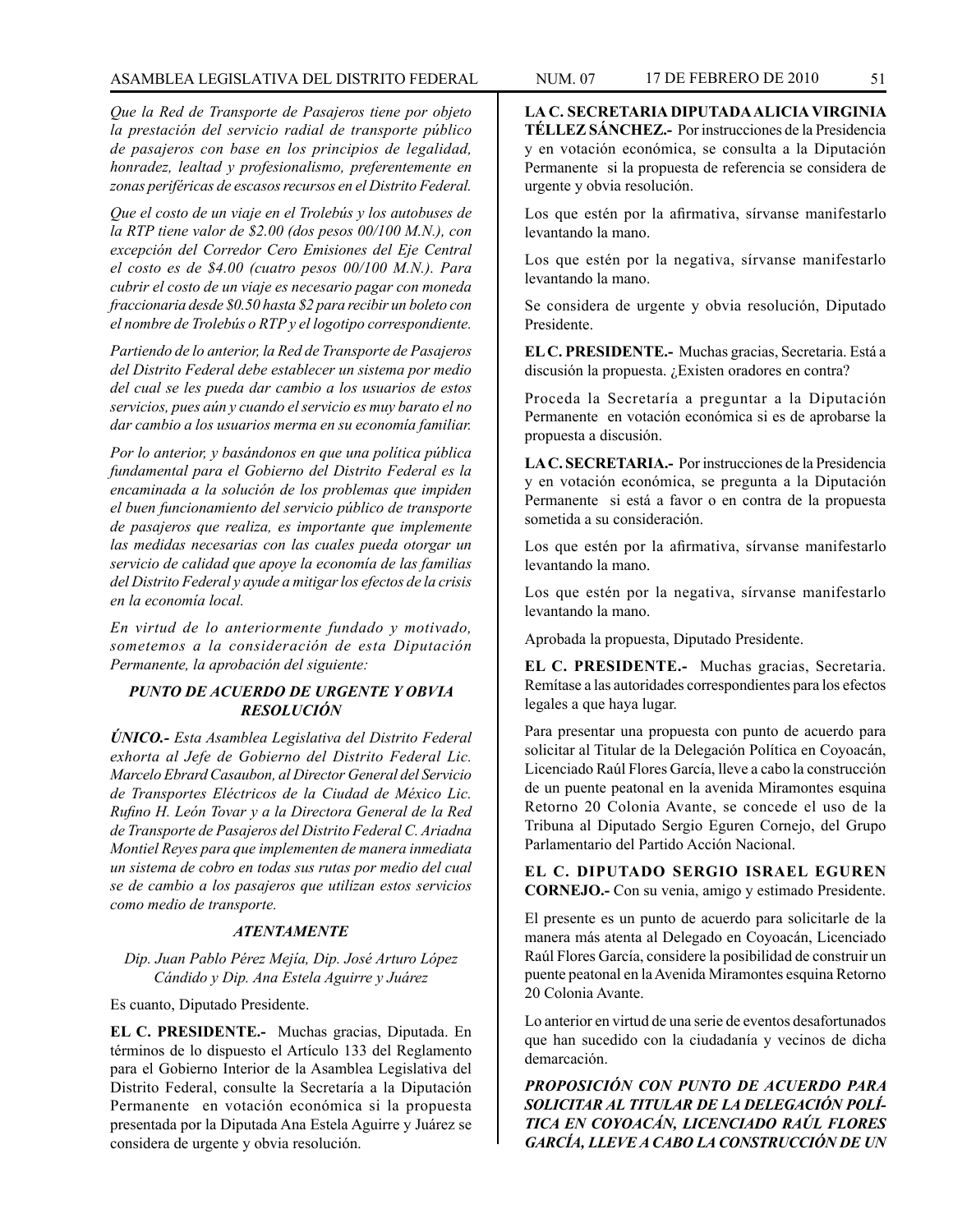# *PUENTE PEATONAL EN AVENIDA MIRAMONTES, ESQUINA RETORNO 20, COLONIA AVANTE.*

*DIP. RAFAEL MIGUEL MEDINA PEDERZINI PRESIDENTE DE LA DIPUTACION PERMANENTE ASAMBLEA LEGISLATIVA DEL DISTRITO FEDERAL V LEGISLATURA PRESENTE*

*Los Diputados Integrantes del Grupo Parlamentario del Partido Acción Nacional de esta Asamblea Legislativa del Distrito Federal, V Legislatura, con fundamento en los Artículos 17, fracción VI de la Ley Orgánica de la Asamblea Legislativa del Distrito Federal y 133 del Reglamento para el Gobierno Interior de la Asamblea Legislativa del Distrito Federal, y demás Artículos relativos, presentamos ante esta Diputación Permanente la siguiente PROPOSICIÓN CON PUNTO DE ACUERDO PARA SOLICITAR AL TITULAR DE LA DELEGACIÓN POLÍTICA EN COYOACÁN, LICENCIADO RAÚL FLORES GARCÍA, LLEVE A CABO LA CONSTRUCCIÓN DE UN PUENTE PEATONAL EN AVENIDA MIRAMONTES ESQUINA RETORNO 20, COLONIA AVANTE, conforme a los siguientes:*

# *ANTECEDENTES*

*1. De acuerdo al Informe 2009, de la Secretaría de Transporte y Vialidad del Distrito Federal, en esta entidad existe un padrón de 3 millones 682 mil 26 autos, cifra que considerablemente aumenta año con año, debido principalmente a las facilidades de compra que están otorgando tanto las agencias automotrices como los bancos, haciendo muy accesible su compra.*

*2. De acuerdo con cifras aportadas por el Consejo Nacional para la Prevención de Accidentes (CONAPRA), en México cada año fallecen alrededor de treinta y cinco mil quinientas personas a causa de accidentes, de las cuales catorce mil, son por tránsito. Los siniestros ocupan el cuarto lugar como causa general de muerte, el primero entre niños y adolescentes y el segundo en población en edad productiva.*

*3. La Organización Mundial de la Salud y el Banco Mundial, según un informe dado a conocer en el dos mil cuatro, señalan que las lesiones debidas a accidentes de tránsito amenazan con convertirse en la principal pandemia del siglo XXI, si no actúan los gobiernos de manera oportuna, de la mano con la sociedad para mejorar la seguridad vial; se calcula que el número de defunciones causadas por el tránsito aumentaría en un ochenta por ciento en los países de ingresos bajo y medio, al dos mil veinte.*

*4. Que en la esquina de Avenida Miramontes y Retorno 20, Colonia Avante, en la Delegación Coyoacán, se forma un crucero muy peligroso para los peatones que diariamente circulan por dicha zona, toda vez que no existe semáforo, reductores de velocidad o puente peatonal, no obstante encontrarse ubicada en dicha zona la escuela primaria República de Checoslovaquia.*

#### *CONSIDERANDOS*

*PRIMERO. De conformidad con el Artículo 39, fracción VII de la Ley Orgánica de la Asamblea Legislativa del Distrito Federal, corresponde a los Titulares de los Órganos Político-Administrativos de cada demarcación territorial, construir, rehabilitar y mantener puentes, pasos peatonales y reductores de velocidad en las vialidades primarias y secundarias de su demarcación, con base en los lineamientos que determinen las dependencias centrales.* 

*SEGUNDO. Que el Programa General de Desarrollo del Gobierno del Distrito Federal, para el período 2007-2012, establece en el Eje estratégico 7, denominado: Nuevo Orden Urbano, Servicios Eficientes y Calidad de Vida para todos, la habilitación de puentes peatonales, paradas de autobuses, pasos a desnivel, subterráneos y senderos seguros e higiénicos para las mujeres y sus familias.*

*TERCERO. Que el Artículo 18, fracción VII de la Ley Orgánica de la Asamblea Legislativa del Distrito Federal, establece como obligación de los Diputados representar los intereses de los ciudadanos y promover y gestionar la solución de los problemas y necesidades colectivas ante las autoridades competentes.*

*CUARTO. Que es corresponsabilidad de todos los sectores de la sociedad, contribuir de manera activa, en la protección de la vida de quienes conducen o transitan por las calles de la Ciudad de México, coadyuvar en la formación de una cultura cívica y vial, prevenir accidentes, fomentar el uso racional y además responsable de los vehículos, con conocimiento y acatamiento de las disposiciones legales y reglamentarias aplicables.*

*QUINTO. Que el presente punto de acuerdo recoge la demanda legítima de alumnos, padres de familia y vecinos, que a diario se confrontan contra automovilistas, obras, operadores de vehículos, microbuses, quienes carecen de sensibilidad y cultura vial, poniendo en riesgo diariamente su integridad física. Construir un puente peatonal en la avenida Miramontes, esquina con retorno No. 20, en la Colonia Avante, Delegación Coyoacan, beneficiaría significativamente a los transeúntes que diariamente acuden a la escuela primaria República de Checoslovaquia.*

*Por lo que es de formularse la siguiente proposición:*

#### *PUNTO DE ACUERDO*

*ÚNICO. Se solicita al Titular de la Delegación Política en Coyoacán, Lic. Raúl Flores García, lleve a cabo la construcción de un puente peatonal en Avenida Miramontes, esquina Retorno 20, Colonia Avante Coyoacán.*

*Dado en la Asamblea Legislativa del Distrito Federal, a los 17 días del mes de febrero de dos mil diez.*

# *FIRMAN*

*Dip. Sergio Israel Eguren Cornejo, Dip. Juan Carlos Zárraga Sarmiento, Dip. Rafael Miguel Medina Pederzini y Dip. José Valentín Maldonado Salgado.*

Es cuanto, Diputado Presidente.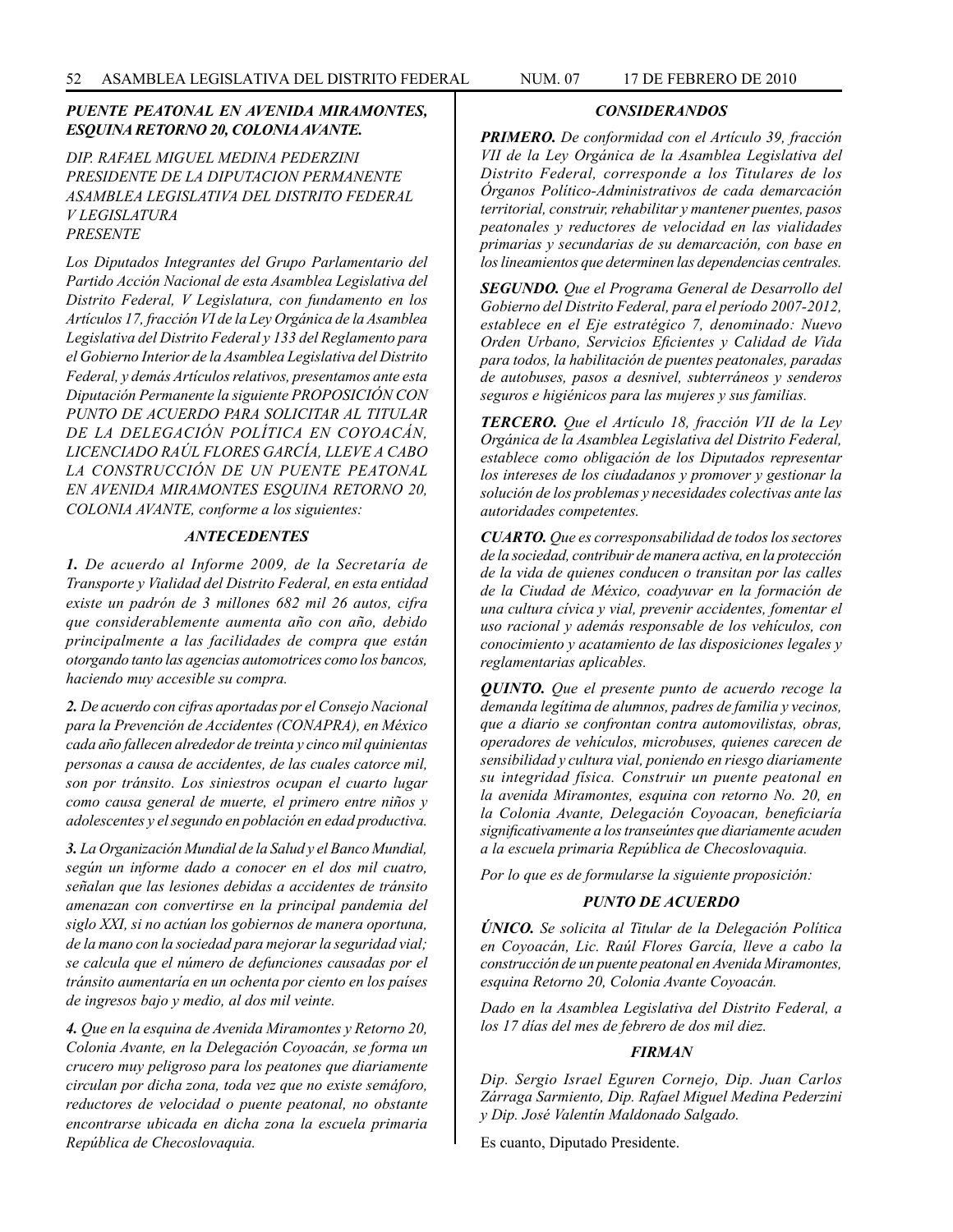**EL C. PRESIDENTE.-** Muchas gracias, Diputado y amigo. En términos de lo dispuesto por el Artículo 133 del Reglamento para el Gobierno Interior de la Asamblea Legislativa del Distrito Federal, consulte la Secretaría a la Diputación Permanente en votación económica si la propuesta presentada por el Diputado Sergio Eguren Cornejo se considera de urgente y obvia resolución.

**LA C. SECRETARIA.-** Por instrucciones de la Presidencia y en votación económica, se consulta a la Diputación Permanente si la propuesta de referencia se considera de urgente y obvia resolución.

Los que estén por la afirmativa, sírvanse manifestarlo levantando la mano.

Los que estén por la negativa, sírvanse manifestarlo levantando la mano.

Se considera de urgente y obvia resolución, Diputado Presidente.

**EL C. PRESIDENTE.-** Muchas gracias, Diputada. Está a consideración la propuesta presentada. ¿Existen oradores en contra?

Proceda la Secretaría a preguntar a la Diputación Permanente en votación económica si es de aprobarse la propuesta a discusión.

**LA C. SECRETARIA.-** Por instrucciones de la Presidencia y en votación económica, se pregunta a la Diputación Permanente si está a favor o en contra de la propuesta sometida a su consideración.

Los que estén por la afirmativa, sírvanse manifestarlo levantando la mano.

Los que estén por la negativa, sírvanse manifestarlo levantando la mano.

Aprobada la propuesta, Diputado Presidente.

**EL C. PRESIDENTE.-** Muchas gracias, Secretaria. Remítase a las autoridades correspondientes para los efectos legales a que haya lugar.

**LA C. PRESIDENTA DIPUTADA ALICIA VIRGINIA TÉLLEZ SÁNCHEZ.-** Con la venia de la Presidencia.

Para presentar una propuesta con punto de acuerdo para exhortar al Titular del Órgano Político-Administrativo adscrito en la demarcación de Álvaro Obregón, el Ciudadano Eduardo Santillán Pérez, se sirva verificar las construcciones que se están realizando y se encuentran dentro de su demarcación, toda vez que se han detectado posibles irregularidades en diversos predios, se concede el uso de la Tribuna al Diputado Rafael Miguel Medina Pederzini, a nombre del Grupo Parlamentario del Partido Acción Nacional.

**EL C. DIPUTADO RAFAEL MIGUEL MEDINA PEDERZINI.-** Con su venia, Diputada Presidenta.

*PROPOSICIÓN CON PUNTO DE ACUERDO PARA EXHORTAR AL TITULAR DEL ÓRGANO POLÍTICO-ADMINISTRATIVO ADSCRITO EN LA DEMARCACIÓN DE ÁLVARO OBREGÓN, EL C. EDUARDO SANTILLÁN PÉREZ, SE SIRVA VERIFICAR LAS CONSTRUCCIONES QUE SE ESTÁN REALIZANDO Y SE ENCUENTRAN DENTRO DE SU DEMARCACIÓN, TODA VEZ QUE SE HAN DETECTADO POSIBLES IRREGULARIDADES EN DIVERSOS PREDIOS.*

*DIP. RAFAEL MEDINA PEDERZINI PRESIDENTE DE LA MESA DIRECTIVA DIPUTACIÓN PERMANENTE ASAMBLEA LEGISLATIVA DEL DISTRITO FEDERAL V LEGISLATURA*

*El suscrito, a nombre propio y de los integrantes del Grupo Parlamentario del Partido Acción Nacional, con fundamento en lo dispuesto por los Artículos 17, fracción VI de la Ley Orgánica y 133 del Reglamento para el Gobierno Interior, ambos de la Asamblea Legislativa del Distrito Federal, sometemos a la consideración del Pleno de esta Honorable Asamblea Legislativa, con el carácter "De urgente y obvia resolución la presente PROPOSICIÓN CON PUNTO DE ACUERDO PARA EXHORTAR AL TITULAR DEL ÓRGANO POLÍTICO-ADMINISTRATIVO ADSCRITO EN LA DEMARCACIÓN DE ÁLVARO OBREGÓN, EL C. EDUARDO SANTILLÁN PÉREZ, SE SIRVA VERIFICAR LAS CONSTRUCCIONES QUE SE ESTÁN REALIZANDO Y SE ENCUENTRAN DENTRO DE SU DEMARCACIÓN, TODA VEZ QUE SE HAN DETECTADO POSIBLES IRREGULARIDADES EN DIVERSOS PREDIOS, al tenor de los siguientes:*

#### *ANTECEDENTES*

*I.- En la calle de Agua 365, colonia Jardines del Pedregal, en la Delegación Álvaro Obregón, se esta llevando a cabo una construcción, que se integra por aproximadamente 14 viviendas en un espacio de 4 mil 400 metros, siendo que en el Plan Delegacional de Desarrollo Urbano, establece que debe existir una vivienda por cada mil metros cuadrados, además de que el 60% del espacio, deberá ser destinado para área verde, asimismo la zonificación que corresponde a esta Colonia es H2/70, es decir, uso habitacional, y la altura máxima que se permite es de 2 niveles, y en esta construcción se están desarrollando 3 niveles, Otra irregularidad es que en la manifestación de construcción con la que se ampara la obra, esta establecido que se trata de una obra nueva, pero anteriormente había una construcción en este predio.*

*II.- Durante el pasado mes de enero, varios vecinos de la Delegación Álvaro Obregón, específicamente de la colonia Jardines del Pedregal de San Ángel, me externaron su preocupación acerca de ciertas irregularidades que parecen existir en la construcción que se esta realizando en el predio marcado con el número 721 de la calle boulevard de la Luz, ya que la manifestación de construcción con número*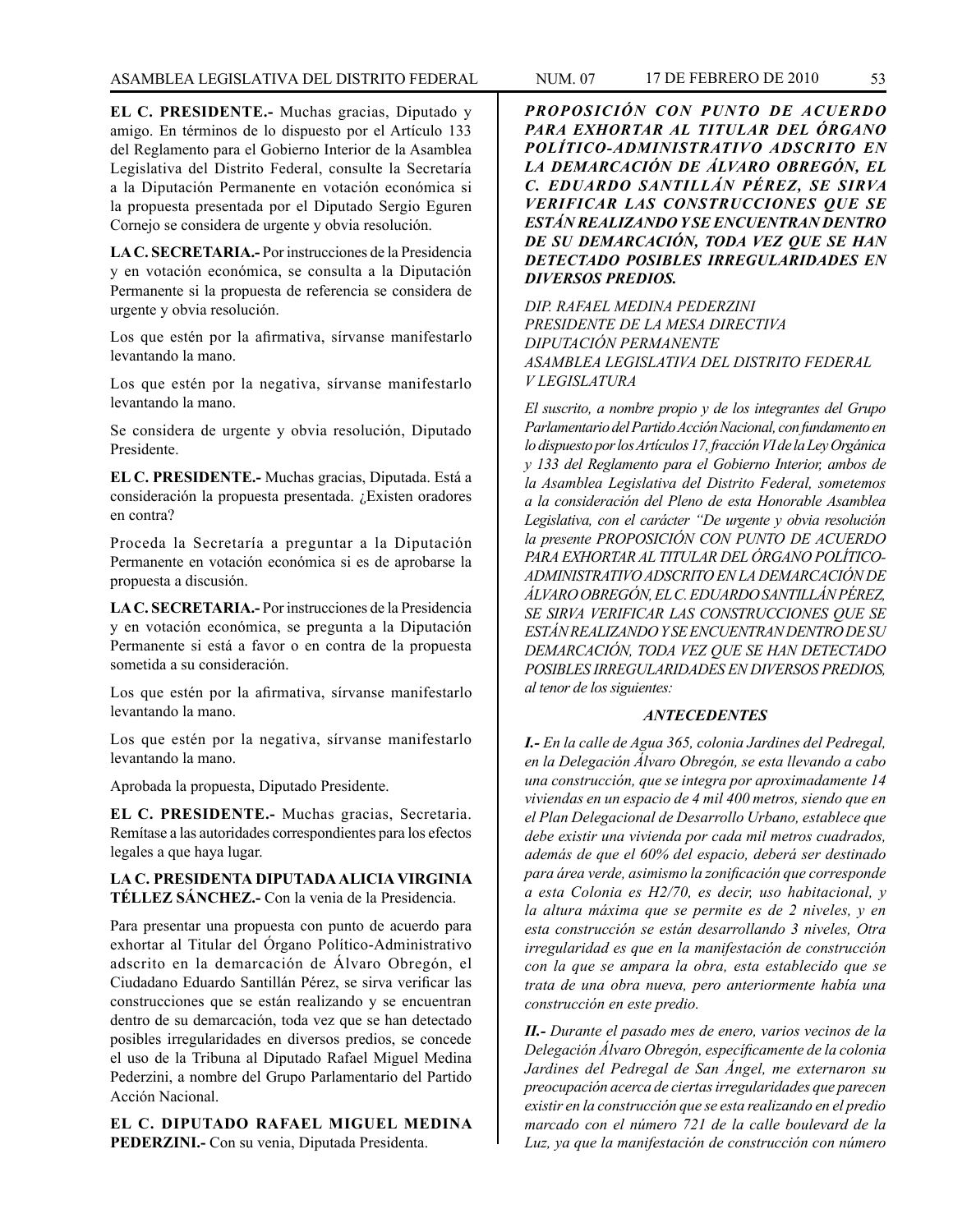*de folio A05-4294-2009 señala que existirán 2 niveles de construcción, pero se esta construyendo una estructura, la cual ya esta avanzada, para tener 3 niveles, por lo cual resulta a todas luces obscuro y temerario el hecho de que contando con evidencia tan contundente, no se haya clausurado una obra que resulta estar fuera de la ley.*

*III.- En las Fuentes 330, de la misma Colonia de Jardines del Pedregal, se están construyendo 4 viviendas en un terreno aproximado de 2 mil metros, al igual que en la obra del antecedente primero, esta va en contra del Plan Delegacional de Desarrollo Urbano, toda vez que debe existir una vivienda por cada mil metros cuadrados, y también presenta una manifestación de construcción que establece que se trata de una obra nueva, cuando anteriormente había una construcción en el predio.*

*IV.- En Avenida de las fuentes 575, esquina Boulevard de la Luz, se realizo la construcción de una Farmacia, a la cual la Secretaría de Desarrollo Urbano y Vivienda del Distrito Federal, otorgo una Autorización de Uso de Suelo en forma errónea, por lo cual se esta llevando un juicio de lesividad, pero la construcción esta siguiendo adelante.*

*V.- Otro caso de irregularidades se tiene sobre avenida Paseo del Pedregal, casi esquina con Avenida Ciudad Universitaria, pues se comenzó a construir un edificio notablemente destinado a oficinas, pero en esta zona solo esta permitida la construcción de Casa-Habitación, siendo este y los señalados en los antecedentes anteriores algunos ejemplos de las irregularidades que se presentan en la Delegación Álvaro Obregón, pues hay un mayor número de construcciones que se realizan a todas luces de una manera irregular o se extralimitan a lo que tienen permitido sin que nadie mueva un dedo para hacer cumplir los Ordenamientos del Distrito Federal.*

*VI.- La falta de verificaciones por parte de la autoridad, ha dado como resultado a través de la historia desgracias, conflictos, carencia de servicios, y demás calamidades que han impactado directamente en los habitantes del Distrito Federal, en la cuestión de Establecimientos Mercantiles, hemos sufrido la perdida de vidas por no realizar una verificación, en el Lobombo fueron las salidas de emergencia, en el New's Divine, la imprudencia de un mal operativo mezclado con la falta de verificación, el caso del "Bar Bar", teniendo un funcionamiento de "antro" con una licencia de Club Privado, y permitir su funcionamiento sin control de una verificación permitió una balacera en la madrugada que casi cuesta una vida.*

*VII.- Los Planes de Desarrollo Urbano, tienen una razón de ser, no podemos dejarlos a un lado por intereses personales o por descuidos administrativos, pues esto nos puede llevar a cambiar drásticamente la vida en una colonia, y a un desequilibro que origine la lesión de los Derechos de un ciudadano mexicano, así como la falta de servicios, congestionamiento vial, inseguridad etc.*

*Por lo que de lo antes expresado, esta proposición se funda bajo los siguientes:*

#### *CONSIDERANDOS*

*PRIMERO.- Que de conformidad con la Ley Orgánica de la Asamblea Legislativa del Distrito Federal, es deber de los Diputados presentar proposiciones y denuncias, así como representar los intereses de los ciudadanos y promover y gestionar la solución de los problemas y necesidades colectivas ante las autoridades competentes.*

*SEGUNDO.- Que el Artículo 117 del Estatuto de Gobierno del Distrito Federal en sus fracciones V y VI establece que los Jefes Delegacionales tendrán bajo su responsabilidad las atribuciones para otorgar y revocar, en su caso, licencias, permisos, autorizaciones y concesiones, observando las leyes y reglamentos aplicables, así como imponer sanciones administrativas por infracciones a las leyes y reglamentos.*

*TERCERO.- Que el Artículo 39, fracción VIII de la Ley Orgánica de la Administración Pública del Distrito Federal, establece que corresponde a los Titulares de los Órganos Político-Administrativos de cada demarcación territorial, velar por el cumplimiento de las leyes, reglamentos, decretos, acuerdos, circulares y demás disposiciones jurídicas y administrativas, levantar actas por violaciones a las mismas, calificarlas e imponer las sanciones que corresponda, excepto las de carácter fiscal.*

*CUARTO.- Que el Plan de Desarrollo Urbano de la Delegación Álvaro Obregón, contiene la estrategia de desarrollo urbano en la Delegación, la cual se basa en la determinación de usos, densidades, intensidades y restricciones de construcción que permitan cumplirlos, complementando esta estrategia física con una serie de acciones estratégicas; por lo que debe respetarse para poder tener un crecimiento de la Ciudad que se adecue a sus posibilidades y situaciones.*

*QUINTO.- Que de los antecedentes y considerandos antes descritos se aprecia con claridad que la autoridad delegacional en Álvaro Obregón, no ha cumplido las funciones que le han sido encomendadas por sus gobernados, ya que no se están haciendo respetar las leyes de nuestra Ciudad, y se esta permitiendo realizar construcciones que están fuera de al Ley, además que, de no tener una buena planeación se estará afectando a la Delegación entera.*

*Con base en los antecedentes y considerandos antes descritos, y con fundamento en lo dispuesto en el Artículo 17, fracción VI de la Ley Orgánica y 133 del Reglamento para el Gobierno Interior ambos ordenamientos de la Asamblea Legislativa del Distrito Federal, el que suscribe a nombre propio y del Grupo Parlamentario del Partido Acción Nacional somete a la consideración del Honorable Pleno de esta Asamblea, con el carácter "De urgente y obvia resolución" la presente:*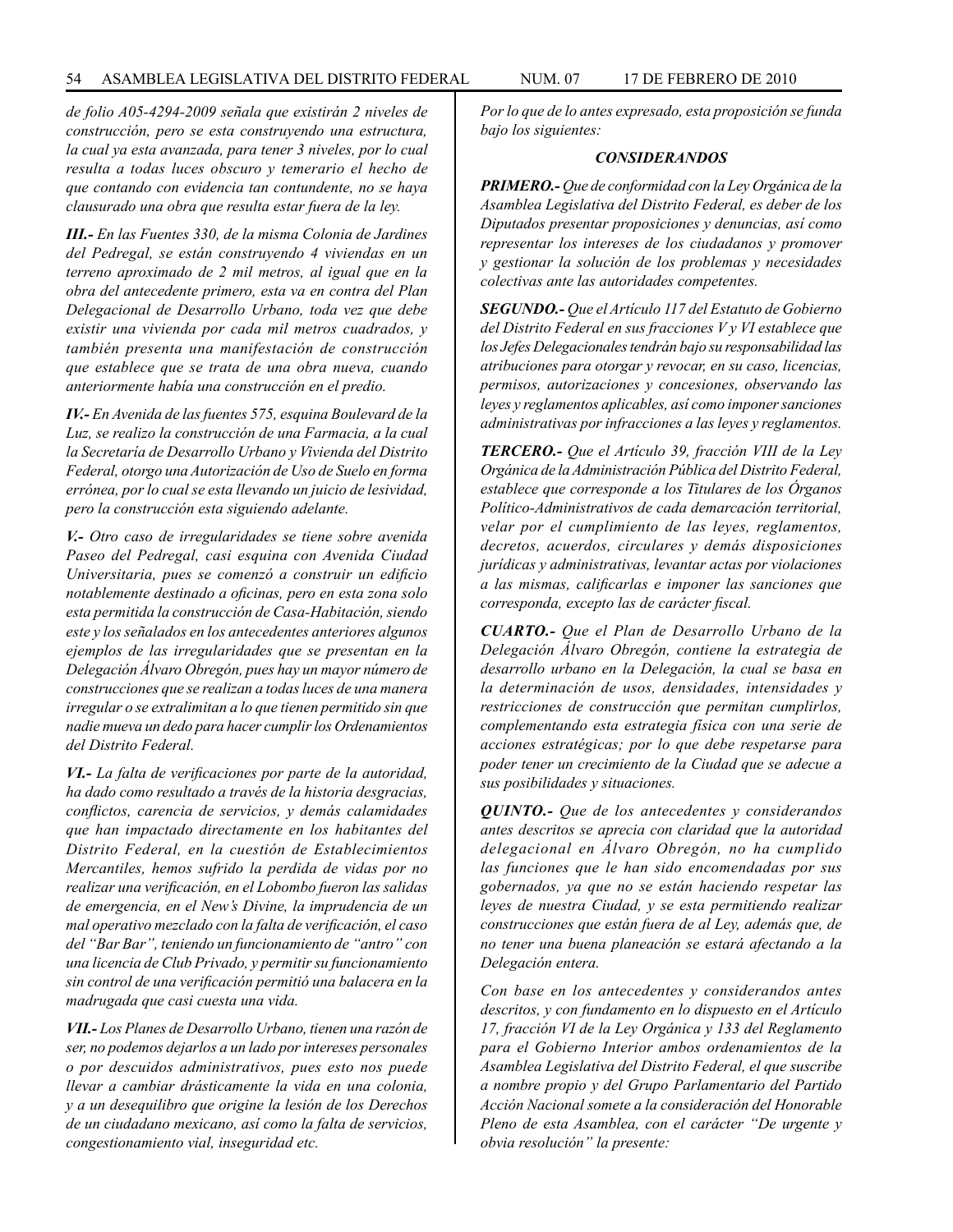#### *PROPOSICIÓN CON PUNTO DE ACUERDO*

*Con la siguiente resolución:*

*ÚNICO.- Se exhorta al Titular del Órgano Político-Administrativo adscrito en la demarcación de Álvaro Obregón, el C. Eduardo Santillán Pérez, se sirva verificar las construcciones que se están realizando y se encuentran dentro de su demarcación, toda vez que se han detectado posibles irregularidades en diversos predios.* 

*Dado en el Recinto Legislativo de Donceles de la Asamblea Legislativa del Distrito Federal a los 17 días del mes de febrero del año 2010.*

# *POR EL GRUPO PARLAMENTARIO DEL PARTIDO ACCIÓN NACIONAL*

*Dip. Rafael Miguel Medina Pederzini, Dip. Sergio Israel Eguren Cornejo y Dip. Juan Carlos Zárraga Sarmiento*

Es cuanto, Diputada Presidenta.

**LA C. PRESIDENTA.-** Gracias Diputado. En términos de lo dispuesto por el Artículo 133 del Reglamento para el Gobierno Interior de la Asamblea Legislativa del Distrito Federal, consulte al Secretaría a la Diputación Permanente en votación económica si la propuesta presentada por el Diputado Rafael Miguel Medina Pederzini se considera de urgente y obvia resolución.

**EL C. SECRETARIO DIPUTADO VÍCTOR GABRIEL VARELA LÓPEZ.-** Por instrucciones de la Presidencia y en votación económica se consulta a la Diputación Permanente si la propuesta de referencia se considera de urgente y obvia resolución.

Los que estén por la afirmativa, sírvanse manifestarlo levantando la mano.

Los que estén por la negativa, sírvanse manifestarlo levantando la mano.

No se considera de urgente y obvia resolución, Diputada Presidenta.

**LA C. PRESIDENTA.-** Se turna para su análisis y dictamen a la Comisión de Desarrollo e Infraestructura Urbana.

Para presentar una propuesta con punto de acuerdo para exhortar al Jefe de Gobierno del Distrito Federal, Marcelo Luis Ebrard Casaubon, que se sirva expedir el Reglamento de la Ley de Establecimientos Mercantiles del Distrito Federal, publicada el lunes 26 de enero del año en curso, en el plazo legal establecido en la propia Ley en comento, se concede el uso de la Tribuna al Diputado Rafael Miguel Medina Pederzini, a nombre del Grupo Parlamentario del Partido de Acción Nacional.

**EL C. DIPUTADO RAFAEL MIGUEL MEDINA PEDERZINI.-** Con su venia, Diputada Presidenta.

*PROPOSICIÓN CON PUNTO DE ACUERDO PARA EXHORTAR AL JEFE DE GOBIERNO DEL* 

*DISTRITO FEDERAL, LICENCIADO MARCELO LUIS EBRARD CASAUBON, QUE SE SIRVA EXPEDIR EL REGLAMENTO DE LA LEY DE ESTABLECIMIENTOS MERCANTILES DEL DISTRITO FEDERAL, PUBLICADA EL LUNES 26 DE ENERO DEL AÑO PRÓXIMO PASADO.*

*DIP. RAFAEL MEDINA PEDERZINI PRESIDENTE DE LA MESA DIRECTIVA DIPUTACIÓN PERMANENTE ASAMBLEA LEGISLATIVA DEL DISTRITO FEDERAL, V LEGISLATURA PRESENTE*

*El suscrito, a nombre propio y de los integrantes del Grupo Parlamentario del Partido Acción Nacional, con fundamento en lo dispuesto por los Artículos 17, fracción VI de la Ley Orgánica y 133 del Reglamento para el Gobierno Interior, ambos de la Asamblea Legislativa del Distrito Federal, sometemos a la consideración de la Honorable Comisión Permanente de esta Asamblea Legislativa, la presente PROPOSICIÓN CON PUNTO DE ACUERDO PARA EXHORTAR AL JEFE DE GOBIERNO DEL DISTRITO FEDERAL, MARCELO LUIS EBRARD CASAUBON, QUE SE SIRVA EXPEDIR EL REGLAMENTO DE LA LEY DE ESTABLECIMIENTOS MERCANTILES DEL DISTRITO FEDERAL, PUBLICADA EL LUNES 26 DE ENERO DEL AÑO PRÓXIMO PASADO, al tenor de los siguientes:*

#### *ANTECEDENTES*

*I. De conformidad con el Artículo Quinto Transitorio de la Ley de Establecimientos Mercantiles del Distrito Federal, el Jefe de Gobierno del Distrito Federal deberá emitir el Reglamento de dicha Ley y adecuarlo a los reglamentos de las leyes inherentes relativas a la materia en un plazo que no exceda los 60 días contabilizados a partir de su publicación.* 

*II. De acuerdo con el Artículo 122, Apartado C, Base Segunda, fracción II, inciso b) de la Constitución Política de los Estados Unidos Mexicanos, el Jefe de Gobierno del Distrito Federal tiene las facultad y obligación de promulgar, publicar y ejecutar las leyes que expida la Asamblea Legislativa, proveyendo en la esfera administrativa a su exacta observancia, mediante la expedición de reglamentos, decretos y acuerdos.*

*III. El Artículo 67, fracción II del Estatuto de Gobierno del Distrito Federal, establece que las facultades y obligaciones del Jefe de Gobierno del Distrito Federal son promulgar, publicar y ejecutar las leyes y decretos que expida la Asamblea Legislativa, proveyendo en la esfera administrativa a su exacta observancia, mediante la expedición de reglamentos, decretos y acuerdos.* 

*IV. En aquiescencia con el Artículo 90 del Estatuto de Gobierno del Distrito Federal, los reglamentos, decretos y acuerdos del Jefe de Gobierno del Distrito Federal, deberán estar refrendados por el Secretario que corresponda según la materia de que se trate.*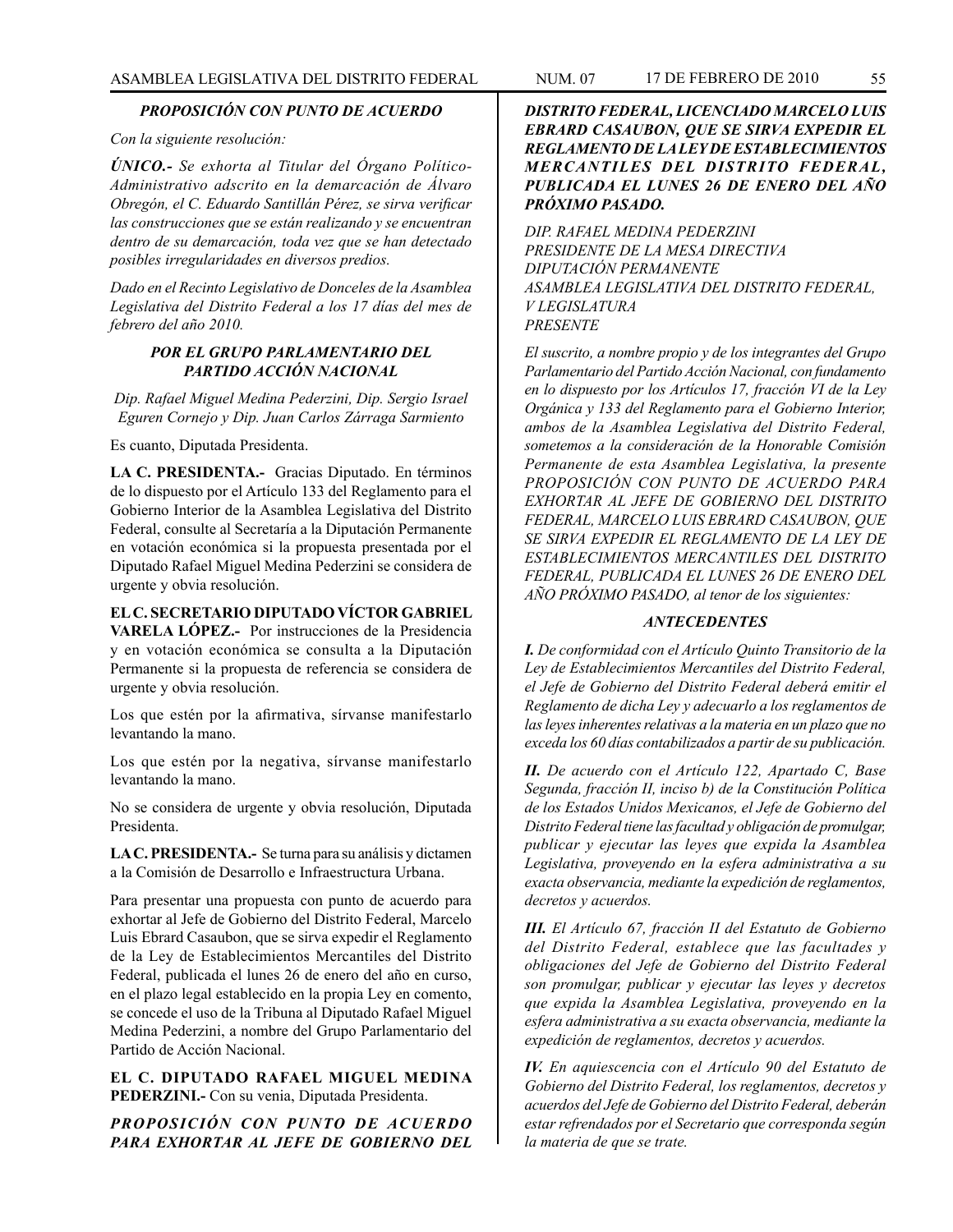#### 56 ASAMBLEA LEGISLATIVA DEL DISTRITO FEDERAL NUM. 07 17 DE FEBRERO de 2010

*V. En anuencia con el Artículo 14, tercer párrafo de la Ley Orgánica de la Administración Pública del Distrito Federal, los reglamentos, decretos y acuerdos expedidos por el Jefe de Gobierno deberán, para su validez y observancia, ser refrendados por el Secretario que corresponda, según la materia de que se trate.*

*VI. En beneplácito al Artículo 15, fracciones I, II, III, IV, VII, IX, X, XVII, XIX de la Ley Orgánica de la Administración Pública del Distrito Federal, el Jefe de Gobierno se auxiliará en el ejercicio de sus atribuciones, que comprenden el estudio, planeación y despacho de los negocios del orden administrativo.* 

*VII. El 12 de enero del 2002 se promulgó la Ley para el Funcionamiento de Establecimientos Mercantiles del Distrito Federal, y que de conformidad con el artículo cuarto transitorio de dicha ley, se estableció un plazo de 90 días a partir de la entrada en vigor de esa ley, para la publicación del reglamento de la misma, el cual nunca fue expedido por el Jefe de Gobierno del Distrito Federal, Andrés Manuel López Obrador, dejando con ello inoperantes muchos conceptos establecidos en dicha Ley.*

*Y tomando en cuenta los siguientes:*

# *CONSIDERANDOS*

*PRIMERO.- Que de conformidad con lo que establecen los Artículos 13, fracción I; 17, fracción VII y 18 fracción VII, de la Ley Orgánica de la Asamblea Legislativa del Distrito Federal, es deber de los Diputados representar los intereses de los ciudadanos, promoviendo y gestionando los problemas y necesidades de los mismos ante las autoridades competentes.*

*SEGUNDO.- Que de acuerdo con el Artículo 122, Apartado C, Base Segunda, fracción II, inciso b) de la Constitución Política de los Estados Unidos Mexicanos y el Artículo 67, fracción II del Estatuto de Gobierno del Distrito Federal, el Jefe de Gobierno del Distrito Federal tiene la facultad y obligación de promulgar, publicar y ejecutar las leyes que expida la Asamblea Legislativa, proveyendo en la esfera administrativa a su exacta observancia, mediante la expedición de reglamentos.*

*TERCERO.- Que en anuencia con el Artículo 90 del Estatuto de Gobierno y el Artículo 14, tercer párrafo de la Ley Orgánica de la Administración Pública ambos del Distrito Federal, los reglamentos expedidos por el Jefe de Gobierno deberán, para su validez y observancia, ser refrendados por el Secretario que corresponda, según la materia de que se trate.*

*CUARTO.- Que conforme al Artículo 15, fracciones I, II, III, IV, VII, IX, X, XVII, XIX de la Ley Orgánica de la Administración Pública del Distrito Federal, en los términos que establezca, el Jefe de Gobierno se auxiliará en el ejercicio de sus atribuciones, que comprenden el estudio, planeación y despacho de los negocios del orden administrativo.*

*QUINTO.- Que la Ley de Establecimientos Mercantiles mediante el Artículo Quinto Transitorio mandata que el Jefe de Gobierno del Distrito Federal deberá emitir el Reglamento de dicha ley y adecuarlo a los reglamentos de las leyes inherentes en un plazo que no exceda los 60 días contabilizados a partir de su publicación, con la única finalidad de no dejar inoperante diversos conceptos de esta nueva Ley como sucedió con la antecesora.*

*Con base en los antecedentes y considerandos descritos, los suscritos Diputados formulamos a esta Honorable Asamblea Legislativa la siguiente:*

# *PROPOSICIÓN CON PUNTO DE ACUERDO*

*ÚNICO.- Se exhorta respetuosamente al Jefe de Gobierno del Distrito Federal, Marcelo Luis Ebrard Casaubon, que se sirva expedir el reglamento de la Ley de Establecimientos Mercantiles del Distrito Federal, publicada el lunes 26 de enero del año próximo pasado.*

*Dado en el Recinto Legislativo de Donceles de la Asamblea Legislativa del Distrito Federal a los 17 días del mes de febrero del año 2010.*

# *FIRMAN LOS DIPUTADOS INTEGRANTES DEL GRUPO PARLAMENTARIO DEL PARTIDO ACCIÓN NACIONAL EN LA ASAMBLEA LEGISLATIVA DEL DISTRITO FEDERAL, V LEGISLATURA*

*Dip. Rafael Miguel Medina Pederzini, Dip. Sergio Israel Eguren Cornejo y Dip. Juan Carlos Zárraga Sarmiento.*

Es cuanto, Diputada Presidenta.

**LA C. PRESIDENTA.-** Gracias, Diputado. En términos de lo dispuesto por el Artículo 133 del Reglamento para el Gobierno Interior de la Asamblea Legislativa del Distrito Federal, consulte la Secretaría a la Diputación Permanente en votación económica si la propuesta presentada por el Diputado Rafael Miguel Medina Pederzini, se considera de urgente y obvia resolución.

**EL C. SECRETARIO.-** Por instrucciones de la Presidencia y en votación económica, se consulta a la Diputación Permanente si la propuesta de referencia se considera de urgente y obvia resolución.

Los que estén por la afirmativa, sírvanse manifestarlo levantando la mano.

Los que estén por la negativa, sírvanse manifestarlo levantando la mano.

No se considera de urgente y obvia resolución, Diputada Presidenta.

**LA C. PRESIDENTA.-** Se turna para su análisis y dictamen a la Comisión de Administración Pública Local.

Para presentar una propuesta con punto de acuerdo por el que esta Honorable Asamblea Legislativa del Distrito Federal exhorta al Gobierno del Distrito Federal para que a través de la Secretaría de Trabajo y Fomento al Empleo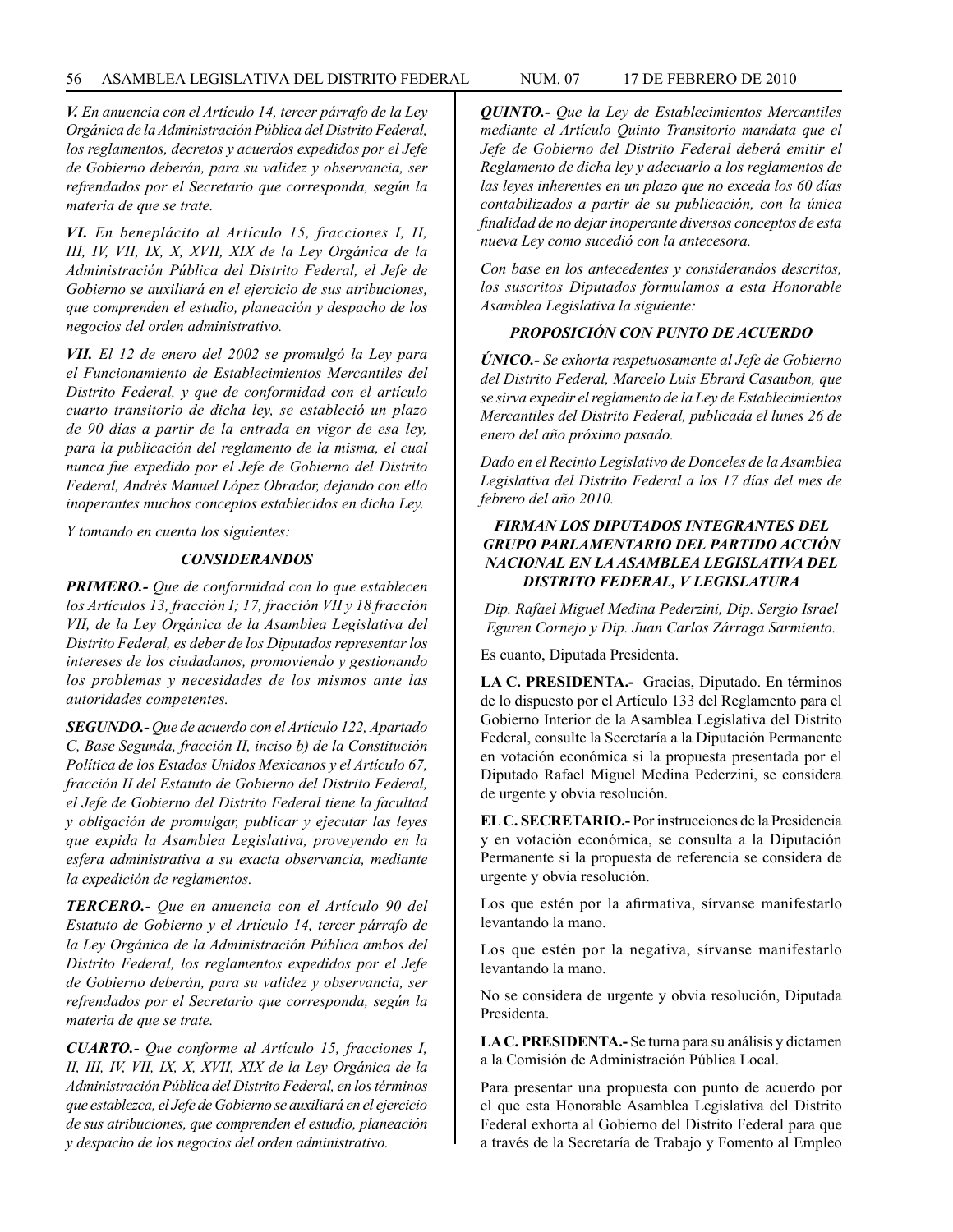del Gobierno del Distrito Federal se fomente una cultura de protección al empleo para las trabajadoras domésticas del Distrito Federal, encaminada a mejorar sus condiciones de trabajo, asimismo se exhorta a esta misma Secretaría para crear un área especializada para atender las quejas y

orientar a las trabajadoras domésticas, se concede el uso de la Tribuna a la Diputada Ana Estela Aguirre y Juárez a nombre propio y de los Diputados José Arturo López Cándido y Juan Pérez Pablo Mejía.

# **LA C. DIPUTADA ANA ESTELA AGUIRRE Y JUÁREZ.-** Con la venia de la Presidencia.

*PROPUESTA CON PUNTO DE ACUERDO DE URGENTE Y OBVIA RESOLUCIÓN POR EL QUE ESTA H. ASAMBLEA LEGISLATIVA DEL DISTRITO FEDERAL EXHORTA AL GOBIERNO DEL DISTRITO FEDERAL PARA QUE, A TRAVÉS DE LA SECRETARÍA DE TRABAJO Y FOMENTO AL EMPLEO DEL GOBIERNO DEL DISTRITO FEDERAL, SE FOMENTE UNA CULTURA DE PROTECCIÓN AL EMPLEO PARA LAS TRABAJADORAS DOMÉSTICAS DEL DISTRITO FEDERAL ENCAMINADA A MEJORAR SUS CONDICIONES DE TRABAJO, ASIMISMO, SE EXHORTA A ÉSTA MISMA SECRETARÍA PARA CREAR UNA ÁREA ESPECIALIZADA PARA ATENDER LAS QUEJAS Y ORIENTAR A LAS TRABAJADORAS DOMÉSTICAS.*

*DIP. RAFAEL MIGUEL MEDINA PEDERZINI PRESIDENTE DE LA MESA DIRECTIVA DIPUTACIÓN PERMANENTE ASAMBLEA LEGISLATIVA DEL DISTRITO FEDERAL V LEGISLATURA PRESENTE*

*Los que Suscriben Ana Estela Aguirre yJuárez, José Arturo López Cándido y Juan Pablo Pérez Mejía, integrantes del Grupo Parlamentario del Partido del Trabajo de esta V Legislatura, con fundamento en lo dispuesto por el Artículo 17, fracción VI de la Ley Orgánica de la Asamblea Legislativa del Distrito Federal, Artículos 81, 93 y 133 del Reglamento para el Gobierno Interior de la Asamblea Legislativa del Distrito Federal, así como el Artículo 5, fracción V de la Ley de Protección y Fomento al Empleo para el Distrito Federal, sometemos a consideración de la Comisión Permanente de esta H. Asamblea Legislativa del Distrito Federal la siguiente: PROPUESTA CON PUNTO DE ACUERDO DE URGENTE Y OBVIA RESOLUCIÓN POR EL QUE ESTA H. ASAMBLEA LEGISLATIVA DEL DISTRITO FEDERAL EXHORTA AL GOBIERNO DEL DISTRITO FEDERAL PARA QUE, A TRAVÉS DE LA SECRETARÍA DE TRABAJO Y FOMENTO AL EMPLEO DEL GOBIERNO DEL DISTRITO FEDERAL, SE FOMENTE UNA CULTURA DE PROTECCIÓN AL EMPLEO PARA LAS TRABAJADORAS DOMÉSTICAS DEL DISTRITO FEDERAL ENCAMINADA A MEJORAR SUS CONDICIONES DE TRABAJO, ASIMISMO, SE EXHORTA A ESTA MISMA SECRETARÍA PARA CREAR UNA ÁREA* 

*ESPECIALIZADA PARA ATENDER LAS QUEJAS Y ORIENTAR A LAS TRABAJADORAS DOMÉSTICAS, al tenor de los siguientes:*

### *ANTECEDENTES*

*1. El trabajo doméstico en la Ciudad de México es realizado por mujeres de los sectores más empobrecidos tanto de la Ciudad como de las zonas conurbadas aledañas a ésta; sin embargo, no hemos reflexionado lo suficiente sobre la procedencia étnica y cultural de estas mujeres.*

*2. Esas trabajadoras generalmente son jóvenes de origen campesino, indígenas, niñas, adolescentes, madres solteras, etc. y que en muchas ocasiones no saben leer y escribir en español. Estas mujeres emigran de los estados más pobres de la República Mexicana, así como de las colonias populares de las zonas urbanas a quienes la crisis económica de nuestro país ha orillado a emplearse para contribuir o para mantener sus hogares, y que por la falta de instrucción se ven obligadas a trabajar en las únicas tareas que mejor saben desempeñar, el trabajo del hogar. Para realizar ese trabajo, las mujeres se han capacitado desde niñas en el seno familiar, al ser un trabajo no calificado, su remuneración y valoración es subvaluada, y se encuentra sujeto a las condiciones de usos y costumbres de la familia con la que se emplea.*

*3. El servicio doméstico se contrata verbalmente y no cuenta con reconocimiento social y las condiciones de trabajo para la prestadora de servicios son desfavorables, ya que no cuentan con una seguridad social, deberes especificas dentro del hogar donde laboran, jornada laboral, etc. Cuando el ama de casa delega parte de sus responsabilidades a otra mujer, a quien pagará por el trabajo en su casa, el trabajo doméstico se convierte en asalariado, es decir, se convierte en servicio doméstico. Sin embargo, estos servicios domésticos se delegan de manera discrecional por parte del patrón o la patrona, así como sus horas y días de descanso.*

*4. Si bien las reformas han implicado cierto avance en la materia con respecto a la legislación anterior, es una reglamentación deficiente e incompleta. La demanda por regular la situación de estas mujeres lleva más de doce años presentándose en distintas Comisiones para que sean incluidas en una reforma a la Ley Federal del Trabajo. Sin embargo, han encontrado poco eco entre los Partidos Políticos. Hasta la fecha, la reforma laboral al Título Sexto en su Capítulo XIII de la Ley Federal de Trabajo es una asignatura pendiente.* 

*5. Actualmente hay más trabajadoras domésticas que negocian con sus empleadoras las prestaciones a que tendrán derecho, pero sólo mediante arreglo verbal. Un reducido número de éstas decide registrarlas al seguro social (IMSS), con el cual las trabajadoras domésticas pueden acceder a la consulta externa. Otras cuantas les otorgan vacaciones, aguinaldo e incapacidad por enfermedad. A pesar de que, existen agencias de colocación para trabajadoras domésticas éstas explotan a las mismas trabajadoras, que por necesidad de trabajo dejan parte de su sueldo a estas agencias sin crear una relación laboral.*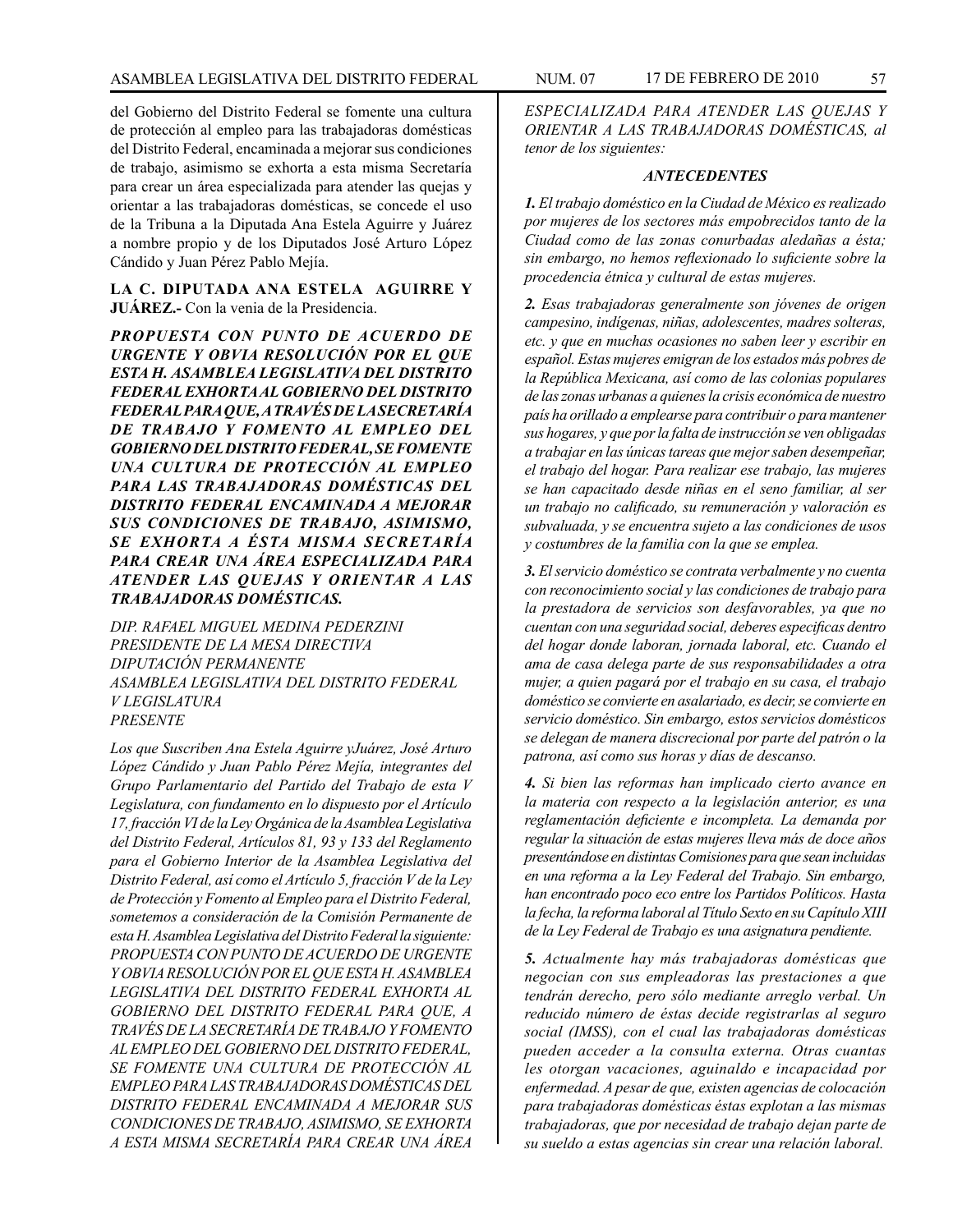*6. México en un país signatario de todos los acuerdos e instrumentos internacionales en derechos humanos. Por ello, el Estado se compromete a que todas las personas gocen de ellos. Sin embargo, hay un sector de trabajadoras que desempeñan labores de enorme responsabilidad y delicadeza, efectuadas en el ámbito más preciado y reconocido por sociedades, familia y hogar, y no cuentan con los derechos básicos reconocidos para el empleo en el marco de la Convención sobre la Eliminación de Todas las Formas de Discriminación Contra la Mujer (CEDAW).*

*7. La CEDAW no considera como trabajo sólo al empleo, sino también al trabajo reproductivo y doméstico. Este último no es visible en las estadísticas y es una de las claves de la subordinación de las mujeres. Lo más grave es que, aún cuando se convierte en empleo, es discriminado. Como ejemplo, es el único que se legisla por horas de descanso y no de trabajo. Son las trabajadoras domésticas quienes realizan un trabajo remunerado y que, sin embargo, no cuentan con la protección de sus derechos y el reconocimiento de empleo.*

*8. Los cambios en materia jurídica, son deseables y urgentes, ya que permitirían, entre otras cosas una reglamentación clara y precisa, jornadas y salarios justos, y una defensa jurídica justa en casos de explotación y abuso. Sin embargo la situación de estas mujeres no se resuelve sólo con el cambio legal, sino también en otros ámbitos.*

*Por lo expuesto, sometemos a consideración de esta Honorable Asamblea Legislativa del Distrito Federal, la siguiente:*

# *PROPOSICIÓN CON PUNTO DE ACUERDO*

*ÚNICO.- Se exhorta al Gobierno del Distrito Federal para que, a través de la Secretaría de Trabajo y Fomento al Empleo del Gobierno del Distrito Federal, se fomente una cultura de protección al empleo para las trabajadoras domésticas del Distrito Federal encaminada a mejorar sus condiciones de trabajo, asimismo, se exhorta a ésta misma Secretaría para crear una área especializada para atender las quejas y orientar a las trabajadoras domésticas.*

### *ATENTAMENTE*

*Dip. Ana Estela Aguirre y Juárez y Dip. Arturo López Cándido*

Es cuanto, Diputado Presidente.

# **EL C. PRESIDENTE DIPUTADO RAFAEL MIGUEL MEDINA PEDERZINI.-** Muchas gracias, Diputada.

En términos de lo dispuesto por el Artículo 133 del Reglamento para el Gobierno Interior de la Asamblea Legislativa del Distrito Federal, consulte la Secretaría a la Diputación Permanente en votación económica si la propuesta presentada por la Diputada Ana Estela Aguirre y Juárez se considera de urgente y obvia resolución.

# **LA C. SECRETARIA DIPUTADA ALICIA VIRGINIA**

**TÉLLEZ SÁNCHEZ.-** Por instrucciones de la Presidencia y en votación económica, se consulta a la Diputación Permanente si la propuesta de referencia se considera de urgente y obvia resolución.

Los que estén por la afirmativa, sírvanse manifestarlo levantando la mano.

Los que estén por la negativa, sírvanse manifestarlo levantando la mano.

Se considera de urgente y obvia resolución, Diputado Presidente.

**EL C. PRESIDENTE.-** Muchas gracias, Diputada. Está a discusión la propuesta. ¿Existen oradores en contra?

Proceda la Secretaría a preguntar a la Diputación Permanente en votación económica si es de aprobarse la propuesta a discusión.

**LA C. SECRETARIA.-** Por instrucciones de la Presidencia y en votación económica, se pregunta a la Diputación Permanente si está a favor o en contra de la propuesta sometida a su consideración.

Los que estén por la afirmativa, sírvanse manifestarlo levantando la mano.

Los que estén por la negativa, sírvanse manifestarlo levantando la mano.

Aprobada la propuesta, Diputado Presidente.

**EL C. PRESIDENTE.-** Muchas gracias, Secretaria. Remítase a las autoridades correspondientes para los efectos legales a que haya lugar.

Para presentar una propuesta con punto de acuerdo por el que se exhorta al titular de la Secretaría de Obras y Servicios Urbanos del Gobierno del Distrito Federal, así como a los 16 Jefes Delegacionales para que implementen un plan emergente que intensifique y mejore las labores de desazolve en las Avenidas, Ejes y Calles de la Ciudad de México, a fin de evitar las inundaciones ocasionadas por las lluvias, se concede el uso de la palabra al Diputado Juan Carlos Zárraga Sarmiento, a nombre del Diputado José Giovanni Gutiérrez Aguilar, del Grupo Parlamentario del Partido Acción Nacional.

**EL C. DIPUTADO JUAN CARLOS ZÁRRAGA SARMIENTO.-** Con su venia, Diputado Presidente.

*PROPOSICIÓN CON PUNTO DE ACUERDO POR LA QUE SE EXHORTA AL TITULAR DE LA SECRETARÍA DE OBRAS Y SERVICIOS DEL GOBIERNO DEL DISTRITO FEDERAL, ASÍ COMO A LOS DIECISÉIS JEFES DELEGACIONALES, PARA QUE IMPLEMENTEN UN PLAN EMERGENTE QUE INTENSIFIQUE Y MEJORE LAS LABORES DE DESAZOLVE EN LAS AVENIDAS, EJES, Y CALLES DE LA CIUDAD DE MÉXICO, A FIN DE EVITAR LAS INUNDACIONES OCASIONADAS POR LAS LLUVIAS.*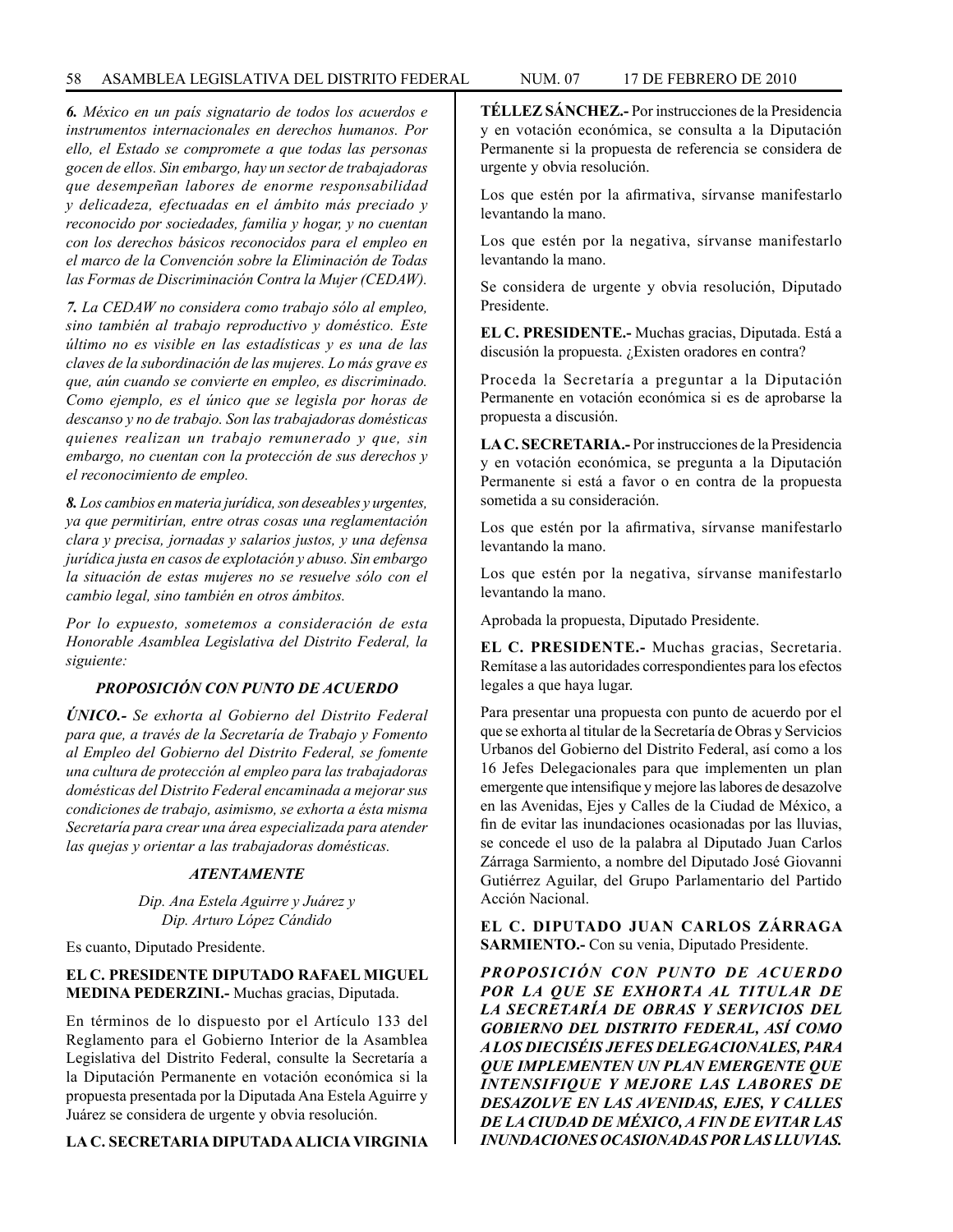#### *DIP. RAFAEL MIGUEL MEDINA PEDERZINI PRESIDENTE DE LA COMISIÓN PERMANENTE ASAMBLEA LEGISLATIVA DEL DISTRITO FEDERAL V LEGISLATURA PRESENTE*

*El suscrito Diputado a la Asamblea Legislativa del Distrito Federal, José Giovanni Gutiérrez Aguilar, integrante del Grupo Parlamentario del Partido Acción Nacional, en ejercicio de esta V Legislatura, con fundamento en los Artículos 17, fracción VI de la Ley Orgánica de la Asamblea Legislativa del Distrito Federal; 28, párrafo cuarto y 133 del Reglamento para el Gobierno Interior de la Asamblea Legislativa del Distrito Federal, presento a esta Honorable Comisión, la siguiente: PROPOSICIÓN CON PUNTO DE ACUERDO POR LA QUE SE EXHORTA AL TITULAR DE LA SECRETARÍA DE OBRAS Y SERVICIOS DEL GOBIERNO DEL DISTRITO FEDERAL, ASÍ COMO A LOS DIECISÉIS JEFES DELEGACIONALES, PARA QUE IMPLEMENTEN UN PLAN EMERGENTE QUE INTENSIFIQUE Y MEJORE LAS LABORES DE DESAZOLVE EN LAS AVENIDAS, EJES Y CALLES DE LA CIUDAD DE MÉXICO, A FIN DE EVITAR LAS INUNDACIONES OCASIONADAS POR LAS LLUVIAS, al tenor de los siguientes:* 

# *ANTECEDENTES*

*1.- México es un país con una variedad de flora y fauna privilegiada. Somos el primer lugar mundial en especies de reptiles, gozamos de casi todas los tipos de ecosistemas existentes en el planeta y contamos con una gran variedad mares lagos y ríos de tonalidades majestuosas y ricos en fauna.* 

*Desgraciadamente, a lo largo de la historia, hemos ido consumiendo de manera desmedida todos los recursos naturales que nos ha proporcionado nuestro territorio, y como humanidad, no previmos la destrucción irreversible que ocasionaban nuestros intentos burdos por implementar su explotación a través de bases tecnológicas, mismas que de haberse efectuado pensando en el equilibrio y preservación de un desarrollo sustentable, hoy día, no nos encontraríamos en la encrucijada ambiental y de desequilibrio ecológica por la que atravesamos.* 

*La antigua "Ciudad de los Palacios", se ha convertido en una de las más contaminadas del mundo, pero sería injusto decir que se debe sólo a los implementos tecnológicos, muchos de los cuales, han sido también benéficos. El problema real es, más contundentemente, cuestión de corresponsabilidad y cultura, tanto de las autoridades, como de la sociedad.* 

*Cultura por la separación de basura, por el uso de los automóviles, por mantener limpias las calles, por el implemento de políticas públicas que fomentes, de diversas maneras, la generación de espacios privados verdes, como las azoteas o las casas ambientales, el uso de ahorradores de energía o de agua, entre otras prácticas. Todo lo anterior, siempre revestido de un marco jurídico eficiente, aplicable y congruente con las necesidades de la población.* 

*Uno de los problemas más severos que merman nuestra calidad de vida en la Ciudad de México, son las inundaciones, mismas que han llegado a este punto de devastación, no sólo por los grandes niveles de basura que hay en las calles, sino por la falta de mantenimiento continuo y oportuno en la infraestructura urbana.* 

*2.- Las intensas lluvias que han azotado el país y particularmente al Distrito Federal durante los últimos años, nos dejan claro que la fuerza de la naturaleza no se detiene ante nada, ni nadie.* 

*Numerosos son los casos de devastación natural que podemos citar para ejemplificar nuestra falta de previsión y preparación ante el conflicto ambiental multicitado, tales son las precipitaciones acontecidas y documentadas los días 07 de julio del 2003, 02 de agosto del 2006, 07 de septiembre de 2009 o la más reciente de fecha 04 de febrero del corriente, en donde hemos sido testigos de las inundaciones en diversas zonas de la Capital como las colonias: Centro, Roma, Doctores, Condesa, Balbuena, Electricistas, Magdalena Mixhuca, Guerrero, Moderna, Álamos, Acueducto de Guadalupe, El Arenal, Lorenzo Boturini, Santo Tomás y Portales, así como los barrios de Tepito y La Lagunilla, importantes arterias como Boulevard Puerto Aéreo, Viaducto, Tlalpan, Insurgentes, o lugares tan cruciales como estaciones del metro o pasos a desnivel, ubicados en las Delegaciones Cuauhtémoc, Gustavo A. Madero, Venustiano Carranza, Benito Juárez, Iztacalco e Iztapalapa.* 

*3.- Así pues, diversas ocasiones hemos vivido tragedias patrimoniales y, por desgracia, esta última vez, "la tromba asesina", como bien llamaron a la precipitación pluvial los medios, cobró vidas humanas, afectando también mil doscientas cuarenta viviendas del Distrito Federal, de las cuales 650 se encuentran en la Delegación Iztapalapa, en especial en las colonias Lienzo Charro, Peñón del Marqués I y II y en el hacinamiento popular irregular Antorcha Popular.* 

*4.- Las lluvias atípicas presentadas, se originaron debido a la acumulación de una masa húmeda sobre el Océano Pacifico, aunada a la presencia del fenómeno del niño, lo que provoco que en el valle de México lloviera 10 veces más de lo normal.* 

*Los motivos por el cual se dio la acumulación de agua en las zonas afectadas, fue por el acelerado hundimiento del Valle de México, provocado por la sobre explotación de los mantos freáticos y los desordenados y desmesurados asentamientos poblacionales.* 

#### *CONSIDERANDOS*

*I. Que el derecho fundamental consagrado en el Artículo 4º párrafo cuarto de nuestra Constitución Política, referente a que todos tenemos derecho a un medio ambiente sano, se ve vulnerado al sufrir las afectaciones derivadas de los torrentes que generan caos en las vialidades, menoscabo en el patrimonio de las familias al inundarse casas y averiar vehículos, eso sin contar que, posteriormente los estragos por el estancamiento del agua, a lo largo de los días, genera malos olores, lodo, y accidentes.*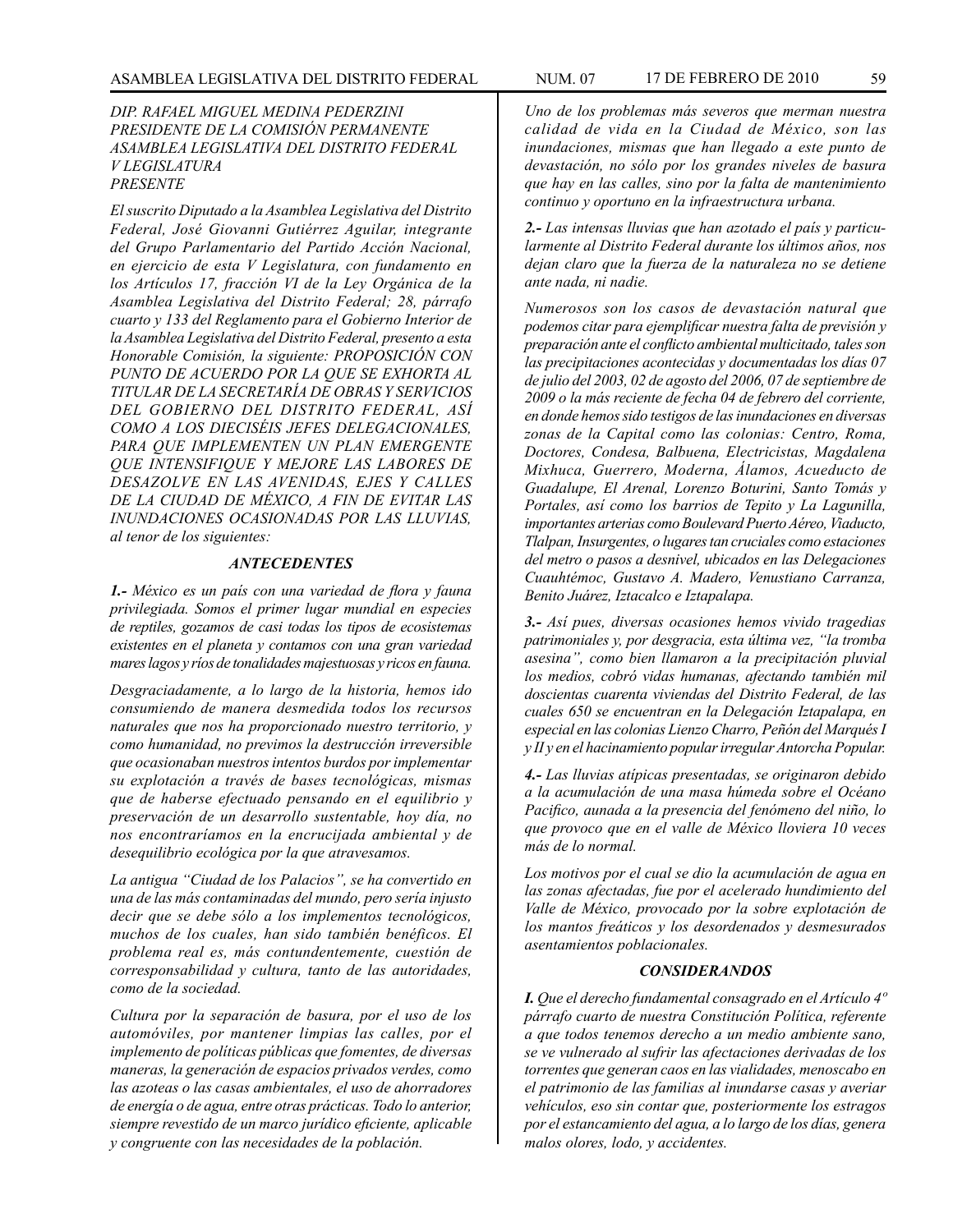*II. Que el Artículo 122 de nuestra ley fundante en su base primera y segunda, así como el Artículo 67, fracción II del Estatuto de Gobierno del Distrito Federal, nos indican con claridad y contundencia las obligaciones y facultades que tienen los diferentes órganos de gobierno locales para regular la prestación de los servicios públicos.* 

*III. Que tal como lo refiere el Artículo 118, fracción VIII del Estatuto de Gobierno para el Distrito Federal, para el óptimo desarrollo y bienestar social en la Ciudad de México, deben de tomarse en cuenta las medidas necesarias para conservar en buen estado el drenaje, mismo que como sabemos, consta de una red de más de 8 mil kilómetros.* 

*Por lo anteriormente expuesto y fundado, someto a consideración de ésta H. Comisión Permanente el siguiente* 

### *PUNTO DE ACUERDO*

*ÚNICO.- Se exhorta al Titular de la Secretaría de Obras y Servicios del Gobierno del Distrito Federal, Lic. Fernando José Aboitiz Saro, así como a los dieciséis Jefes Delegacionales, para que implementen un plan emergente que intensifique y mejore las labores de desazolve en las avenidas, ejes, y calles de la Ciudad de México, a fin de evitar las inundaciones ocasionadas por las lluvias.* 

*Leído en el Recinto Legislativo a los 17 días del mes de febrero de 2010.* 

#### *ATENTAMENTE*

*Dip. José Giovanni Gutiérrez Aguilar y Juan Carlos Zárraga Sarmiento*

Es cuanto, Diputado Presidente.

**EL C. PRESIDENTE.-** Muchas gracias Diputado. En términos de lo dispuesto por el Artículo 133 del Reglamento para el Gobierno Interior de la Asamblea Legislativa del Distrito Federal, consulte la Secretaría a la Diputación Permanente en votación económica si la propuesta presentada por el Diputado Juan Carlos Zárraga se considera de urgente y obvia resolución.

**LA C. SECRETARIA.-** Por instrucciones de la Presidencia y en votación económica se consulta a la Diputación Permanente si la propuesta de referencia se considera de urgente y obvia resolución.

Los que estén por la afirmativa, sírvanse manifestarlo levantando la mano.

Los que estén por la negativa, sírvanse manifestarlo levantando la mano.

**EL C. PRESIDENTE.-** Pido a la Secretaría, ya que la votación está empatada, se repita, por favor.

**LA C. SECRETARIA.-** Los que estén por la afirmativa, sírvanse manifestarlo levantando la mano.

Los que estén por la negativa, sírvanse manifestarlo levantando la mano.

Hay empate, Diputado Presidente.

**EL C. PRESIDENTE.-** Toda vez que ha resultado empatada la votación por segunda ocasión, se traslada la discusión y votación respectiva para la próxima sesión, todo esto con fundamento en el artículo 139.

Para presentar una propuesta con punto de acuerdo por el que se exhorta al Jefe Delegacional en Coyoacán, para que emprenda los esfuerzos pertinentes en conjunto con la Secretaría de Desarrollo Urbano y la Comisión de Nomenclatura del Distrito Federal, a fin de que la enumeración de las calles de la demarcación de Coyoacán se encuentren en condiciones óptimas, que permitan orientar de manera adecuada a los habitantes de las diferentes colonias que la componen, así como a los habitantes de una de las delegaciones más emblemáticas del Distrito Federal, se concede el uso de la Tribuna al Diputado y amigo Sergio Eguren Cornejo, a nombre del Diputado José Giovanni Gutiérrez Aguilar, del Grupo Parlamentario del Partido de Acción Nacional.

**EL C. DIPUTADO SERGIO ISRAEL EGUREN CORNEJO.-** Con su venia, Presidente y amigo.

*PROPOSICIÓN CON PUNTO DE ACUERDO POR LO QUE SE EXHORTA AL JEFE DELEGACIONAL EN COYOACÁN, PARA QUE EMPRENDA LOS ESFUERZOS PERTINENTES, EN CONJUNTO CON LA SECRETARÍA DE DESARROLLO URBANO Y VIVIENDA Y LA COMISIÓN DE NOMENCLATURA DEL DISTRITO FEDERAL, CON EL FIN DE QUE LAS PLACAS QUE INDICAN EL NOMBRE DE LAS CALLES DE LA DEMARCACIÓN A SU CARGO, SE ENCUENTREN EN CONDICIONES ÓPTIMAS.*

*DIP. RAFAEL MIGUEL MEDINA PEDERZINI PRESIDENTE DE LA COMISIÓN PERMANENTE ASAMBLEA LEGISLATIVA DEL DISTRITO FEDERAL V LEGISLATURA PRESENTE*

*El suscrito Diputado a la Asamblea Legislativa del Distrito Federal, José Giovanni Gutiérrez Aguilar, integrante del Grupo Parlamentario del Partido Acción Nacional, en ejercicio de esta V Legislatura, con fundamento en los Artículos 17, fracción VI de la Ley Orgánica de la Asamblea Legislativa del Distrito Federal; 28 párrafo cuarto y 133 del Reglamento para el Gobierno Interior de la Asamblea Legislativa del Distrito Federal, presento a esta Comisión Permanente la siguiente: PROPOSICIÓN CON PUNTO DE ACUERDO POR LO QUE SE EXHORTA AL JEFE DELEGACIONAL EN COYOACÁN, PARA QUE EMPRENDA LOS ESFUERZOS PERTINENTES, EN CONJUNTO CON LA SECRETARÍA DE DESARROLLO URBANO Y VIVIENDA Y LA COMISIÓN DE NOMENCLATURA DEL DISTRITO FEDERAL, CON EL FIN DE QUE LAS PLACAS QUE INDICAN EL NOMBRE DE LAS CALLES DE LA DEMARCACIÓN A SU CARGO, SE ENCUENTREN EN CONDICIONES ÓPTIMAS, al tenor de los siguientes:*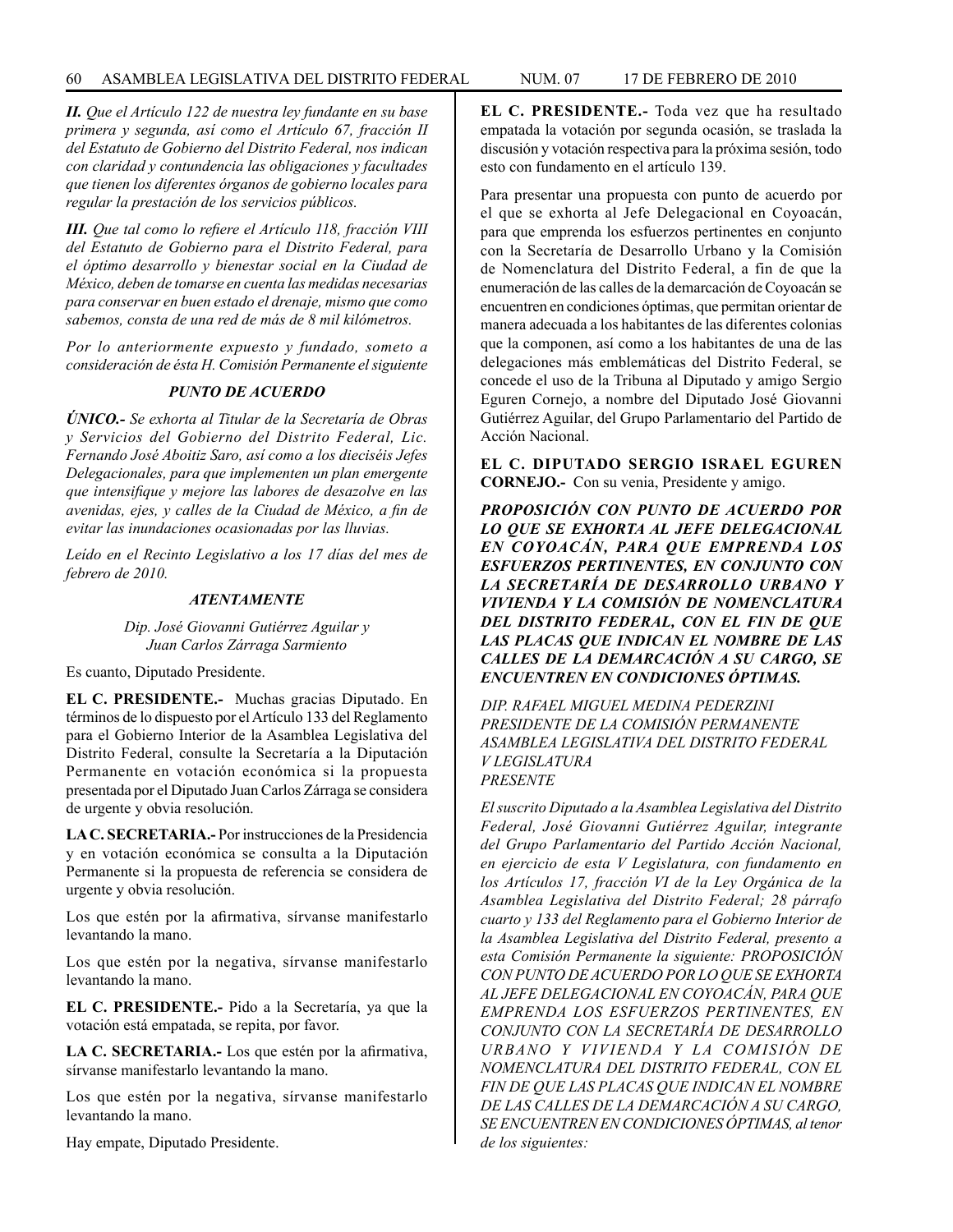#### *ANTECEDENTES*

*1.- La Ciudad de México, presenta un severo problema de presión demográfica, lo cual implica que las políticas públicas que se implementen para dotarla de orden social, deben ser eficientes y congruentes con las necesidades no sólo de la población, sino con las condiciones territoriales y atmosféricas que inciden de manera directa en cuestiones económicas o políticas, lo cual genera un círculo de sinergia entre diversos factores reales de poder, que se vuelven fuentes de derecho, y que muchas veces, no son tomados en cuenta de manera adecuada.*

*2.- Ese orden social que tanto perseguimos a través de diferentes medios, para consolidar nuestra anhelada meta de lograr el bien común, está basado en pilares tan fundamentales como la comunicación elocuente entre los diferentes actores que conformamos la sociedad.*

*Así pues, gobierno y sociedad implementamos a diario, diversos mecanismos para eficientar el diálogo en todos los temas posibles.* 

*Aun así, seguimos olvidando las cosas más simples que, muchas veces, son las que, a través de resultados pequeños, son parte de un engranaje mucho más visible, tal es el caso del mantenimiento del mobiliario urbano, que en un lenguaje más gráfico, habla del tipo de gobierno que tenemos y de la sociedad que habita en determinado lugar.*

*3.- La nomenclatura de las calles, comunicación escrita sin la cual no podemos ubicarnos ni los pobladores de una zona de la capital y mucho menos los vecinos o turistas que transitan por un determinado lugar de una de las urbes más grandes del mundo, hoy día, forma parte de los últimos peldaños de la jerarquía de las prioridades administrativas, tal como ya se ha visto.*

*Por razones diversas hay que atender el tema. Un mantenimiento constante del mobiliario urbano fomenta un paisaje agradable y en consecuencia, turismo, inversión y cultura por la preservación de las zonas.*

*Situaciones cotidianas que aluden a protección civil, seguridad pública, referencias domiciliarias, entre otras, dependen de una adecuada señalización en las denominaciones de las calles y avenidas, misma que deben de tener un mantenimiento constante, por las mismas inclemencias y deterioro que sufren de manera natural.*

*4.- En la Delegación Coyoacán, una de las zonas más emblemáticas del Distrito Federal por sus lugares culturales y recreativos, así como por la calidez de sus pobladores, adolece de mantenimiento en la nomenclatura, situación en la que los vecinos han manifestado su preocupación, pues al ser inadecuada o nula, en algunos casos de colonias como Del Carmen, Villa Coyoacán, Barrio del Niño Jesús, Romero de Terreros, Copilco, Santo Domingo, Santa Ursula, Ruiz Cortines, Campestre Coyoacán, entre otras, mucha de la correspondencia enviada no llega a sus domicilios o, en casos más graves, al llamar a servicios de ambulancias, ajustadores de seguros, patrullas o bomberos, estos excusan su tardanza al no ubicar las calles en donde se han solicitados los servicios de auxilio.*

*Por otro lado, la localización por parte de los visitantes nacionales y extranjeros de algunas de las calles, museos o centros de atracción turística que existen en la Delegación es complicada, ya que por falta de las nomenclaturas o su mala señalización, no les permiten encontrar de manera ágil el destino al que se dirigen, optando por ir a otras zonas de la Ciudad.*

#### *CONSIDERANDOS*

*I.- Que el Artículo 122 de nuestra ley fundante en su base primera y segunda, así como el Artículo 67, fracción II del Estatuto de Gobierno del Distrito Federal, nos indican con claridad y contundencia las obligaciones y facultades que tienen los diferentes órganos de gobierno locales para regular la prestación de los servicios públicos.*

*II.- Que tal como lo refiere el Artículo 118, fracción VIII del Estatuto de Gobierno del Distrito Federal, para el óptimo desarrollo y bienestar social en la Ciudad de México, deben de tomarse en cuenta las medidas necesarias para una buena plantación del desarrollo urbano de nuestra capital.*

*III.- Que es facultad del Jefe Delegacional en Coyoacán, ejercer con autonomía de gestión, sus presupuestos observando las disposiciones legales y reglamentarias, para que en conjunto con la Comisión de Nomenclatura del Distrito Federal, realicen las tareas pertinentes para la pronta ejecución y asignación de la correcta nomenclatura en esta demarcación, como lo establece el Artículo 112 del Estatuto de Gobierno del Distrito Federal.*

*IV.- Que en lo dispuesto en los Artículos 5º y 7º, fracción XVI, 90, fracción I, 93 y 94 del Reglamento para el Ordenamiento del Paisaje Urbano del Distrito Federal, es responsabilidad de la Secretaría de Desarrollo Urbano, del Jefe de Gobierno del Distrito Federal y de la Comisión de Nomenclatura para el Distrito Federal, coordinar acciones con la Comisión de Nomenclatura del Distrito Federal para la revisión y establecimiento de los criterios para la asignación de nomenclaturas en colonias, vías publicas, espacios abiertos, pueblos y barrios de nuestra entidad federativa Por lo anteriormente expuesto y fundado, someto a consideración de este H. Pleno el siguiente:*

# *PUNTO DE ACUERDO*

*ÚNICO.- Se exhorta al Jefe Delegacional en Coyoacán, Raúl Flores García, para que emprenda los esfuerzos pertinentes, en conjunto con la Secretaría de Desarrollo Urbano y Vivienda y la Comisión de Nomenclatura del Distrito Federal, con el fin de que las placas que indican el nombre de las calles de la demarcación a su cargo, se encuentren en condiciones óptimas que permitan orientar de manera adecuada a los habitantes de las diferentes colonias que la componen, así como a los visitantes de una de las Delegaciones más emblemáticas del Distrito Federal.*

*Leído en el Recinto Legislativo a los 17 días del mes de febrero de 2010.*

#### *ATENTAMENTE*

*Dip. José Giovanni Gutiérrez Aguilar y Dip. Sergio Israel Eguren Cornejo*

Es cuanto, Diputado Presidente y amigo.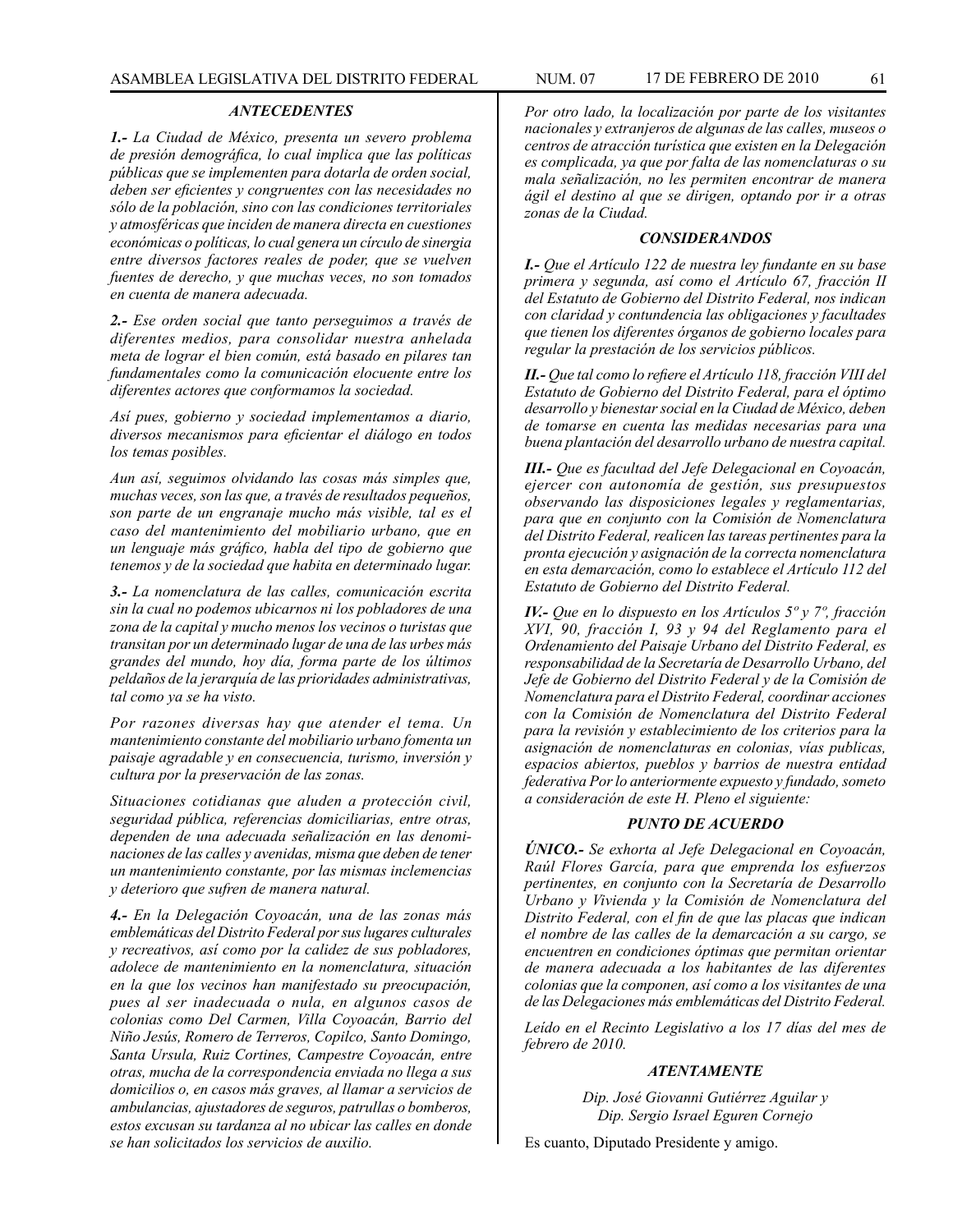**EL C. PRESIDENTE.-** Muchas gracias, Diputado y amigo. En términos de lo dispuesto por el artículo 133 del Reglamento para el Gobierno Interior de la Asamblea Legislativa del Distrito Federal, consulte la Secretaría a la Diputación Permanente en votación económica si la propuesta presentada por el Diputado Sergio Eguren Cornejo se considera de urgente y obvia resolución.

**LA C. SECRETARIA.-** Por instrucciones de la Presidencia y en votación económica, se consulta a la Diputación Permanente si la propuesta de referencia se considera de urgente y obvia resolución.

Los que estén por la afirmativa, sírvanse manifestarlo levantando la mano.

Los que estén por la negativa, sírvanse manifestarlo levantando la mano.

Se considera de urgente y obvia resolución, Diputado Presidente.

**EL C. PRESIDENTE.-** Está a discusión la propuesta. ¿Existen oradores en contra?

Proceda la Secretaría a preguntar a la Diputación Permanente en votación económica si es de aprobarse la propuesta a discusión.

**LA C. SECRETARIA.-** Por instrucciones de la Presidencia y en votación económica, se pregunta a la Diputación Permanente si está a favor o en contra de la propuesta sometida a su consideración.

Los que estén por la afirmativa, sírvanse manifestarlo levantando la mano.

Los que estén por la negativa, sírvanse manifestarlo levantando la mano.

Hay empate, Diputado Presidente.

**EL C. PRESIDENTE.-** Vuelva a someter la votación por favor, Diputada Secretaria.

**LA C. SECRETARIA.-** Por instrucciones de la Presidencia y en votación económica, se pregunta a la Diputación Permanente si está a favor o en contra de la propuesta sometida a su consideración.

Los que estén por la afirmativa, sírvanse manifestarlo levantando la mano.

Los que estén por la negativa, sírvanse manifestarlo levantando la mano.

Aprobada la propuesta, Diputado Presidente.

**EL C. PRESIDENTE.-** Remítase a las autoridades correspondientes para los efectos legales a que haya lugar.

Para presentar una propuesta con punto de Acuerdo para exhortar respetuosamente a la Comisión Nacional del Agua y la Secretaría de Hacienda para que administren los recurso acordados para la rehabilitación del emisor central y sus interceptores del drenaje profundo de la Ciudad de México para 2009 y para las secciones de mejoramiento de la eficiencia y de infraestructura de agua potable, alcantarillado y tratamiento de aguas residuales, se concede el uso de la palabra al Diputado Víctor Gabriel Varela López, del Grupo Parlamentario del Partido de la Revolución Democrática.

**EL C. DIPUTADO VÍCTOR GABRIEL VARELA LÓPEZ.-** Con su venia, Diputado Presidente.

*PROPOSICIÓN CON PUNTO DE ACUERDO POR EL QUE SE EXHORTA RESPETUOSAMENTE A LA COMISIÓN NACIONAL DEL AGUA Y AL SECRETARÍA DE HACIENDA Y CRÉDITO PÚBLICO PARA QUE RESTITUYAN LOS RECURSOS ACORDADOS PARA LA REHABILITACIÓN DEL EMISOR CENTRAL Y SUS INTERCEPTORES DEL DRENAJE PROFUNDO DE LA CIUDAD DE MÉXICO 2009 Y PARA LAS ACCIONES DE MEJORAMIENTO DE LA EFICIENCIA Y DE INFRAESTRUCTURA DE AGUA POTABLE, ALCANTARILLADO Y TRATAMIENTO DE AGUAS RESIDUALES.*

*DIP. RAFAEL MIGUEL MEDINA PEDERZINI PRESIDENTE DE LA DIPUTACIÓN PERMANENTE ASAMBLEA LEGISLATIVA DEL DISTRITO FEDERAL V LEGISLATURA*

*El que suscribe Diputado Víctor Gabriel Varela López integrante del Grupo Parlamentario del Partido de la Revolución Democrática en la Asamblea Legislativa del Distrito Federal, V Legislatura, con fundamento en lo dispuesto por los Artículos 17, fracción VI de la Ley Orgánica de la Asamblea Legislativa del Distrito Federal, y 133 del Reglamento para el Gobierno Interior de la Asamblea Legislativa del Distrito Federal, someto a la consideración de esta Diputación Permanente la presente Proposición con Punto de Acuerdo para exhortar respetuosamente a la Comisión Nacional del Agua y al Secretaría de Hacienda y Crédito Público para que restituyan los recursos acordados para la rehabilitación del Emisor Central y sus interceptores del Drenaje Profundo de la Ciudad de México 2009 y para las acciones de mejoramiento de la eficiencia y de infraestructura de agua potable, alcantarillado y tratamiento de aguas residuales.*

# *CONSIDERACIONES*

*El Sistema de Aguas de la Ciudad de México y el Organismo de Cuenca Aguas del Valle de México suscribieron los Anexos de Ejecución y Técnicos Modificatorios de Programa de Agua Potable, Alcantarillado y Saneamiento en Zonas Urbanas correspondiente al ejercicio 2009, el Convenio de Coordinación para llevar a cabo la Rehabilitación del Emisor Central y sus Interceptores del Drenaje Profundo de la Ciudad de México para 2009 así como los de recursos para acciones de mejoramiento de eficiencia y de infraestructura de agua potable, alcantarillado y tratamiento de aguas residuales de acuerdo a lo estipulado en el Artículo 231-A de la Ley Federal de*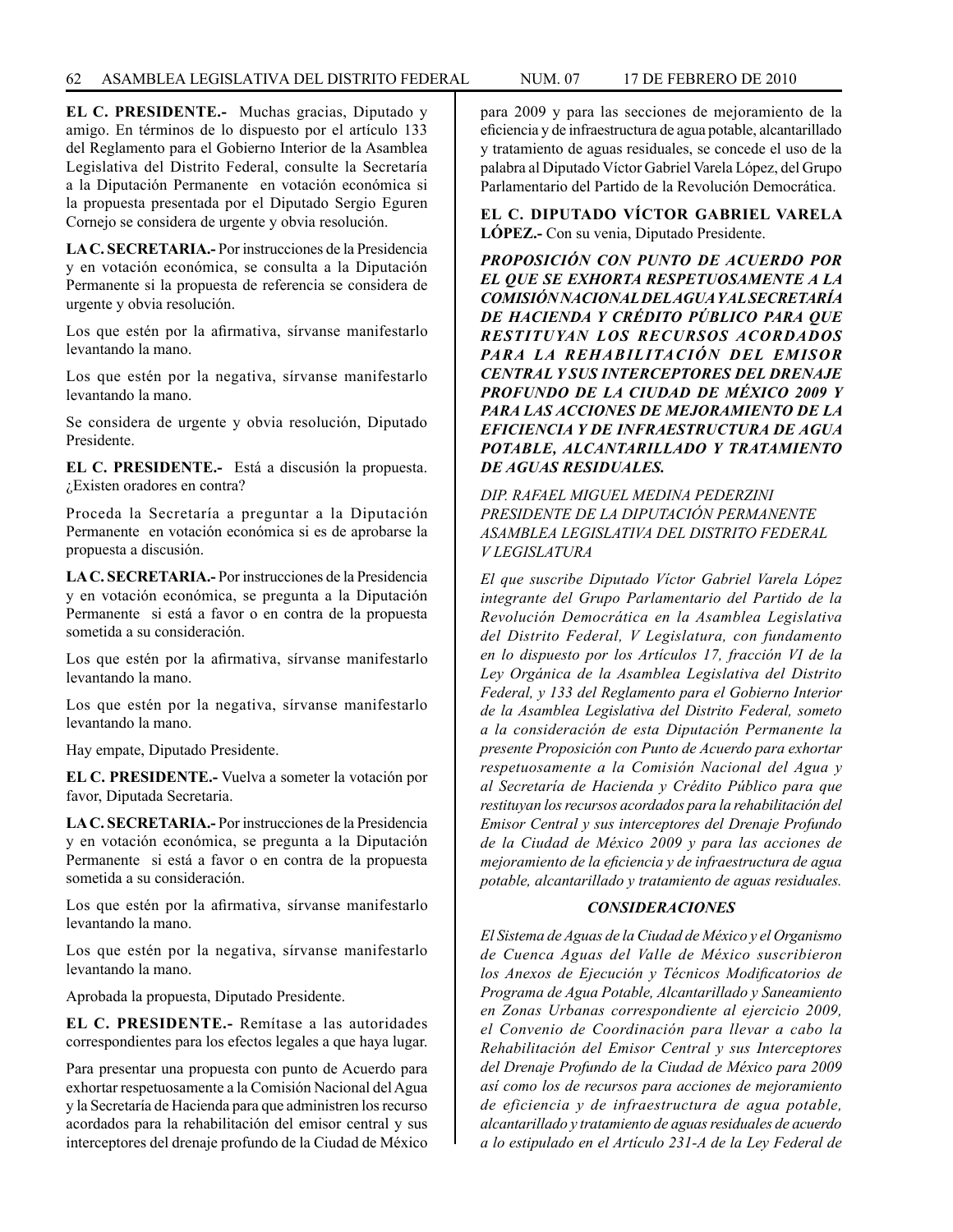#### ASAMBLEA LEGISLATIVA DEL DISTRITO FEDERAL NUM. 07 17 de FEBRERO de 2010 63

*Derechos (PRODDER), en los cuales se estableció que la Federación entregaría 1,697.8 millones de pesos, de los cuales 1, 020 millones de pesos se acordó que fueran para el Programa APAZU, 347.8 millones de pesos para PRODDER y 330 millones para Emisor Central.*

*Sin embargo hasta la fecha sólo se han recibido 1, 362.7 millones de pesos, quedando pendiente de ministrar 335 millones de pesos, de los cuales 153 millones de pesos corresponden al Programa APAZU, 176.9 millones de pesos a PRODER y 5 millones a Emisor Central.* 

*El Sistema de Aguas de la Ciudad de México ha solicitado la entrega de esos recursos al Organismo de Cuenca Aguas del Valle de México y la respuesta ha sido que los techos de inversión federal autorizados fueron objeto de ajuste presupuestal por parte de la Secretaría de Hacienda y Crédito Público.* 

*Cabe destacar que los recursos acordados para la operación de estos Programas ya han sido erogados para desarrollar los diferentes proyectos de Agua Potable, Alcantarillado y Drenaje conforme a la programación del ejercicio 2009, ya que el Sistema de Aguas de la Ciudad de México ya contaba con estos recursos.*

*Los ajustes presupuestales que hizo la Secretaría de Hacienda y Crédito Público que el Organismo argumenta para no ministrar los recursos no se justifican ya que fueron establecidos en los convenios y además son recursos prioritarios para el abasto de agua y construcción y operación del drenaje profundo, así como sus interceptores para la Zona Metropolitana de la Ciudad de México.*

*El aviso de este ajuste hacia las autoridades del Sistema de Aguas de la Ciudad de México fue notificado a destiempo, dado que estos recursos fueron ejercidos en obras a la fecha ya ejecutadas.*

*De acuerdo al Informe sobre la Situación Económica las Finanzas Públicas y la Deuda Pública del Cuarto trimestre del 2009 emitido por la Secretaría de Hacienda y Crédito Público los recursos aprobados para los Proyectos de infraestructura económica de agua potable, alcantarillado y saneamiento presentan un subejercicio del 60%, ya que de los 1, 452.9 millones de pesos aprobados, únicamente se ejercieron 574.3 millones de pesos.*

*Esto es una clara muestra de que no se ejercen en su totalidad los recursos federales en los Proyectos de agua potable alcantarillado y saneamiento, que son prioritarios socialmente, por lo que consideramos que el ajuste que el Gobierno Federal ha hecho a los recursos de la Ciudad de México no se justifican, ya que no es congruente con las necesidades de abasto de agua en algunas zonas de la Ciudad y con el mantenimiento a la infraestructura del drenaje.*

*Por lo anteriormente expuesto, someto a consideración de esta Honorable Asamblea Legislativa del Distrito Federal el siguiente:*

#### *PUNTO DE ACUERDO*

*ÚNICO.- Se exhorta respetuosamente a la Comisión Nacional del Agua y al Secretaría de Hacienda y Crédito Público para que restituyan los recursos acordados para la rehabilitación del Emisor Central y sus interceptores del Drenaje Profundo de la Ciudad de México 2009 y para las acciones de mejoramiento de la eficiencia y de infraestructura de agua potable, alcantarillado y tratamiento de aguas residuales.*

*Recinto Legislativo, 17 de febrero de 2010.*

#### *SUSCRIBE*

*Dip. Víctor Gabriel Varela López*

Es cuanto, Diputado Presidente.

**EL C. PRESIDENTE.-** Muchas gracias, Diputado y amigo. En términos de lo dispuesto por el Artículo 133 del Reglamento para el Gobierno Interior de la Asamblea Legislativa del Distrito Federal, consulte la Secretaría a la Diputación Permanente en votación económica si la propuesta presentada por el Diputado y amigo Víctor Gabriel Varela López se considera de urgente y obvia resolución.

**LA C. SECRETARIA.-** Por instrucciones de la Presidencia y en votación económica, se consulta a la Diputación Permanente si la propuesta de referencia se considera de urgente y obvia resolución.

Los que estén por la afirmativa, sírvanse manifestarlo levantando la mano.

Los que estén por la negativa, sírvanse manifestarlo levantando la mano.

Se considera de urgente y obvia resolución, Diputado Presidente.

**EL C. PRESIDENTE.-** Muchas gracias, Secretaria. Está a discusión la propuesta. ¿Existen oradores en contra?

Proceda la Secretaría a preguntar a la Diputación Permanente en votación económica si es de aprobarse la propuesta a discusión.

**LA C. SECRETARIA.-** Por instrucciones de la Presidencia y en votación económica se pregunta a la Diputación Permanente si está a favor o en contra de la propuesta sometida a su consideración.

Los que estén por la afirmativa, sírvanse manifestarlo levantando la mano.

Los que estén por la negativa, sírvanse manifestarlo levantando la mano.

Aprobada la propuesta, Diputado Presidente.

**EL C. PRESIDENTE.-** Remítase a las autoridades correspondientes para los efectos legales a que haya lugar.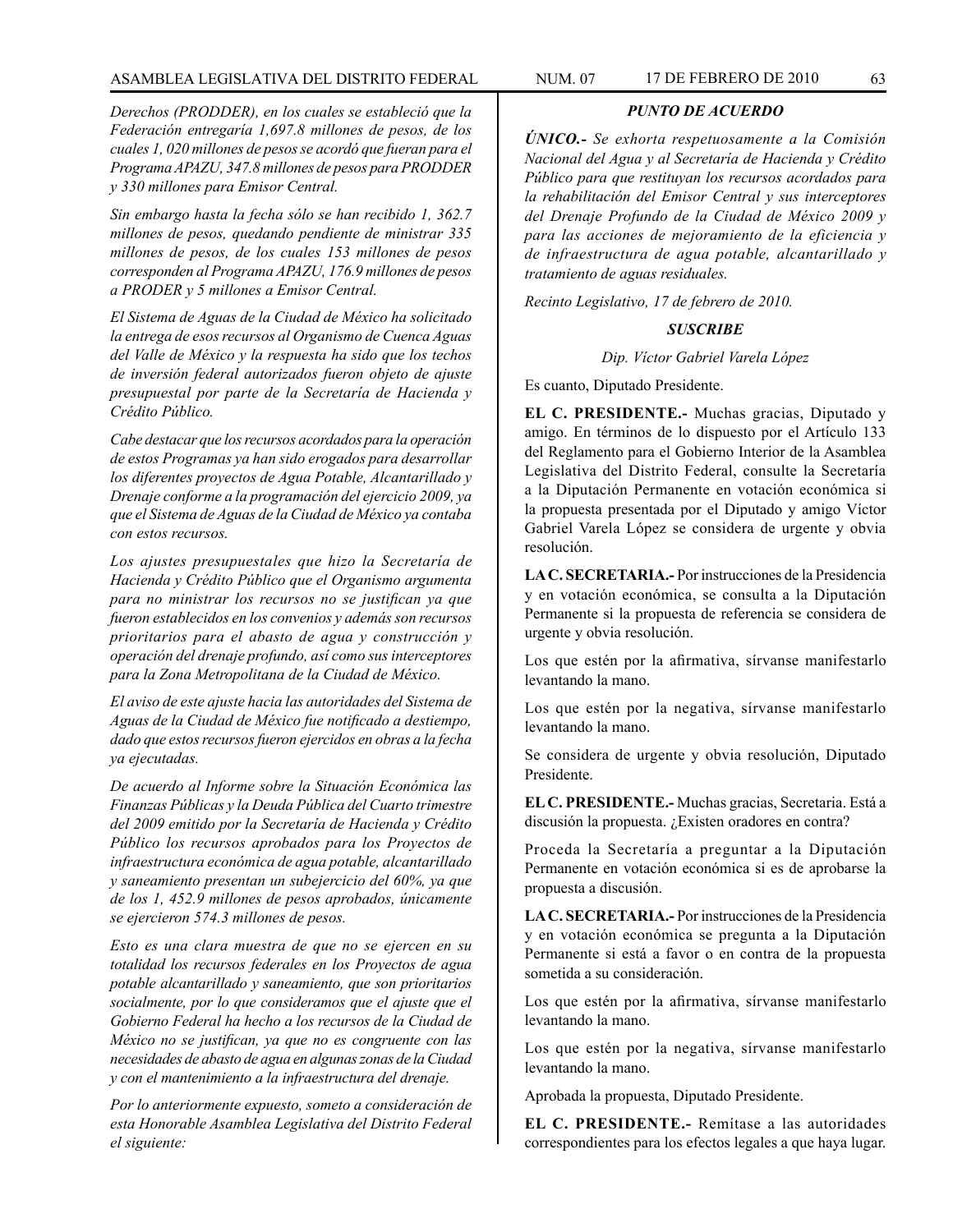Para presentar una propuesta con punto de acuerdo para exhortar respetuosamente al Gobierno Federal para que cree un fondo emergente por 833 millones de pesos en coordinación con el Sistema de Aguas de la Ciudad de México, que se debe invertir en la construcción de infraestructura e instalaciones de drenaje y evitar las inundaciones a la Ciudad de México, se concede el uso de la Tribuna al Diputado Víctor Gabriel Varela López, del Grupo Parlamentario del Partido de la Revolución Democrática.

# **EL C. DIPUTADO VÍCTOR GABRIEL VARELA LÓPEZ.-** Con su venia Diputado Presidente.

*PROPOSICIÓN CON PUNTO DE ACUERDO PARA EXHORTAR RESPETUOSAMENTE AL GOBIERNO FEDERAL PARA QUE CREE UN FONDO EMERGENTE POR 883 MILLONES DE PESOS EN COORDINACIÓN CON EL SISTEMA DE AGUAS DE LA CIUDAD DE MÉXICO, QUE SE DEBEN INVERTIR EN LA CONSTRUCCIÓN DE INFRAESTRUCTURA E INSTALACIONES DE DRENAJE Y EVITAR LAS INUNDACIONES EN LA CIUDAD DE MÉXICO.*

# *DIP. RAFAEL MIGUEL MEDINA PEDERZINI PRESIDENTE DE LA DIPUTACIÓN PERMANENTE ASAMBLEA LEGISLATIVA DEL DISTRITO FEDERAL*

*El que suscribe Diputado Víctor Gabriel Varela López integrante del Grupo Parlamentario del Partido de la Revolución Democrática en la Asamblea Legislativa del Distrito Federal, V Legislatura, con fundamento en lo dispuesto por los Artículos 17, fracción VI de la Ley Orgánica de la Asamblea Legislativa del Distrito Federal, y 133 del Reglamento para el Gobierno Interior de la Asamblea Legislativa del Distrito Federal, someto a la consideración de esta Diputación Permanente la presente PROPOSICIÓN CON PUNTO DE ACUERDO PARA EXHORTAR RESPETUOSAMENTE AL GOBIERNO FEDERAL PARA QUE CREE UN FONDO EMERGENTE POR 883 MILLONES DE PESOS EN COORDINACIÓN CON EL SISTEMA DE AGUAS DE LA CIUDAD DE MÉXICO, QUE SE DEBEN INVERTIR EN LA CONSTRUCCIÓN DE INFRAESTRUCTURA E INSTALACIONES DE DRENAJE Y EVITAR LAS INUNDACIONES EN LA CIUDAD DE MÉXICO.*

# *EXPOSICIÓN DE MOTIVOS*

# *I. PROBLEMÁTICA*

*Con motivo de la lluvia atípica que se registró en la Zona Metropolitana del Valle de México, durante los primeros días de febrero del presente año, se afectó la operación del sistema de drenaje, las lagunas de regulación mayor y menor de Iztapalapa que reciben agua de los colectores de la zona regional del Peñón Viejo y Peñón del Marques y provocó un derrame en la Planta Lago Churubusco, que recibe agua negra del sur de la Ciudad, misma que no pudo salir por los ríos la Compañía y Churubusco.*

*Debido a este fenómeno meteorológico se inundaron las unidades habitacionales Ex Lienzo Charro y Peñón de Marqués I y II y casas sobre avenida Texcoco en la Delegación Iztapalapa; y las colonias Moctezuma, Pensador Mexicano y 105 Arenales, de la Delegación Venustiano Carranza, propiciando pérdidas patrimoniales y riesgos de salud de miles de familias, as] como daños en más de 2240 viviendas.*

*Sabemos que para evitar estos desastres que ocasionan las inundaciones es necesario que el Gobierno de la Ciudad realice obras en el sistema de drenaje como: La construcción de colectores, construcción y rehabilitación de plantas de bombeo de aguas residuales, construcción y sustitución de atarjeas, obras para solucionar encharcamientos, rehabilitación de plantas de tratamiento y líneas de conducción de agua tratada, equipamiento de drenaje y rehabilitación de barrancas.*

*La inversión de estas obras asciende a 985 millones de pesos, de acuerdo con el presupuesto para el ejercicio 2010 del Programa de Agua Potable, Alcantarillado y Saneamiento en Zonas Urbanas (APAZU), elaborado por Sistema de Aguas de la Ciudad de México.*

*Es importante destacar que 105 recursos presupuestados por el Sistema de aguas de la Ciudad de México, para las obras tanto de agua potable como de drenaje en el Programa APAZU ascienden a 2, 430 millones de pesos y sólo se autorizaron 977 millones para el 2010. De igual manera, se solicitaron 400 millones para el Emisor Central y únicamente se autorizaron 141 millones.*

*Es evidente que 105 recursos presupuestales autorizados por la federación al Sistema de Aguas de la Ciudad de México son insuficientes para asegurar el suministro de agua a casi nueve millones de habitantes, disminuir las pérdidas por fugas en las redes y para contar con un sistema de drenaje con capacidad para conducir y desalojar las aguas residuales y pluviales y evitar las inundaciones en la Ciudad de México.*

*Con los fenómenos del cambio climático que se están presentando e la Zona Metropolitana del Valle de México y en todo el país, ya no se pueden aplazar estas obras ya que se corre el riesgo de inundaciones catastróficas en la Ciudad de México y su zona conurbada, por la gran concentración de población.*

*Por su parte la población está exigiendo que se solucione en forma definitiva y en un corto plazo el problema de las inundaciones, ya que están siendo cada vez más recurrentes y afectando a miles de habitantes.* 

*Para atender las necesidades en los principales componentes del drenaje de la Ciudad de México el Sistema de Aguas de la Ciudad de México estimó que se requieren 883 millones de pesos los recursos, de los cuales 563 millones de pesos se invertirían en instalaciones con Mayor Cobertura de Zona Tributaria, Plantas de Bombeo de Aguas Combinadas, 175*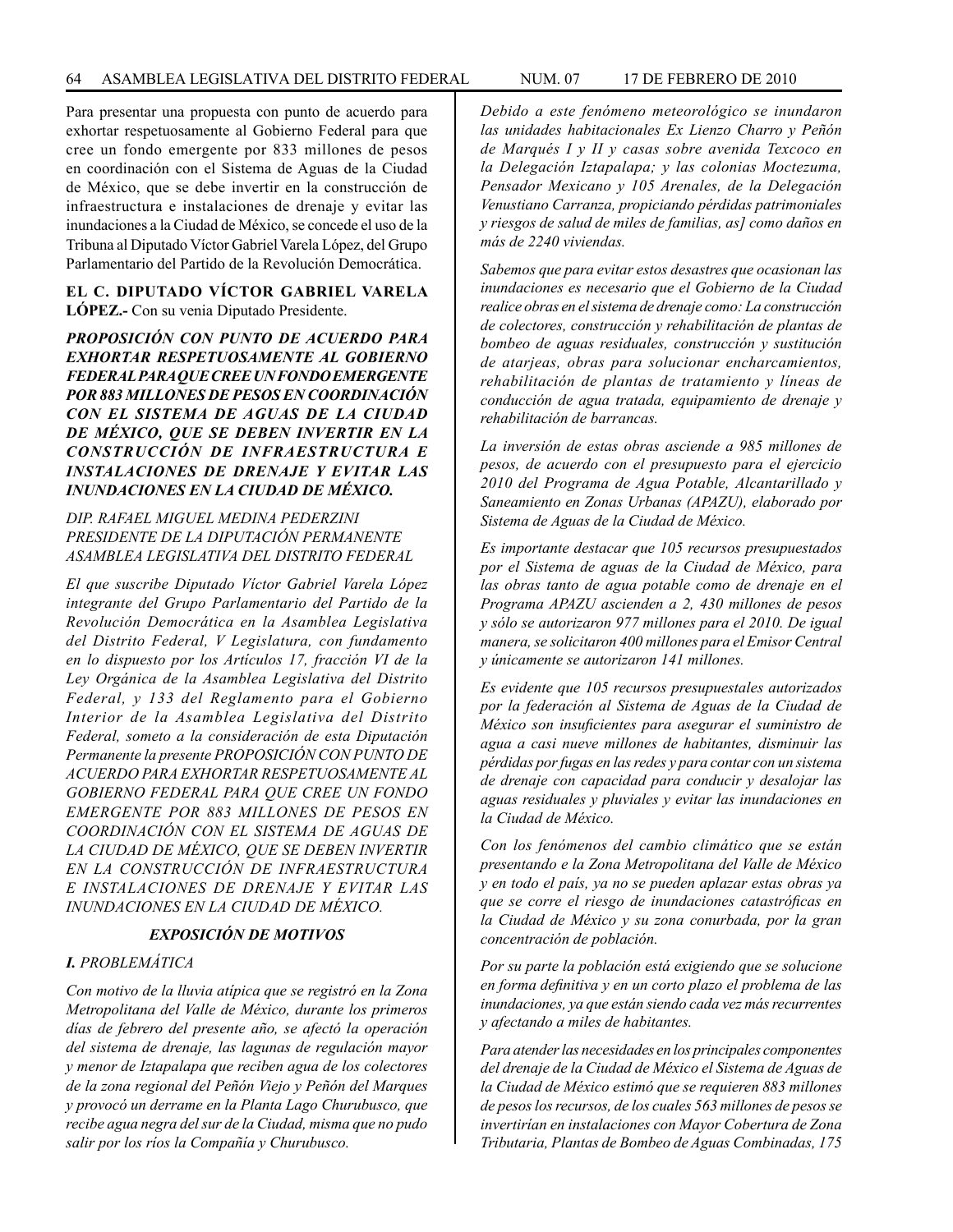*millones de pesos para la Construcción de Infraestructura de Drenaje y 145 millones de pesos en instalaciones con Hundimiento Regional de la Zona Tributaria.*

*En cuanto a la construcción de infraestructura de drenaje se tienen previstas las obras siguientes: construcción de colector perimetral y rehabilitación de red secundaria, colonia El Arenal; construcción de colector para aliviar la zona de inundación de la Unidad Ejercito de Oriente y ex Lienzo Charro, Construcción de línea de presión de 30" de diámetro de cárcamo San Gregorio a cárcamo San Luís en Delegación Xochimilco, Construcción de línea de presión de 30" de diámetro de cárcamo Santa Cruz a cárcamo San Gregorio en la Delegación Xochimilco, rehabilitación de compuertas de control en la P. B. Villa Coapa y en la Glorieta vaqueritos, sobreelevación de muro en cárcamo de descarga, rehabilitación de las diferentes fisuras y grietas que presenta el cajón del Río Churubusco; así como la reconstrucción de chimeneas y losa en diferentes tramos y Rehabilitación de las diferentes fisuras y grietas que presenta el cajón del Gran Canal.*

### *II CONSIDERACIONES*

*Que el Sistema de Aguas de la Ciudad de México ha venido operando los Programas Federales como el Programa de Agua Potable, Alcantarillado y Saneamiento en Zonas Urbanas (APAZU), participando con los recursos que le corresponde en los diferentes proyectos de agua potable, plantas potabilizadoras, saneamiento y drenaje pluvial urbano de acuerdo con lo estipulado en sus Reglas de Operación.*

*Que de conformidad con el Artículo 7º de la Ley de Aguas del Distrito Federal el objetivo principal del Sistema de Aguas de la Ciudad de México (SACM), es la operación de la infraestructura hidráulica y la prestación del servicio público de agua potable, drenaje y alcantarillado, así como el tratamiento de aguas residuales, por lo que necesita más presupuesto para el abasto de agua y la construcción y mantenimiento del sistema de drenaje Que el Artículo 5º, fracción I de la Ley de Aguas nacionales establece que el Ejecutivo Federal promoverá la coordinación de acciones con los Gobiernos de los Estados y de los Municipios sin afectar sus facultades en la materia y en el ámbito de sus correspondientes atribuciones. A través de los Programas Federales que opera el Sistema de Aguas de la Ciudad de México se desarrollan diversos proyectos de obras de agua potable y drenaje que requiere la Ciudad de México sin embargo los recursos presupuestales han sido insuficientes.*

*Consideramos que ante la alteración de los climas es urgente que el Gobierno Federal apruebe los recursos para que durante el presente año se logre evitar los cuantiosos daños causados por las inundaciones a los habitantes del Distrito Federal.*

*Por lo anteriormente expuesto, someto a consideración de esta Honorable Asamblea Legislativa del Distrito Federal la siguiente:*

# *PROPOSICIÓN CON PUNTO DE ACUERDO*

*ÚNICO.- Se exhorta respetuosamente al Gobierno Federal para que cree un fondo emergente por 883 millones de pesos en coordinación con el Sistema de Aguas de la Ciudad de México, que se deben invertir en la construcción de infraestructura e instalaciones de Drenaje y evitar las inundaciones en la Ciudad de México.*

*Recinto Legislativo, 17 de febrero de 2010.*

#### *SUSCRIBE*

*Dip. Víctor Gabriel Varela López*

Es cuanto, Diputado Presidente.

**EL C. PRESIDENTE.-** Muchas gracias, Diputado y amigo. En términos de lo dispuesto por el artículo 133 del Reglamento para el Gobierno Interior de la Asamblea Legislativa del Distrito Federal, consulte la Secretaría a la Diputación Permanente en votación económica si la propuesta presentada por el Diputado Víctor Gabriel Varela López, se considera de urgente y obvia resolución.

**LA C. SECRETARIA.-** Por instrucciones de la Presidencia y en votación económica, se consulta a la Diputación Permanente si la propuesta de referencia se considera de urgente y obvia resolución.

Los que estén por la afirmativa, sírvanse manifestarlo levantando la mano.

Los que estén por la negativa, sírvanse manifestarlo levantando la mano.

Se considera de urgente y obvia resolución, Diputado Presidente.

**EL C. PRESIDENTE.-** Está a discusión la propuesta. ¿Existen oradores en contra?

Proceda la Secretaría a preguntar en votación económica a la Diputación Permanente si es de aprobarse la propuesta a discusión.

**LA C. SECRETARIA.-** Por instrucciones de la Presidencia y en votación económica, se pregunta a la Diputación Permanente si está a favor o en contra de la propuesta sometida a su consideración.

Los que estén por la afirmativa, sírvanse manifestarlo levantando la mano.

Los que estén por la negativa, sírvanse manifestarlo levantando la mano.

Aprobada la propuesta, Diputado Presidente.

**EL C. PRESIDENTE.-** Muchas gracias, Secretaria. Remítase a las autoridades correspondientes para que le den el trámite.

Para presentar una propuesta con punto de acuerdo por el que se solicita al Jefe Delegacional en Gustavo A. Madero información relativa al programa de reordenamiento del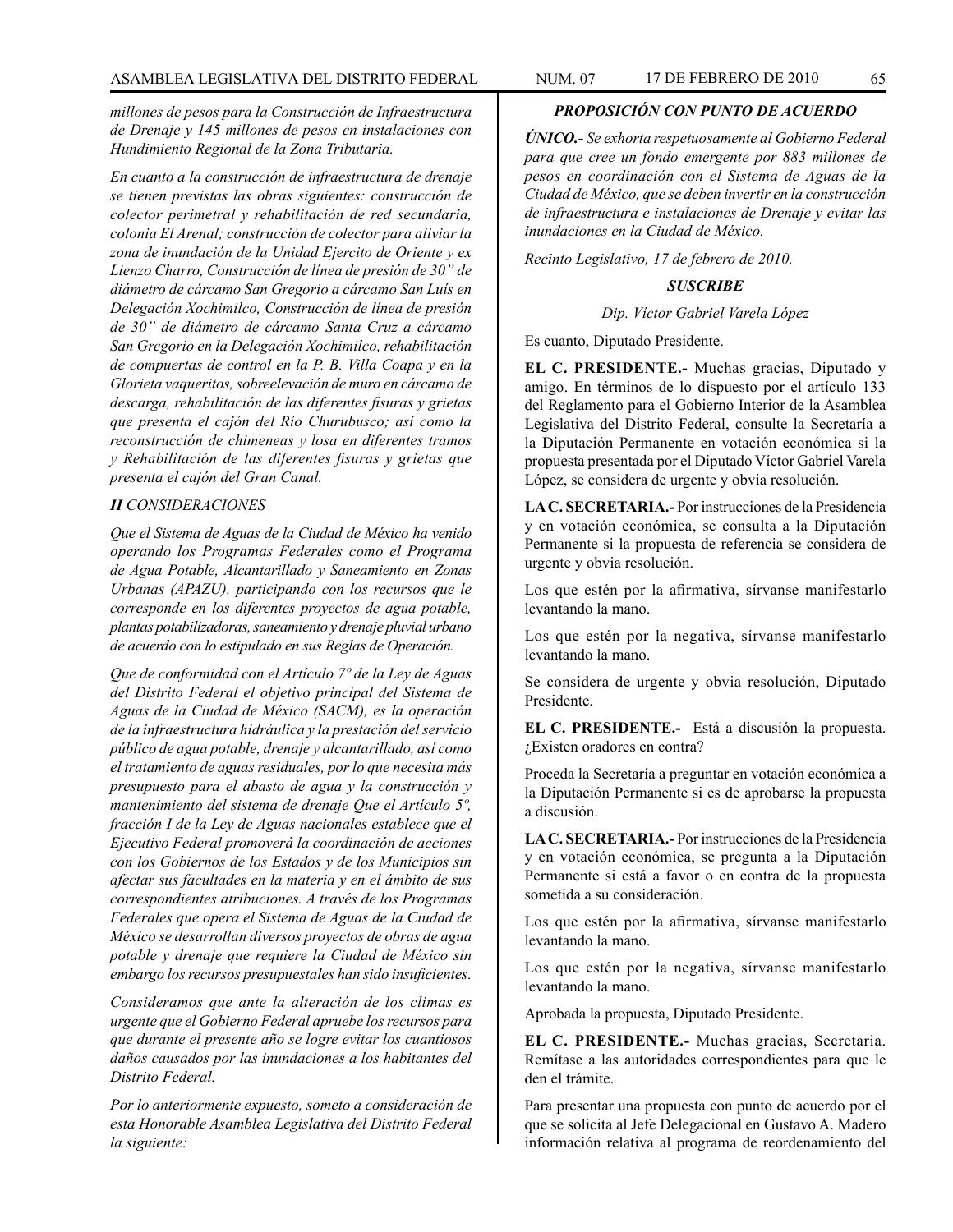comercio en vía pública, se concede el uso de la Tribuna al Diputado Juan Carlos Zárraga Sarmiento, del Grupo Parlamentario del Partido de Acción Nacional.

# **EL C. DIPUTADO JUAN CARLOS ZÁRRAGA SARMIENTO.-** Con su venia, Diputado Presidente.

# *PROPOSICIÓN CON PUNTO DE ACUERDO POR EL QUE SE SOLICITA AL JEFE DELEGACIONAL EN GUSTAVO A. MADERO INFORMACIÓN RELATIVA AL PROGRAMA DE REORDENAMIENTO DEL COMERCIO EN LA VÍA PÚBLICA.*

*DIP. RAFAEL MIGUEL MEDINA PEDERZINI PRESIDENTE DE LA MESA DIRECTIVA DE LA DIPUTACIÓN PERMANENTE ASAMBLEA LEGISLATIVA DEL DISTRITO FEDERAL*

*El suscrito, Diputado integrante del Grupo Parlamentario del Partido Acción Nacional en la Asamblea Legislativa V Legislatura, con fundamento en lo dispuesto en los Artículos 17, fracción VI y 58, fracción X de la Ley Orgánica; y 93 y 133 del Reglamento para el Gobierno Interior, ambos de la Asamblea Legislativa del Distrito Federal, someto a la consideración del Pleno de esta Diputación Permanente la presente PROPOSICIÓN CON PUNTO DE ACUERDO POR EL QUE SE SOLICITA AL JEFE DELEGACIONAL EN GUSTAVO A. MADERO INFORMACIÓN RELATIVA AL PROGRAMA DE REORDENAMIENTO DEL COMERCIO EN LA VÍA PÚBLICA, conforme a los siguientes* 

#### *ANTECEDENTES*

*En 1998 el Gobierno del Distrito Federal emitió el Programa de Reordenamiento del Comercio en la Vía Pública, que tiene como objetivo la regulación y ordenamiento de dicha actividad. A decir de la autoridad administrativa local, se consideraron tres directrices fundamentales:* 

*a) La contención del comercio en vía pública;*

*b) Conservar y rescatar el entamo urbano y la convivencia social en la Ciudad; y*

*c) Coadyuvar en el tránsito de la formalidad de los comerciantes en la vía pública.*

*Para llevar acabo lo anterior, se requirió contar con el diagnóstico y la actualización de las condiciones en que opera esta actividad comercial, por lo que se impulsó la integración de dichos diagnósticos, mismos que conformaron un Programa de Reordenamiento por cada territorial el cual atiende de manera particular las condiciones y necesidades en cada demarcación. De igual modo, se conformó un padrón de comerciantes que realice sus actividades en vías y áreas públicas, independientemente de la modalidad que éste tuviere (permanente, romero, temporalero tianguista, bazar y sobre ruedas); este padrón se constituyó como una fuente de información que permite la identificación de las condiciones, periodo y horario en el que se autoriza a una persona el uso y aprovechamiento de bienes del dominio común, así como tener el seguimiento del cumplimiento de las obligaciones fiscales.*

*La integración de este padrón de comerciantes se realizó a través del Sistema de Comercio en Vía Pública (SisCoVip), cuya finalidad, según señaló la autoridad administrativa local, fue sistematizar la información de los comerciantes que realizan su actividad comercial en la vía pública, integrando herramientas que permitan además de llevar el registro de éstos, la emisión de los gafetes de identificación y los recibos de pago correspondientes. Cabe destacar que el SisCoVip fue instalado en cada Órgano Político-Administrativo.*

*El 12 de febrero del 2004 se publicó en la Gaceta Oficial del Distrito Federal el acuerdo por el que se delegaron en el Titular de la Dirección General de Programas Delegacionales y Reordenamiento de la Vía Pública de la Secretaría de Gobierno, diversas facultades en materia de comercio en vía pública.*

*Y aún cuando en materia de regulación del comercio en la vía pública las atribuciones son conferidas al Gobierno del Distrito Federal y no a las Delegaciones sino por Delegación expresa de las mismas, particularmente en lo que se refiere al permiso para ejercer el comercio, en la práctica es común que sean las delegaciones las responsables de efectuar continuamente operativos para retirar de la vía pública a quienes ejerzan el comercio sin la autorización correspondiente.*

*Siendo así, el pasado quince de enero del año en curso, aproximadamente a las veintidós horas con quince minutos, el suscrito presenció la manera en que aproximadamente veinticinco personas que dijeron ser servidores públicos de la Delegación Gustavo A. Madero pretendieron retirar un puesto semifijo ubicado frente al número 3109 de la calle Oriente 87, en la colonia Mártires de Río Blanco, Delegación Gustavo A. Madero. Una vez que el suscrito vio el acto, solicitó a estas personas que se identificaran y en su caso mostraran el fundamento para llevar a cabo el acto de autoridad, a lo cual estas personas, quienes se transportaban en tres vehículos Pick Up Ford F-150 con matriculas 46-57-CF, 46-08-CF y T11-142 (este último como número económico), se negaron siquiera a identificarse, y mucho menos mostraron el documentos solicitado. Minutos más tarde, el mismo acto llevaron a cabo en puesto ubicados en Congreso de la unión y Eje Norte, colonias Tablas de San Agustín.*

#### *CONSIDERACIONES*

*PRIMERO. Que de conformidad con lo que establecen los Artículos 17, fracción VI y 18, fracción VII, ambos de la Ley Orgánica de la Asamblea Legislativa del Distrito Federal, es atribución de los Diputados presentar proposiciones y denuncias, así como presentar los intereses de los ciudadanos y promover y gestionar la solución de los problemas y necesidades colectivas ante las autoridades competentes.* 

*SEGUNDO. Que de conformidad con lo establecido por el Artículo 5º de la Constitución Política de los Estados Unidos Mexicanos, a ninguna persona podrá impedirse que*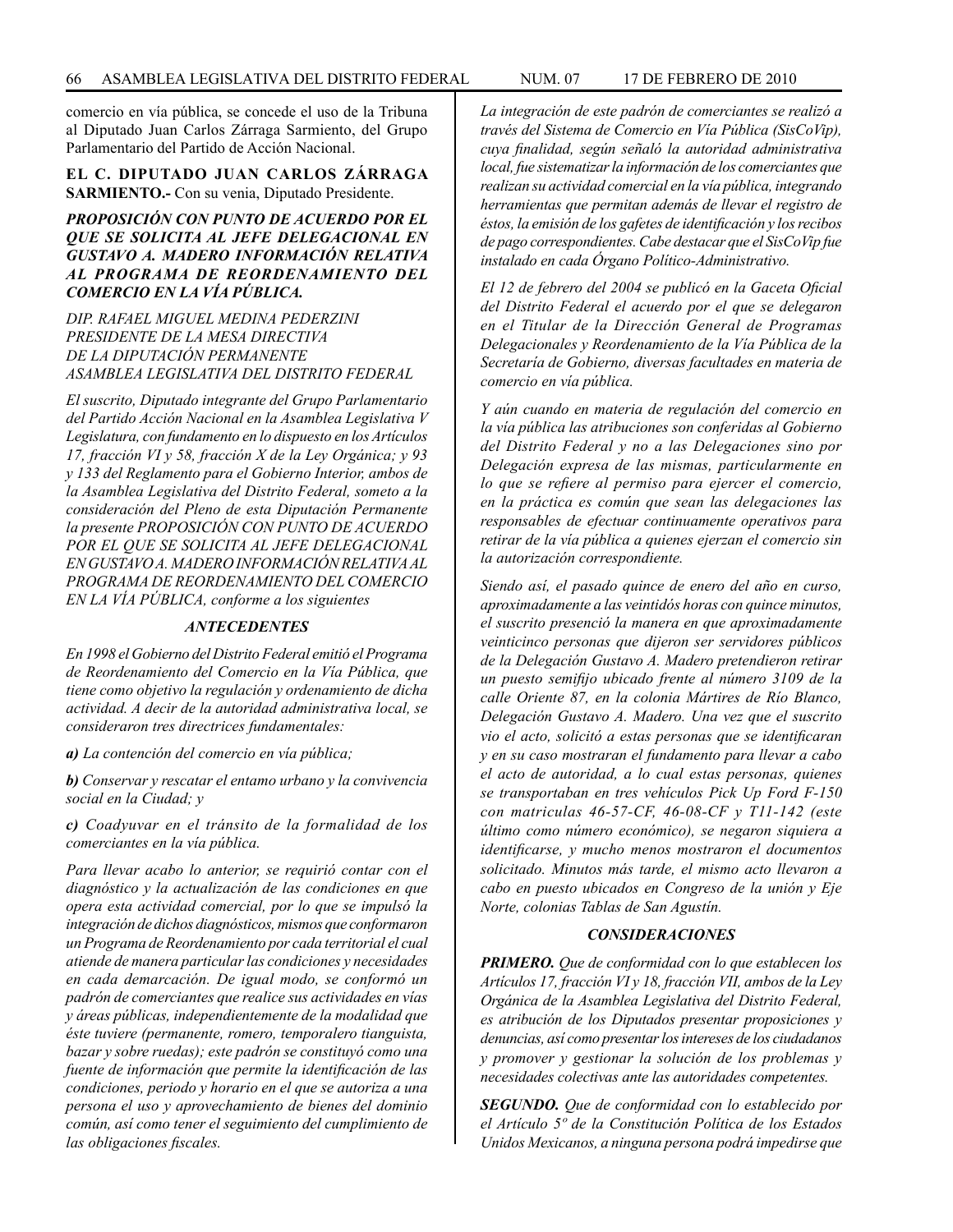#### ASAMBLEA LEGISLATIVA DEL DISTRITO FEDERAL NUM. 07 17 DE FEBRERO DE 2010 67

*se dedique a la profesión, industria, comercio o trabajo que le acomode, siendo lícitos. La misma disposición establece que de esta libertad sólo podrá vedarse por determinación judicial, cuando se ataquen los derechos de tercero, o por resolución gubernativa, dictada en los términos que marque la ley, cuando se ofendan los derechos de la sociedad, nadie puede ser privado del producto de su trabajo, sino por resolución judicial.*

*TERCERO. Que conforme a lo establecido por el Artículo 14 de la Constitución Política de los Estados Unidos Mexicanos, nadie podrá ser privado de la libertad o de sus propiedades, posesiones o derechos, sino mediante juicio seguido ante los Tribunales previamente establecidos, en el que se cumplan las formalidades esenciales del procedimiento y conforme a las Leyes expedidas con anterioridad al hecho.*

*CUARTO. Que en términos del Artículo 16 de la Constitución Política de los Estados Unidos Mexicanos, nadie puede ser molestado en su persona, familia, domicilio, papeles o posesiones, sino en virtud de mandamiento escrito de la autoridad competente, que funde y motive la causa legal del procedimiento.*

*QUINTO. Que de conformidad con lo establecido por el Artículo 3, fracción VIII del Reglamento de Mercados para el Distrito Federal, para los efectos de este Reglamento se consideran puestos temporales o semifijos, donde los comerciantes temporales deban ejercitar sus actividades de comercio. También se consideran puestos temporales o semifijos, las carpas, circos, aparatos mecánicos, juegos recreativos y juegos permitidos que funcionen en la vía pública o en predios propiedad del Departamento del Distrito Federal (sic).*

*SEXTO. Que de conformidad con lo establecido por el Artículo 39, fracción VI de la Ley Orgánica de la Administración Pública del Distrito Federal. corresponde a los Titulares de los Órganos Político-Administrativos de cada demarcación territorial otorgar permisos para el uso de la vía pública, sin que se afecte la naturaleza y destino de la misma en los términos de las disposiciones jurídicas aplicables; en tanto que el Artículo 124, fracción I del Reglamento Interior de la referida ley establece que son atribuciones básicas de la Dirección General Jurídica y de Gobierno, otorgar permisos para el uso de la vía pública, sin que se afecte la naturaleza y destino de la misma.*

*SÉPTIMO. Que en los últimos años el crecimiento exponencial del comercio en vía pública en las calles de la Ciudad de México ha dejado de ser un fenómeno aislado de poca afectación para convertirse en un serio problema que afecta la vida cotidiana de millones de capitalinos, sin que el gobierno local haya propiciado una solución de fondo para erradicarlo.*

*OCTAVO. Que la proliferación del comercio ambulante es consecuencia no solamente de la carencia de fuentes de*  *empleo formales, sino del importante lucro que generan muchos de estos negocios que, al ser evasores de impuestos, proporcionan un mayor margen de ganancia para sus dueños. Según datos de la Organización Internacional del Trabajo en nuestro país 25.5 millones de personas desempeñan en la economía informal, lo que representa una alternativa de subsistencia ante la incapacidad del modelo de desarrollo para generar empleos suficientes y renumerados.* 

*NOVENO. Que si bien el uso de la vía pública para actividades comerciales está regulado y es atribución tanto de la Secretaría de Gobierno del Distrito Federal como de cada una de las delegaciones la autorización de los permisos correspondientes, sin los cuales no se debe ejercer esta actividad, resulta inconcuso que el hecho acontecido la noche del lunes quince de febrero y descrito en los antecedentes del presente escrito no fue apegada a las formalidades esenciales del procedimiento, pues a todas luces las violentaba garantías constitucionales establecidas en las disposiciones antes señaladas.*

*DÉCIMO. Que suponiendo sin conceder, que los puestos semifijos que se pretendían retirar en la Delegación Gustavo A. Madero, no cumplían con los permisos y autorizaciones necesarios para ejercer el comercio en vía, pública, ello no es óbice para que la autoridad delegacional. Al efectuar estos operativos, se sujetara estrictamente al cumplimiento de las disposiciones aplicables a la propia autoridad, pues todo acto de acto de autoridad debe estar fundando y motivado, situación que en el caso descrito no se demostró fehacientemente.*

*Por todo lo anteriormente expuesto, someto a la consideración de la Diputación Permanente la presente proposición con:*

# *PUNTO DE ACUERDO.*

*PRIMERO. Se solicita al Jefe Delegacional en Gustavo A. Madero informe a este Órgano Legislativo los motivos por los cuales el operativo realizado por personal a su cargo la noche del quince de febrero de dos mil diez en las colonias Mártires de Río Blanco y Tablas de San Agustín, para el retiro de puestos semifijos en la vía pública, no se apegó a las formalidades esenciales del procedimiento.*

*SEGUNDO. Se solicita al Jefe Delegacional en Gustavo A. Madero informe a este Órgano Legislativo las acciones realizadas desde el inicio de su gobierno delegacional en torno al Programa de Reordenamiento del Comercio en la Vía Pública, así como los resultados alcanzados.*

*Recinto Legislativo, a los diecisiete días del mes de febrero de dos mil diez.*

# *ATENTAMENTE*

*Dip. Juan Carlos Zárraga Sarmiento*

Es cuanto, Diputado Presidente.